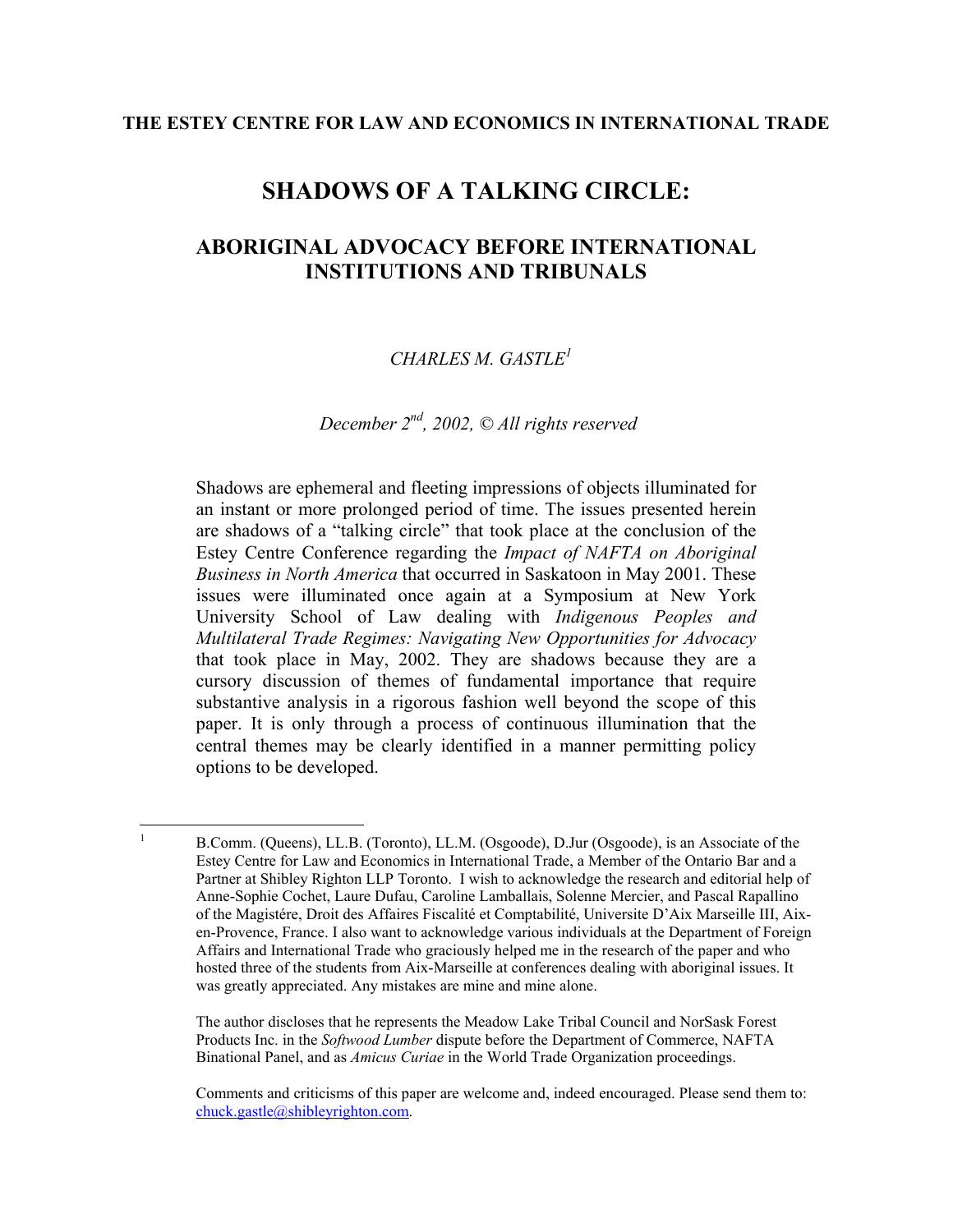#### TABLE OF CONTENTS

Pg

- 3. *Introduction: A cursory discussion of themes of fundamental importance.*
- *10. A. Is there a fiduciary duty to consult aboriginal Canadians in the formation of international trade policy that might infringe an aboriginal or treaty right?*
- *19. B. Do Canadian aboriginal peoples enjoy a special status within North America as a Jay Treaty or generally?*
- *25. C. What Trade Issues persist notwithstanding any special status?*
- *30. D. Does the Softwood Lumber dispute provide a forum in which to raises aboriginal issues?*
- *38. E. Are the federal and provincial governments placed in a conflict of interest when representing entrenched interests in a trade dispute that may infringe upon aboriginal tenure or rights?*
- *39. F. Are domestic and international intellectual property conventions sensitive to the collective and inter-generational ownership of aboriginal intellectual property?*
- *49. G. Apart from international trade law, what is the status of aboriginal rights in conventional or customary international law?*
- *57. H. What is the role of customary international law NAFTA Chapter 11?*
- *60. I. Can International Trade Law Easily Adapt To Aboriginal Issues?*
- *63. J. Is there a need to coordinate ad hoc advocacy efforts before international trade tribunals?*
- *68. K. Apart from trade tribunals, is there a broader need to coordinate the advocacy before international institutions and tribunals?*
- *70. Conclusion: The need for constant illumination of issues of fundamental importance*
- 73. *Schedule of Aboriginal Issues*
- 78 *List of Authorities*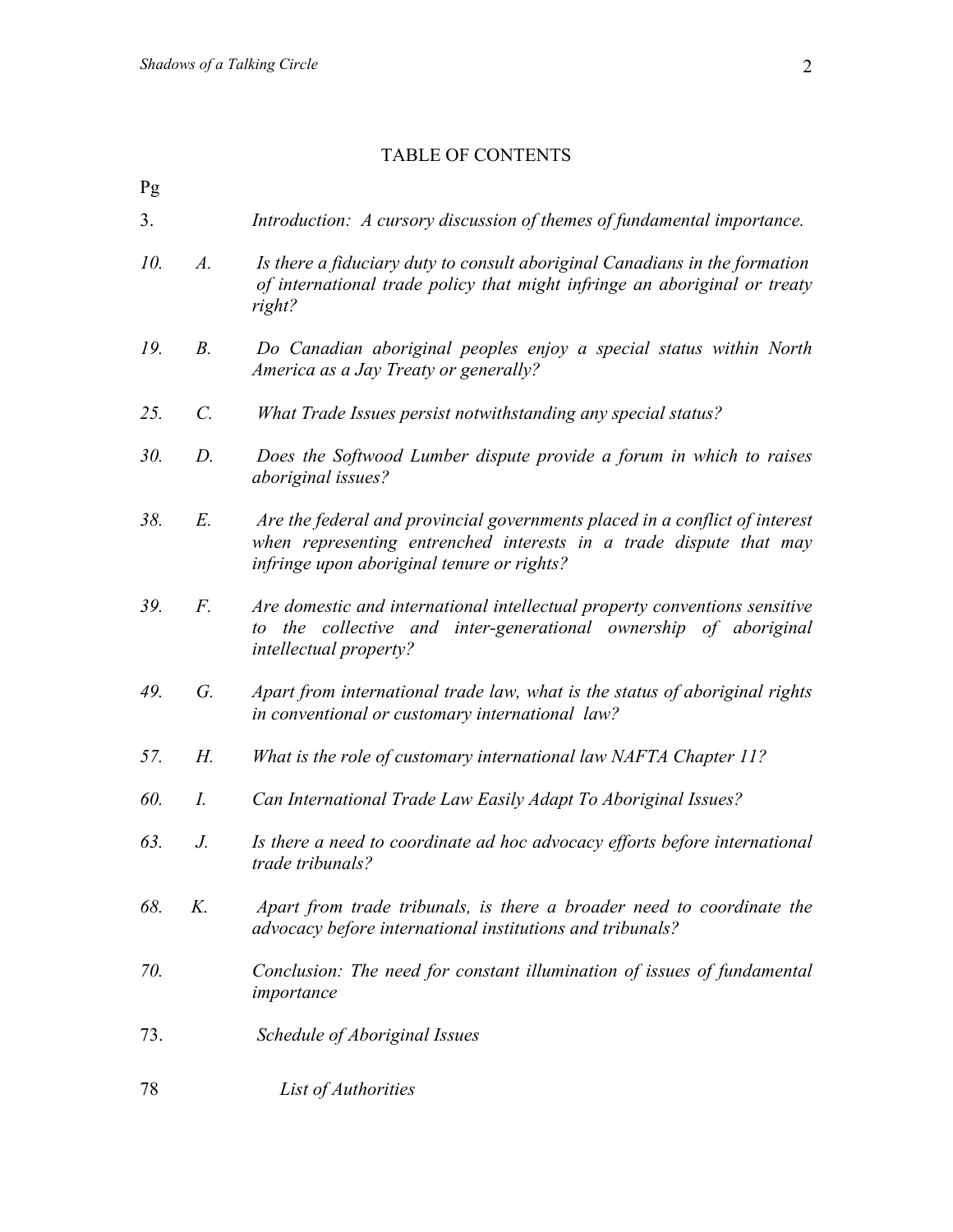#### <span id="page-2-2"></span>*INTRODUCTION: A CURSORY DISCUSSION OF THEMES OF FUNDAMENTAL IMPORTANCE.*

It is somewhat surprising to be considering aboriginal rights/issues in the context of international trade. This is due to two reasons: firstly, Canadian aboriginal communities<sup>2</sup> – like most aboriginal communities in the world – are among the poorest and most marginalized in society.<sup>3</sup> The irony was not lost on one member of the West Bay First Nations in Northern Ontario, who commented that it is difficult to discuss aboriginal groups becoming involved in international trade when most have been denied meaningful participation in the Canadian economy. Notwithstanding this, some aboriginal groups have established a strong economic base (the Meadow Lake Tribal Council of Northern Saskatchewan being one example). It is also evident that Canadian aboriginal groups are beginning to engage in some degree of international trade.<sup>[4](#page-2-2)</sup>

<span id="page-2-0"></span> $\frac{1}{2}$  Throughout the paper the word "aboriginal" is used. The author was instructed by Jason Knockwood, Vice-President, Aboriginal Peoples Congress that "First Nations" is not interchangeable with the word "aboriginal" because there are many aboriginal groups within Canada that do not have "First Nations" status, with many living off reserve. The author, who is responsible for any error in the use of terms, was and remains grateful for the instruction. A number of relevant definitions can be found at: http://www.ainc-inac.gc.ca/pr/info/info101\_e.pdf

<span id="page-2-1"></span><sup>3</sup> In most cases these communities are in isolated areas with little or no access to the kind of infrastructure that the non-aboriginal communities take for granted. All-weather roads are poor and in some cases non-existent. Natural gas for heating, safe drinking water, proper education facilities and access to commercial enterprises, are all commodities that are either rare or nonexistent. Unemployment typically averages 90% on forest belt reserves and non-aboriginal teachers, nurses and police, hold the few employment opportunities in these communities. Social assistance is the mainstay of their economies and First Nations people experience high rates of suicide, criminal activity and social maladies. Statistics indicate that: most First Nations people are at or below the poverty line; in major cities in Western Canada, four times as many First Nations people as other citizens are below the poverty line; First Nations people have a life expectancy seven to eight years shorter than other Canadians; the suicide rates for Indian youths are eight times higher than the national rate for females and five times higher for males; infant mortality rates for First Nations people are twice that of the national rate (11% as opposed to 6 %); First Nations people are more likely than other Canadians to have hearing, sight and speech disabilities; 62% of First Nations people perceive alcohol abuse as a problem in their community; and incarceration rates for Aboriginal people are six times higher than the national average. These statistics were compiled by the Department of Indian and Northern Affairs Canada (www.aincinac.gc.ca/gs/soci\_e.html)

<sup>4</sup> It has been reported that nineteen percent of aboriginal enterprises engage in international trade, compared to the national standard of 4 percent: *Aboriginal Entrepreneurs in Canada, Progress and Prospects:* Micro-Economic Policy Analysis Branch and Aboriginal Business Canada [http://strategis.ic.gc.ca/pics/ab/440\\_ref\\_rep001\\_e.pdf](http://strategis.ic.gc.ca/pics/ab/440_ref_rep001_e.pdf). Aboriginal products – especially cultural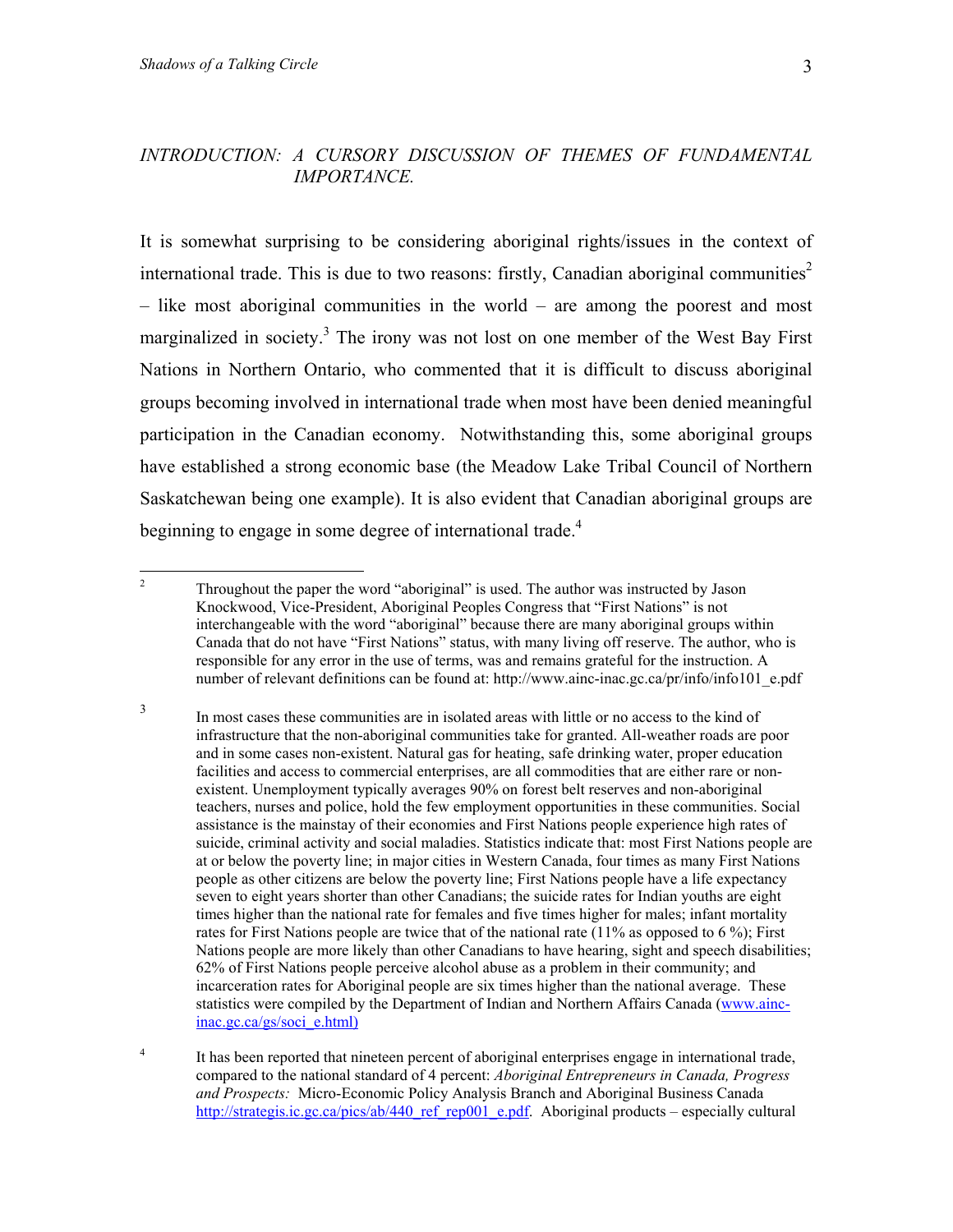Secondly, First Nations and other aboriginal groups within Canada – whether or not they might be recognized under the *Indian Act* – have been engaged in international trade since time immemorial. In a sense, trade between First Nations within Canada should be considered "international" by definition, unless the concept of a "First Nation" is another qualified concept within Canadian law and is not truly a "nation" at all.<sup>[5](#page-3-0)</sup> This begs the question of the status of Canadian aboriginal groups in international law and it is dealt with in the first section of the paper. A corollary issue is the status of international trade agreements and treaties generally, if they are found to be inconsistent with aboriginal and treaty rights that are constitutionally protected pursuant to Section 35(1) of the *Canada Constitution Act*. Further, what obligation is imposed on government, if any, to consider the manner in which a particular trade agreement might negatively affect aboriginal or treaty rights. The question arises in such circumstances whether the federal government is under an obligation to consult with them in a meaningful way during the process of free trade negotiations.

Until relatively recently, aboriginal issues appear to have been largely ignored in the negotiation of free trade agreements. A sea change does appear to be occurring, involving a rising awareness of aboriginal issues within the context of international trade. By no means does this suggest that the international trade community is prepared to recognize aboriginal rights. However, there appears to be an increasing awareness among aboriginal groups themselves that international trade law dispute settlement mechanisms provide a new platform for aboriginal groups to raise issues that they believe are ignored on the domestic stage. The *Softwood Lumber* case and the appearance of aboriginal groups

products – have significant appeal and "aboriginal tourism" represent potential growth areas, at 22, 34

<span id="page-3-0"></span><sup>5</sup> Concepts within Canadian law are strangely qualified in a manner that smacks of Orwellian double speak. For instance, "fiduciary obligations" aren't "fiduciary obligations", at least as they are understood in the common law and the maximum damages that flow automatically from a breach of such obligations.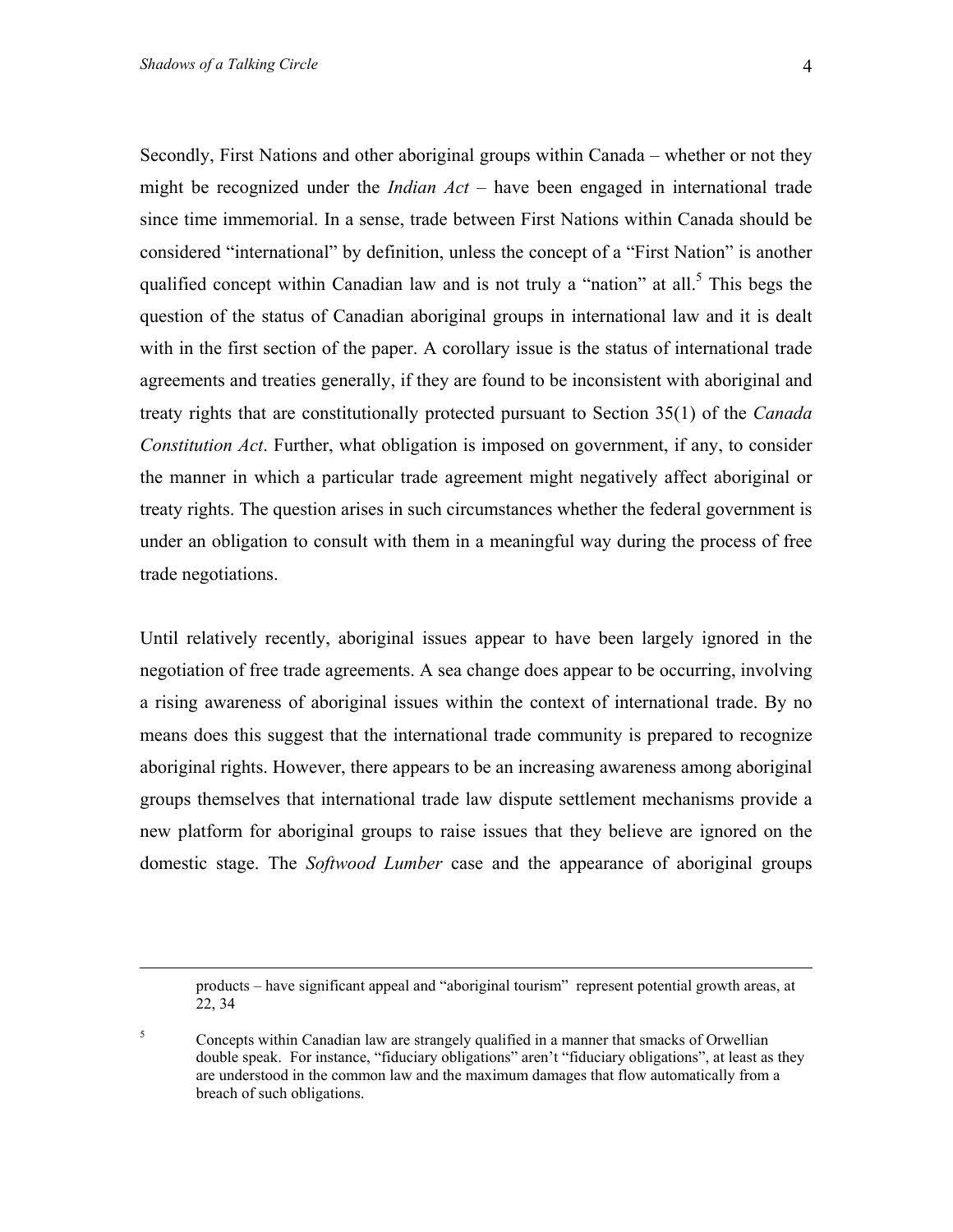eitherdirectly or as *amicus curiae*<sup>6</sup> participants, provide an excellent example of this emerging trend.

The fact that aboriginal groups are looking to the World Trade Organization, underscores the failure of the International Labour Organization (ILO) or the United Nations' collection of institutions to effectively deal with aboriginal issues. The ILO, for instance, has dealt with aboriginal issues such as cross-border rights, but the ILO Conventions have not been ratified by Canada – or by a number of other nations – and there is no effective ILO dispute settlement system. The WTO is currently under pressure to include a number of "social" issues on its negotiating agenda that will fundamentally transform the organization. In the past, trade interests within the United States wished to add labour and environmental standards in an attempt to address "fair trade" concerns. The inclusion of such social issues would transform the WTO, taking it well beyond its orientation to promote liberalization of trade and the pressure for this transformation is a result of the failure of the international institutions charged with addressing these social issues to carry out their mandates. Developing nations viewed the addition of such issues as veiled protectionism, giving a new excuse to exclude products that take advantage of the fundamental comparative advantage that they have – cheap labour. However, the Republican domination of Congress makes the inclusion of such issues unlikely. Republican "fair trade" appears to involve enhanced antidumping and countervailing duty mechanisms that the developing world also views as veiled trade barriers designed to keep their products out of the markets of the developed world.

International trade law represents an opportunity to advance First Nations rights but, at most, a modest one. It provides an opportunity to raise aboriginal issues, but it is an inflexible form of law that rarely is allowed to evolve according to logical dictates. International dispute settlement mechanisms are limited. Nations jealously guard their sovereignty and the recognition of aboriginal groups appears to be anathema, due to the implications that such recognition would entail.

<span id="page-4-0"></span> $\frac{1}{6}$ 

Amicus Curiae briefs are filed by non-parties to litigation, who are given permission to file briefs and to appear on issues that arise in the litigation that are of significance importance to them.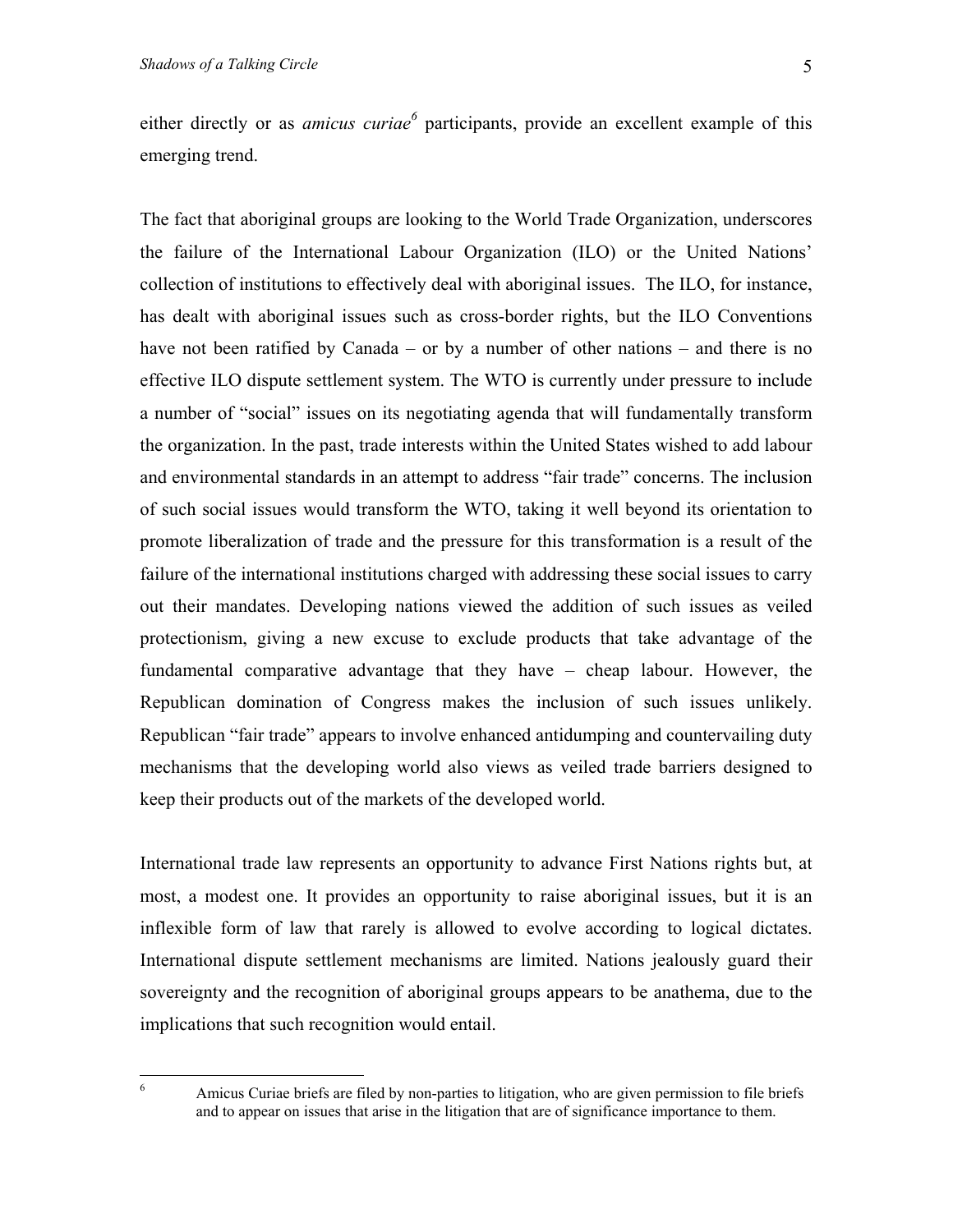The purpose of this paper is to discuss aboriginal issues as they arise in the context of international trade. Initially, the Estey Centre for Economics and Law in International Trade requested that the paper focus on purely trade issues as distinct from the broader human rights issues that bedevil<sup>[7](#page-5-0)</sup> the participation of aboriginal groups in international negotiations. The research in support of this paper has suggested that desegregating trade from broader aboriginal issues is not possible and, indeed, counterproductive. Aboriginal law draws part of its uniqueness from the holistic viewpoint that is entirely consistent with the new economic and scientific approaches generally referred to under the rubric of "complexity theory." This new intellectual trend suggests that intangible qualities of a particular field of study can be lost when the issues contained therein are desegregated and analysed independently. As a result, this paper does not attempt to segregate the various issues, but instead tries to consider trade issues in the broader context of aboriginal rights/issues, to inform a discussion of the need to coordinate aboriginal initiatives before international institutions and tribunals.

After analysing the position of Canadian aboriginal peoples within international law, the paper considers the unique status of Canadian aboriginal groups within North America, due to the *Jay Treaty* that gives them special rights of access to the United States. Notwithstanding this special status, trade issues persist in the exportation of aboriginal goods to the United States, due largely to the tension between traditional industries that are essential to maintaining aboriginal culture and well-intentioned legislation intended to protect "endangered" species. Canadian aboriginal groups are sideswiped by this legislation in a manner that cannot be justified on any principled ground. Complicating this vulnerability of Canadian aboriginal groups is a possible lack of political will on the part of the Department of Foreign Affairs and International Trade to commence WTO or NAFTA Complaints because of a denial of "national treatment". The possibility of commencing such an action is suggested, $8$  as the basis for a complaint may arise as a

<span id="page-5-0"></span><sup>-&</sup>lt;br>7 The word "bedevil" is the author's characterization and not that of the Estey Centre.

<span id="page-5-1"></span><sup>8</sup> The substantive research and analysis to provide an opinion on the possibility of success of such a trade action is beyond the scope of this paper.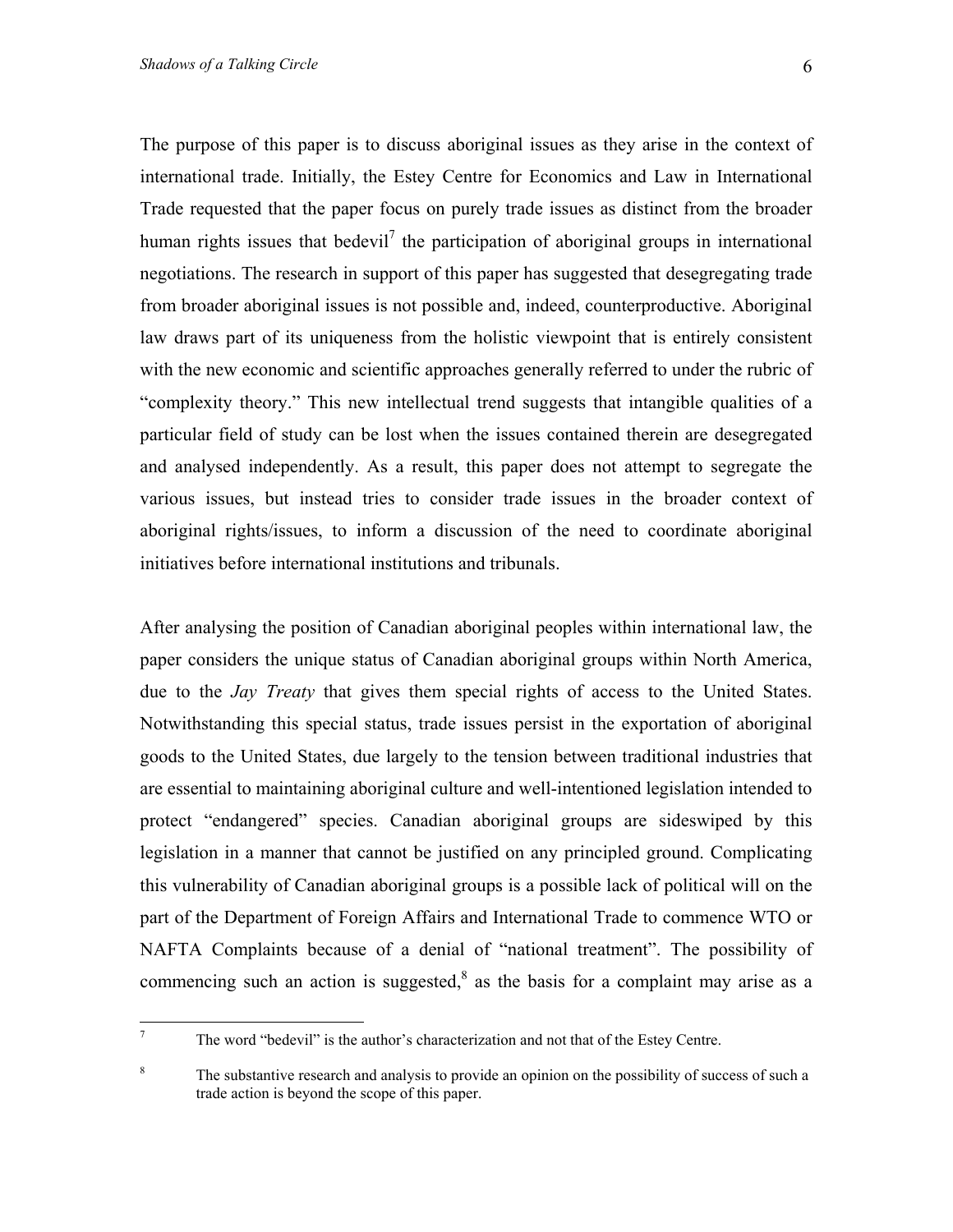States.

result of the unjustifiable difference in treatment between Canadian and American aboriginal groups with respect to the ability to sell traditional goods within the United

Next, the paper discusses the absence of aboriginal issues in existing trade agreements (including the WTO, NAFTA, *Canada-Chile Free Trade Agreement*, and *Canada-Costa Rica Free Trade Agreement*) but are beginning to be considered as part of the *Free Trade Agreement of the Americas'* initiative. The newfound activism of aboriginal groups in the *Softwood Lumber* dispute is also reviewed, along with the special case of the protection of aboriginal knowledge in international agreements such as the *Convention on Biological Diversity*. These provide case studies of specific initiatives intended to advance aboriginal interests.

The paper then turns to a discussion of the issue of aboriginal rights/ issues in international trade law, to place the more specific trade initiatives in their proper context. International Labour Conventions 107 and 169 are reviewed, along with the drafting of Declaration of Rights before both the United Nations and Organization of American States. This discussion highlights the manner in which aboriginal rights do not appear to have penetrated conventional international law, but may becoming recognized as part of international customary law. This is of more than passing interest because foreign investors may commence arbitration against Canada if they have not been accorded the "minimum standard of treatment" according to customary international law. <sup>[9](#page-6-0)</sup> The unique character of aboriginal rights is then contrasted with the inflexible nature of international trade law, and the difficulties are highlighted in attempting to pursue unique and independent legal principles in an area of law that tends to defy evolutionary pressures.

The paper concludes with an analysis of the emerging need for coordination of aboriginal initiatives before international institutions and tribunals. The federal and provincial governments appear to be placed in a conflict of interest with respect to the advocacy of

<span id="page-6-0"></span>–<br>9

NAFTA Article 1105(1), that states: "Each Party shall accord to investments of investors of another Party treatment in accordance with international law, including fair and equitable treatment and full protection and security."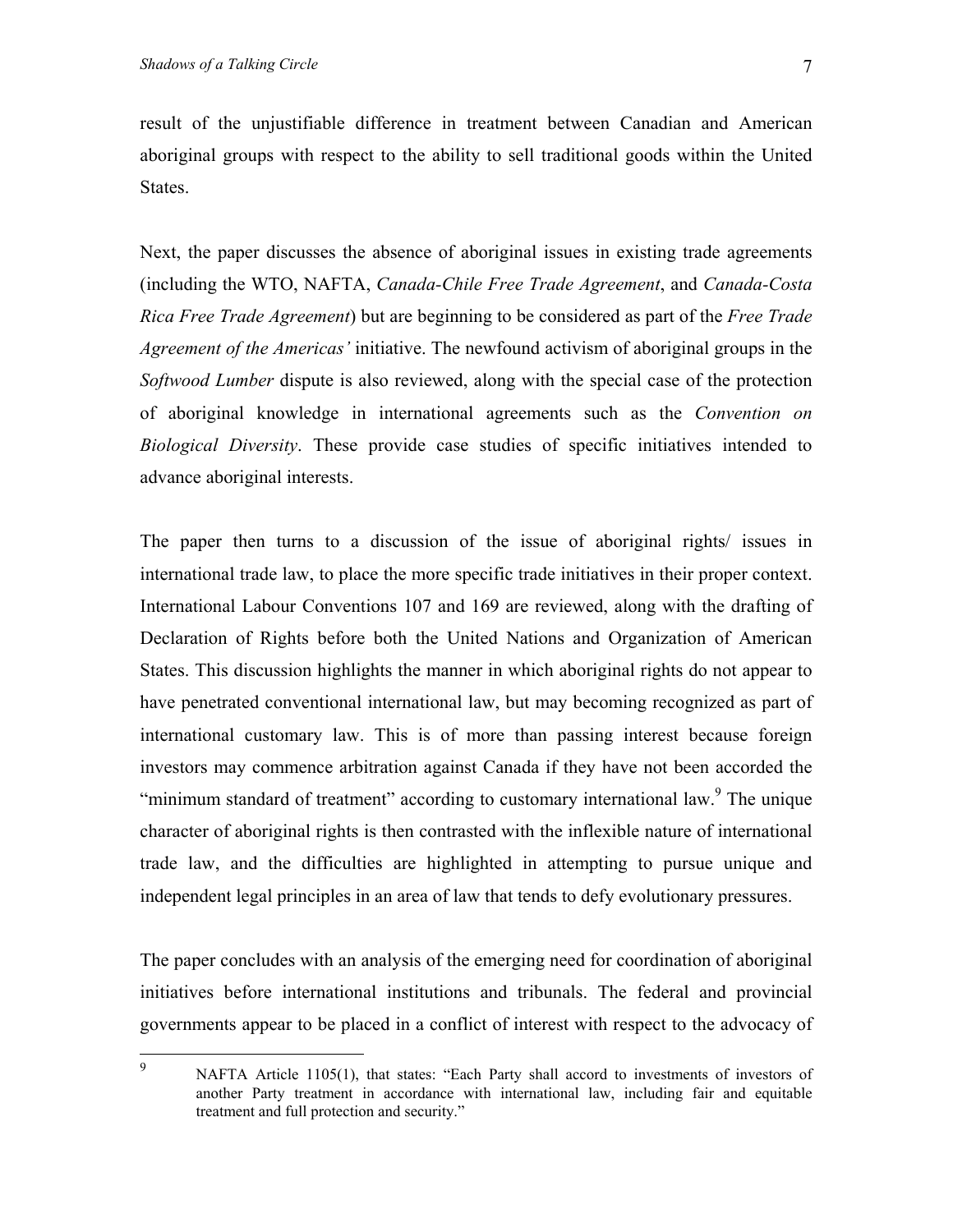aboriginal rights and trade issues. Apart from the need to grant standing to aboriginal groups themselves, one possible institutional response is to grant standing to the International Labour Organization, or some other similar international institution, to independently advance aboriginal issues in more transparent WTO and NAFTA dispute settlement proceedings. The paper also highlights the *ad hoc* arrangements that are occurring to coordinate these activities, in the light of the lack of an institutional response. An example of such an *ad hoc* arrangement is provided, being a symposium that was held at New York University Law School in May 2002, regarding "Indigenous Peoples and Multilateral Trade Regimes: Navigating New Opportunities for Advocacy."

Shadows are ephemeral and fleeting impressions that are the reflections of objects illuminated for an instant or longer. The issues presented herein are shadows of a "talking circle" that took place at the conclusion of the Estey Centre Conference regarding the *Impact of NAFTA on Aboriginal Business in North America* that occurred in Saskatoon in May 2001. These issues were illuminated once again at the New York Symposium in May 2002. They are shadows because they are a cursory discussion of themes of fundamental importance that require substantive analysis in a rigorous fashion well beyond the scope of this paper. It is only through a process of continuous illumination that the central themes may be clearly identified in a manner permitting policy options to be developed. Some of these central themes may include the following:

- (i). *The status of Canadian aboriginal peoples within the context of aboriginal law and the implications thereof*: These issues include: the status of international trade agreements and treaties generally, if they are found to be inconsistent with aboriginal and treaty rights that are constitutionally protected pursuant to Section 35(1) of the *Canada Constitution Act*. Further, what obligation is there, if any, arising from the fiduciary obligations owed to Canadian aboriginal peoples to consider from their standpoint the manner in which a particular trade agreement might negatively affect aboriginal or treaty rights. The question arises in such circumstances whether the federal government is under an obligation to consult with them in a meaningful way during the process of negotiations.
- (ii) *The institutional competence of trade institutions and tribunals to deal with aboriginal rights/interests:* To what extent can aboriginal issues be included within trade agreements? A strategy intending to introduce the full panoply of aboriginal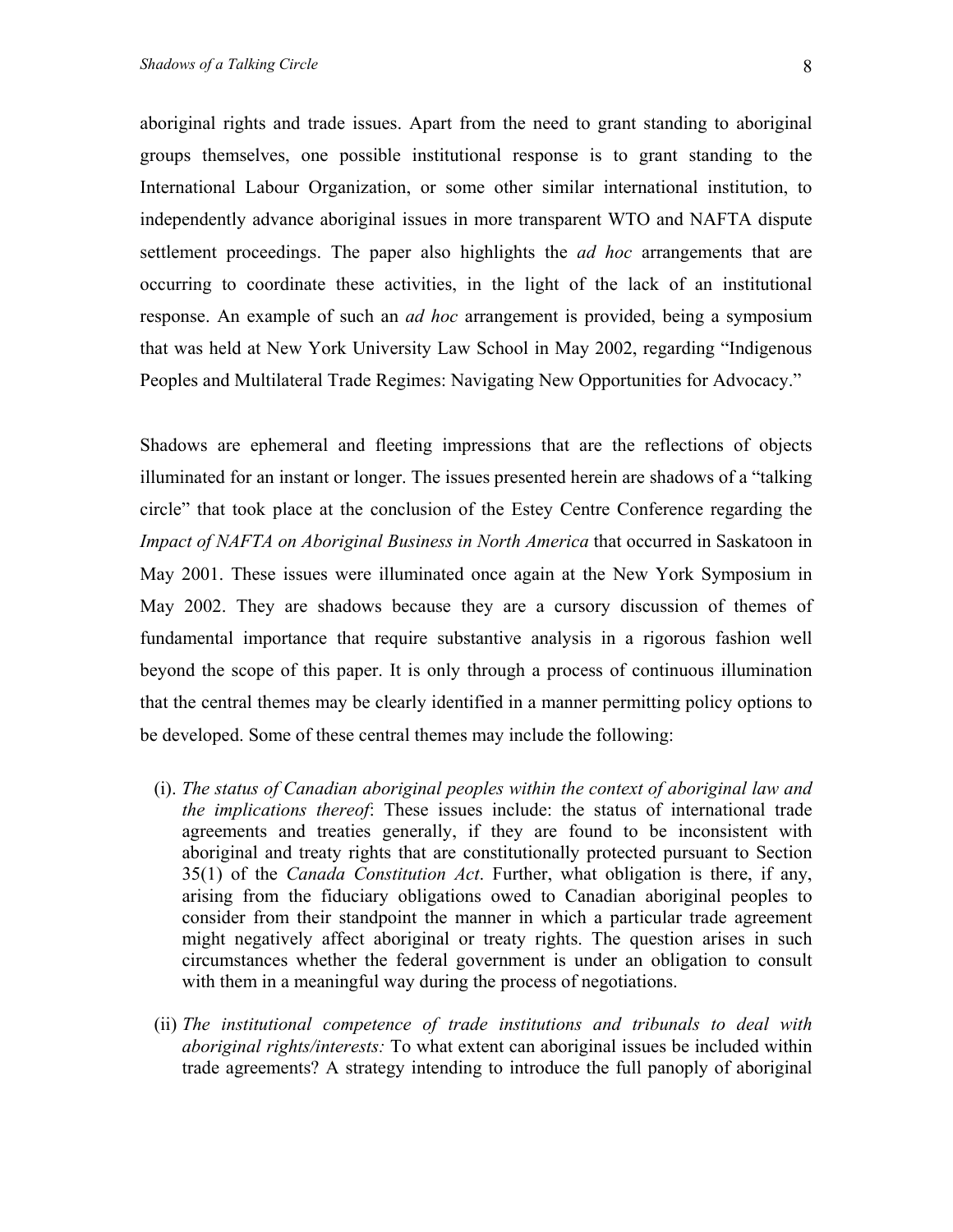rights/issues into trade agreements is almost certain to fail. It is necessary to identify those issues that may be addressed in trade agreements.

- *(iii)The identification of other international institutions and tribunals and the ways in which aboriginal rights might be advanced before them in a coordinated fashion: S*trategies might be developed to pursue those rights/issues that may not be ready for inclusion in trade agreements, before other international institutions or tribunals.
- (iv) *The investigation of the degree to which aboriginal rights/issues have been integrated into customary international law*: This would be important not only to Canadian aboriginal peoples, but also aboriginal peoples in other countries. It would provide a benchmark for nations to determine whether they have accorded their aboriginal groups even the minimum standard of treatment required by international law. It would also explain the manner by which NAFTA Chapter 11 might be utilized by aboriginal groups whose investments are seriously impacted by other NAFTA parties.
- (v) *Does a conflict of interest arise when the Federal and Provincial governments deal with aboriginal rights/issues before international institutions and tribunals?* A conflict arises between the fiduciary obligations owed to aboriginal peoples and the responsibility that DFAIT has to advance entrenched trade and other economic interests that may be hostile to the aboriginal position. This is especially the case when dealing with trade disputes dealing with primary industries.
- (vi) *The identification of model by which aboriginal peoples might participate directly in trade negotiations and be represented before international tribunals.* This may include institutional changes such as identifying other international institutions – such as the International Labour Organization - to intervene on behalf of aboriginal groups in more transparent dispute settlement mechanisms.
- (vii) *An analysis of particular trade issues confronting Canadian aboriginal peoples.* One such issue is the lack of national treatment accorded Canadian aboriginal peoples in the export of traditional goods to the United States.

The purpose of this paper is to set forth a research agenda that should be undertaken with respect to aboriginal advocacy before international institutions and tribunals. It should be noted that the paper is intended to be a broad survey of issues and to raise the issues not resolve them. Further analysis may confirm or refute the treatment of any particular issue included herein.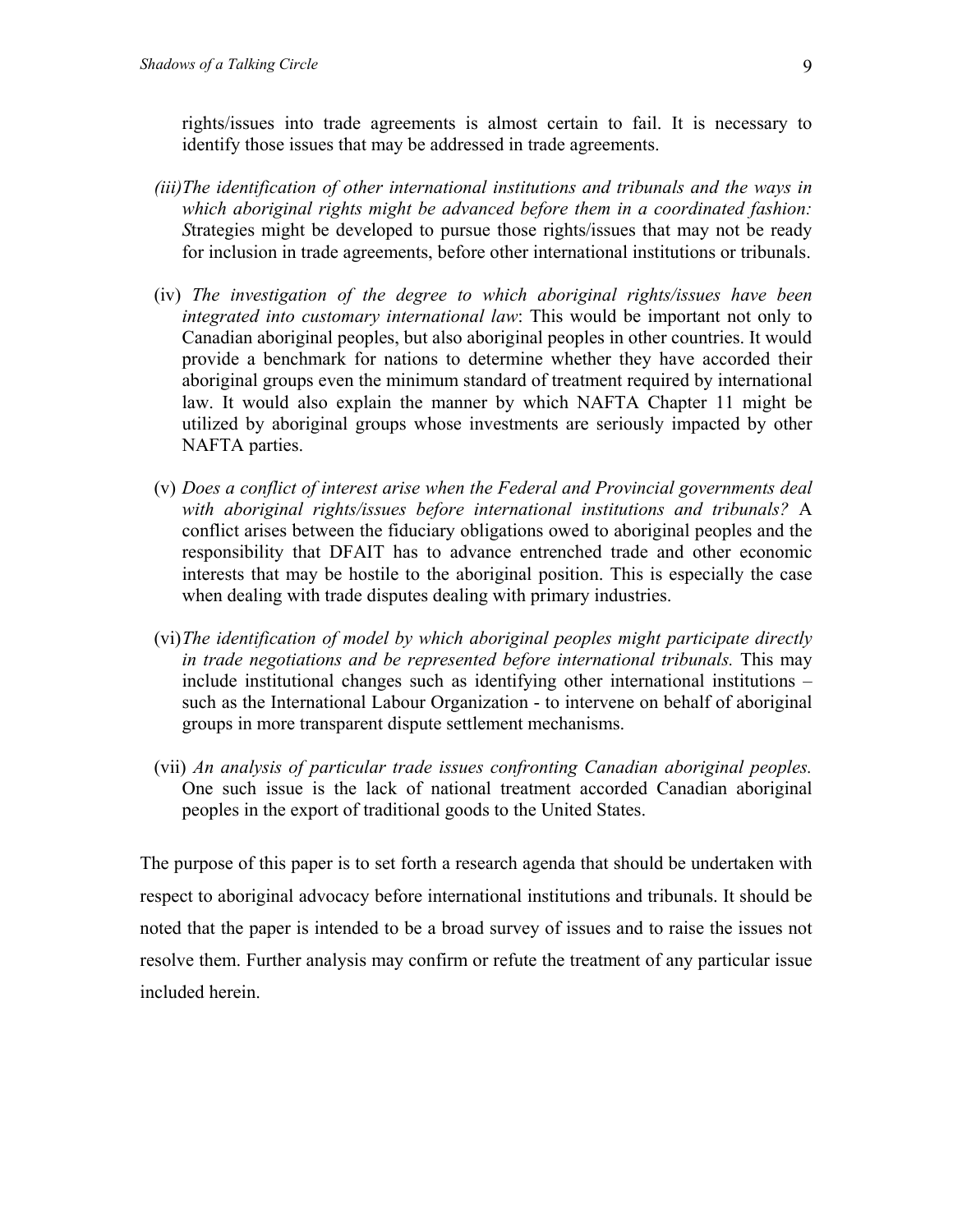## *A. IS THERE A FIDUCIARY DUTY TO CONSULT ABORIGINAL CANADIANS IN THE FORMATION OF INTERNATIONAL TRADE POLICY THAT MIGHT INFRINGE AN ABORIGINAL OR TREATY RIGHT?*

The first question that arises is the status of aboriginal peoples within Canada according to international law. Professor Jean-Gabriel Castel<sup>10</sup> summarizes this status in the following manner:

Canada is a party to a large number of agreements with indigenous people living in her territory referred to as 'Indian Treaties' in the *Indian Act*. [11](#page-9-1) These agreements with First Nations are enforceable in Canadian law.<sup>12</sup> They are *sui generis* and are neither created nor terminated according to the rules of international law.<sup>13</sup> Therefore, although 'Great Britain and France felt that the Indian Nations had sufficient independence and played a large enough role in North America for it to be good policy to maintain relations with them very close to those maintained between sovereign nations,<sup>'14</sup> they have not been considered sovereign nations by Canada or the international community. Not being subjects of international law and therefore devoid of international personality, First Nations are part of Canada and are bound by the provisions of NAFTA.

While Canadian aboriginal peoples may lack international personality, aboriginal and treaty rights have been enshrined in Section 35(1) of the *Canada Constitution Act*. It recognizes *sui generis* aboriginal law as part of the Constitution of Canada and thus must be considered equal to the common law. It provides:

- (1). The existing aboriginal and treaty rights of the aboriginal peoples of Canada are hereby recognized and affirmed.
- (2). In this Act, "aboriginal peoples of Canada" includes the Indian, Inuit and Metis peoples of Canada.

<span id="page-9-0"></span> $10\,$ Professor Emeritus, Osgoode Hall Law School, York University, Toronto

<span id="page-9-1"></span><sup>&</sup>lt;sup>11</sup> R.S.C. 1985, c.I-5, as am, s.88

<span id="page-9-2"></span><sup>12</sup> See s. 35 of the *Constitution Act 1982*, s. 88 of the *Indian Act* and *R. v. Sioui*, [1990] 1 S.C.R.1025,1043.

<span id="page-9-3"></span><sup>13</sup> *Simon v. The Queen,* [1985] 2 S.C.R. 387 ,404

<span id="page-9-4"></span><sup>14</sup> *R. v. Sioui , op cit., supra* , note 12, per Lamer .J.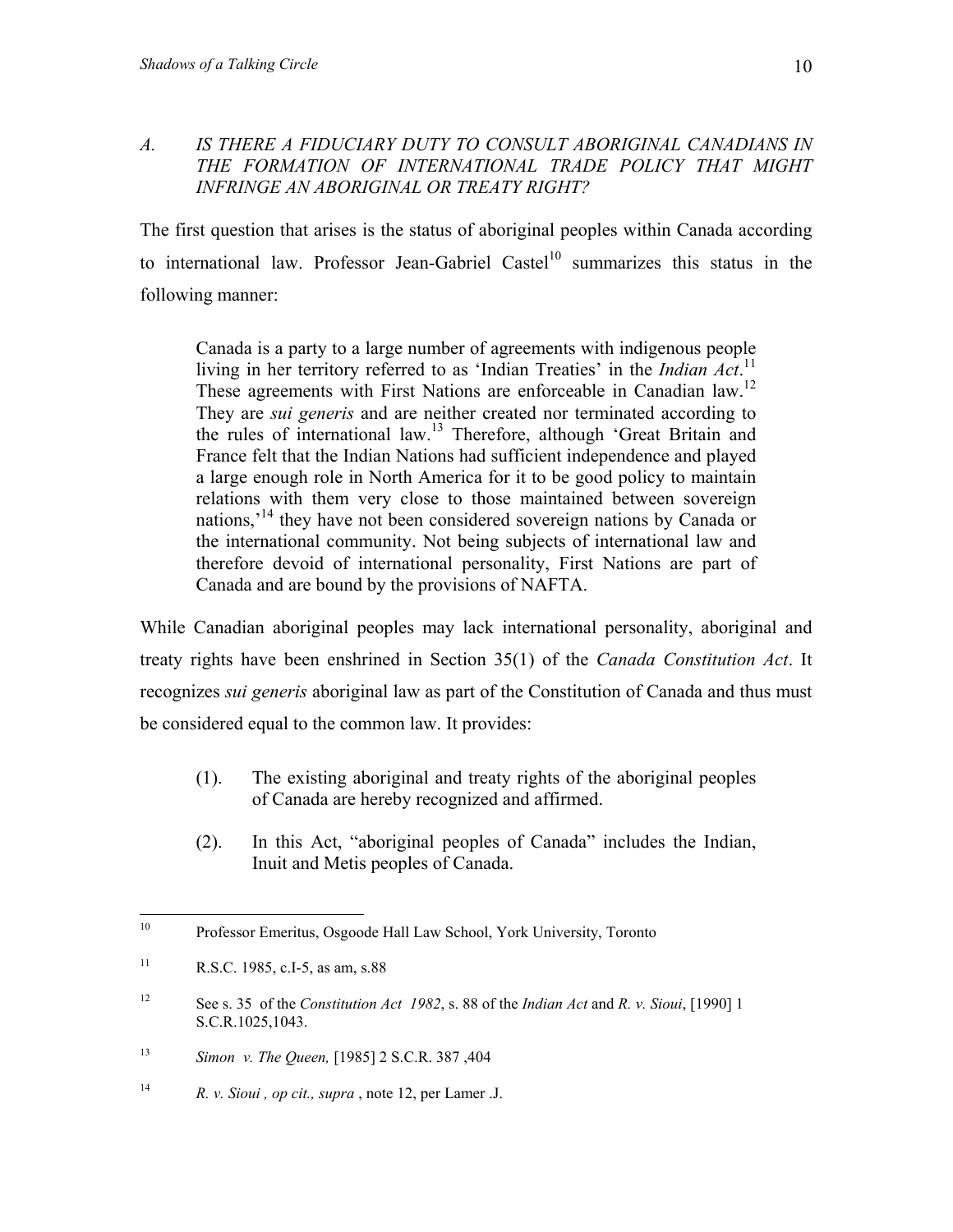- (3). For greater certainty, in subsection (1) "treaty rights" includes rights that now exist by way of land claims agreements or may be so acquired.
- (4). Notwithstanding any other provision of this Act, the aboriginal and treaty rights referred to in subsection (1) are governed equally to male and female persons.<sup>[15](#page-10-0)</sup>

The Supreme Court has determined that once aboriginal rights are established, "they must be interpreted according to the constitutional fiduciary duty of a Agenerous and liberal@ interpretation in favour of Aboriginal people, and in a way that allows aboriginal rights to develop over time: *sui generis* interpretative principles that build on the strength of aboriginal law knowledge, and perspectives."<sup>[16](#page-10-1)</sup>

With this background, what happens if a trade agreement is found to be inconsistent with an aboriginal or treaty right? Assuming such is the case it is relatively clear that the trade agreement would be inconsistent with the constitutional obligations owed to aboriginal groups within Canada, unless the free trade provisions in question were found to constitute a "justifiable infringement" of the aboriginal or treaty right. The most recent pronouncement on the competence of provincial legislation to infringing an aboriginal or treaty right appears in *R. V. Marshall (No. 2),* at para 24:

At para. 64, the majority judgment again referred to regulation permitted by the Badger test. The Court was thus most explicit in confirming the regulatory authority of the federal and provincial governments within their respective legislative fields to regulate the exercise of the treaty right subject to the constitutional requirement that restraints on the exercise of the treaty right have to be justified on the basis of conservation or other compelling and substantial public objectives…

Presumably, the public objective of international relations generally and promoting international trade in particular, would likely be found a "compelling" or a "substantial

<span id="page-10-0"></span> $15<sup>15</sup>$ 15 *Constitutional Act, 1982* being Schedule B to the *Canada Act 1982* (U.K.) 1982.c.11,

<span id="page-10-1"></span><sup>16</sup> Henderson, Benson & Findlay, *Aboriginal Tenure in the Constitution of Canada*, Carswell, 2000, at 342, citing at 1091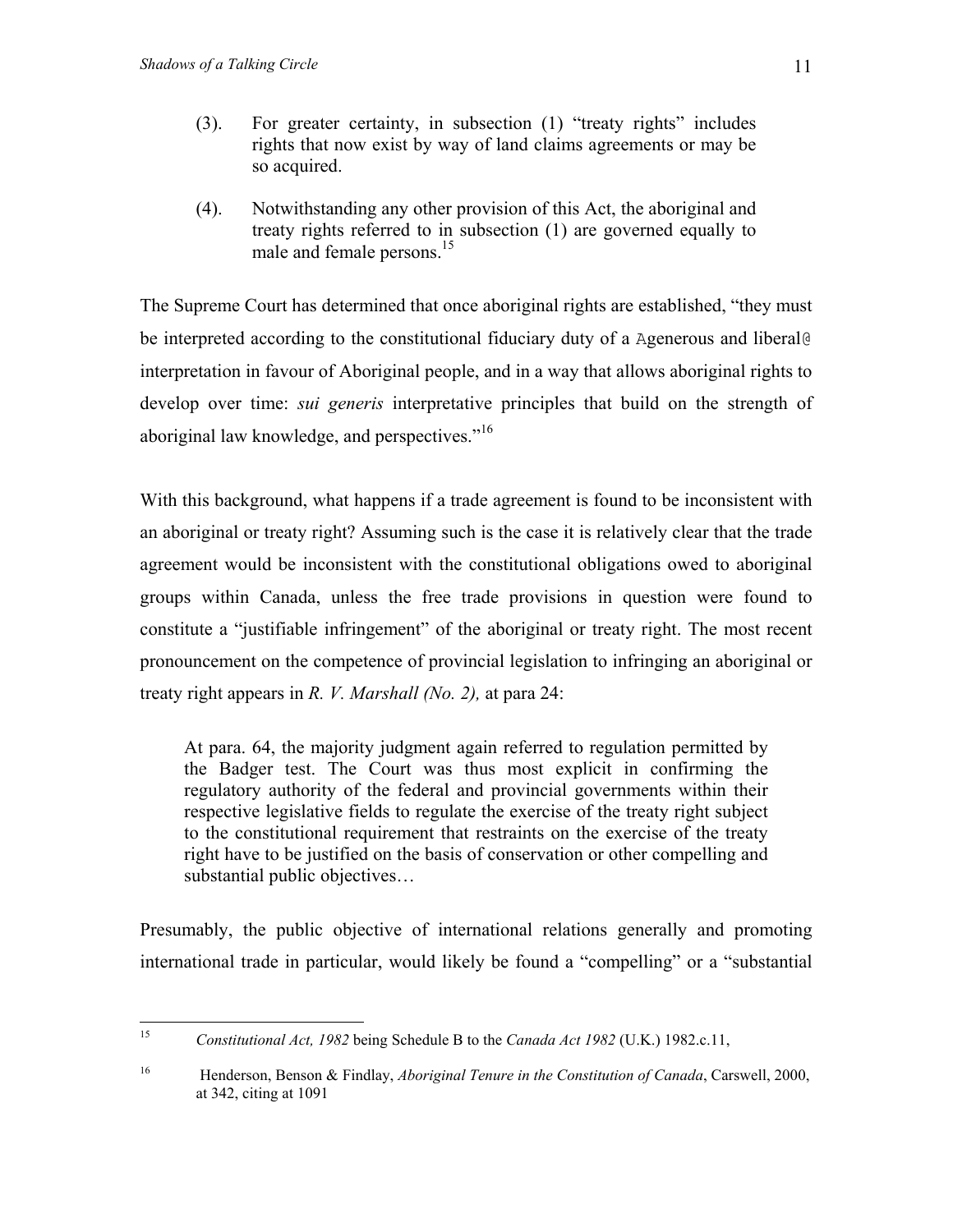$17\,$ 

public objective.["17](#page-11-0) Nevertheless, the determination would turn on the degree of interference with the aboriginal or treaty right in question and so it is quite possible that a particular provision within a trade agreement could be found constitutionally invalid. Canada's legal obligations under the trade agreement or treaty would remain unchanged, even though the treaty provision and any law implementing it would be invalid as a matter of domestic law. The fact that a trade agreement or treaty conflicts with the Canadian constitution is not in and of itself sufficient to invalidate it. The only provision of the *Vienna Convention on the Law of Treaties* even remotely applicable provides the following:

#### *Article 46 Provisions of internal law regarding competence to conclude treaties*

1. A State may not invoke the fact that its consent to be bound by a treaty has been expressed in violation of a provision of its internal law regarding competence to conclude treaties as invalidating its consent unless that violation was manifest and concerned a rule of its internal law of fundamental importance.

2. A violation is manifest if it would be objectively evident to any State conducting itself in the matter in accordance with normal practice and in good faith.

Assuming that the violation of the constitution is not a "manifest" such that Canada may claim not to be bound by the treaty provision, the question arises as to the remedy available to aboriginal groups within Canada if a trade agreement or treaty is found to

The same principle applies to treaty rights. Courts have held that the test developed in *R. v. Sparrow* restricts the ability of the federal government to override rights contained in treaties.

Shin Imai, *Aboriginal Law Handbook*, 2<sup>nd</sup> Edition, Carswell, 1999 at 32-3

<span id="page-11-0"></span>Also see *R. v Sparrow*, that has been described in the following terms:

In R. v. Sparrow, a member of a First Nation in British Columbia caught fish off-reserve in traditional waters. He was charged for using a net that was longer than permitted by federal Fisheries Regulations. His First Nation did not have a treaty. The Supreme Court of Canada held that the Aboriginal right to fish for food had not been extinguished. The court then held that a federal law could limit an Aboriginal right only if there were a very good reason for passing the law, and only if that law interferes with the Aboriginal right in the least intrusive way possible. If the law does not meet these tests, the law will be declared unconstitutional.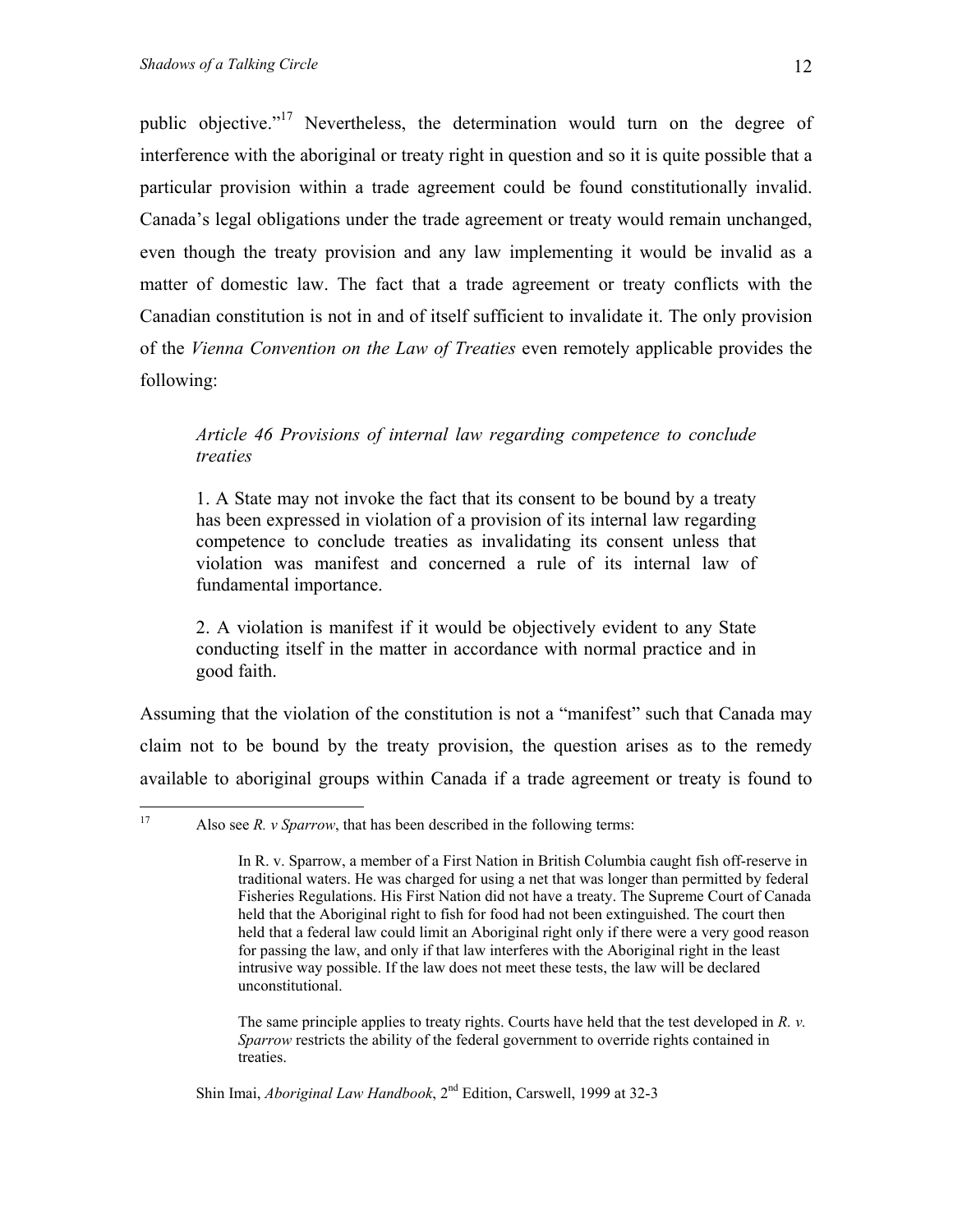have violated a treaty or aboriginal right in a manner that cannot be justified. The remedy would appear to sound in damages and it would not be possible to obtain a declaration that the particular trade agreement itself is invalid.

The question then arises whether there is a constitutional duty imposed on the Government of Canada to consult with Canadian aboriginal peoples if a particular legislative or regulatory initiative has the potential to impact upon aboriginal or treaty rights. It would appear to follow from the concept of a "fiduciary obligation" that such a duty would arise. The Supreme Court stated in *Delgamuukw v. British Columbia* in a case involving the question of aboriginal tenure:

There is always a duty of consultation. Whether the aboriginal group has been consulted is relevant to determining whether the infringement of aboriginal title is justified, in the same way that the Crown's failure to consult an aboriginal group with respect to the terms by which reserve land is leased may breach its fiduciary duty at common law: *Guerin*. The nature and scope of the duty of consultation will vary with the circumstances. In occasional cases, when the breach is less serious or relatively minor, it will be no more than a duty to discuss important decisions that will be taken with respect to lands held pursuant to aboriginal title. Of course, even in these rare cases when the minimum acceptable standard is consultation, this consultation must be in good faith, and with the intention of substantially addressing the concerns of the consultation. Some cases may even require the full consent of an aboriginal nation, particularly when provinces enact hunting and fishing regulations in relation to aboriginal lands.<sup>[18](#page-12-0)</sup>

The duty to consult aboriginal groups in Canada was more recently discussed by the Supreme Court in *R. v. Marshall (No 2)* in the following terms:

Aboriginal people are entitled to be consulted about limitations on the exercise of treaty and aboriginal rights. The [Supreme Court of Canada] has emphasized the importance in the justification context of consultations with aboriginal peoples ... The special trust relationship includes the right of the treaty beneficiaries to be consulted about restrictions on their rights, although, as stated in *Delgamuukw,* "the nature and scope of the duty of consultation will vary with the circumstances." This variation may reflect such factors as the seriousness and duration of the proposed restriction,

 $18$ 

<span id="page-12-0"></span><sup>18</sup> *Delgamuukw v. British Columbia*, [1997] 3 S.C.R. 1010, (SCC) at para 168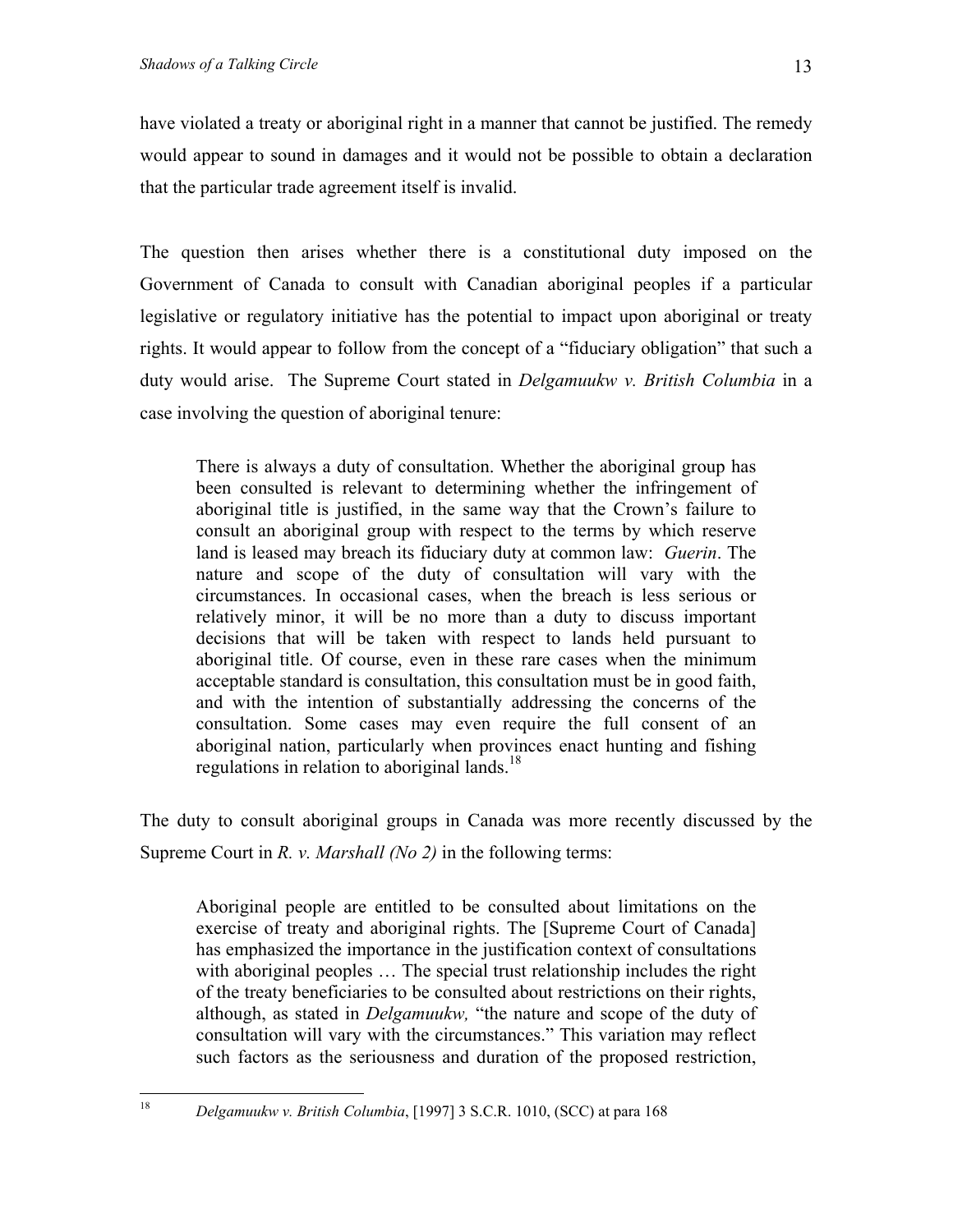and whether or not the Minster is required to act in response to unforeseen or urgent circumstances. As stated, if the consultation does not produce an agreement, the adequacy of the justification of the government's initiative will have to be litigated in the courts.<sup>19</sup>

The duty to consult with aboriginal peoples appears to be dependent on the degree to which the proposed legislation or regulation may interfere with an aboriginal or treaty right. Implicit in this duty is a requirement that government consider whether a particular trade agreement might impact upon aboriginal or treaty rights. The federal government has an obligation to consult with Canada's aboriginal peoples in a meaningful way, possibly allowing them a seat at the negotiating table depending on the degree of the interference with such rights. The failure to undertake meaningful consultation will be a contributing factor to any finding that the provision of the trade agreement in question is invalid as an unjustifiable infringement of an aboriginal or treaty right.

In the light of these obligations, it appears to be somewhat surprising that aboriginal peoples have been all but ignored in the *Canada-United States Free Trade Agreement* (CUSFTA), the *North American Free Trade Agreement* (NAFTA),<sup>20</sup> the *Canada-Chile Free Trade Agreement* (CCFTA), or the *Canada-Costa Rica Free Trade Agreement* (CCRFTA). There are certain reservations included in Annex II of NAFTA relating to investment<sup>21</sup> and cross-border trade in services,<sup>22</sup> the Annex stating:

<span id="page-13-0"></span><sup>19</sup> 19 R. v. Marshall, [1999] 3 S.C.R. 533, (motion for rehearing and stay) at 43.

<span id="page-13-1"></span><sup>20</sup> Claude Carrier, comments at *Impact Of NAFTA On Aboriginal Business In North America*, Estey Centre Conference, May, 2001, Saskatoon, Sask

<span id="page-13-2"></span><sup>&</sup>lt;sup>21</sup> Chapter 11, which is the chapter on investment that introduced a unique arbitral dispute settlement provision. These exclusions are in relation to the provision of national treatment (that foreigners are treated in the same manner as Canadian citizens and corporations), according most-favourednation status (providing the same treatment that the citizens of the foreign country with whom the most preferential treatment has been given), and from the restrictions on imposing performance requirements on investments, and restrictions on the nationality and residency of senior management and boards of directors.

<span id="page-13-3"></span><sup>&</sup>lt;sup>22</sup> These exclusions relate to the provision of national treatment, most-favoured nation treatment.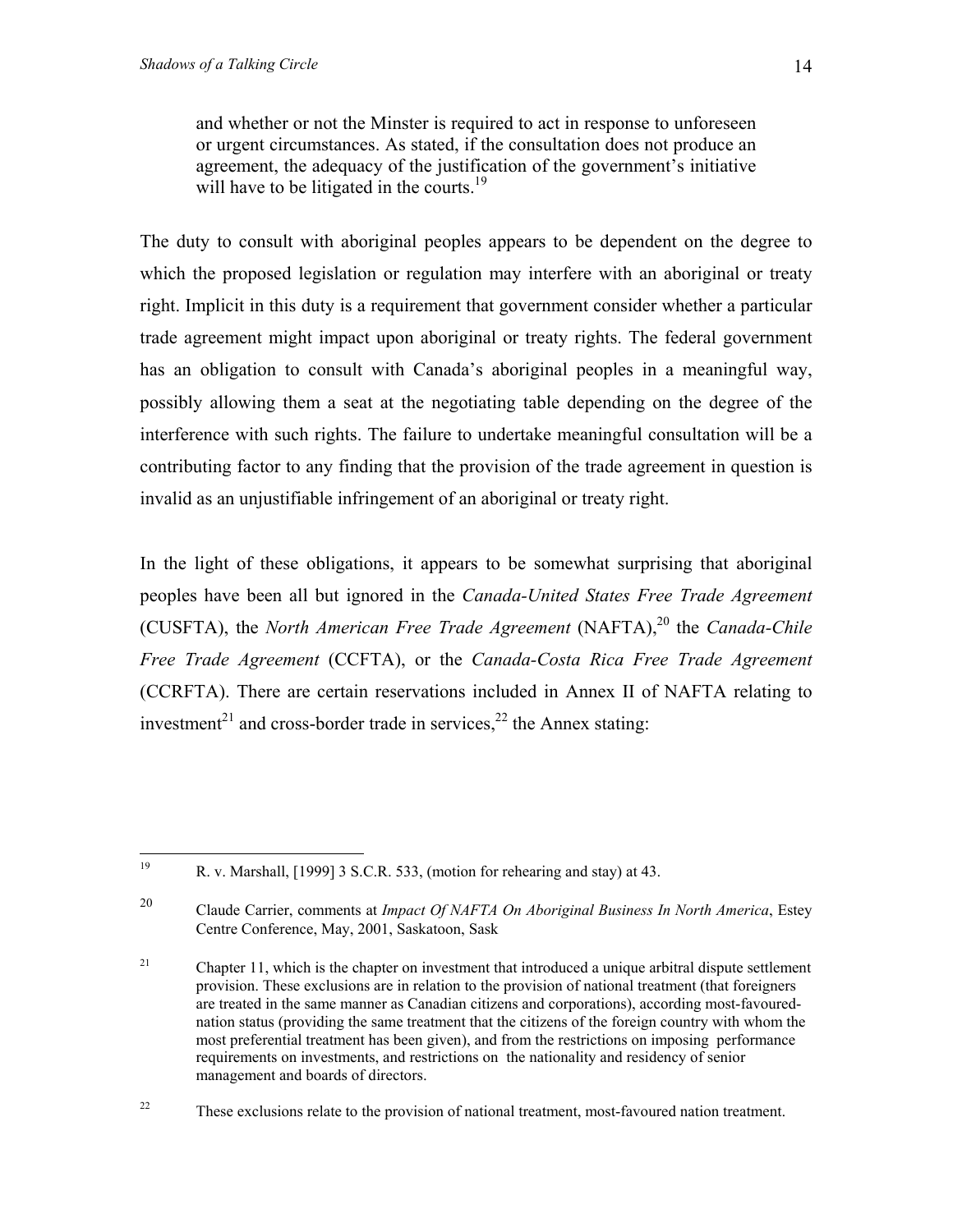$\overline{a}$ 

Canada reserves the right to adopt or maintain any measure denying investors of another Party and their investments, or service providers of another Party, any rights or preferences provided to aboriginal peoples.<sup>23</sup>

The *General Agreement on Tariffs and Trade* ("GATT") and the *World Trade Organization Agreements* "*WTO Agreements*" also have not dealt with the question of aboriginal rights.<sup>24</sup> The extent to which aboriginal rights were not on the negotiating agenda at the time of the negotiation of the *WTO Agreements*, is reflected in the fact that financial support for aboriginal groups was not included in the "green light" subsidy category that established permissible subsidies that could be granted by government without the risk of the imposition of countervailing duties by foreign governments.<sup>25</sup> If government should choose to provide financial support for First Nations initiatives, such financial support might be actionable as a countervailable subsidy under the *World Trade Organization Agreement on Subsidies and Countervailing Measures* (*ASCM Agreement*@). A non-actionable or Agreen light@ exemption for regional development initiatives was included within the *SCM Agreement* but the provision has now lapsed.*[26](#page-14-3)* It might be argued that it is unlikely that financial support to a First Nations' group could

<span id="page-14-1"></span><sup>24</sup> Article XX(f), provides exceptions to the general WTO obligations in respect of measures "imposed for the protection of national treasuries of artistic, historic or archaeological value."

<span id="page-14-0"></span><sup>23</sup> CCFTA Annex II provides specific exemptions and then a basket clause stating "Canada reserves the right to adopt or maintain any measure denying investors of Chile and their investments, or service providers of Chile, any rights or preferences provided to aboriginal peoples."

<span id="page-14-2"></span><sup>25</sup> At the Estey Centre Conference, May, 2001, Professor Russel Barsh of NYU Law School highlighted the state aids provision within the *Treaty of Rome*. The European Community has a positive obligation to provide support for disadvantaged regions and identifiable groups. At least one group in northern Europe was provided as an example of a disadvantaged group that was entitled to support even though they are not concentrated within a particular contiguous region. The suggestion implicit in the reference to the state aids program is that this approach might be used as a template for the inclusion within NAFTA/FTAA of First Nations rights and economic development issues.

<span id="page-14-3"></span><sup>&</sup>lt;sup>26</sup> Article 8.2 established eligibility criteria including that the region must have: either (a), income per capita or household income per capita, or GDP per capita, at least 15% below the average for the territory concerned; and (b), an unemployment rate, which must be at least 110% of the average for the territory concerned. The provision expired in 1999, but the United States had expressed support for continuing the provision prior to its expiry. See *Subsidies Enforcement, Annual Report to Congress,* Joint Report of the Office of the United States Trade Representative and the U.S. Department of Commerce. February 2000. Found online at www.ia.ita.doc.gov/esel/reports/seo2000/report2k.html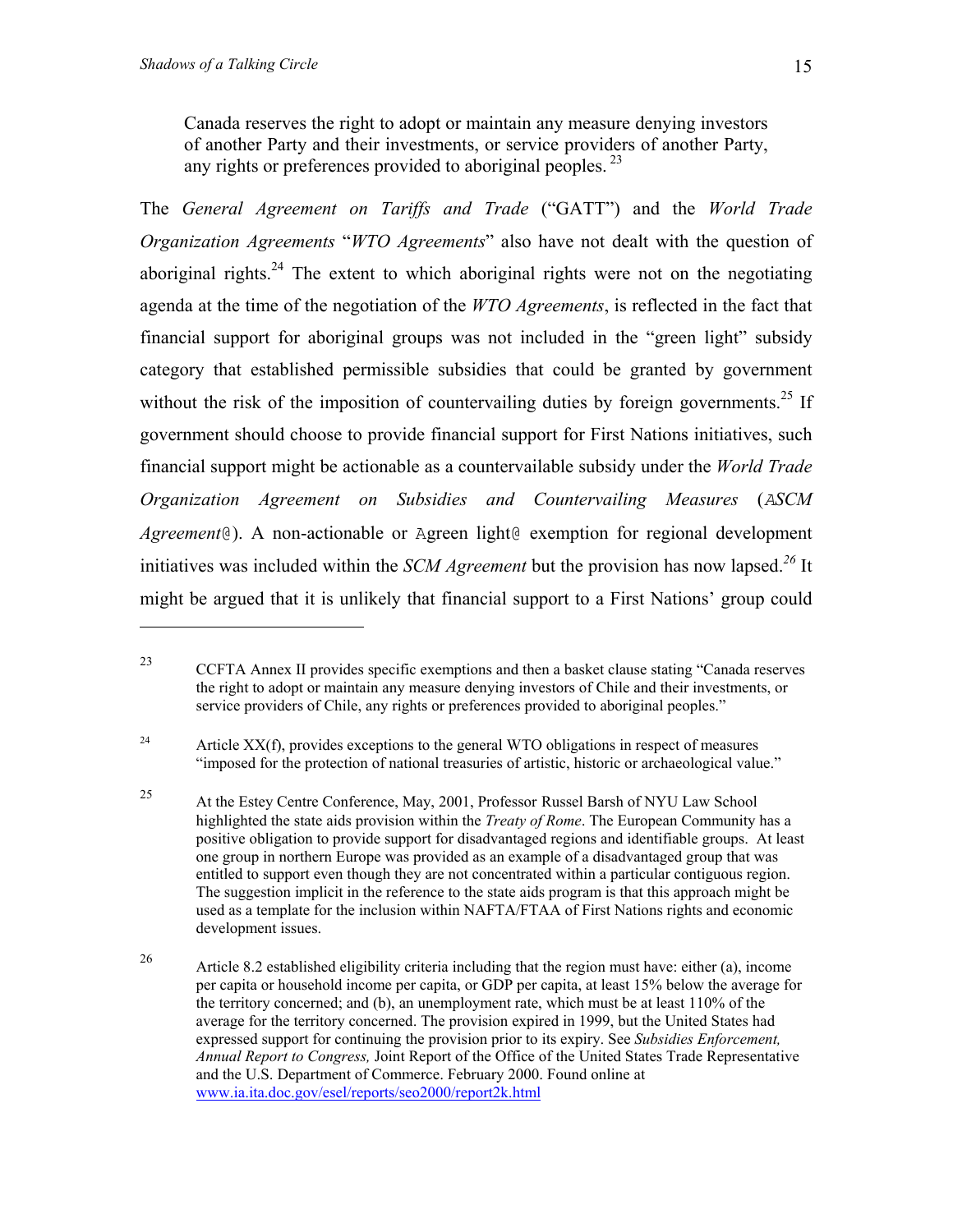ever provide the basis for injury to a domestic industry within the United States, a necessary requirement for the imposition of countervailing duties. Currently, First Nations forestry operations are subject to the same countervailing duty tariffs that have been imposed by the United States after proceedings before the Department of Commerce (that found stumpage programs constituted subsidies) and the International Trade Commission (that found injury to the American softwood lumber industry). First Nations' forestry operations might have availed themselves of the provisions respecting "green light" subsidies, assuming that countervailing duties are confirmed by the NAFTA binational panel. Similar to the issues concerning endangered species reviewed above, it appears that aboriginal groups within Canada are more likely to be involved in the primary industries and they appear to be vulnerable to countervailing and antidumping actions.

The issues concerning the rights of aboriginal peoples appear to be finding more of a voice in the *Free Trade Agreement of the Americas* initiative. The final communiqué at the FTAA Summit in Quebec City in April 2001 specifically mentioned the importance of the issue. In 2001, Canada also chaired the discussion on aboriginal issues that are taking place under the umbrella of the FTAA.<sup>27</sup> These discussions have involved as many as fourteen of the constituent nations with aboriginal populations. This forum provides a unique opportunity to promote contact between aboriginal groups throughout the Americas and to provide a forum in which common problems can be identified. Finding the political will to deal meaningfully with aboriginal issues in the FTAA will be another matter. It is apparent that many nations will be reluctant to address the cross-border movement of peoples, of the need to protect their habitat and culture in a manner that enshrines new rights at the international level, thus encouraging scrutiny through international dispute settlement proceedings.

Notwithstanding the FTAA initiatives to include aboriginal issues, aboriginal peoples do not appear to participate directly in the consultative mechanisms designed to solicit input

<span id="page-15-0"></span>27

Laurent Charette, DFAIT, West Bay First Nations Conference, June 22<sup>nd</sup>, 2001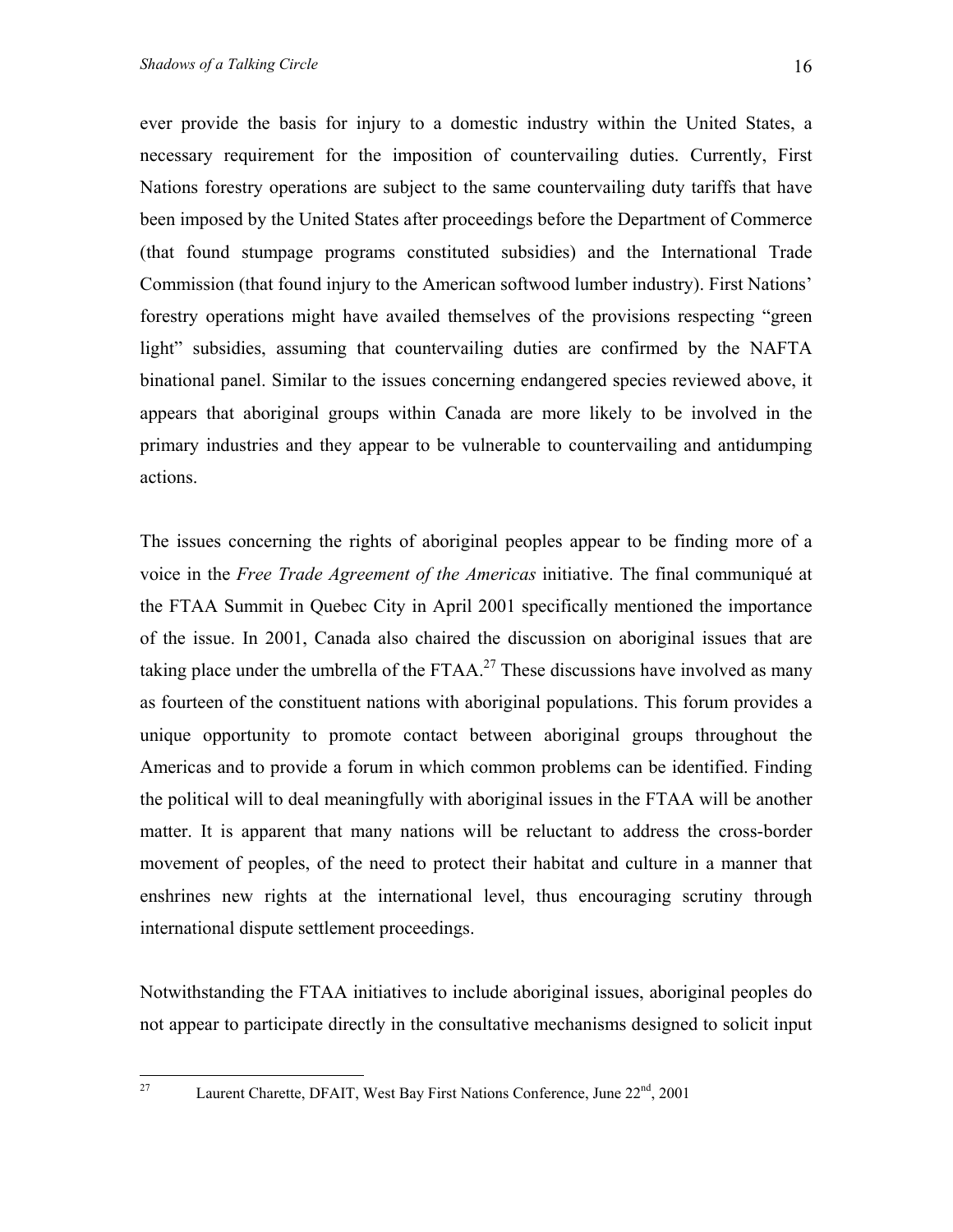on the international negotiations. As an example, there is no aboriginal "Sectoral Advisory Group on International Trade" otherwise known as "SAGIT". They were formed by DFAIT to provide advice in respect of international trade measures. "These groups have been established purely on a sectoral basis and, with one or two exceptions, as aboriginal businesses are not major players in any of the designated sectors, they do not have a seat at the table."<sup>28</sup> A separate aboriginal SAGIT might help to ensure that trade issues involving aboriginal rights are discussed at the policy formation stage. The members of a SAGIT might help the government discharge its fiduciary obligation to consider the manner in which proposed free trade agreement provisions might impact on aboriginal rights and issues. It would also help in facilitating the consultations that would have to occur in respect of any potential infringement of such rights and issues.

Apart from a SAGIT, one model by which aboriginal peoples might be included in the negotiation of trade agreements may be found in the aboriginal participation that took place when the *1916 Migratory Birds Convention*<sup>29</sup> was amended. Great Britain (on behalf of Canada) and the United States signed the Convention that imposed a March  $10<sup>th</sup>$ to September  $1<sup>st</sup>$  hunting season for migratory birds.<sup>30</sup> The Cree First Nations established an aboriginal right to the hunting of migratory birds that transcended subsistence harvesting due to the cultural aspects of the timing and symbolism of the hunt. The *James Bay and Northern Quebec Agreement* signed in 1975 provided in Section 24 "for the right of every Native person to hunt, fish and trap any species of wild fauna (including migratory birds) at all times of the year.<sup>31</sup> The Canadian government also undertook to amend the *Migratory Birds Convention* and this led to the negotiation of a protocol between Canada and the United States signed in 1979 "acknowledging the right of each party to dispense with the close season provided in the Convention as it applied to

<span id="page-16-0"></span><sup>28</sup> Letter from James Leach, Executive Director of the Estey Centre to the Honourable Pierre Pettigrew, Minister for International Trade, June 28<sup>th</sup>, 2001

<span id="page-16-1"></span><sup>29</sup> Philip Awashish, *Amending the 1916 Migratory Birds Convention*, October 1, 2000, Unpublished Manuscript,

<span id="page-16-2"></span><sup>30</sup> *Ibid.,* at 2

<span id="page-16-3"></span><sup>31</sup> *Ibid.,* at 3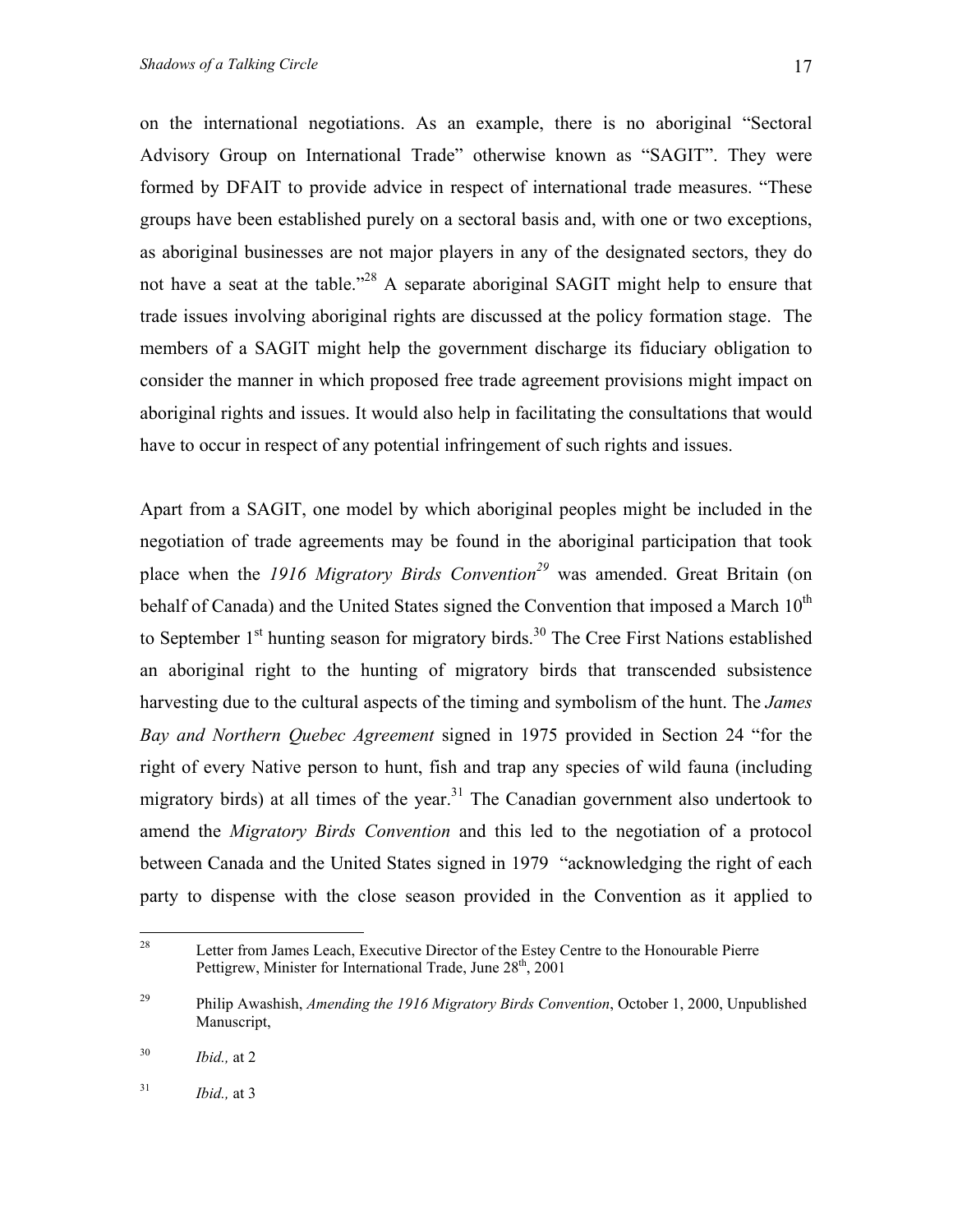indigenous peoples."[32](#page-17-0) The Protocol was not submitted to the United States Senate because of strong lobbying by interest groups.

It was not until 1994 that the initiative was revived with the Canadian Department of Foreign Affairs and United States Department of the Environment were once again mandated to negotiate amendments to the Convention. The U.S. team, which was limited to ten people, included "one or two Native persons from Alaska", while "Canada proposed to have three aboriginal members (one member from each of the aboriginal peoples – Indian, Inuit and Metis)<sup> $33$ </sup> They also had access to legal expertise, with Peter Hutchins, one of the leading counsel in the field of aboriginal and treaty rights, was present during the negotiations to provide legal advice. The participation of aboriginal representatives and their counsel appears to have had a significant impact on the drafting of the Parksville Protocol that was signed on April  $27<sup>th</sup>$ , 1995.<sup>34</sup> The Federal Cabinet subsequently approved the Protocol in September 1995,  $35$  and it signed by the United States in December 1995. An exchange of the instruments of ratification took place in Ottawa on October  $7<sup>th</sup>$ , 1999.<sup>36</sup>

<span id="page-17-2"></span><sup>34</sup> Ibid., at 15. The terms included:

- (i) Migratory birds and their eggs (regardless of classification as game, insectivorous and nongame birds) may be harvested throughout the year by Aboriginal peoples of Canada having aboriginal or treaty rights. (the closed season provisions are subject to the aboriginal and treaty rights of Aboriginal peoples of Canada.)
- (ii) Down and inedible by-products may be sold, but migratory birds and eggs shall e offered for barter, exchange or trade or sale only within or between Aboriginal communities as provided for, in the relevant treaties, land claims agreements, self government agreements or co-management agreements made with Aboriginal peoples of Canada.
- <span id="page-17-3"></span><sup>35</sup> It was amended before signature to "incorporate changes requested by the Untied States to proviision relating to the harvesting of migratory birds and their eggs by the indigenous inhabitants of the State of Alaska." *Ibid*., at 16

<span id="page-17-0"></span> $32$ *Ibid.*, at 4

<span id="page-17-1"></span><sup>33</sup> *Ibid.,* at 10

<span id="page-17-4"></span><sup>36</sup> *Ibid.,* at 17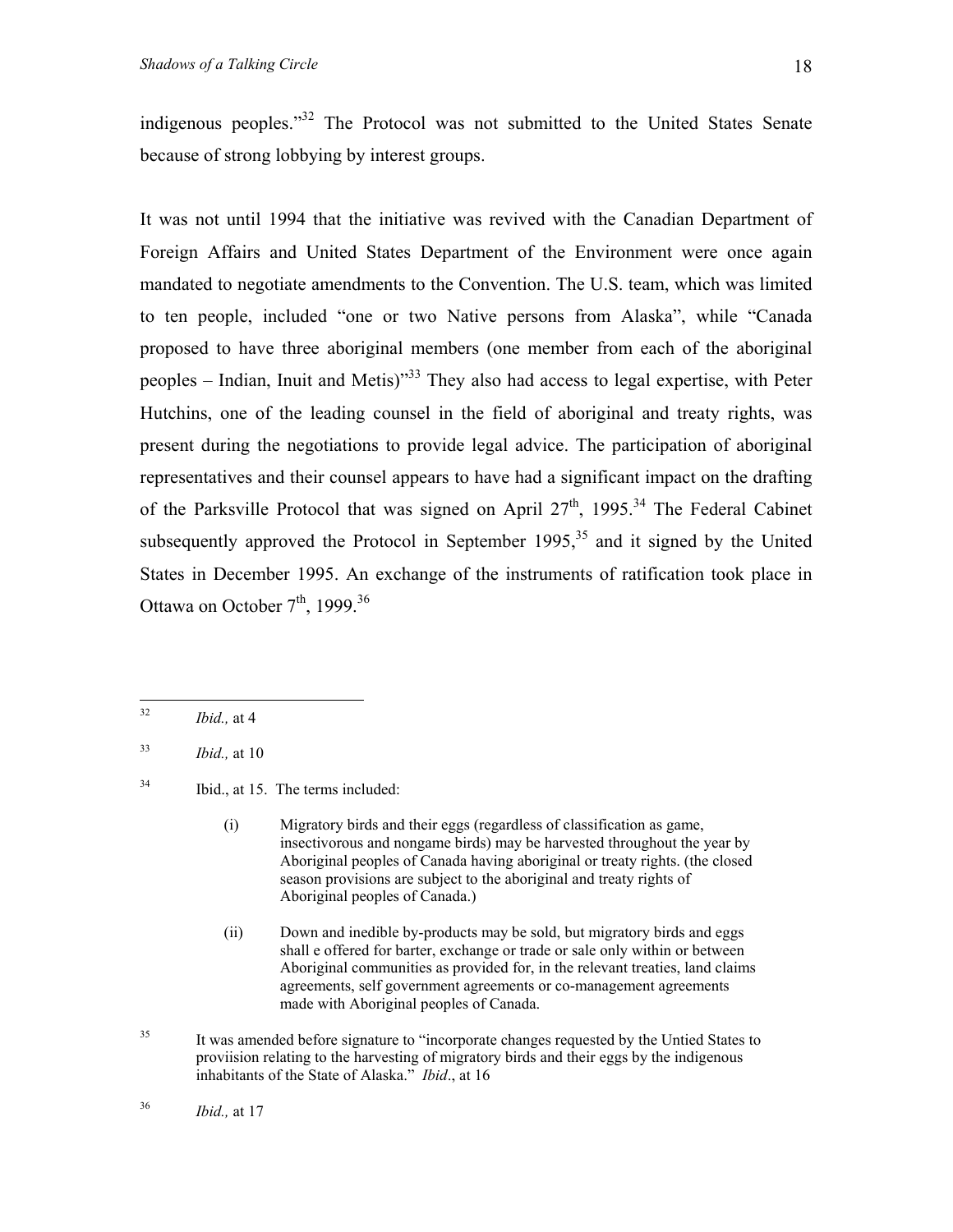The direct participation of Canadian aboriginal peoples in the amendment of the *Migratory Birds Convention* provides a model for such involvement. It would appear that the federal government was legally required to provide a seat at the negotiating table, due to the importance of the aboriginal right and the degree of interference therewith (see *Delgamuukw*).

## *B. DO CANADIAN ABORIGINAL PEOPLES ENJOY A SPECIAL STATUS WITHIN NORTH AMERICA AS A JAY TREATY OR GENERALLY?*

Canadian aboriginal peoples enjoy a special status within North America, and beyond that of aboriginal groups within the United States and Mexico. Canadian aboriginal peoples have a right to enter the United States and remain there, pursuant to Section 289 of the United States' *Immigration and Naturalization Act*[37](#page-18-0) that provides:

Nothing in this title shall be construed to affect the right of American Indians born in Canada to pass the borders of the United States, but such right shall only extend to persons who possess at least (50%) per centum of blood of the American Indian race.

Documentation must be presented to establish the required blood percentage that is obviously a racial qualification. Aboriginal applicants should produce either an identification card from the Federal Ministry of Indian and Northern Affairs (DIAND), or a written statement from an "official" from the tribe of origin, substantiated by additional documentation.<sup>38</sup> The racial qualification<sup>39</sup> appears to be more inclusive than the

<span id="page-18-0"></span><sup>37</sup> 37 8 U.S.C.§ 1359, see *Native Indians Born in Canada,* Consulate General of the United States of America, "U.S. Consulate". The U.S. Code of Federal Regulations provides the following for permanent residency for Canadian Indians:

<sup>&</sup>quot;[a]ny American Indian born in Canada who at the time of entry was entitled to the exemption provided … by … Section 289 of the Act, and has maintained residence in the United States since his entry, shall be regarded as having been lawfully admitted for permanent residence." 8 C.F.R.§ 289.2 (1999)

<span id="page-18-1"></span><sup>&</sup>lt;sup>38</sup> This evidence should include tribe records, civil long form birth certificates bearing names(s) of parent(s). The statement should be on the Tribe's official letterhead and "should explicitly state what percentage of American Indian blood that you, or your parent(s) possess, based on official documents/records. *Ibid.* 

<span id="page-18-2"></span><sup>&</sup>lt;sup>39</sup> American case law has established that a "racial" and not a "political" definition governs. *Goodwin v. Karnuth*, 74 F.Supp, 660 (W.D.N.Y.1947)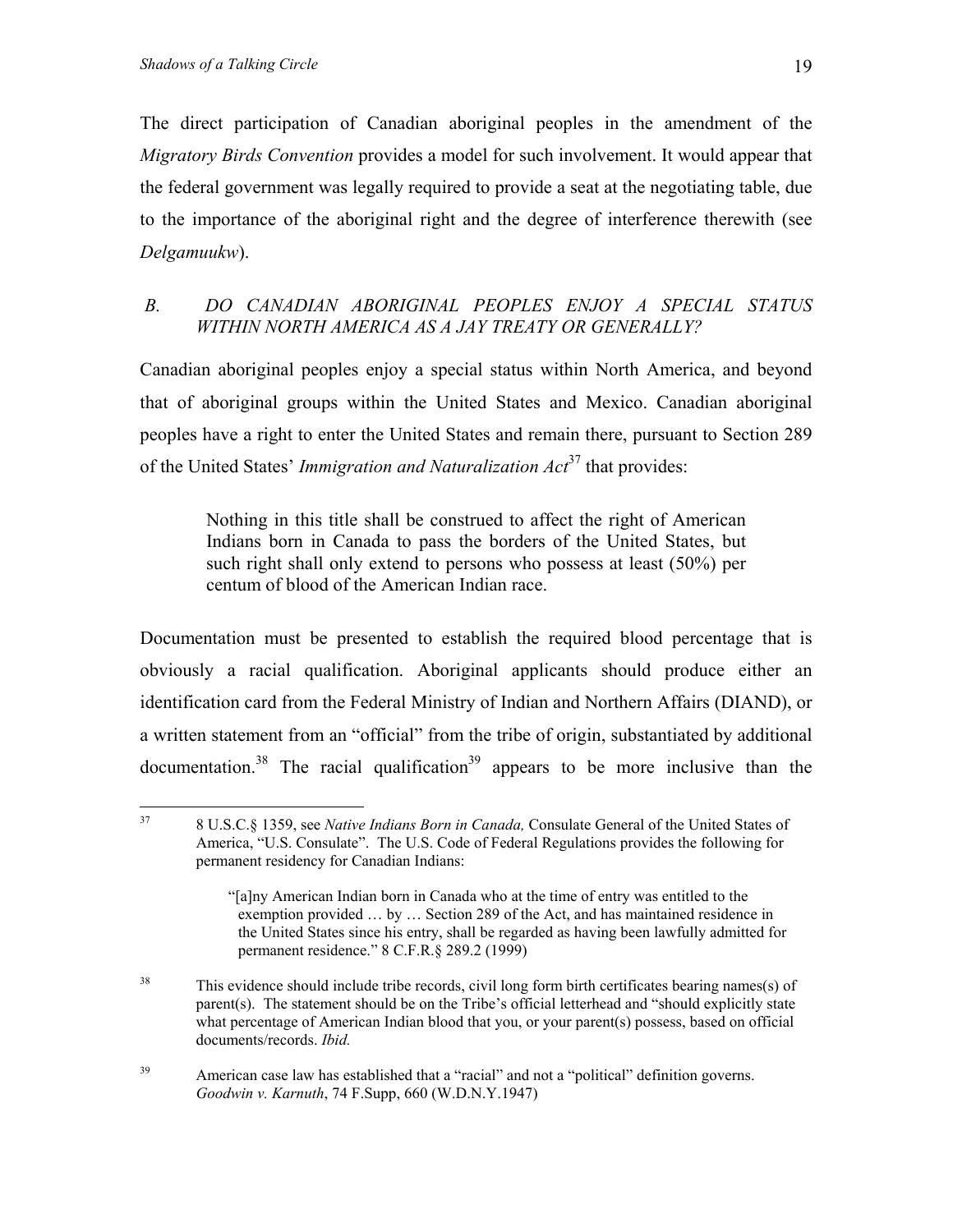recognition of aboriginal groups under the Federal *Indian Act,* assuming for the moment that there are registered Indians with less than 50% "blood of the American Indian race." Any Canadian aboriginal person can apply – including Metis – as long as the racial qualification is met.<sup>40</sup> This also raises the question whether a DIAND identification card is sufficient without further proof. If so, American immigration law would be deferring to Canadian law insofar as it might expand the racial qualification, to aboriginal Canadians with less than  $50\%$  native blood.<sup>[41](#page-19-1)</sup>

Canadian aboriginal peoples that qualify are granted a "resident alien (1-151) 'green' card" by USINS,  $42$  but are still subject to deportation.  $43$  "Canadian-born Indians" are also exempt from all immigration restrictions imposed on aliens by the *Immigration and Nationality Act*."[44](#page-19-4)

Aboriginal peoples in the United States or Mexico do not share the rights that Canadian aboriginal groups enjoy. It is unclear the extent to which United States Indians may immigrate to Canada. The Canadian courts have commented without finding that a U.S. Native American citizen could claim the aboriginal right of free passage, if she or he

<span id="page-19-0"></span> $40\,$ It has been suggested that when the border between Canada and the U.S. was initially being established, there was a discussion to allow a 150 mile strip between the two countries for the "Indians" that lived there. Instead, the border was established and established the Jay Treaty rights for those "Indians" that had half their people living on one side and the other on the other side. It has been suggested that the Jay treaty might not apply to either Inuit or Metis people. This would provide an interesting issue to research regarding to the history of the *Jay Treaty*.

<span id="page-19-1"></span><sup>41</sup> This deference by American law has been suggested by Bryan Nickels, *Native American Free Passage Rights under the 1794 Jay Treaty: Survival under United States Statutory Law and Canadian Common Law*, Boston College International and Comparative Law Review, Vol 24, 313-40, http://www.bc.edu/bc\_org/avp/law/lwsch/journals/bciclr/24\_2/04\_FMS.htm

<span id="page-19-2"></span><sup>&</sup>lt;sup>42</sup> "Recipients are entitled to all rights and privileges accorded legal immigrants of the United States – including, if they wish, eventual naturalization as American citizens, and the right to sponsor immediate family members into the United States. Resident aliens are entitled to file on behalf of a spouse and unmarried children if they are not also eligible to be admitted under Section 289 of the INA." U.S. Consulate, *op cit., supra*, note 37

<span id="page-19-3"></span><sup>43</sup> Nickels, *op cit., supra,* note 41 at 5, citing *Matter of Yellowquill*, 16 I. & N. Dec. at 577

<span id="page-19-4"></span><sup>44</sup> Nickels, *op cit., supra*, note 41 at 4, citing *Atkins v. Saxbe*, 380 F. Supp. 1210, at 1219 (D. Maine, 1974)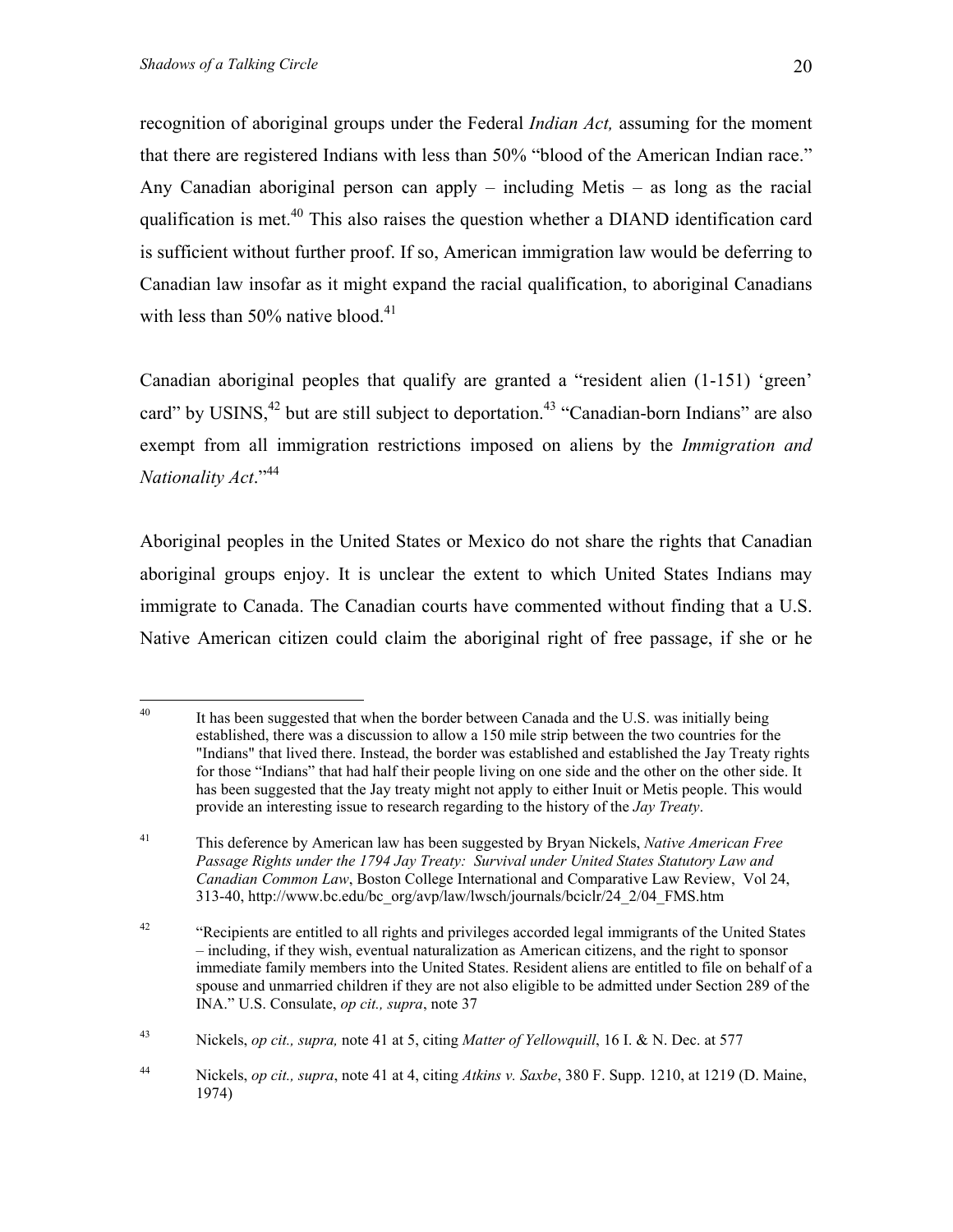45

could establish a sufficient geographical "nexus" to Canada.<sup>45</sup> There is no similar provision allowing "American Indians born in Mexico" to enter the United States. However, the same rights have been provided in at least one instance to a Texas Band of Kickapoo Indians that was divided by the U.S.-Mexican border.<sup>46</sup>

It is generally believed that the special rights that Canadian aboriginal peoples enjoy stem from the *Jay Treaty* that was negotiated in 1794.<sup>47</sup> One remarkable aspect of this Treaty is that it "marked the beginning of modern international arbitration."[48](#page-20-3) Article III of the said Treaty provides in part:

No duty of entry shall ever be levied by either party on peltries brought by land or inland navigation into the said territories respectively, nor shall the Indians passing or re-passing with their own proper goods and effects of whatever nature, pay for the same any impost or duty whatever. But goods in bales, or other large packages, unusual among Indians, shall not be considered as goods belonging bona fide to Indians.

This Treaty has achieved almost mythical proportions in terms of the rights that Canadian aboriginal peoples have attributed to it. They claim rights of admission to the United States as well as the right to cross-border trade exempt from duties and taxes. It appears that the consensus of American and Canadian courts is that the *Jay Treaty* was abrogated by the War of 1812, although there is some difference of opinion within the United

<span id="page-20-2"></span>47 Its formal title is "Treaty of Amity, Commerce and Navigation", John Leslie, *The Jay Treaty,* December 1979, Treaties and Historical Research Centre, Research Branch, Corporate Policy, Department of Indian and Northern Affairs Canada.

<span id="page-20-0"></span><sup>45</sup> Nickels, *op cit., supra*, note 41 at 8, citing *Watt v. Liebelt,* 65 C.R.R.2d 191 (Fed. Ct.App.1998)

<span id="page-20-1"></span><sup>&</sup>lt;sup>46</sup> "Congress extended the benefits of Section 289 to the band [n]otwithstanding the Immigration and Nationality Act, all members of the Band shall be entitled to freely pass and re-pass the border of the United States and to live and working the United States. While the Texas Kickapoo are granted free passage rights, members of the Tohono O'odham tribe in Arizona are subject to the same admission and deportation requirements as Mexican nationals simply for travel across their own traditional lands." Nickels, *op cit., supra*, note 41 at 9. See Megan S. Austin, *A Culture Divided by the United States-Mexico Border: The Tohono O'Odham Claim for Border Crossing Rights*, 8 Ariz. J. of Int'l & Comp L. 97, 103 (1991)

<span id="page-20-3"></span><sup>48</sup> Jonathan I. Charney, *Third Party Dispute Settlement and International Law*, 36 Columbia Journal of Transational Law, 1997, 65 at 68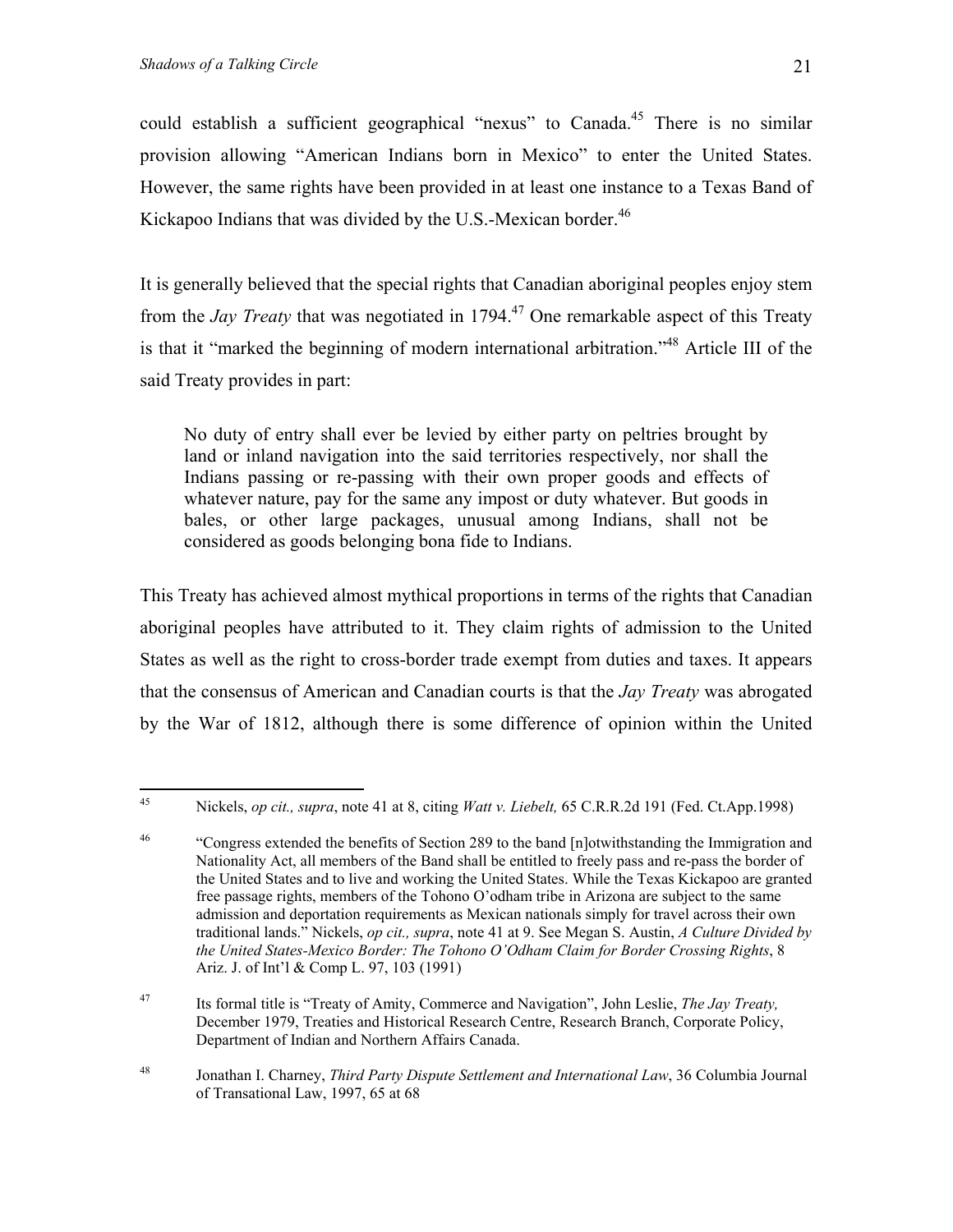States.<sup>49</sup> The argument is that the Treaty of Ghent has not been enacted into Canadian legislation. The *Treaty Of Ghent*<sup>50</sup> did provide for the restoration of the rights of the "Indians" as they existed prior to the war. $51$  It has been found that the provision was not self-executing and, therefore, had to be enacted through the appropriate legislation by both Canada and the United States.<sup>52</sup> The policy of the United States permitting Canadian aboriginal peoples to enter, traced to a broader principle of "fairness" that is not necessarily evident in Canadian immigration policy.<sup>[53](#page-21-4)</sup>

It is quite clear that neither the United States nor Canada permit the importation of goods into either country, free of applicable border controls and duties. It appears that there is a consensus in the United States that the "courts have generally treated the passage of

<span id="page-21-3"></span>52 Leslie*, op cit., supra,* note 47 at 8, and at 13, citing *United States vs. Mrs. P.L. Garrow*: "The Treaty of Ghent was also held not to have been a self-executing treaty but dependent on legislative enactment, and that failure of Congress properly to legislate in accordance with the provisions of the Treaty rendered the merchandise of Indians entering the United States dutiable."

<span id="page-21-4"></span>53 Nickels, *op cit., supra,* note 41 at 3, quoting *Karnuth v. United States,Ex Rel. Albro,* 279 U.S., 242:

> It is true, as respondents assert, that citizens and subjects of the two countries continued after the War of 1812, as before, freely to pass and repass the international boundary line. And so they would have done if there never had been a treaty on the subjected. Until a very recent period, the policy of the United States, with certain definitely specified exemptions, had been to open its doors to all comers without regard to their allegiance. This policy sufficiently accounts for the acquiescence of the Government in the continued exercise of the crossing privilege upon the part of the inhabitants of Canada, with whom we have always been upon the most friendly terms …

<span id="page-21-0"></span><sup>49</sup> 49 *Karnuth v. United States ex rel Albro* 279 U.S. 231, 237 (1929), *United States vs. Mrs. P.L. Garrow*. [1937,] *Garrow* determined that American Indians had to pay duty on goods brought into the United States from Canada. However, Nickels cites a case in which the Third Circuit held that the Jay Treaty was still in force, presumably at least with respect to the mobility right. Nickels, *op cit., supra,* note 41 at 3, citing *Diablo v. McCandless*, 18 F.2d 282 (E.D. Penn., 1927).

<span id="page-21-1"></span><sup>50</sup> *Treaty of Peace and Amnity,* Dec 24, 1814, U.S.-U.K., T.S., No 109

<span id="page-21-2"></span><sup>51</sup> Article 9 provides: "The United States of America engage … to restore to such tribes or nations, respectively, all the possessions, rights, and privileges, which they may have enjoyed or been entitled to in one thousand eight hundred and eleven, previous to such hostilities … And His Britannic majesty engages … to restore to such tribes or nations, respectively, all the possessions, rights and privileges, which they may have enjoyed or been entitled, to in one thousand eight hundred and eleven, previous to such hostilities.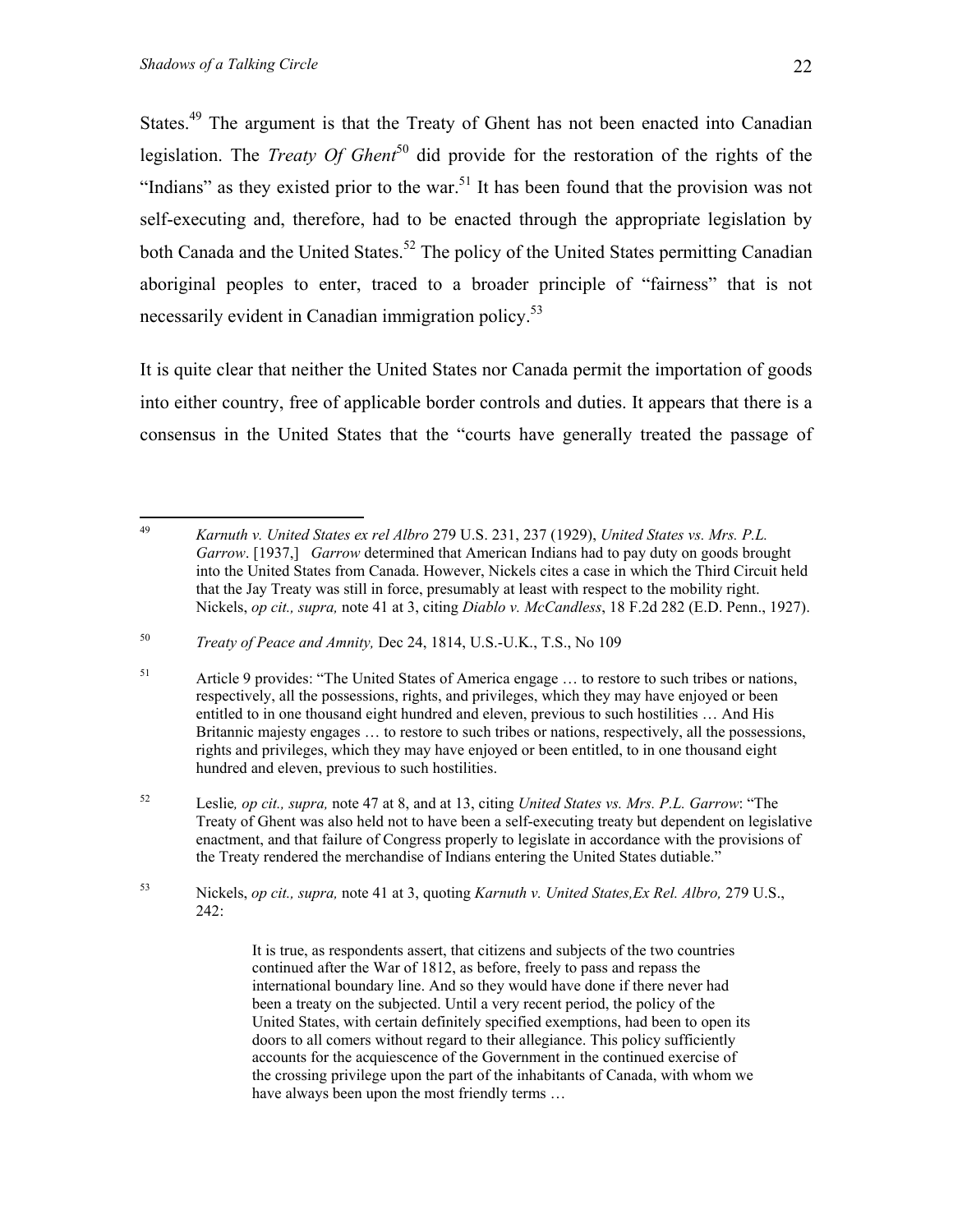goods section as abrogated."[54](#page-22-0) In 1956, the Supreme Court of Canada held in *Francis vs. the Queen*, [55](#page-22-1) that the *Jay Treaty* did not preserve the right to import goods into Canada, without deciding the issue whether the *Jay Treaty* was abrogated by the War of 1812. More recently, the issue of a right to trade freely across the border was left open if an "aboriginal right" could be established in respect thereof. In *Mitchell v. M.N.R.,* the Supreme Court of Canada rejected an aboriginal right characterized by Chief Justice McLachlin as "the right to bring goods across the Canada-United States boundary at the St. Lawrence River for purposes of trade."[56](#page-22-2) McLachlin C.J., in writing for the unanimous court, held:

> The claimed right in the present case implicates an international boundary and, consequently, imports a geographical element into the inquiry. Instead of asking whether the right to trade - in the abstract - is integral to the Mohawk people, this Court must ask whether the right to trade across the St. Lawrence River is integral to the Mohawks. The evidence establishes that it is not. Even if the trial judge's generous interpretation of the evidence were accepted, it discloses negligible transportation and trade of goods by the Mohawks north of the St. Lawrence River prior to contact. If the Mohawks did transport trade goods across the St. Lawrence River for trade, such occasions were few and far between. Certainly it cannot be said that the Mohawk culture would have been "fundamentally altered" without this trade, in the language of *Van der Peet*, *supra,* at para. 59. It was not vital to the Mohawks' collective identity. It was not something that "truly made the society what it was" (*Van der Peet,* at para. 55 (emphasis in original)). Participation in northerly trade was therefore not a practice integral to the distinctive culture of the Mohawk people. It follows that no

<span id="page-22-2"></span>56 *Ibid.,* at Paragraph 19

<span id="page-22-0"></span><sup>54</sup> 54 Nickels, *op cit., supra,* note 41, footnote 49, citing *Goodwinv. Karnuth* 74 F.Supp 660 (W.D.N.Y.1947) at 663, and United States ex. *Albro*, 279 U.S. 231, at 239 (1929)

<span id="page-22-1"></span><sup>55</sup> *Francis v. The Queen*, [1956] S.C.R. 617, per Kerwin C.J. at 621:

<sup>&</sup>quot;The Jay Treaty was not a Treaty of Peace and it is clear that in Canada such rights and privileges as are here advanced of subjects of a contracting party to a treaty are enforceable by the Courts only where the treaty has been implemented or sanctioned by legislation … This is not a case where vested rights of property are concerned and it is unnecessary to consider the question whether the terms of the Jay Treaty were abrogated by the war of 1812."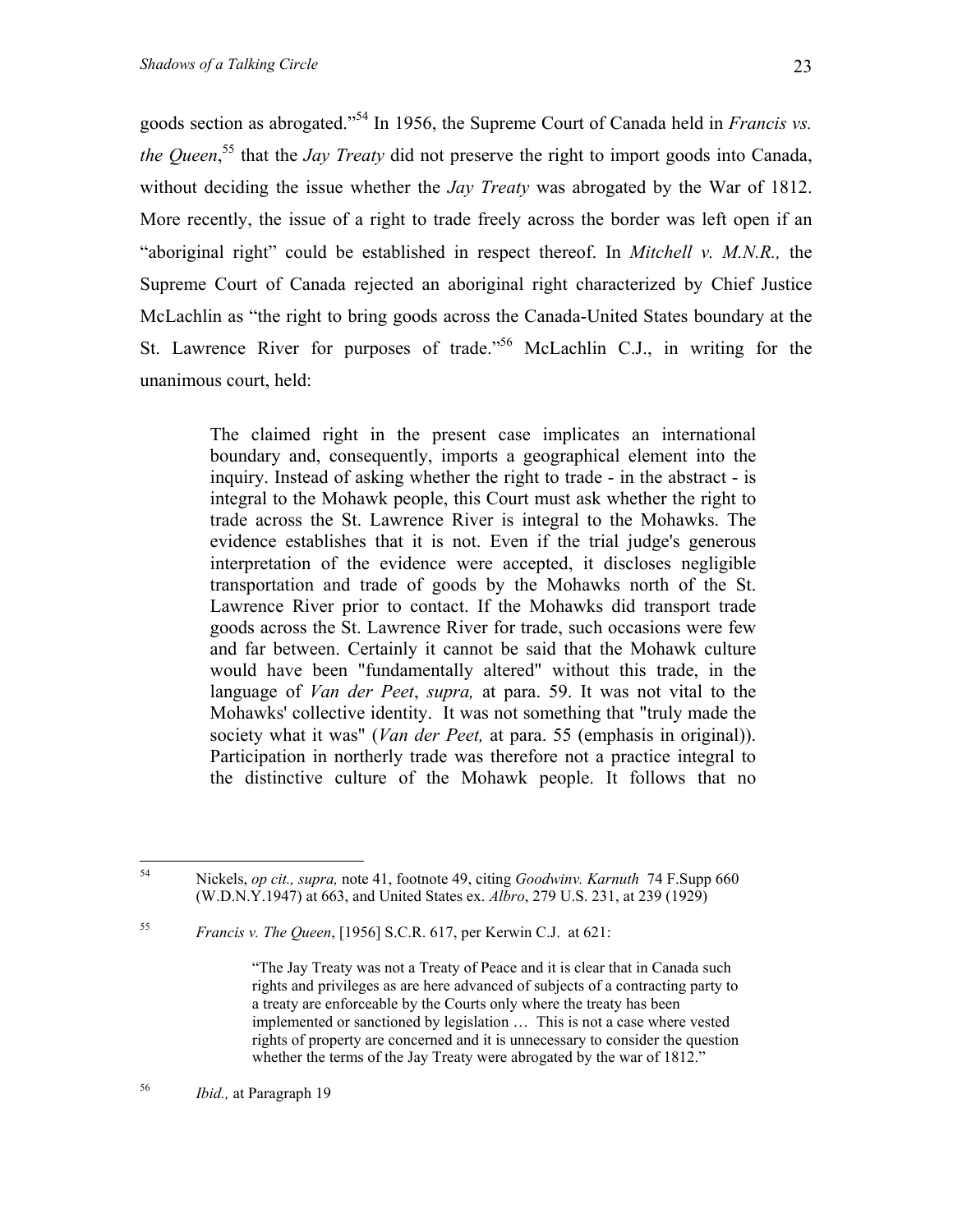aboriginal right to bring goods across the border for the purposes of trade has been established. $57$ 

<span id="page-23-4"></span>The possibility of establishing such a right is left open should, in another case, if it can be established that cross-border trade was "integral to the distinctive culture" of the aboriginal group in question.

While there may be no right of cross-border trade by Canadian aboriginal groups, they may be able to take advantage of their unique status in another manner. It was suggested that Canadian aboriginal group members might qualify under the United States' *Minority Small Business and Capital Ownership Development Program*, to achieve assistance in establishing businesses within the United States. The Minority Small Business and Capital Ownership program is established pursuant to Section 8(a) of the *Small Business Act*. [58](#page-23-1) A business that qualifies participates in the program for a period of nine years and is eligible to receive financial assistance, and procurement advantages among others.<sup>59</sup> It appears unlikely that Canadian aboriginals could qualify for the program, even if they obtain "resident alien" or "green card" status. Within the United States, it appears that Indian "tribes" are recognized, and individuals are identified in terms of their "band" membership, versus the recognition of each individual under Canadian law.<sup>60</sup>Indian tribes within the United States qualify for the program,  $61$  but there is no specific provision

*Indian Tribe* means any Indian tribe, band, nation or other organized group or community of Indians, including any ANC, which is recognized as eligible for the special programs and services provided by the United States to Indians

<span id="page-23-0"></span><sup>57</sup> *Ibid.*, at Paragraph 60.

<span id="page-23-1"></span><sup>&</sup>lt;sup>58</sup> Other programs that have been identified include the "hubzone" program, which provide assistance for businesses locating in specified disadvantaged areas

<span id="page-23-2"></span><sup>59 13</sup> CFR Ch. 1 § 124.2. Those eligible participate in a "developmental stage" that lasts for four years and a "transitional stage" that lasts for five years. During the "developmental stage", participants are entitled to "sole source and competitive contract support", financial assistance, transfer of technology or training. They can receive the same support during the "developmental stage," but can also receive assistance from procuring agencies in the form of joint ventures. 13 CFR Ch1 § 124.404.

<span id="page-23-3"></span><sup>&</sup>lt;sup>60</sup> Interviews with DIAND and DFAIT personnel, August  $1<sup>st</sup> - 2<sup>nd</sup>$ , 2001.

<sup>61</sup> The following definitions are included: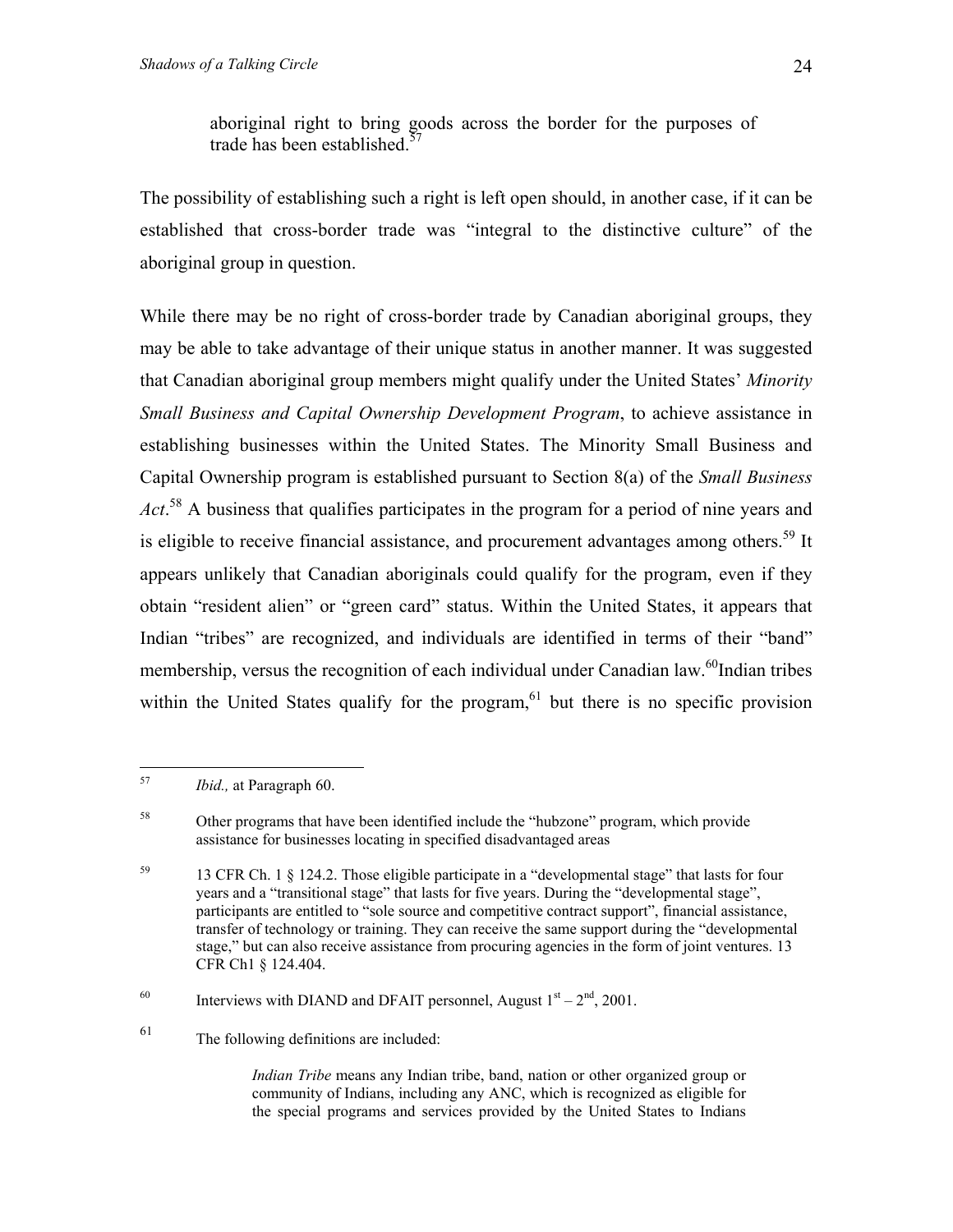making individual American Indians eligible. Participation in the program requires American citizenship and there is no indication that resident aliens might qualify.<sup>62</sup>

The existence of the program suggests that Canadian aboriginal groups might consider entering into joint ventures with tribes in the United States that can take advantage of the program. The joint venture might take the form of a sales corporation within the United States to sell raw material, inputs or goods that have been sourced from the Canadian aboriginal groups.

Canadian aboriginal group members that hold "resident alien" status within the United States might qualify under various supplier diversity programs that have been established. Many of the "Fortune 500" corporations within the United States have established preferential procurement policies.<sup>63</sup> AT&T acquires in excess of \$1 billion per year under its Supplier Diversity Program<sup>64</sup> and "Native Americans" qualify for participation in the program that includes supplier registration as well as various forms of assistance.<sup>65</sup>

*Tribally owned concern* means any concern at least 51% owned by an Indian tribe as defined in this section.

<span id="page-24-0"></span>62 13 CFR Ch. 1 § 124.101

"Generally, a concern meets the basic requirements for admission to the  $8(a)$  BD program if it is a small business which is unconditionally owned and controlled by one or more socially and economically disadvantaged individuals who are of good character and citizens of the United States, and which demonstrates potential for success."

- <span id="page-24-1"></span><sup>63</sup> Some of the Fortune 500 Companies that attended a Native American Business Alliance Conference in Hinkley Minnesota, August 12-14<sup>th</sup>, 2001, included American Express, IBM, Phillip Morris, Ford Motor Company, General Motors, Chrysler, General Mills, UPS, Nestle and Walt Disney.
- <span id="page-24-2"></span>64 AT&T's Mission Statement includes:

"AT&T's corporate policy underscores the company's commitment to the Supplier Diversity program by stating that maximum opportunity will continually be afforded to minority, women, and service disabled veteran-owned enterprises (MWVBEs) to participate with us as suppliers, contractors, and subcontractors of goods and services."

<span id="page-24-3"></span>65 65 AT&T's Supplier Diversity Program, [www.alt.com/supplier\\_management/mwbe/index.html](http://www.alt.com/supplier_management/mwbe/index.html)

because of their status as Indians, or is recognized as such by the State in which the tribe, band, nation, group, or community resides.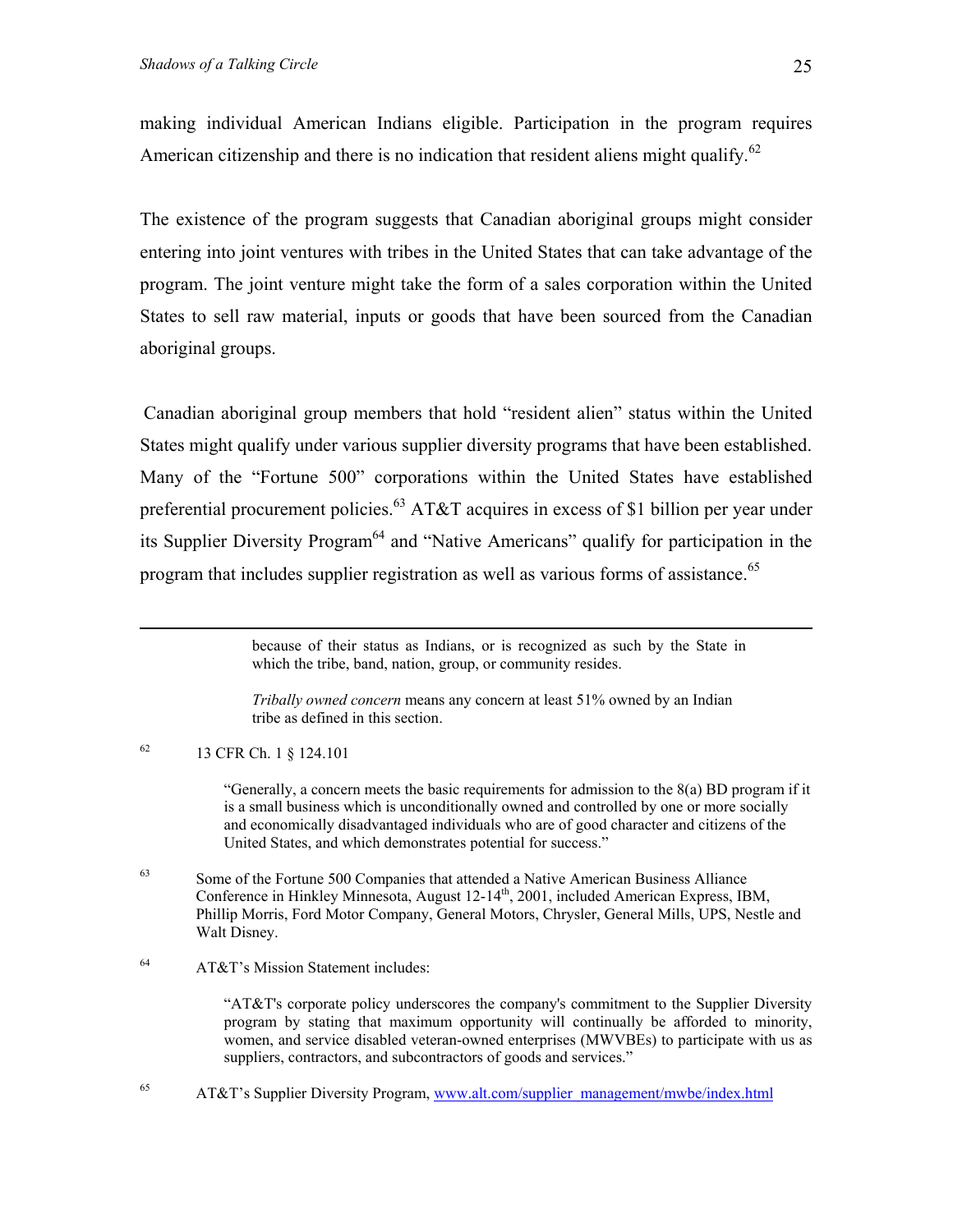#### *C. WHAT TRADE ISSUES PERSIST NOTWITHSTANDING ANY SPECIAL STATUS?*

Canadian aboriginals may have a special status within North America, but they still suffer from specific border problems related to trade. These appear to arise from the use of animal materials in their personal goods that they try to take with them into the United States, or in their crafts that they export into the United States. The problem arises as a result of the well-intentioned international conventions and domestic legislation within the United States designed to prevent the exploitation of endangered species. This includes the *Convention on International Trade in Endangered Species of Wild Fauna and Flora* ("CITES"), negotiated in 1973. It lists species that are considered to be endangered by trade, including: species in respect of which trade is prohibited (Appendix I):<sup>66</sup> species in respect of which trade can occur but only with the requisite certificate (Appendix II);<sup>67</sup> and species in respect of which trade should be monitored (Appendix III).

One problem that may arise is the similarity in appearance between prohibited and nonprohibited items. U.S. Fish and Wildlife maintains a list of restricted raw materials and undertakes an inspection of goods crossing the border to ensure that raw materials that are similar in appearance, are, in fact, not prohibited. It has been reported that if a shipment contains one product that includes feathers, hide, buffalo horn or porcupine quills, the exporter may have to pay a fee of U.S.\$55.00 to have the shipment inspected to confirm that no restricted materials were used. The charge increases to U.S.\$95.00 if any shells have been used. The problem is that the shipment of crafts usually occurs in relatively small quantities and the profit is quickly lost if a fee of U.S.\$55.00 must be paid on a shipment of U.S.\$200.00 in products. Canadian craft exporters are reportedly taking steps to replace raw materials that are even similar in appearance so that no inspection is necessary, such as refraining from using any shell products at all. This may be a border control issue that imposes a hardship on Canadian aboriginal groups that is

<span id="page-25-0"></span><sup>66</sup> E.g., ex whopping cranes

<span id="page-25-1"></span><sup>67</sup> E.g.,Lynx and Wolf fur.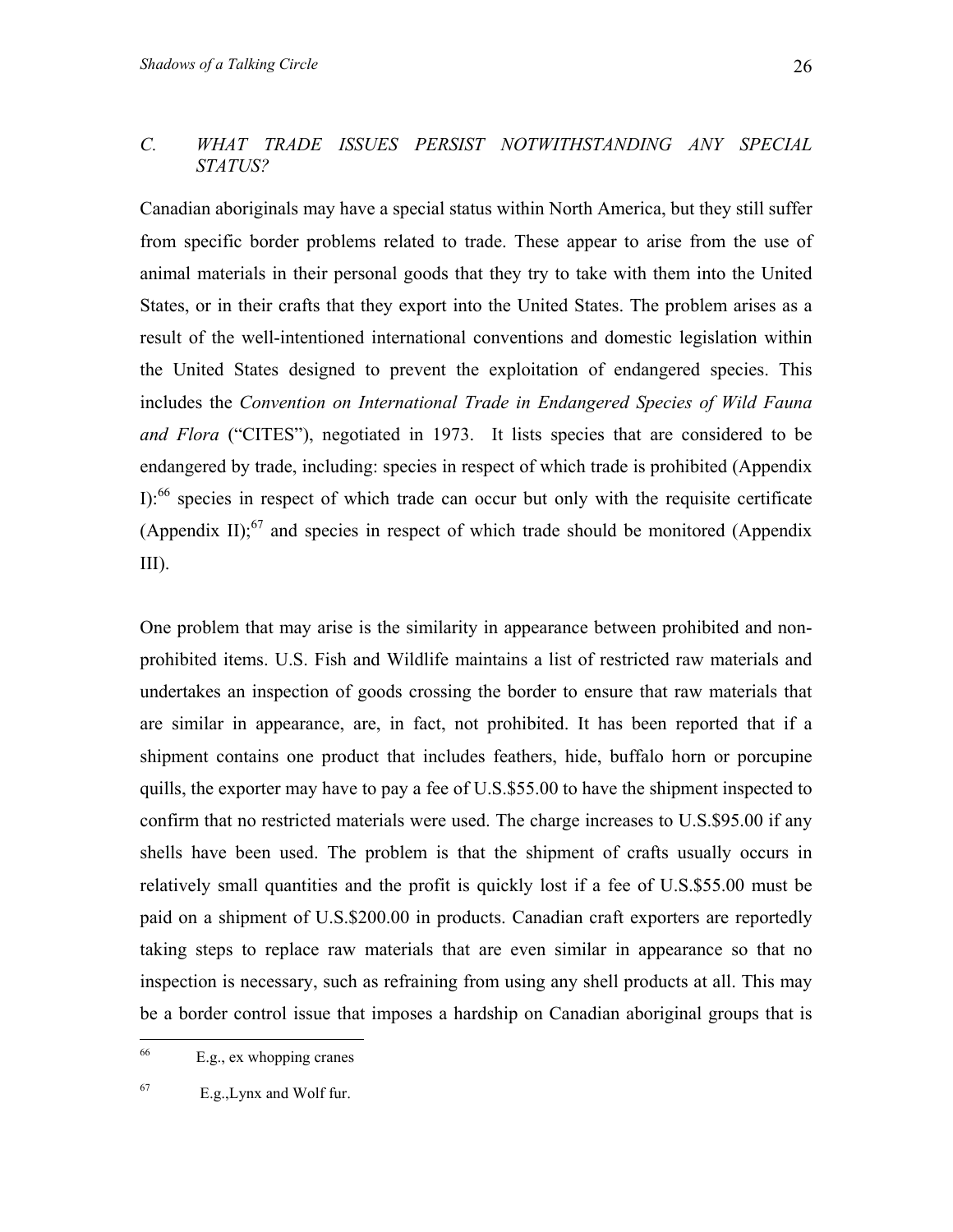not imposed on American tribes trading within the United States. Apparently, American tribes are able to certify that no restricted materials have been used and no inspection occurs. These issues are still under review at the time of writing.

American legislation in this area predates the CITES Convention and is more restrictive creating difficulty for Canadian aboriginal groups carrying spiritual objects or traditional belongings into the United States. Such legislation includes the *Endangered Species Act*, *Migratory Birds Treaty Act*, the *Marine Mammal Protection Act*, as well as legislation banning the importation of eagle feathers into the United States, enacted in 1940. Apparently, bald eagles are not endangered but the legislation persists due to the importance of the species as the national symbol of the United States. Exceptions to the statute exist, in respect of feathers that were taken prior to 1940, as well as those that are taken from dead eagles that have not been slaughtered for the purpose of harvesting their feathers. Although not a trade issue *per se*, the existence of this legislation has created problems for Canadian aboriginal peoples that are taking personal regalia, spiritual objects or traditional belongings into the United States that contain eagle feathers. In many cases, the eagle feathers that they have were obtained before 1940. Various Canadian aboriginal groups maintain "sacred bundles", that contain the history of the particular group. These bundles contain eagle feathers, among a wide variety of other objects. These bundles have been subject to inspection and removal at border points by U.S. customs officials who may not be aware of the importance and sacred nature of these bundles.

A solution to the problem faced by Canadian aborignal peoples carrying objects across the Canada-United States border might be found in the permits that have been issued to American Indian tribes allowing them to possess eagle feathers.<sup>68</sup> It has been suggested

<span id="page-26-0"></span><sup>68</sup> The restriction in the permit program that they may only be issued to federally recognized Indian treaties, has been subject to review by the courts. In *Saen v. Department of Interior*, No 00-2166  $(10<sup>th</sup> Cir. August 8/01)$ , the Court ruled that eagle feathers should be returned to him even though he could not obtain a permit because his tribe – the Chiricahua Apache Tribe of New Mexico – was terminated in the 1800s. Non-natives have also been challenging the restriction. Also see, *U.S. v. Wilgus, No* 00-4015 (10<sup>th</sup> Cir. August 8, 2001), *U.S. v. Hardman* no 99-4210 (10<sup>th</sup> Cir. August 8, 2001).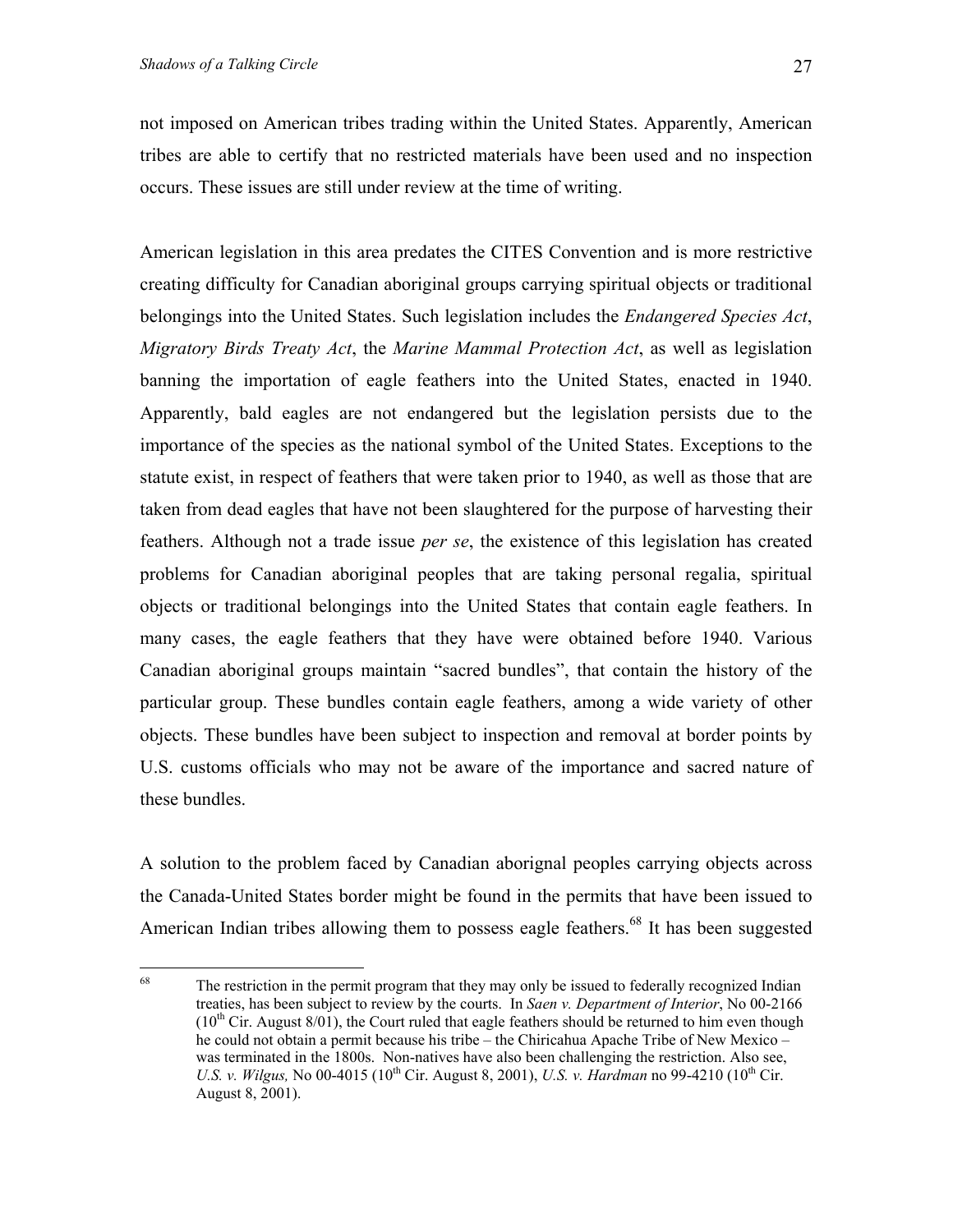that the Canadian government establish a similar system of permits that could be shown at the border. There appear to be two problems with this proposal, the first being the difference between the American practice of recognizing bands versus the Canadian practice of recognizing individuals. The second problem is that the permit system itself might cause problems. Sacred bundles and other objects that contain eagle feathers might be confiscated at the border if a permit was not obtained. A policy of self-declaration might be a good solution from the Canadian perspective but American officials are unlikely to adopt any solution that goes beyond the program extended to American Indian tribes.

The *Marine Mammal Protection Act ("MMPA")* also causes significant problems for Canadian aboriginal groups, particularly those located in Northern Canada. In 1972, the MMPA was passed in part to save the harp seals by preventing trade. Apparently, the European Community enacted similar legislation in or about 1983. The MMPA also called for international negotiations on an international convention and this initiative led to the negotiation of CITES. However, the MMPA is more restrictive than CITES and it has not been brought into conformity with the international convention. The MMPA bans trade in respect of a number of species, including the narwal, whales, polar bears and harp seals, but, not all on the list are in danger of extinction, the harp seals being chief among them. The MMPA prevents Canadian aboriginal peoples from exporting products containing sealskin into the United States. <sup>69</sup> The unfairness of this restriction is evident in the exemption given to American Indians and Eskimos for personal consumption, subsistence and traditional handicrafts. An American Indian or Eskimo living one mile west of the Alaskan/Yukon border can sell traditional handicrafts made from seal skin into the 'lower 48', while a Canadian aboriginal person or Inuit living one mile east of the same border, cannot do so. Further, Alaskan Inuit are also allowed to kill fifty

<span id="page-27-0"></span><sup>69</sup> See *Marine Mammal Protection Amendments Act, 2002,* 107<sup>th</sup> Congress, 2<sup>nd</sup> Session, H.R., 4781, May  $21<sup>st</sup>$ , 2002. Section 4 provides: "A marine mammal product may be exported from the United States if the product: (i) is legally possessed and exported as part of a cultural exchange, by an Indian, Aleut, or Eskimo residing in Alaska; or (ii) is owned by a Native inhabitant of Russia, Canada, or Greenland and is exported for noncommercial purposes:(I) in conjunction with, and upon the completion of, travel within the United States; or (II) as part of a cultural exchange with an Indian, Aleut, or Eskimo residing in Alaska..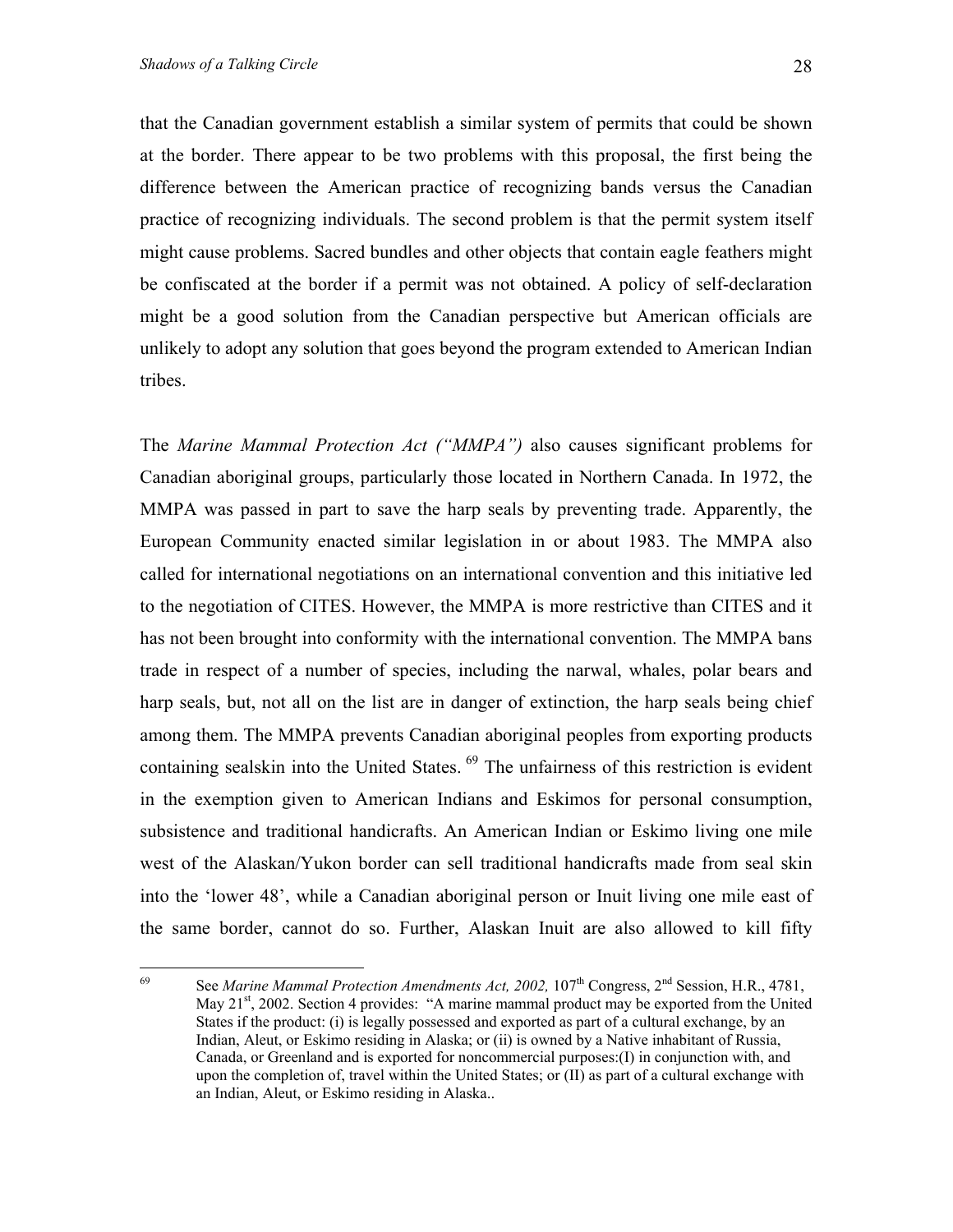bowhead whales a year, but Canadian Inuit are prevented from trading in whale products of any kind.<sup>70</sup> The Inuit of Canada's north are seeking changes to the MMPA but, unfortunately, the Inuit in Alaska do not support these amendments due to concern that they might lose what advantages they now have under the statute.<sup>71</sup>

The difference in treatment of Canadian versus American aboriginal peoples is reflected in the fact that Canada has been "cited" under a relatively recent amendment<sup>72</sup> to American fisheries legislation. Apparently, the citation was reportedly made on the basis that Canada was not keeping its aboriginal peoples "under control".<sup>73</sup> The fact that Canada has been cited is material, because Canada is not eligible for even the limited exemption that exists under the MMPA, in circumstances where non-depletion can be

<span id="page-28-1"></span>71 *"Okalik to Push Marine Mammal Act Changes,"* WebPosted Sep 4 2002 09:10 AM CDT http://north.cbc.ca/template/servlet/View?filename=se04okammpa

> Nunavut Premier Paul Okalik says that has shut down the seal fur industry, and has had a devastating effect on the traditions and livelihood of Canadian Inuit.

> But the Alaskan Inuit, the Inupiat, fear changes could hurt their subsistence hunting rights, guaranteed in the Act.

> Inupiat leader Arnold Brower Jr. says they can hunt whales and other marine mammals in the area for food, and to make and sell crafts. He says efforts to get the American government to amend the act could change that.

> "We are skeptical about the issue," he says. "We're afraid of the conflict that it is going to raise if M.M.P.A. is changed just for that purpose. It will have other ramifications. There is no other autonomy for us to protect our rights."

> Nunavut's premier Paul Okalik says all Inuit need the opportunity to trade freely with the largest trader in the world. He says Canadian Inuit need the income from the sale of seal pelts to the U.S. to maintain their traditions and livelihood as well.

<span id="page-28-0"></span> $70\,$ It has been reported that this provides as much as half the meat that the  $10,000$ -member Inuit community eats each year. http:news.bbc.co.uk/go/em/-/hi/English/world/asiapacific/newsid 2005000/2. It was reported that Japan intended to support a ban on all indigenous hunts in retaliation for restrictions on its own whaling, at the International Whaling Commission conference that was held in May, 2002.

<span id="page-28-2"></span><sup>72</sup> The "Pelly Amendment"

<span id="page-28-3"></span> $^{73}$  Discussions with DFAIT and DIAND, August  $1<sup>st</sup>$ , 2001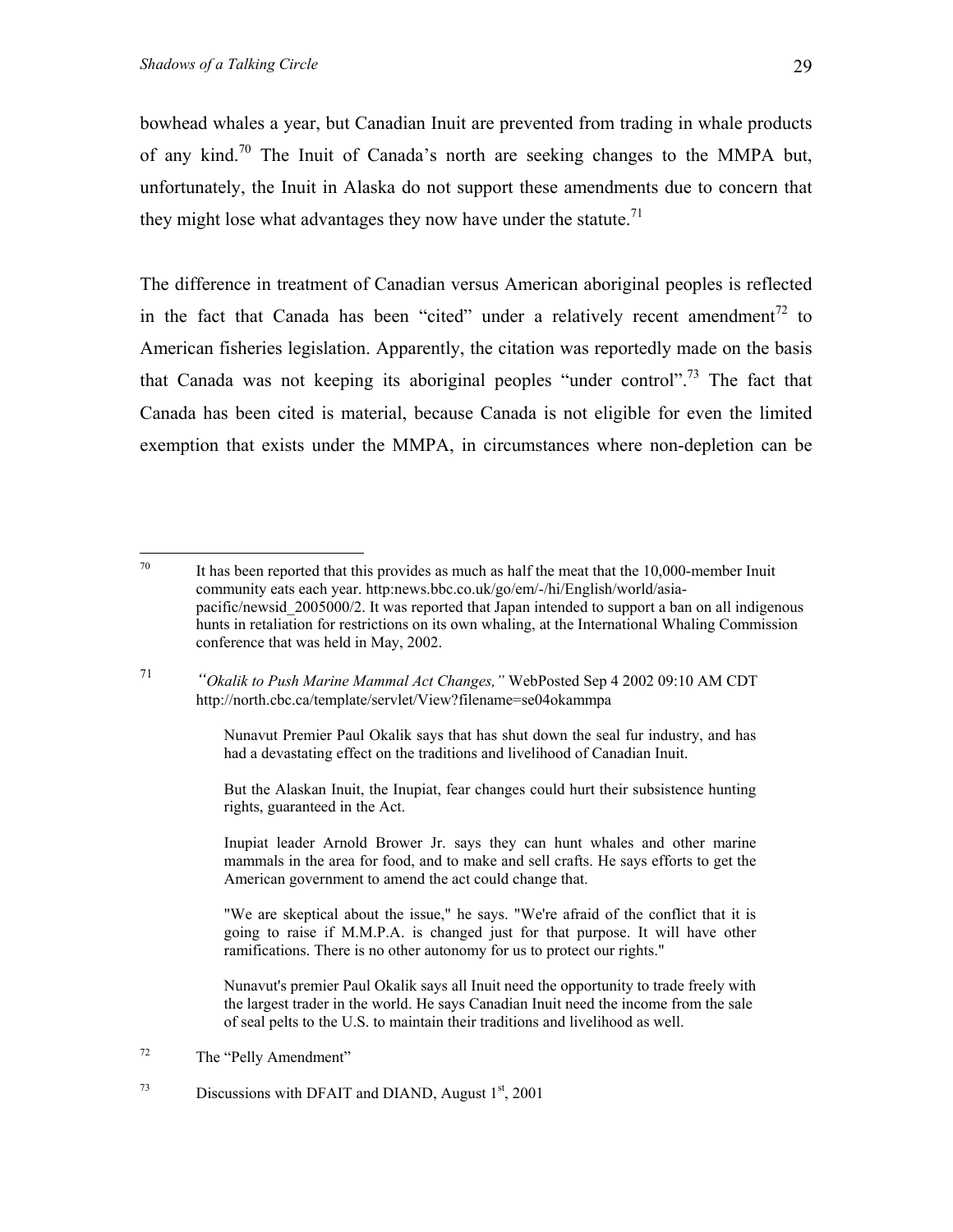demonstrated under management programs deemed acceptable. Apparently, such exemptions have been granted rarely, if at all.  $^{74}$ 

The MMPA has strong public support within the United States and it is impossible to expect that the legislation would be repealed or significantly amended. The political sensitivity of the legislation is reflected in the fact that the issue is not even raised in the Arctic Council (composed of countries located in the arctic regions), even during the period recently when Canada chaired the Council. Nevertheless, it has been Canada's position that the legislation is over-reaching in its outright ban on trade, especially when the Canadian and American governments appear to agree that sustainable management of resources is the correct policy imperative.

It is clear that Canada's aboriginal peoples have been sideswiped by environmental legislation intended to protect endangered species. It is equally apparent that Canadian and American groups are treated differently from the standpoint of the manner in which they are exempted from this type of well-meaning legislation. This difference in treatment interferes with – and in some cases prevents - the export of Canadian traditional crafts and other native goods, into the United States. It would appear to violate the "national treatment" provisions of the *WTO Agreements*. [75](#page-29-1) The difference in treatment might provide the basis for a complaint under the general dispute settlement provisions of NAFTA or the WTO.

## *D. DOES THE SOFTWOOD LUMBER DISPUTE PROVIDE A FORUM IN WHICH TO RAISES ABORIGINAL ISSUES?*

<span id="page-29-0"></span><sup>74</sup> The limited exemption under the MMPA is extended annually. A restricted harvest may occur from certain populations and the products crafted from those animals may be imported into the United States. The IUCN (World Conversation Union) monitors requests for exemptions.

<span id="page-29-1"></span><sup>75</sup> *General Agreement on Trade and Tariffs,1947,* Article III provides:

<sup>2.</sup> The products of the territory of any contracting party imported into the territory of any other contracting party shall not be subject, directly or indirectly, to internal taxes or other internal charges of any kind in excess of those applied, directly or indirectly, to like domestic products. Moreover, no contracting party shall otherwise apply internal taxes or other internal charges to imported or domestic products in a manner contrary to the principles set for in paragraph 1.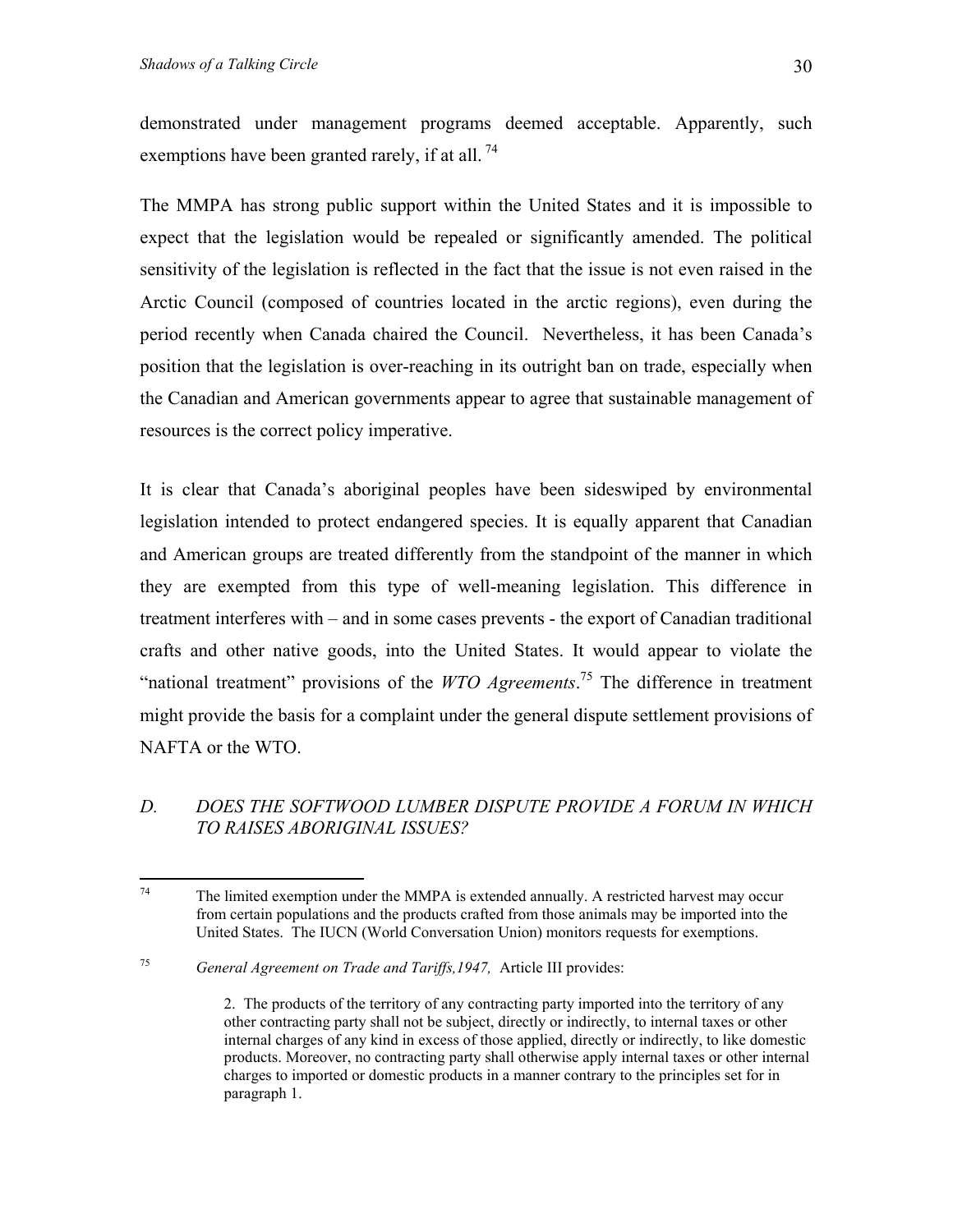NAFTA and the WTO are currently being tested as a potential forum for aboriginal rights. The current iteration of the *Softwood Lumber dispute from Canada* dispute has seen the intervention of aboriginal groups on both sides of the issue before all tribunals that have considered the issue as to whether Canada is providing a "financial contribution" through "the provision of goods or services"<sup>76</sup> such that "a benefit is thereby conferred"<sup>77</sup> on Canadian softwood lumber producers. The first stage of the dispute was before two administrative tribunals in the United States, the Department of Commerce (("DOC") deciding whether a countervailable subsidy has been bestowed) and the International Trade Commission (deciding whether injury to a domestic industry has occurred). On May  $10<sup>th</sup>$ , 2001, the Interior Alliance of British Columbia and the Grand Council of the Cree filed a submission before the Department of Commerce that the Governments of Canada, British Columbia and Quebec have disregarded the rights of the First Nations people in the administration of their forestry programs.

> The submitters further allege that across Canada First Nations see their treaty and land rights violated so that timber companies may benefit. In 1975, the James Bay Cree of Quebec entered into a treaty with the government of the province of Quebec and the federal government of Canada. The James Bay and Northern Quebec Agreement is primarily a land and environmental treaty. It recognizes the Cree right to occupy territory through the traditional subsistence economy and to have a major role in other types of future economic development in the region. The agreement established an environmental protection regime to safeguard the resources necessary for a viable subsistence economy in the context of development. Neither Quebec nor Canada has honoured this treaty, giving yet another type of subsidy to timber companies who are allowed to clear cut Cree lands in violation of treaty obligations.

> Finally, the submitters allege that as in British Columbia no treaties were signed with indigenous peoples, the government of British Columbia confers a subsidy in allowing timber companies to log lands under land claims disputes ... While British Columbia fights First Nations land rights claims in the courts, the province allows destructive resource practices to continue such as wide-spread clear-cutting of native hunting

<span id="page-30-0"></span><sup>76</sup> 76 *Tariff Act,* 19 U.S.C. § 1677(5)(D), *Agreement on Subsidies and Countervailing Measures*, Article  $1.1(a)(i)$ 

<span id="page-30-1"></span><sup>77</sup> *Tariff Act*, 19 U.S.C. § 1677(5)(E), *Agreement on Subsidies and Countervaling Measures*, Article 1.1(b)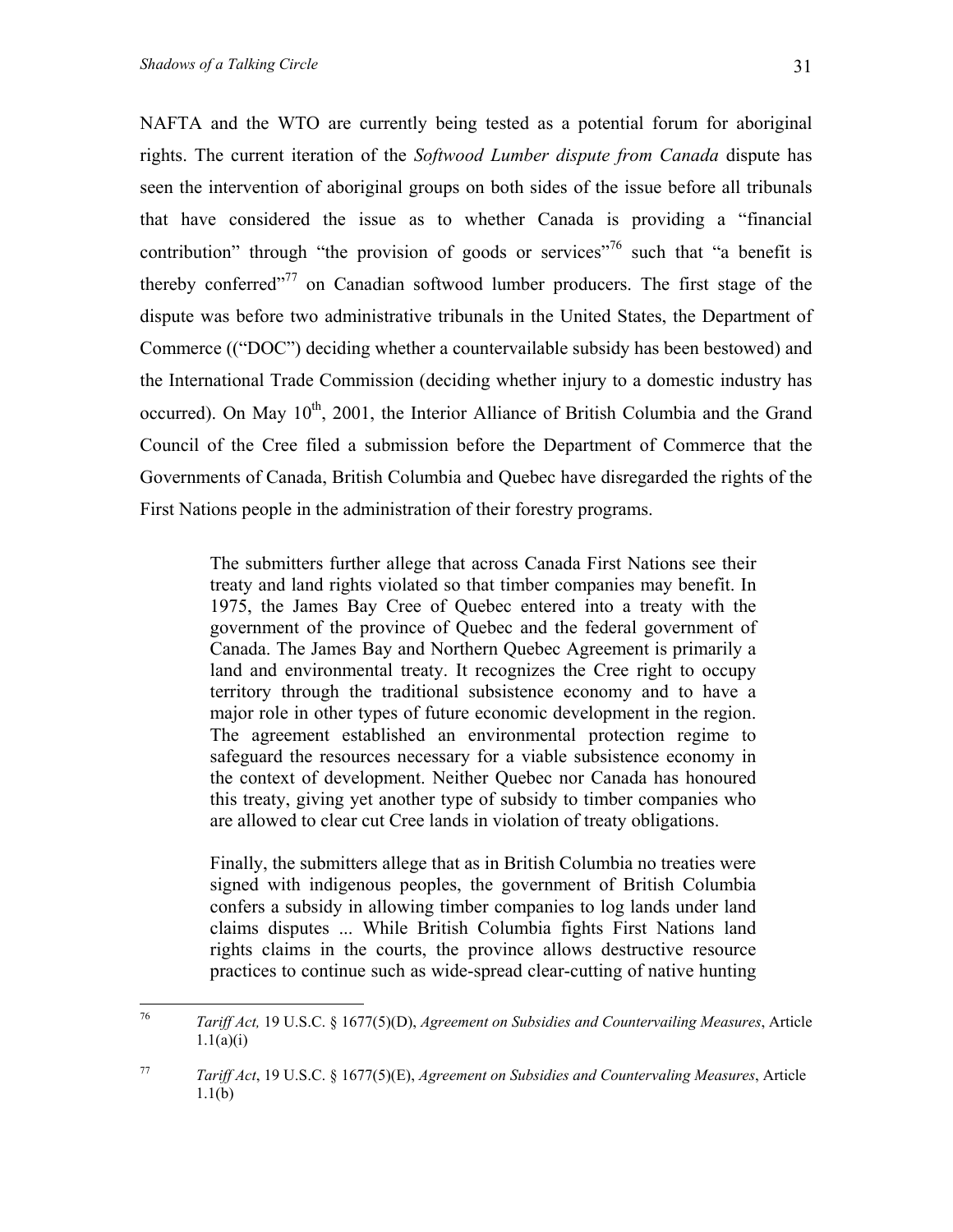<span id="page-31-0"></span>and fishing grounds. Forest companies are the beneficiaries of these delay tactics. They can continue harvesting undervalued timber and in the case of a finding against the governments they would have to account for the difference in value. Forest companies are therefore receiving financial contribution both through revenue foregone and through the provision of services under market value.

The Cree highlighted the non-compliance with the requirement to establish social and environmental review panels that had to be established pursuant to Section 22 of the *James Bay and Northern Quebec Agreement*.

The forestry management practices evident in British Columbia and Quebec were alleged to impose a cost on First Nations= peoples who have been denied the right to participate in the forestry industry, or receive payment for the exploitation of timber on their traditional lands. The Cree/IA Submission states that this cost should be considered a subsidy. The Cree support the imposition of countervailing duties, stating:

> Thus the application of U.S. trade law will work directly to benefit the environment, promote sustainable development of the forests, and uphold the rights of Indigenous People while eliminating unfair competitive advantages for Quebec=s lumber industry.

The Interior Alliance states:

78

The Indigenous peoples of the Interior are concerned about unsustainable logging practices, whose environmental cost is externalized and borne by indigenous land users. Indigenous peoples bear the double cost. Their lands are being destroyed at an increasing rate due to the selling of resources extracted from their traditional territories under market value in international markets, mainly because the collective proprietary interest of indigenous peoples is not taken into account and compensated in decisions and transactions regarding their traditional lands and extraction of natural resources, such as softwood lumber.

On May 18th, 2001, the Meadow Lake Tribal Council and NorSask Forest Products Inc. ("NorSask")<sup>78</sup> filed a submission with the DOC seeking an exemption from any

NorSask operates a sawmill at Meadow Lake, and it is owned by the MLTC=s constituent First Nations communities under a limited partnership arrangement. The NorSask sawmill is a high efficiency softwood stud mill that produces annually approximately 120 million board feet of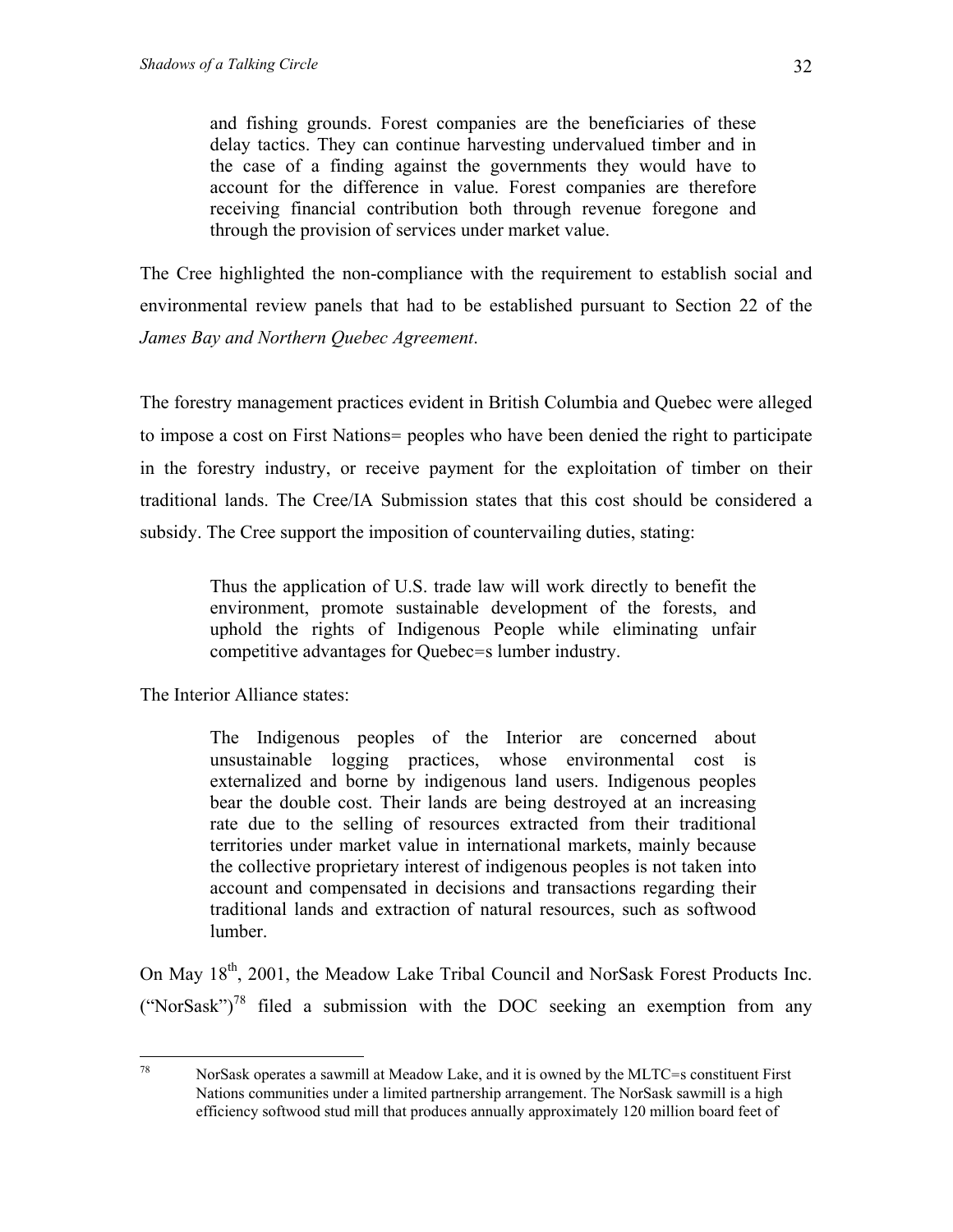<span id="page-32-1"></span>countervailing duties levied against softwood lumber from Canada, for the softwood lumber products exported by NorSask. Contrary to the position of the Cree and the Interior Alliance of British Columbia, NorSask and the MLTC adopted the position of the Canadian Government that the stumpage programs do not constitute countervailable subsidies. The request for an exemption was made on the basis that no subsidy may be found to exist with respect to timber harvested from MLTC's aboriginal lands over which they assert, by treaty and by custom, aboriginal proprietary rights.<sup>79</sup>

The MLTC submitted that the First Nations forestry operations are based on their aboriginal proprietary rights, which are constitutionally recognized within Canada. The Government of Canada owes fiduciary obligations to the First Nations people in Northern Saskatchewan. The existence of these rights places the MLTC and NorSask in a unique position that cannot be compared to other forestry operations within Canada. They are reflected in the exclusive license given to the MLTC and NorSask with respect to the right to harvest the timber from their traditional lands. NorSask does pay stumpage fees in respect of the timber cut on their traditional lands as a matter of Saskatchewan law. The MLTC and NorSask submitted that the DOC is required to acknowledge in its investigation of the Saskatchewan stumpage program that the First Nations people are exercising their aboriginal rights over their traditional lands. The submission stated that, in this respect, they might be compared to an owner taking timber off his own land.

The DOC rejected the submission of the Interior Alliance/Northern Cree in a separate memorandum shortly before the Preliminary Determination was released.<sup>80</sup> This memorandum provided in part:

<span id="page-32-0"></span> $79$  Ninety percent of the softwood timber that is supplied to the NorSask sawmill comes from the traditional lands of its owners, the nine First Nations of the MLTC.

80 Preliminary Determination at 2:

"On May 10, 2001, the Natural Resources Defense Council, the Defenders of Wildlife, the Northwest Ecosystem Alliance, along with the Grand Council for the

softwood lumber. NorSask has also established smaller satellite sawmills in some of the aboriginal communities to the north of Meadow Lake. A small mill is currently operating on the Buffalo River First Nation that provides employment for approximately fifty First Nations people both in the mill and in the woodlands.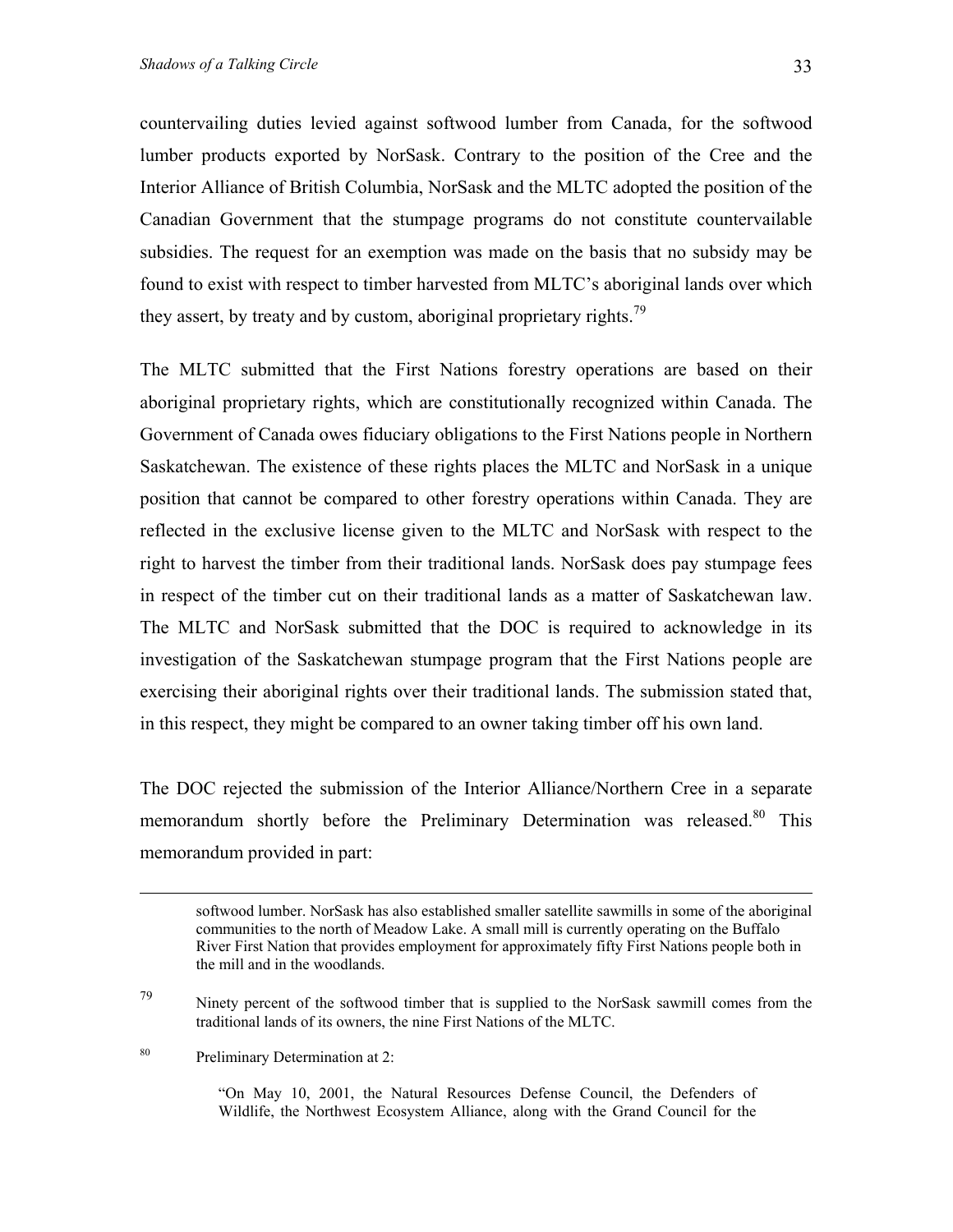We also note that the allegations that the Government of Canada and the Provinces of British Columbia and Quebec are violating treaties and land rights with the First Nations are also questions more properly addressed in Canada. However to the extent that Canadian lumber companies are being provided with stumpage from provincial governments, we are measuring that financial contribution in our preliminary determination based upon a market rate for stumpage.

The Department of Commerce rejected the Interior Alliance submission on the ground that they should be defined in Canada and because the methodology employed already includes any such purported subsidy because of the measurement mechanism: any excess of the fair market value of timber over the stumpage charge would therefore include the subsidy alleged by the Northern Cree/Interior Alliance.

The Interior Alliance next filed an *amicus curiae* brief before the World Trade Organization panel that was convened to review the preliminary determination by the DOC. There are no established guidelines for filing an *amicus curiae* brief and the Interior Alliance and their consultant, Nicole Schabus, a doctoral candidate at the University of Vienna, quite creatively persisted until the brief was accepted. Later, the Nishnawbe Aski nation in Ontario (Treaty #9) joined the Interior Alliance by filing a brief also supporting the imposition of duties. $81$  The MLTC and NorSask followed suit, attempting to leverage the DOC's memo that rejected the issue of first nations' rights, by stating:

> This analysis is not applicable in the circumstances of NorSask and the MLTC. Their participation in the softwood lumber operations in Northern Saskatchewan results from the recognition of their treaties, as well as their ownership and land rights over their traditional lands. This question is not "more properly addressed in Canada." The

<span id="page-33-0"></span><sup>81</sup> Interior Alliance press Release June  $10^{th}$ , 2002, *Native Leaders Join Together to Pursue Softwood Lumber Issue*.

Cree and the Interior Alliance, submitted new subsidy allegations. Supplementary information on these allegations was filed on June 1, 2001, and on June 15, 2001, the Nishawabe Aski Nation submitted an additional subsidy allegation. Based upon the information on the record, we have decided not to initiate investigations of these allegations. See August 9, 2001, Memorandum to Melissa G. Skinner from Team on New Subsidy Allegations …"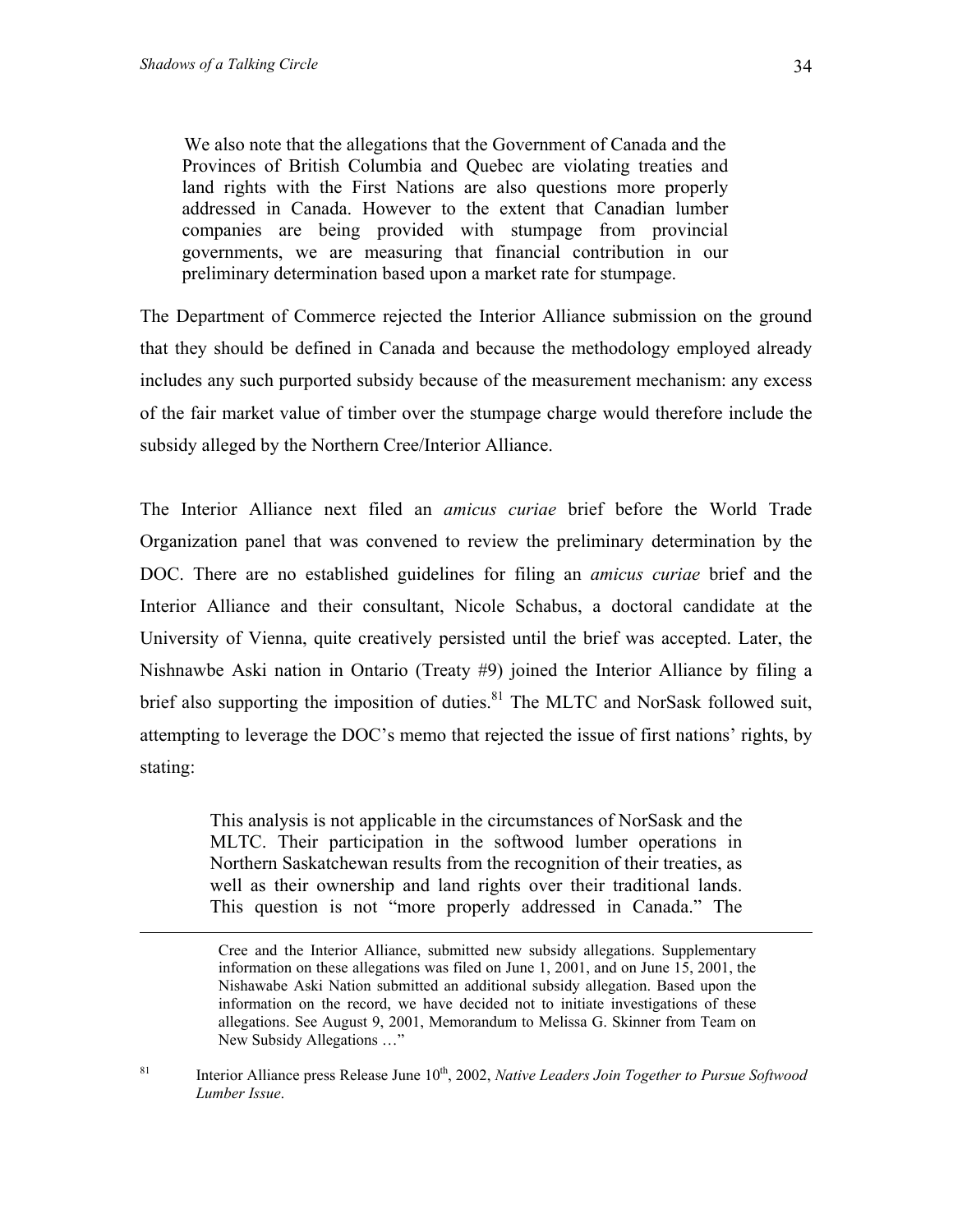Department of Commerce has a positive obligation to determine whether the government is providing a "good or service" and whether "a benefit is thereby conferred.["82](#page-34-0) The Canadian and Saskatchewan governments are not *"providing"* a good or service or *"conferring a benefit*" to the nine First Nations that constitute the MLTC to the extent that the timber is taken from their traditional lands over which they have aboriginal proprietary rights.

The Panel determination was released on September  $27<sup>th</sup>$ , 2002 and while the filing of the Interior Alliance brief was noted, the arguments raised therein were not dealt with.<sup>83</sup> Nevertheless, the success in filing the brief indicates that the WTO panels in appropriate circumstances become another forum in which the issue of aboriginal rights may be raised.

Notwithstanding the fact that the aboriginal issues were not dealt with, the Panel determination indicates the importance of these issues within the context of the *Softwood Lumber* dispute. One ground of appeal advanced on behalf of Canada is that the stumpage duties should be viewed as paid in respect of a "right to exploit an *in situ* natural resource" and the right to harvest standing timber "is not a financial contribution." As such, "it is a form of a property right which cannot be equated to the provision of a good or a service by the government." The WTO Panel rejected this argument, holding that Canadian governments were providing a good or service because "the trees which grow on the publicly owned Crown land are government owned." The Panel stated in an accompanying footnote:

<span id="page-34-0"></span><sup>82</sup> 82 *Agreement on Subsidies and Countervailing Measures*, World Trade Organization Final Agreements, Article 1.1

<span id="page-34-1"></span><sup>83</sup> *United States Preliminary Determinations with Respect to Certain Softwood Lumber From Canada,* Report of the Panel, WT/DS236/R, September 27<sup>th</sup>, 2002, Para 7.2:

As a preliminary matter, we note that in the course of these proceedings, we decided to accept for consideration one unsolicited *amicus curiae* brief from a Canadian nongovernmental organization, the *Interior Alliance*. This brief was submitted to us prior to the first substantive meeting of the Panel with the parties and the parties and third parties were given an opportunity to comment on this *amicus curiae* brief. After this meeting, we received three additional unsolicited *amicus curiae* briefs. For reasons relating to the timing of these submissions, we decided not to accept any of these later briefs.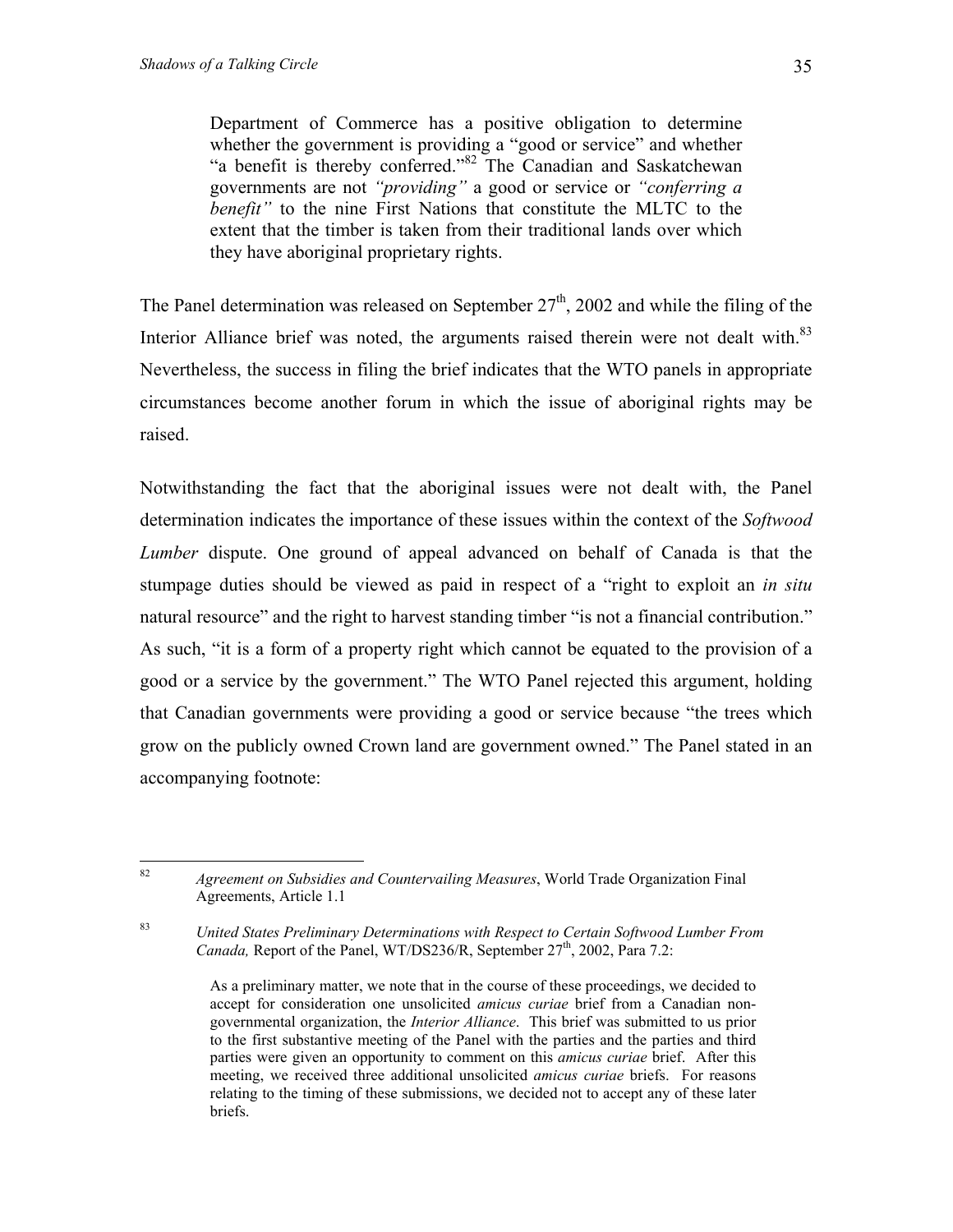Canada states that "the Canadian provinces have title to the majority of public property and exercise exclusive jurisdiction to legislate in relation to the development, conservation and management of" *inter alia* forestry resources. According to Canada, "In the various provincial systems, the provinces retain ownership of the land, typically employing tenure agreements or licenses that confer rights to exploit the resource."<sup>84</sup>

Presumably, the WTO Panel would have had to conclude that government was not providing a good or service if in fact the timber was owned by the First Nations that were harvesting the timber from their traditional lands. It would also appear to follow that the WTO would be compelled to find that there could be no subsidy if indeed the First Nations and government both share ownership of the timber. If the Department of Commerce was to make a finding that a subsidy still existed, one would expect that it would be reduced by the extent of their proprietarily interest.

The fact that First Nations have a claim to the timber harvested on their traditional lands provides one of the few exceptions by which duties might be substantially reduced or eliminated altogether, at least to the extent to which First Nations' companies are involved in the softwood industry.

The *Softwood Lumber* dispute continues with panels convened under NAFTA Chapter 19 and the WTO to consider the Final Determination of the United States Department of Commerce that (along with the International Trade Commission's confirmation of injury) imposed a 27.2% duty on Canadian exports of softwood lumber. The MLTC filed a complaint before the NAFTA Binational Panel and are appearing as a party before the tribunal. No response was received to the NorSask submission of May  $18<sup>th</sup>$ , 2001, and the MLTC/NorSask have appealed the failure to respond, arguing that the DOC has a positive obligation to provide a reasoned analysis for its rejection of NorSask's aboriginal rights as a distinguishing characteristic. MLTC and NorSask have argued that American law recognizes that markets exist in which the presumption of market distortion does not apply, due to their unique characteristics. MLTC/NorSask argue further that their aboriginal and treaty rights are *sui generis* in nature and thus constitute a unique market

<span id="page-35-0"></span>84

<sup>84</sup> *United States Preliminary Determinations with Respect to Certain Softwood Lumber From Canada,* Report of the Panel, WT/DS236/R, September  $27<sup>th</sup>$ , 2002, at 76, Footnote 43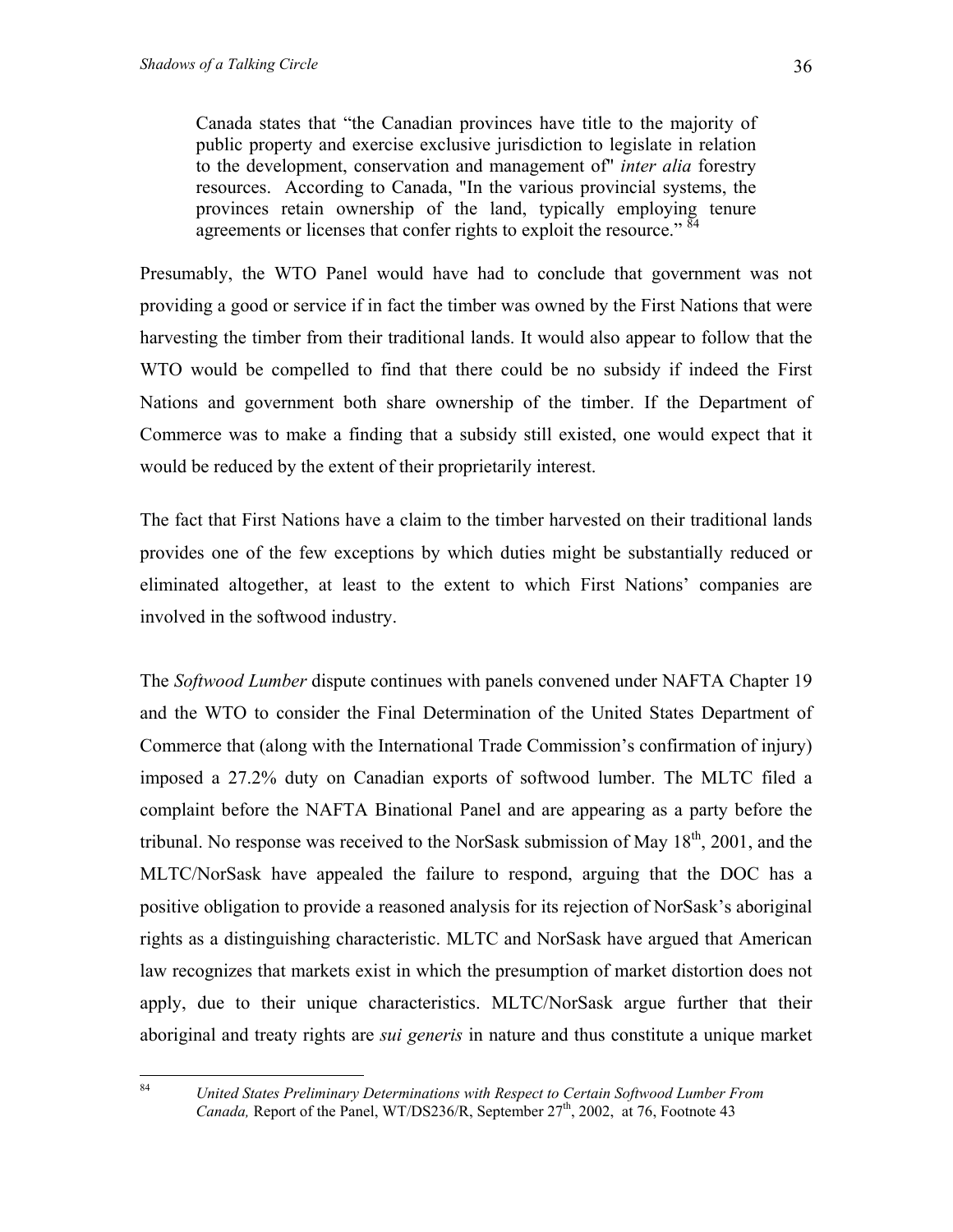characteristic such that: (a), the government cannot be said to be providing a "good or service" because the MLTC has rights in the land and in the timber that is harvested; (b), the MLTC has not received a "benefit" from government due to the rights that they enjoy.

The Interior Alliance/Northern Cree was unable to participate in the appeal to the Binational Panel, as they lack the standing to be heard. They were not an "Interested Person" as defined under the United States *Tariff Act* and were only able to make the submission to the DOC by partnering with the Natural Resources Defence Council, an environmental group located in the United States. In contrast, NorSask and the Meadow Lake Tribal Council were able to appear before the Department of Commerce and the Binational Panel because they were exporters of softwood to the United States each year. However, once again demonstrating their innovative approach to forcing the issue, the Interior Alliance filed a motion before the Binational Panel seeking *amicus curiae* status. The argument appears to be the same as that submitted to the Department of Commerce and the WTO, but indicates that they have gathered more support from other aboriginal groups within Canada for their position. To the best of the writer's knowledge that, if such status is granted, it will be the first time a non-party has been granted this kind of limited standing to file a brief before a NAFTA Chapter 19 panel. A practice of admitting *amicus curiae* briefs has developed under NAFTA Chapter 11, which is the investor-state dispute settlement mechanism that is used when foreign investors have alleged that they have been denied national-treatment (Article 1102) or most-favoured-nation treatment (Article 1103) of their investments, that their investments have not been accorded the minimum standard of treatment required by customary international law (Article 1105), or that their investment has been substantially nullified by conduct tantamount to expropriation (Article 1110).

Both the Interior Alliance and the MLTC are likely to attempt to file *amicus curiae* briefs before the WTO dispute settlement panel that has also now been convened to deal with the Final Determination of the Department of Commerce. The filing of *amicus curiae* briefs by the Interior Alliance/Cree and MLTC/NorSask highlights the fact that there are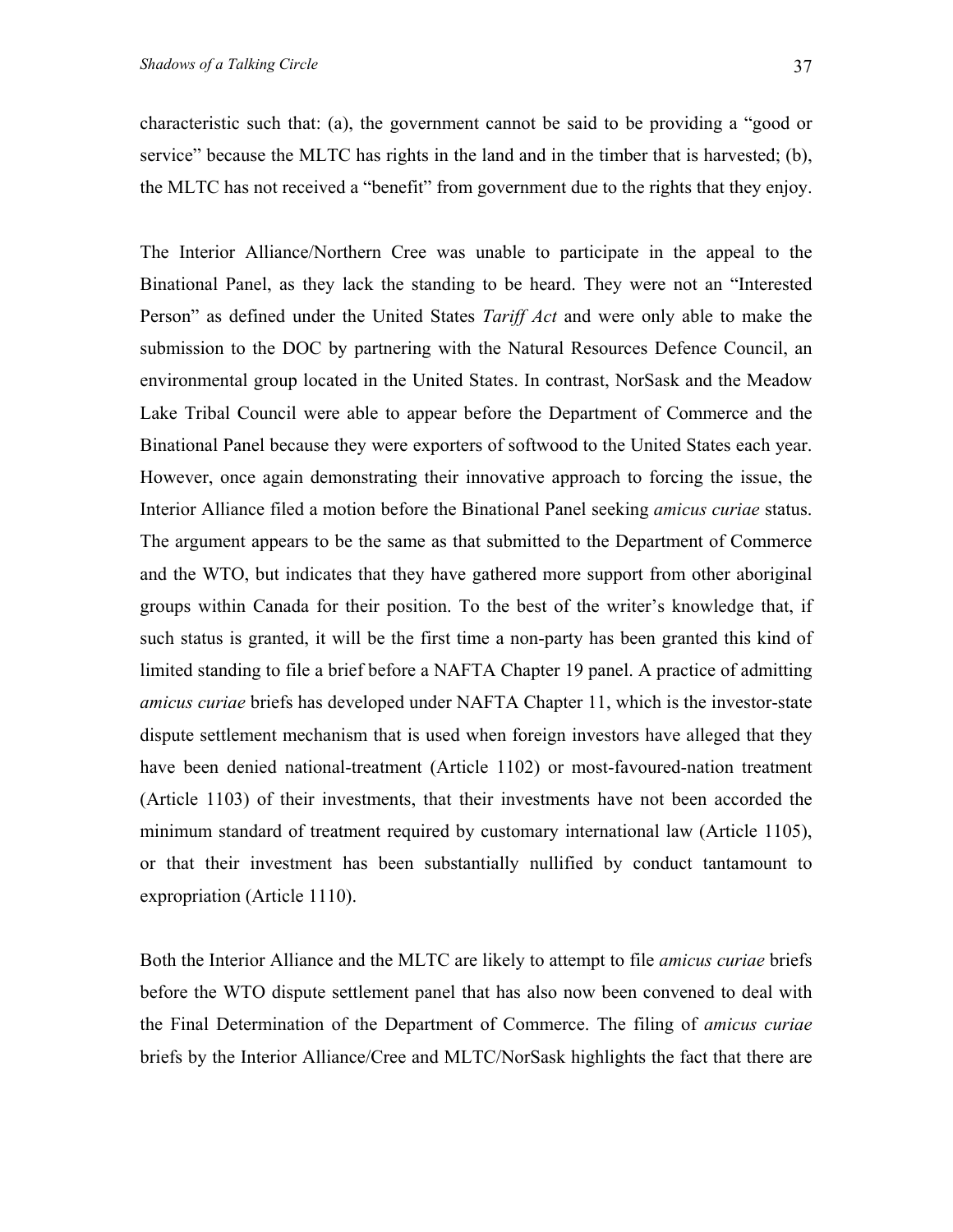no published rules for the submission of such briefs.<sup>85</sup> Further, non-governmental organizations filing *amicus curiae* briefs are not allowed to appear before the WTO panels and it would be helpful for the transparency of the process if rules were published and appearances are permitted before the panel.

### *E. ARE THE FEDERAL AND PROVINCIAL GOVERNMENTS PLACED IN A CONFLICT OF INTEREST WHEN REPRESENTING ENTRENCHED INTERESTS IN A TRADE DISPUTE THAT MAY INFRINGE UPON ABORIGINAL TENURE OR RIGHTS?*

The federal and provincial governments appear to have been placed in a position of conflict of interest, once the Interior Alliance/Northern Cree appeared in the proceeding, at least with respect to the aboriginal issues. This conflict of interest arises from the tension between the fiduciary obligations that are owed to Canadian aboriginal peoples, and the vested lumber interests that have significant, if not determinative, influence over the Canadian position before the various tribunals. Although it has not been confirmed, it appears that the Canadian government advocated a position that is contrary to that of the Interior Alliance/Northern Cree. It can be expected that the Department of Commerce – and the WTO – would give significant weight to the Canadian government's position in respect of aboriginal rights within Canada, due in part to the existence of the fiduciary obligations. The question arises as to how the Canadian government can provide an opinion – or take a position – that is contrary to that of an aboriginal group in Canada before an international tribunal? The Canadian government immediately appears to assume the position of both advocate and judge and jury because, in effect, the Canadian government is rendering the decisive "opinion" on the position of Canadian law regarding aboriginal law within Canada. Such an opinion is rendered even through the issues are currently before the courts (e.g. *Joshua Bernard v. The Queen,* N.B.C.A.Court File No 113/01/CA). The problem is that this "opinion" is being rendered in a proceeding in which the Canadian government is desperately trying to defend key softwood lumber

<span id="page-37-0"></span><sup>85</sup> It was not clear even upon whom the briefs should be filed and the procedure and the fax numbers were only obtained by NorSask by helpful personnel within the Department of Foreign Affairs and International Trade.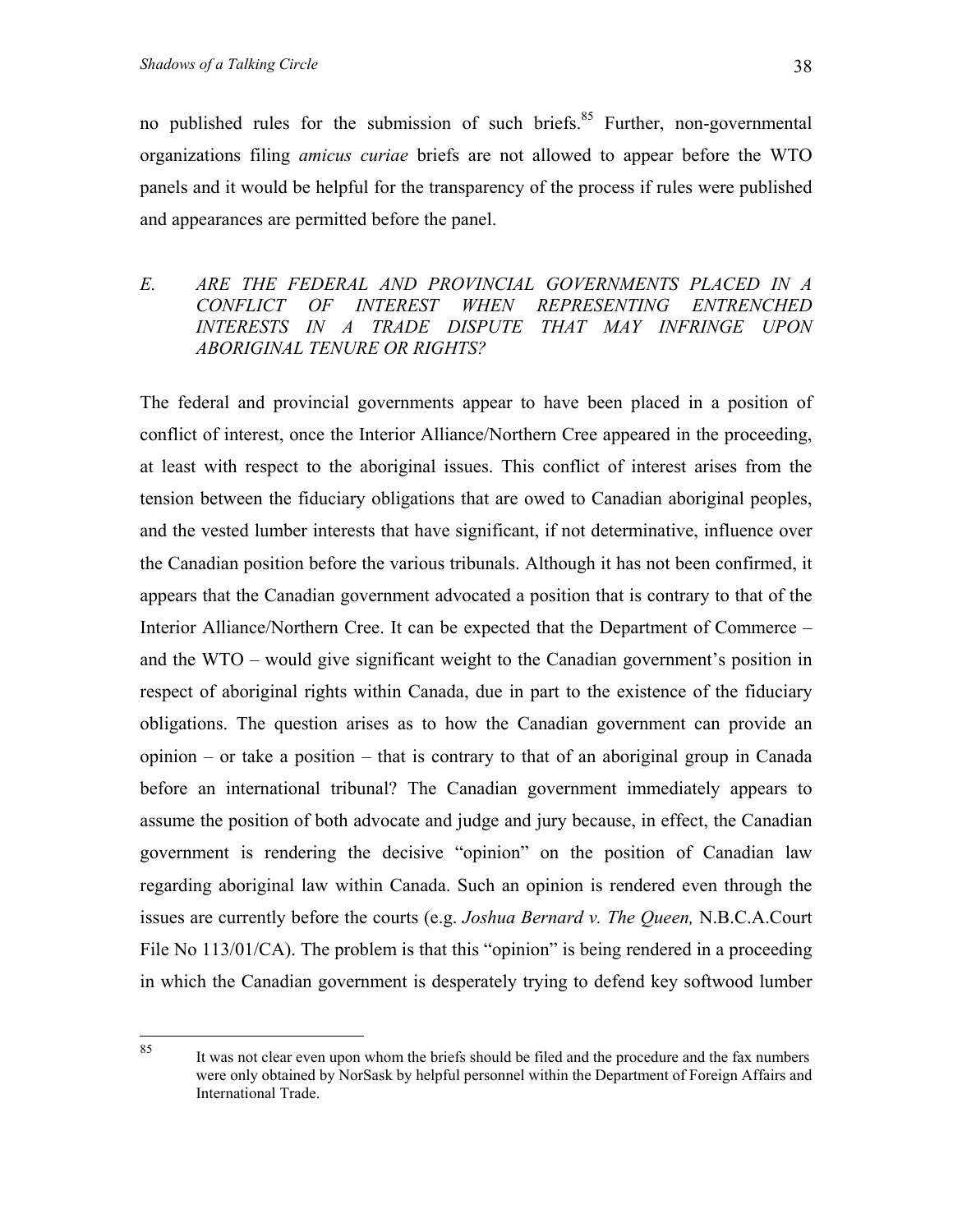interests that constitute an economic engine in certain provinces within Canada. In circumstances such as these, the Canadian government would do well to acknowledge the conflict of interest in which it is placed and to allow an "independent" voice to provide an opinion regarding the nature – and extent – of aboriginal rights within Canada. The authority to provide such an opinion does not flow from the nature of the fiduciary obligation, which instead gives rise to the conflict. The existence of such a conflict of interest is one of the central issues that need illumination, due to the importance of establishing who should speak for Canadian aboriginal groups before international institutions and tribunals.

### *F. ARE DOMESTIC AND INTERNATIONAL INTELLECTUAL PROPERTY CONVENTIONS SENSITIVE TO THE COLLECTIVE AND INTER-GENERATIONAL OWNERSHIP OF ABORIGINAL INTELLECTUAL PROPERTY?*

The traditional knowledge of indigenous people has also become an issue in international forums. The *Convention on Biological Biodiversity* appears to be one of the first that deals directly with traditional or indigenous knowledge. The problem is that the *Convention* itself and the initiatives that have been taken thereunder do not appear to deal meaningfully with the ownership and protection of indigenous knowledge when it is being commercialised. Indigenous knowledge is under some pressure due to the growing interest in exploiting it for commercial gain.

> Indigenous peoples insist that scientific knowledge is an inalienable part of their cultures and territories. Developing countries want preferential access to all of the indigenous knowledge within their borders, hoping to stimulate the development of more exportable commodities. Industrialized countries want immediate access to indigenous peoples' knowledge under the least restrictive conditions – preferably conventional intellectual property mechanisms such as patents – so that they can develop new commodities to sell back to developing countries.<sup>86</sup>

<span id="page-38-0"></span><sup>86</sup> 86 The issue is squarely put by Russel Lawrence Barsh*, How do you Patent a Landscape? The Perils of Dichotomizing Cultural and Intellectual Property*, 8 International Journal of Cultural Property (1999) 14, at 15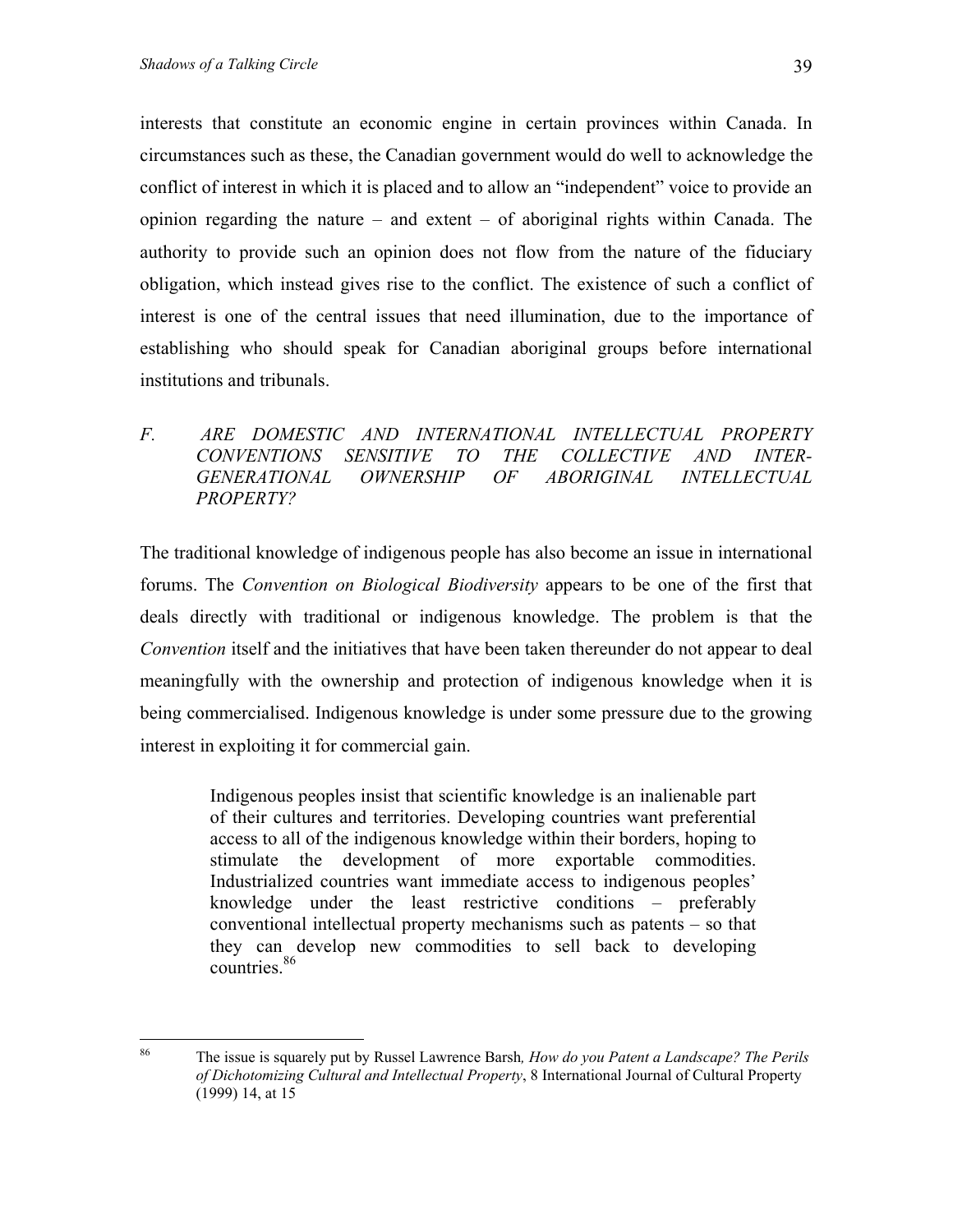The question becomes how indigenous knowledge can be protected under existing intellectual property regimes, when its paradigm of inter-generational shared knowledge conflicts with the time-limited rights in respect of the ingenuity of particular individuals as recognized under intellectual property regimes. In this section, Canada's implementation of the *Convention on Biological Biodiversity* is reviewed, the unique challenges that the protection of indigenous knowledge poses for traditional intellectual property regimes is discussed and then the *WTO Agreement on Trade-Related Aspects of Intellectual Property Rights* ("TRIPs Agreement") is introduced.<sup>87</sup>

The *Convention on Biological Biodiversity*[88](#page-39-1) was negotiated in 1992 and came into force in early 1993. To its credit, Canada was the first developed nation $89$  that ratified the *Convention*, the Secretariat of which is located in Montreal.<sup>90</sup> The *Convention* has been described as promoting conservation of threatened species in their original habitats and offers assistance to developing countries as an incentive to participate.<sup>91</sup> The objectives of the *Convention* include "the conservation of biological diversity, the sustainable use of its components and the fair and equitable sharing of the benefits arising out of the utilization of genetic resources, including by appropriate access to genetic resources and by appropriate transfer of relevant technologies, taking into account all rights over those

<span id="page-39-0"></span><sup>87</sup> There are a significant number of initiatives that deal with indigenous knowledge and cultural property and reference should be had to Russell Lawrence Barsh, *How do you Patent a Landscape? The Perils of Dichotomizing Cultural and Intellectual Property*, 8 International Journal of Cultural Property, (1999), at 14-47

<span id="page-39-1"></span><sup>88</sup> The *Convention on Biological Diversity*, 1992, 31 International Legal Materials 822 (1992). Howard Mann, *Indigenous Peoples and the Use of Intellectual Property rights in Canada: Case Studies elating to Intellectual Property Rights and the Protection of Biodiversity*, submitted to Intellectual Property Policy Directorate, Corporate Governance Branch, Industry Canada, 1997; Yianna Lambrou, *Benefit Sharing of Indigenous Knowledge*, unpublished on file with Author, September 28, 1996; Yianna Lambrou, *Control and Access to Indigenous Knowledge and Biological Resources*, Submitted to the Biodiversity Convention Office Environment Canada, October 31, 1997; Russell Lawrence Barsh, *How do you Patent a Landscape? The Perils of Dichotomizing Cultural and Intellectual Property*, 8 International Journal of Cultural Property, (1999), at 14-47;

<span id="page-39-2"></span><sup>89</sup> Mann, *Indigenous Peoples and the use of Intellectual Property Rights in Canada, op cit., supra,* note 88 at 1, footnote 2

<span id="page-39-3"></span><sup>90</sup> *Ibid.,* at 32

<span id="page-39-4"></span><sup>91</sup> Barsh, *op cit., supra*, note 88, at 32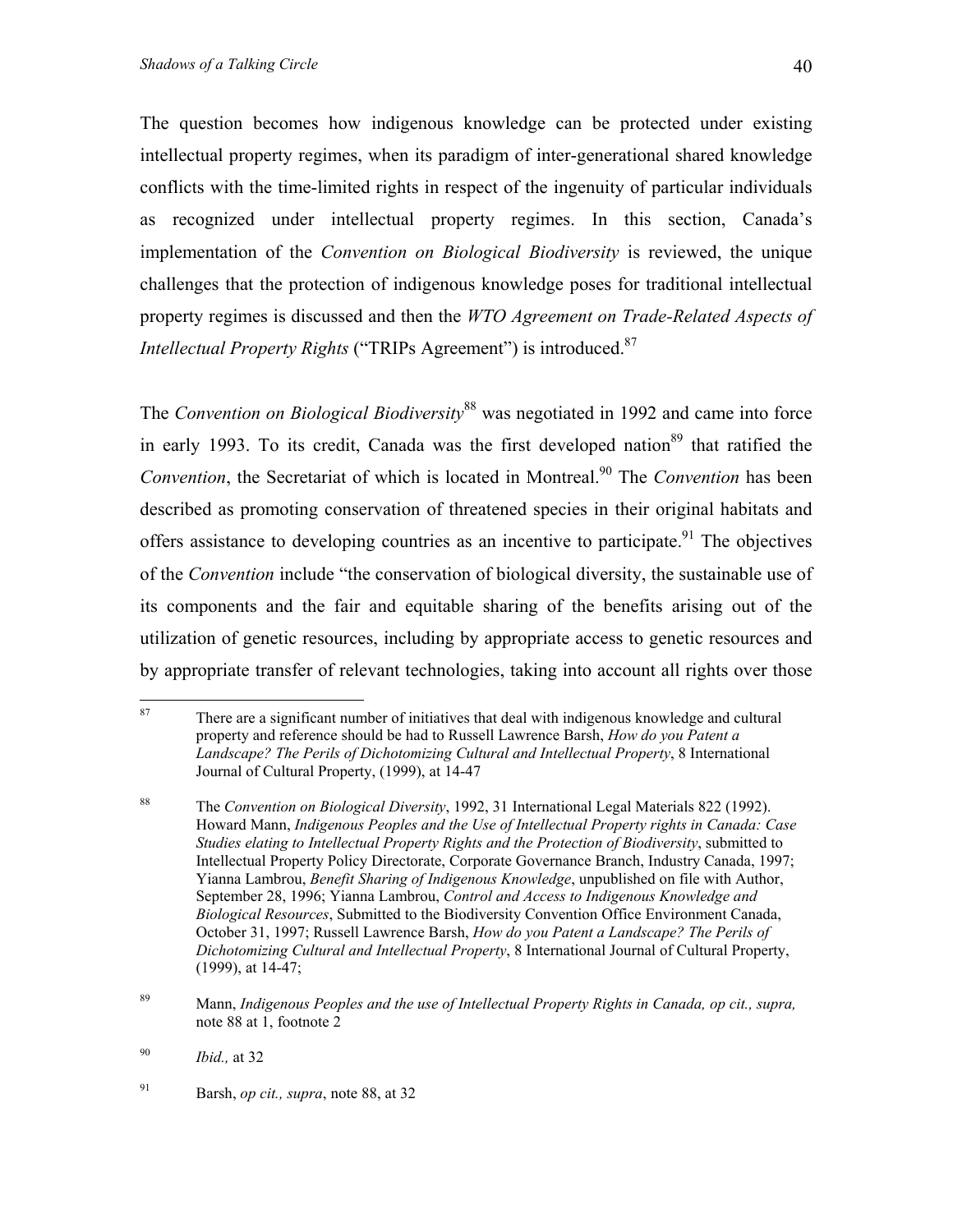resources and to technologies, and by appropriate funding."<sup>92</sup> Aboriginal rights are dealt with in paragraph 12 of the preamble that recognizes:

The close and traditional dependence of many indigenous and local communities embodying traditional lifestyles on biological resources, and the desirability of sharing equitably benefits arising from the use of indigenous knowledge, innovations and practices relevant to the conservation of biological diversity and the sustainable use of its components.<sup>93</sup>

Article 8(j) of the *Convention* builds on the preamble stating that:

8. Each contracting Party shall, as far as possible and as appropriate: ….

(j) Subject to its national legislation, respect, preserve and maintain knowledge, innovations and practices of indigenous and local communities embodying traditional lifestyles relevant for the conservation and sustainable use of biological diversity and promote their wider application with the approval and involvement of the holders of such knowledge, innovations and practices and encourage the equitable sharing of benefits arising from the utilization of such knowledge, innovation and practices.  $94$ 

The *Convention* sets forth certain objectives to be pursued by the parties but it does not provide specific mechanisms that they should include in domestic law to achieve them. The qualification "subject to national legislation," has been criticized as a limiting condition that undercuts the force of the objectives that have been set out.<sup>95</sup> A number of other sections in the *Convention* supplement this basic obligation. Article 10(c) directs states to "protect and encourage customary use of biological resources in accordance with

<span id="page-40-0"></span><sup>92</sup> 92 *Convention,* Article 1, quoted in Howard Mann, *Indigenous Peoples and the Use of Intellectual Property Rights in Canada, op cit., supra,* note 88, at 1, footnote 1

<span id="page-40-1"></span><sup>93</sup> Howard Mann, *Indigenous Knowledge and IPRs: A Canadian Perspective*, unpublished on file with author, at 2

<span id="page-40-2"></span><sup>94</sup> Additional provisions within the *Convention* impact upon the protection of indigenous knowledge, including Article 15(1) and (5) that deal with the issue of "informed consent", and Article 18(4) that recognizes the importance of traditional technologies. *Ibid.,* at 5-6

<span id="page-40-3"></span> $95$  *Ibid.*, at 5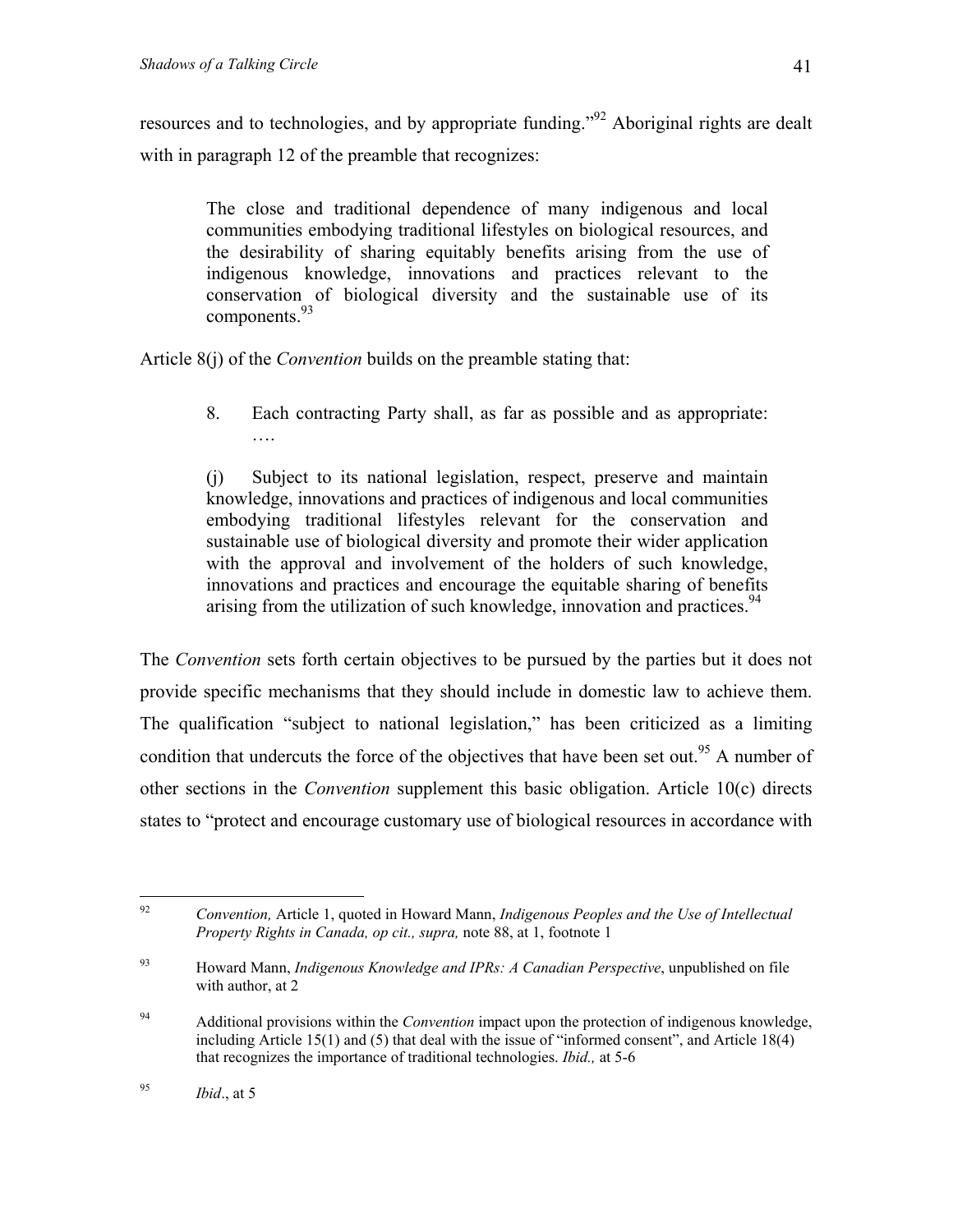<span id="page-41-5"></span>traditional cultural practices that are compatible with conservation or sustainable use requirements.["96](#page-41-0) Professor Barsh comments that:

While territorial security and local autonomy are not expressly mentioned, they are both necessary for the effective implementation of articles  $8(i)$ and 10(c). Without the continued sustainable use of their territories, indigenous peoples cannot maintain and develop their local knowledge systems, and without the maintenance of local knowledge systems, local uses of land will not be sustainable  $97$ 

A Canadian Biodiversity Strategy was published in 1995, as a response to the *Convention on Biological Diversity*. [98](#page-41-2) It includes as one of its guiding principles that "(t)he knowledge, innovations and practices of indigenous and local communities should be respected, and their use and maintenance carried out with the support and involvement of these communities."[99](#page-41-3) A "strategic direction" is also included that provides that an attempt will be made to:

[i]dentify mechanisms to use tradition knowledge, innovations and practices with the involvement of the holders of such knowledge, innovations and practices, and encourage the equitable sharing of benefits arising from the utilization of such knowledge, innovations and practices.[100](#page-41-4)

In response to its commitments under the *Convention*, Canada formed a 'working group on Article 8(j) in March 1997 to participate at a workshop on traditional knowledge and biodiversity held in November 1997 in Madrid, Spain. Seven of the thirteen participants were aboriginal persons.<sup>101</sup> The Federal Government pointed to the inclusion of

<span id="page-41-0"></span><sup>96</sup> 96 Barsh, *op cit., supra*, note 88 at 33

<span id="page-41-1"></span><sup>97</sup> *Ibid.,* at 33

<span id="page-41-2"></span><sup>98</sup> 98 *Canadian Biodiversity Strategy, Canada's Response to the Convention on Biological Diversity*, 1995, Ministry of Supply and Services Canada,

<span id="page-41-3"></span><sup>99</sup> *Ibid.,* at 17.

<span id="page-41-4"></span><sup>100</sup> *Ibid.,* at 49

<sup>101</sup> *Caring for Canada's Biodiversity, Canada's First National Report to the Conference of the Parties to the Convention on Biological Diversity,* 1998, Public Works and Government Services, Canada., at 16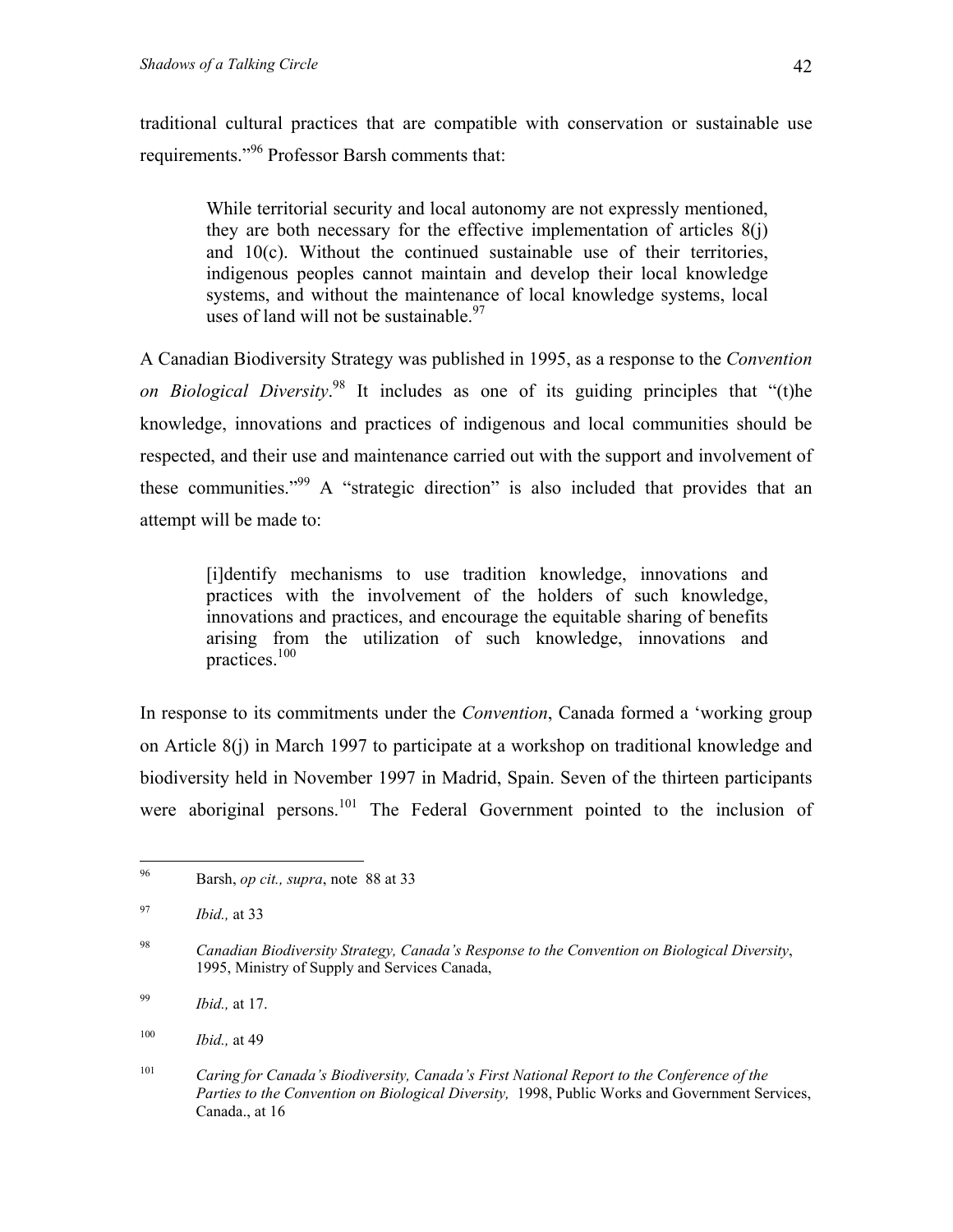aboriginal peoples in the environmental assessments and review panels,  $102$  as well as the importance of co-management arrangements in self-government agreements and land claim negotiations that underscore the "greater share of authority over the management and development of their traditional lands."<sup>103</sup> By 1998, Canada also reported a number of initiatives relating to the "promotion of the use of traditional knowledge," including establishing "Centres" for "Traditional Knowledge" and "Traditional Knowledge Partnerships" at the Canadian Museum of Nature as well as a documentation project of traditional knowledge in a Northern River Basins study.<sup>104</sup> Canada further reported two initiatives to enhance indigenous peoples involvement in biodiversity management, including the development of co-management guidelines in Saskatchewan and a Northern Great Plains Native Plant Committee, also in Saskatchewan.<sup>[105](#page-42-3)</sup>

WIPO is also reported to have begun grappling with the issue of indigenous knowledge.[106](#page-42-4)

The pattern of initiatives reflected above do not appear to address the more significant problems that exist in terms of the protection of indigenous knowledge. These relate to the ownership of the indigenous knowledge and the control of the commercial exploitation thereof. Canada's intellectual property regime has some difficulty dealing with certain unique aspects of indigenous knowledge. The problem is that the primary goal of aboriginal people is preservation of knowledge rather than the kind of innovation

 $\overline{a}$ 

<span id="page-42-3"></span>105 *Ibid.,* at 6-7

<span id="page-42-4"></span><sup>106</sup> Interviews with DIAND and DFAIT personnel, August 1-2, 2001

<span id="page-42-0"></span><sup>102</sup> *Ibid.*

<span id="page-42-1"></span><sup>103</sup> *Ibid.,* at 3

<span id="page-42-2"></span><sup>104</sup> *Caring for Canada's Biodiversity, Annex to Canada's First National Report to the Conference of the Parties to the Convention on Biological Diversity, Inventory of Initiatives,* 1998, Public Works and Government Services, Canada., at 5-6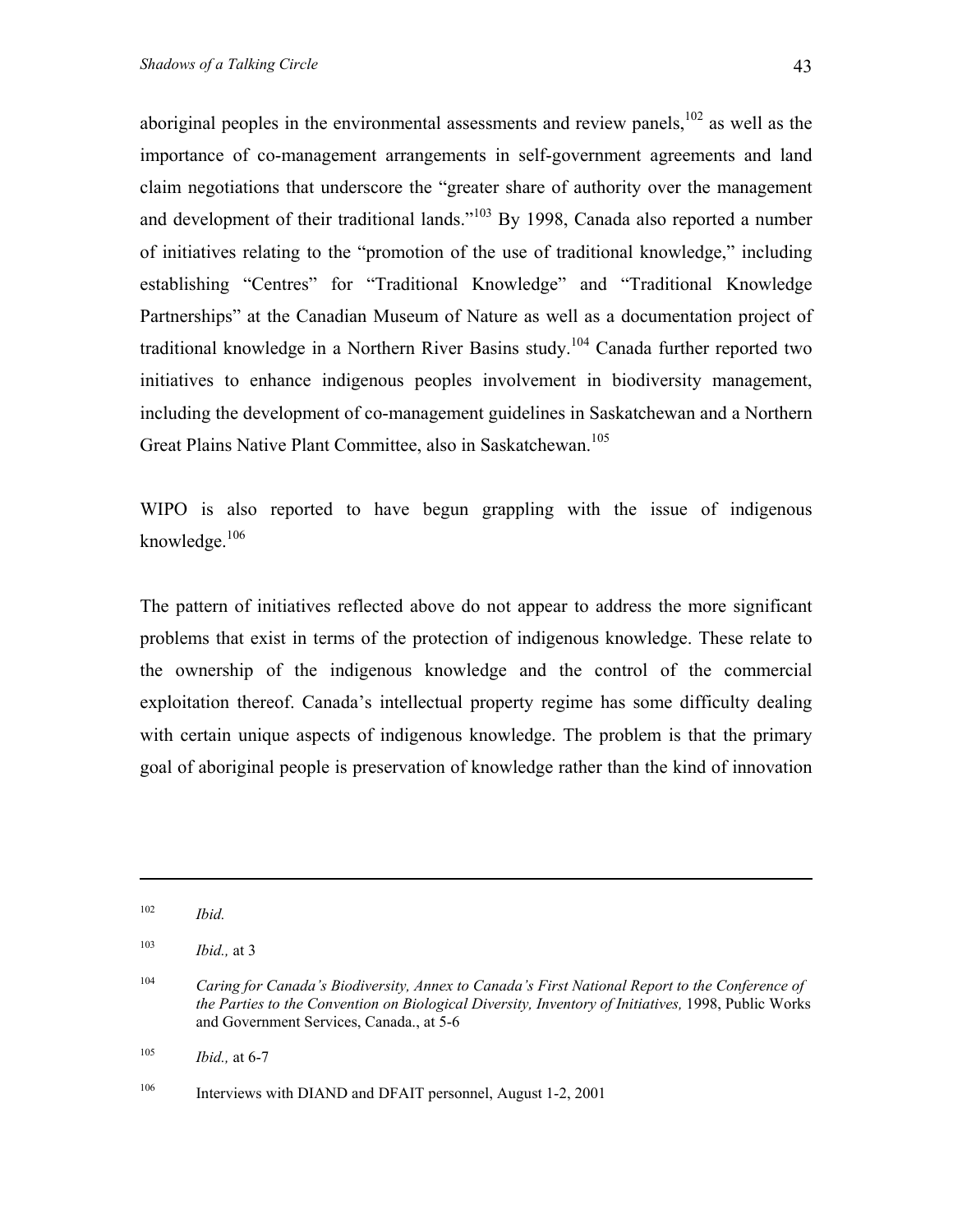that is the basis for granting protection under various forms of intellectual property.<sup>107</sup> Indigenous knowledge is often collective in nature, and passed from one generation to another and it is inconsistent with the grant of time-limited intellectual property rights. Copyright, for instance, does not appear well suited to the protection of an aboriginal legend or song because it does not allow them to be protected in perpetuity, but only for a period of 50 years. Further, they were created generations ago and transmitted orally, so that they are likely in the public domain and open for use by others without consent.<sup>[108](#page-43-1)</sup>

By its very nature, a significant amount of indigenous knowledge is already generally known and, therefore, may no longer be capable of protection under existing intellectual property laws, even if the other problems associated with indigenous knowledge could be overcome. The design of a kayak, for example, has long been public knowledge. Enforcement may also represent a problem, as it is the obligation of the rights holder to commence action to protect the rights that have been granted and aboriginal groups may not have the resources to undertake the kind of costly litigation that would be necessary to protect property rights that have been granted.<sup>109</sup> One study undertaken on behalf of

- *Industrial designs* protect the shape, pattern or ornamentation applied to a manufactured product;
- *Trade-marks* protect words, symbols or pictures used to distinguish goods or services of an individual or organization from those of others in the marketplace;
- *Patents* protect new technological products and processes;
- *Trade secrecy* law protects trade secrets and confidential information from public disclosure and unauthorized use." *Ibid*., at 8
- <span id="page-43-1"></span>108 *Ibid.,* at 14-5
- <span id="page-43-2"></span>109 *Ibid.,* at 10

<span id="page-43-0"></span><sup>107</sup> 107 Simon Brascoupe and Karin Endemann, *Intellectual Property and Aboriginal People: A Working Paper, Fall 1999, Research and Analysis Directorate,* Department of Indian Affairs and Northern Development, at 2. Canada's intellectual property regime includes:

 <sup>&</sup>quot;*Copyrights* protect original literary, artistic, dramatic or musical works and computer software when they are expressed or fixed in a material form;

*Neighbouring rights* refer to the rights of performers and producers to be compensated when their performances and sound recordings are performed publicly or broadcast;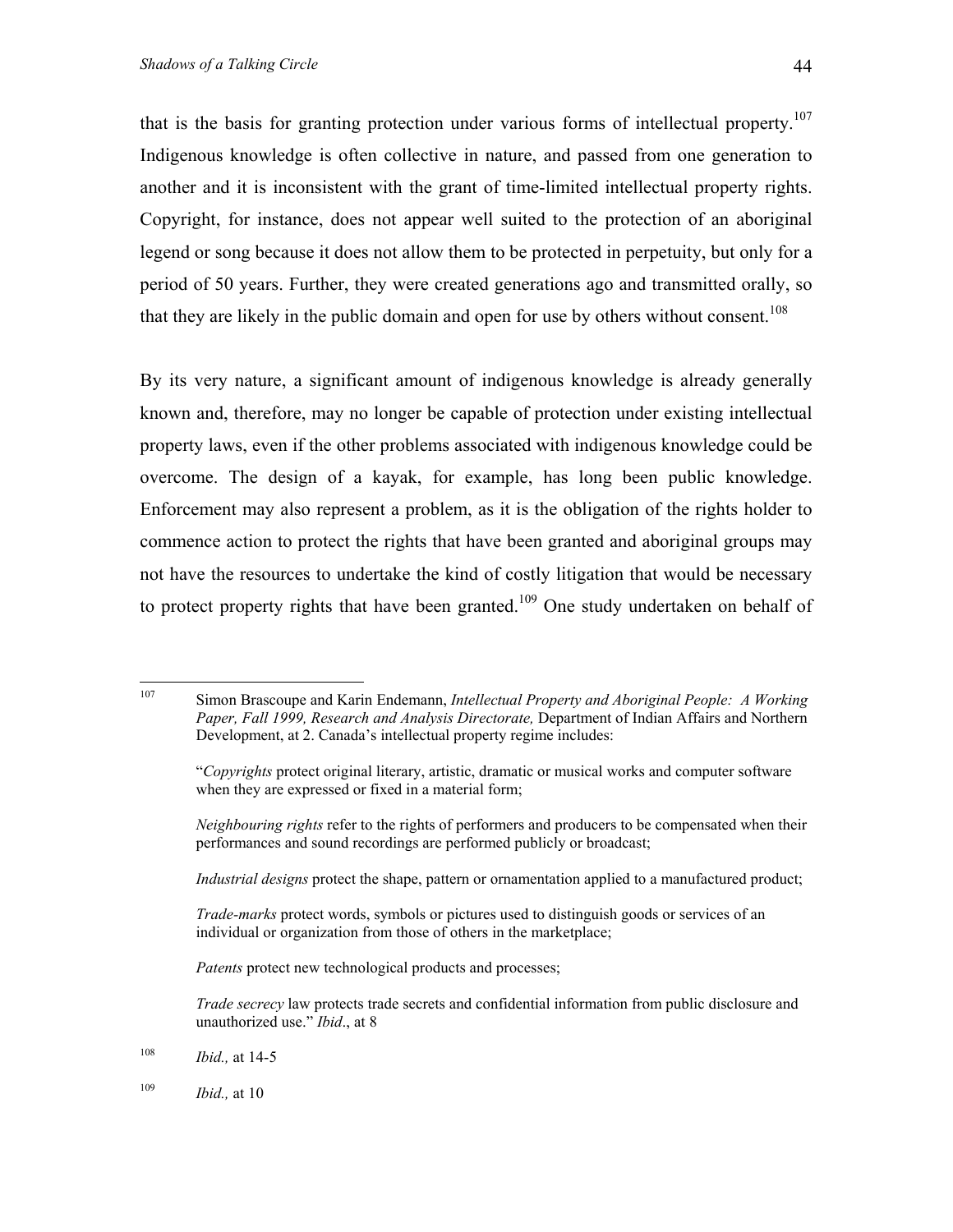the Intellectual Property Policy Directorate of Industry Canada and the Canadian Working Group on Article 8(j) concluded:

There is little in the cases found to suggest that the IP system has adapted very much to the unique aspects of indigenous knowledge or heritage. Rather, indigenous peoples have been required to conform to the legislation that was designed for other contexts and purposes, namely western commercial practices and circumstances.

At the same time, there is little evidence that these changes have been promoted within the system, i.e., from failed efforts to use it that have been challenged. Thus, the potential to make the system change may not yet have been fully tested. Still, it is apparent from the paucity of examples found for this study that there is little use of the IP system in Canada by indigenous interests and this itself should be a cause of concern.<sup>[110](#page-44-0)</sup>

Copyright law is reported to be widely used by aboriginal artists and this appears to be the exception.<sup>111</sup> Aboriginal peoples appear not to use industrial design protection, with a search of the federal Industrial Design Office records undertaken in 1999 disclosing one exception. The West Baffin Eskimo Cooperative Ltd. "filed more than 50 industrial designs in the late 1960s" covering fabrics using traditional images of animals and Inuit people.<sup>112</sup> Trademarks are used by aboriginal people, most notably the Cowichan Band Council of B.C. which sells sweaters that are hand-knit from ancient designs with yarn that is hand dyed, using traditional colours. It has registered a certification mark *"Genuine Cowichan Approved"* to distinguish its products.<sup>113</sup> Aboriginal peoples do not appear to have been very successful at obtaining patent protection for their traditional technologies. One attempt to register a patent involved the *Igloolik Floe-Edge Boat*. It is

<span id="page-44-3"></span>113 *Ibid.,* at 19-20

<span id="page-44-0"></span><sup>110</sup> 110 Mann, *Indigenous Peoples and the Use of Intellectual Property Rights in Canada: Case Studies Relating to Intellectual Property Rights and the Protection of Biodiversity, op cit., supra,* note 88, at 43. Mann included the following case studies: the Igloolik Floe-Edge Boat; "*Icy Waters",* a fish farming company in Whitehorse that is the only significant fish farmer of arctic charr with most if not all of the certified brood stock for fish farming purposes; *white Indian flint flour corn* was an indigenous strain of corn that has been harvested in specific days from the point of first contact; *Protecting Inuit art and sculpture*; *Environmental assessment and indigenous knowledge*;

<span id="page-44-1"></span><sup>111</sup> Brascoupe and Endemann, *op cit. supra*, note 107, at 14-5

<span id="page-44-2"></span> $112$  *Ibid.*, at 16-17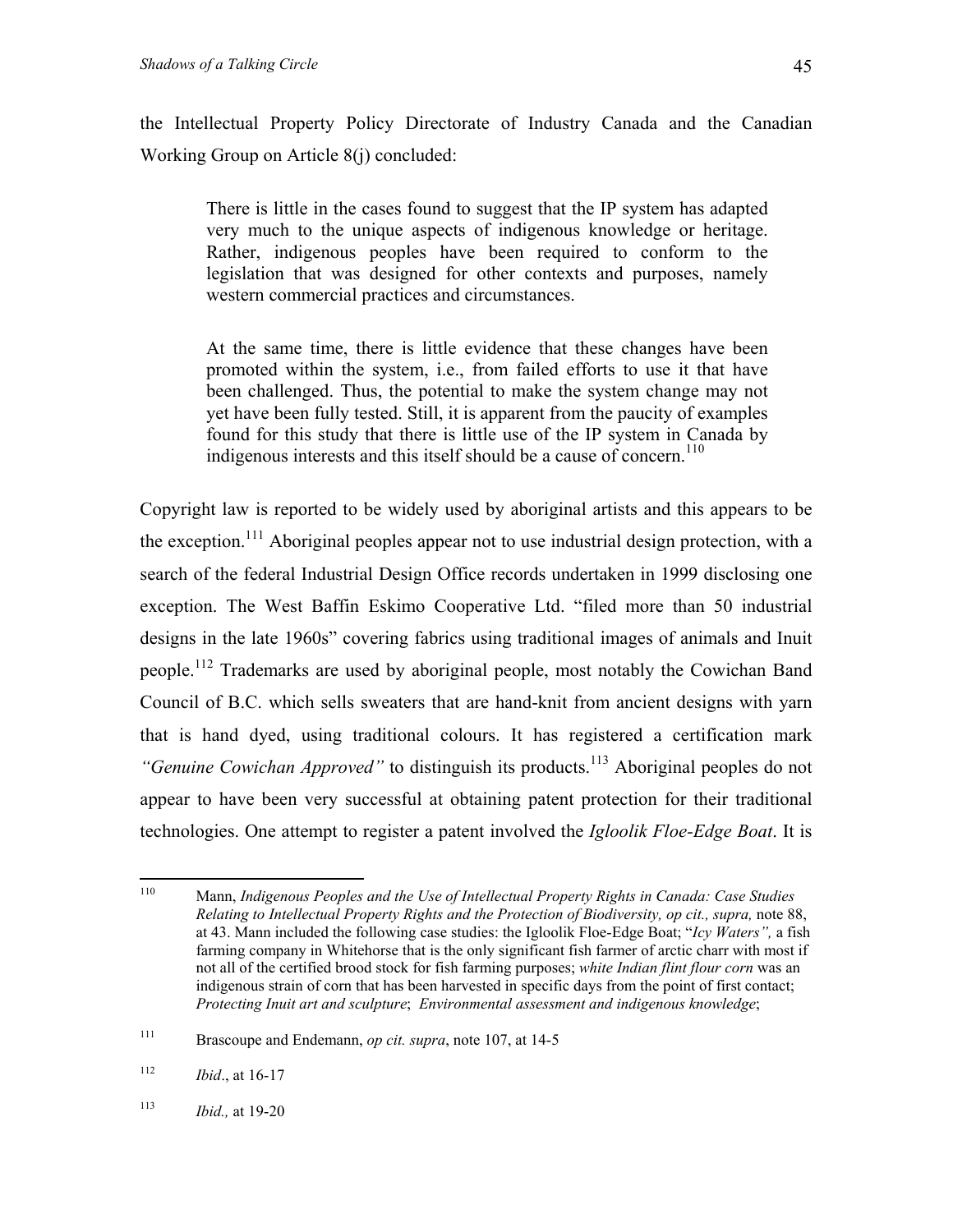an adaptation of a traditional Inuit design to retrieve seals shot at the edge of the ice flow. In the late 1980s, the Igloolik Research Centre developed an undated design using fibreglass that permitted certain improvements on the traditional design to be implemented. The initial steps were undertaken to file a patent, but appear to have been abandoned after a search of existing patents on boats of the same general design.<sup>114</sup> Other examples of aboriginal groups attempting to gain intellectual property rights have been cited, with varying degrees of success.<sup>115</sup>

The question arises as to what changes are necessary to Canada's intellectual property regime, if any to deal with the unique challenges of protecting indigenous knowledge. Issues such as "informed consent", and the licensing of rights suggests that the programs that enable aboriginal groups to take advantage of the existing laws may also be necessary. An example of legislation designed to protect aboriginal peoples, is the *Scientists' Act of the Northwest Territories* that requires all scientists conducting research to obtain a license from the territorial government before commencing research.

This Act sets a precedent both in Canada and internationally; it has helped to establish the principle of prior informed consent in Canada for researchers seeking access to the traditional knowledge of Canada's Aboriginal people. This principle is now being adopted in land claims agreements and land use plans in the NWT and the new territory of Nunavut. $^{116}$  $^{116}$  $^{116}$ 

The problem of protecting indigenous knowledge is impacted upon by the initiative for global harmonization of intellectual property regimes through the negotiation and implementation of the *WTO TRIPs Agreement*. It has been suggested that "[t]he prize has been speedy access to the genetic diversity of farmers and forests in developing countries

 $\overline{a}$ 

<span id="page-45-0"></span><sup>114</sup> Mann*, op cit., supra*, note 88, at 17-20

<span id="page-45-1"></span><sup>115</sup> *Ibid.,*

<span id="page-45-2"></span><sup>116</sup> Brasoupe and Endemann, *op cit., supra*, note 107 at 6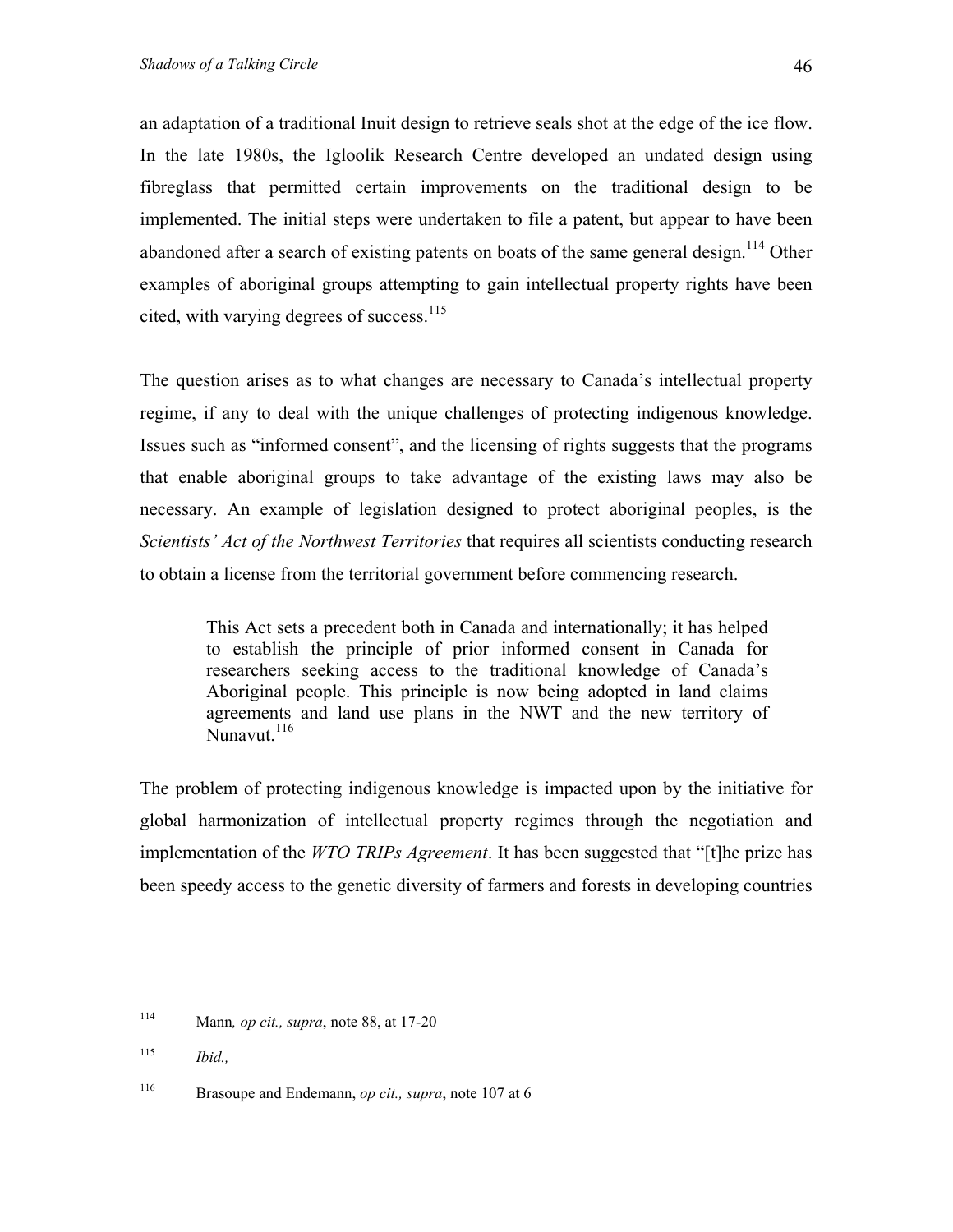and an ability to convert traditional knowledge into globally binding patents before developing countries themselves acquire the capacity for biotechnology of their own."<sup>117</sup>

The *TRIPs Agreement* establishes minimum standards for intellectual property protection and enforcement among the parties to the Agreement. It requires "national treatment" (domestic and foreign rights holders must be treated in the same way) and "most favoured nation" treatment (all residents of whatever nation must be accorded the same protection) to be extended in respect of intellectual property. One of its most important features is to implement a dispute settlement mechanism for the enforcement of these minimum standards. $^{118}$ 

The question arises whether the *TRIPs Agreement* will limit the ability of the Canadian government to implement changes to its intellectual property regime to better enable aboriginal peoples to protect their traditional knowledge. It has been noted that there is no "necessary inconsistency between TRIPs and special measures for the protection of indigenous knowledge."[119](#page-46-2) There may be at least two opportunities provided for national legislation to acknowledge the uniqueness of indigenous knowledge and the legal framework necessary to protect it.

Under Article 27 of the *TRIPs Agreement*, states may deny patents to: inventions that must be controlled in order 'to protect human, animal or plant life or health or to avoid serious prejudice to the environment" (biosafety exemption); "diagnostic, therapeutic and surgical methods for the treatment of humans or animals (biomedicine exemption); and, plants and animals and "essentially biological processes for the production of plants or animals," provided that some alternative legal protection is given to plant varieties (species exemption).<sup>120</sup>

<span id="page-46-0"></span><sup>117</sup> Barsh, *op cit., supra,* note 88, at 34

<span id="page-46-1"></span><sup>118</sup> Mann, *Indigenous Peoples and the Use of Intellectual Property Rights in Canada, op cit., supra,* note 88, at 9-10

<span id="page-46-2"></span><sup>119</sup> *Ibid.,* citing Erica-Irene Daes, *Protection of the Heritage of Indigenous People: Supplemental Report*, U.N. Doc. E/CN.4/Sub.2/1996/22 (1996), at 11-12. Ms. Daes is the Chairperson of the United Nations Commission on Human Rights 'Working Group on Indigenous Populations."

<span id="page-46-3"></span><sup>120</sup> *Ibid.,* at 35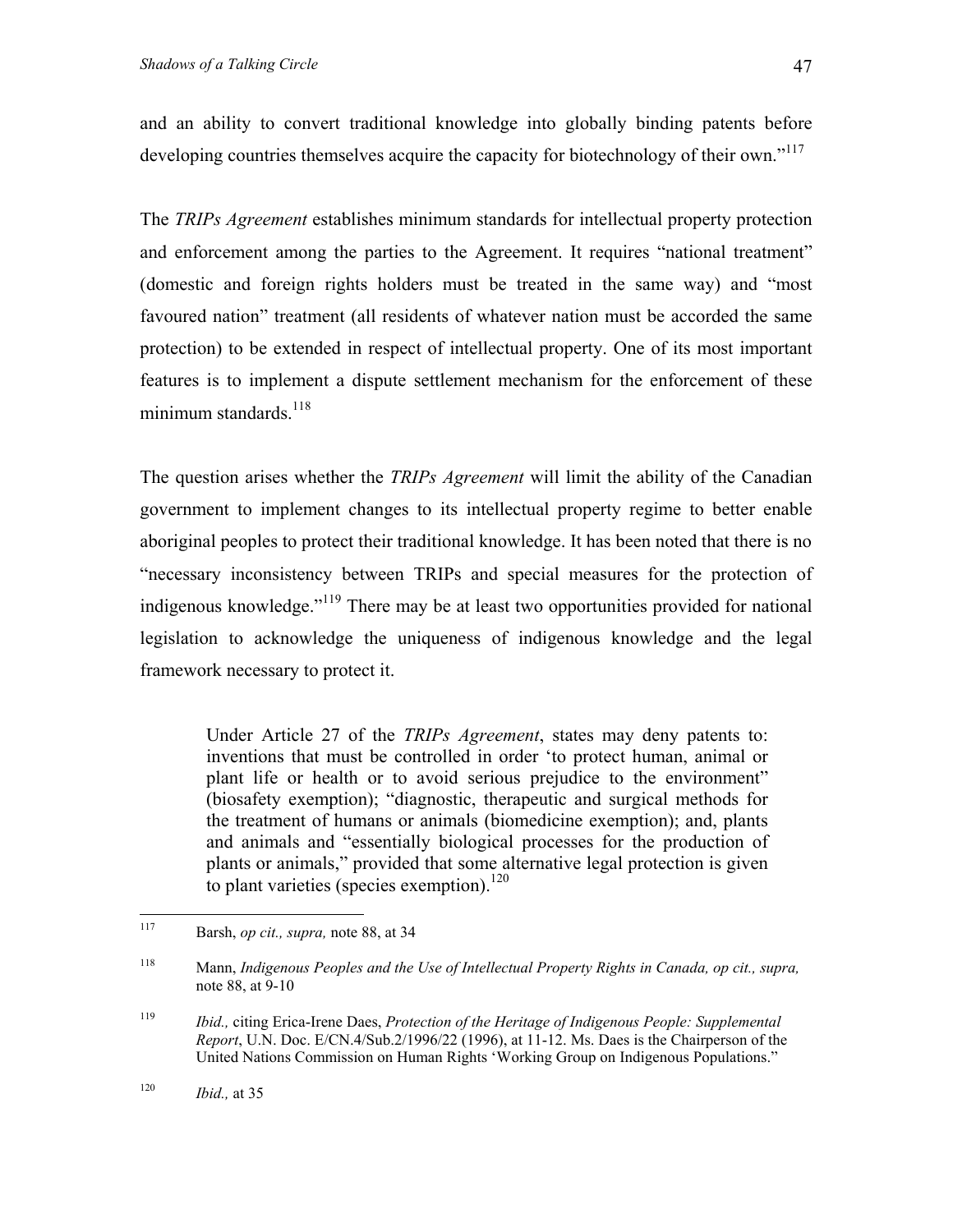Professor Barsh comments that a great deal of indigenous knowledge falls within these exemptions and that "[i]t is therefore within the sovereign authority of individual states to take these forms of local knowledge out of the patent system, and enact national legislation specially adapted to the concerns of indigenous peoples."<sup>121</sup>

Professor Barsh indicates that a second window may be found in the *TRIPs Agreement's* provision relating to trade secrets because specialized knowledge of medicinal plants and restricted-access ceremonies conducted by aboriginal groups might fall within this provision.<sup>122</sup> He points to "varieties of knowledge" that are taught "sparingly to carefully chosen or initiated persons, who are instructed not to divulge what they have learned."<sup>[123](#page-47-2)</sup> Notwithstanding its existence, this window might be somewhat narrow as the degree of "protected knowledge" appears relatively small, when compared to the aboriginal tradition of communally held knowledge.

The Federal Government appears to have taken no step to amend existing intellectual property legislation to take advantage of either window, or to otherwise deal with the special challenges of protecting aboriginal knowledge. It has been suggested by Robert Patterson and Dennis Karjala that amending the intellectual property regime may not be either desirable or necessary and that other alternatives might exist that could deal

- (b) has commercial value because it is secret; and
- (c) has been subject to reasonable steps under the circumstances, by the person lawfully in control of the information, to keep it secret.

<span id="page-47-0"></span><sup>121</sup> *Ibid.* 

<span id="page-47-1"></span><sup>122</sup> Ibid., citing TRIPs Article 39-2 that provides:

Natural and legal persons shall have the possibility of preventing information lawfully within their control from being disclosed to, or acquired by, or used by others without their consent in a manner contrary to honest commercial practices as long as such information:

<sup>(</sup>a) is secret in the sense that it is not, as a body or in the precise configuration of its components, generally known among or readily accessible to persons within the circles that normally deal with the kind of information in question;

<span id="page-47-2"></span>

<sup>123</sup> *Ibid.,* at 35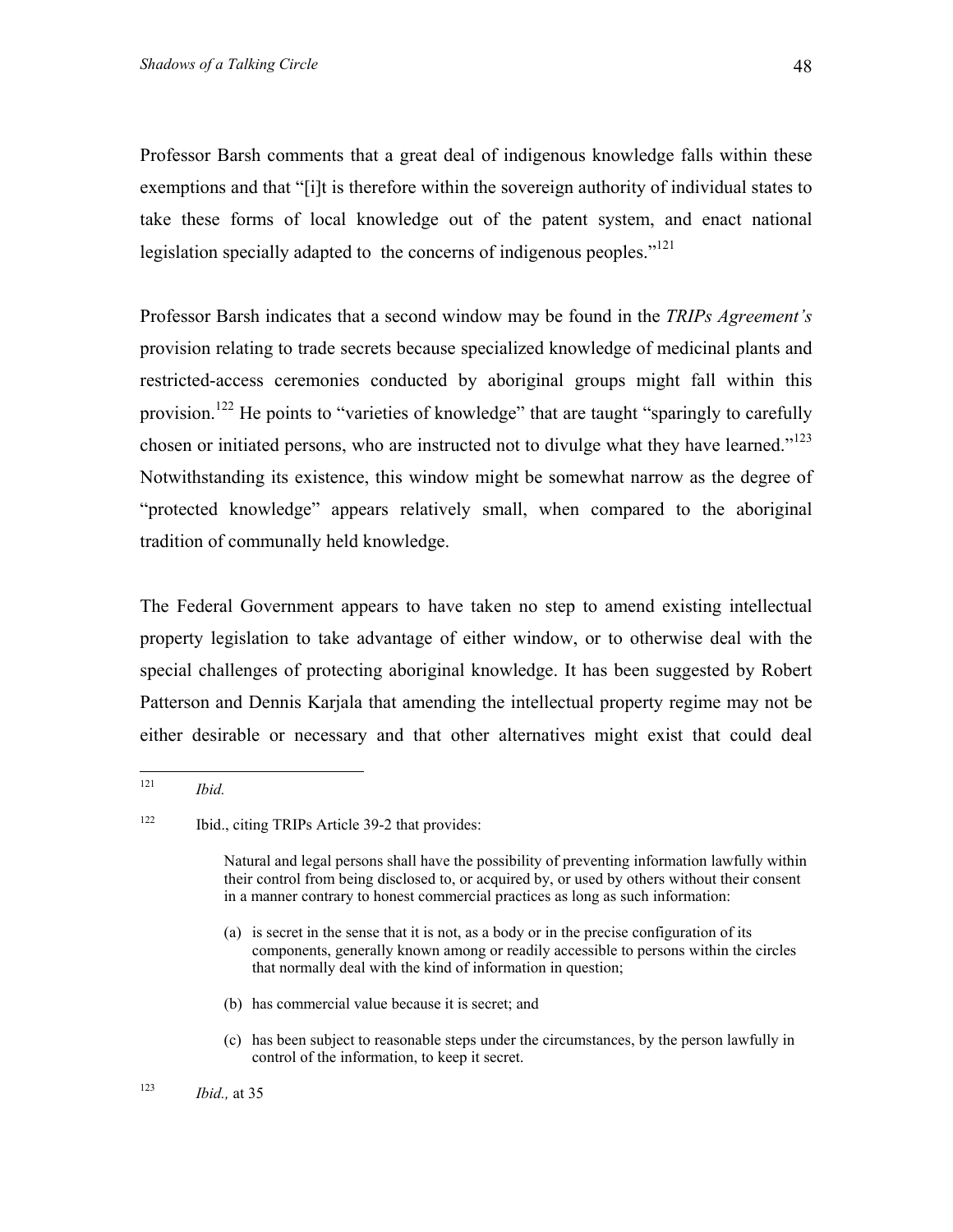effectively with the unique challenges of protecting indigenous knowledge.<sup>124</sup> They conclude:

Like most commentators, we have found that IPR rights seem to be an unsatisfactory foundation on which to build a viable culture heritage legal edifice. Rather than try to fit the justifiable claims of indigenous peoples into legal property-rights categories that were not designed to accommodate their essential characteristics, our proposal is to focus on those aspects of indigenous peoples' claims that can be addressed outside the IPR regimes of patent and copyright. We have found that traditional concepts of Western law from contract, privacy, trade secret, and trademark can take us a long way in the desired direction.<sup>[125](#page-48-1)</sup>

While individual initiatives have been undertaken, it appears that there is no systematic study underway to consider how indigenous knowledge should be protected either through the Canadian intellectual property regime or alternatively through other initiatives that might be taken. The lack of a coordinated analysis may exacerbate the limited manner in which aboriginal groups within Canada appear to have been included in the public consultation mechanisms developed to facilitate the various free trade negotiations. The development of a "Working Group on Section 8(j)" with significant aboriginal participation highlights the absence of a SAGIT into which the Working Group might be integrated or with which it might consult. The need to undertake these analyses and develop consultative mechanisms is underscored by the commitments that Canada has made to its aboriginal peoples through its support for the *Convention on Biological Biodiversity*.

### *G. APART FROM INTERNATIONAL TRADE LAW, WHAT IS THE STATUS OF ABORIGINAL RIGHTS IN CONVENTIONAL OR CUSTOMARY INTERNATIONAL LAW?*

<span id="page-48-0"></span><sup>124</sup> 124 Robert Paterson and Dennis Karjala, *Looking Beyond Intellectual Property in Resolving Protection of the Intangible Cultural Heritage of Indigenous Peoples*, Draft as of May 1<sup>st</sup>, 2002, publication forthcoming 11 Cardozo Journal of International & Comparative Law \_\_\_ (2003). On file and used with the permission of the authors.

<span id="page-48-1"></span><sup>125</sup> *Ibid.,* at 49.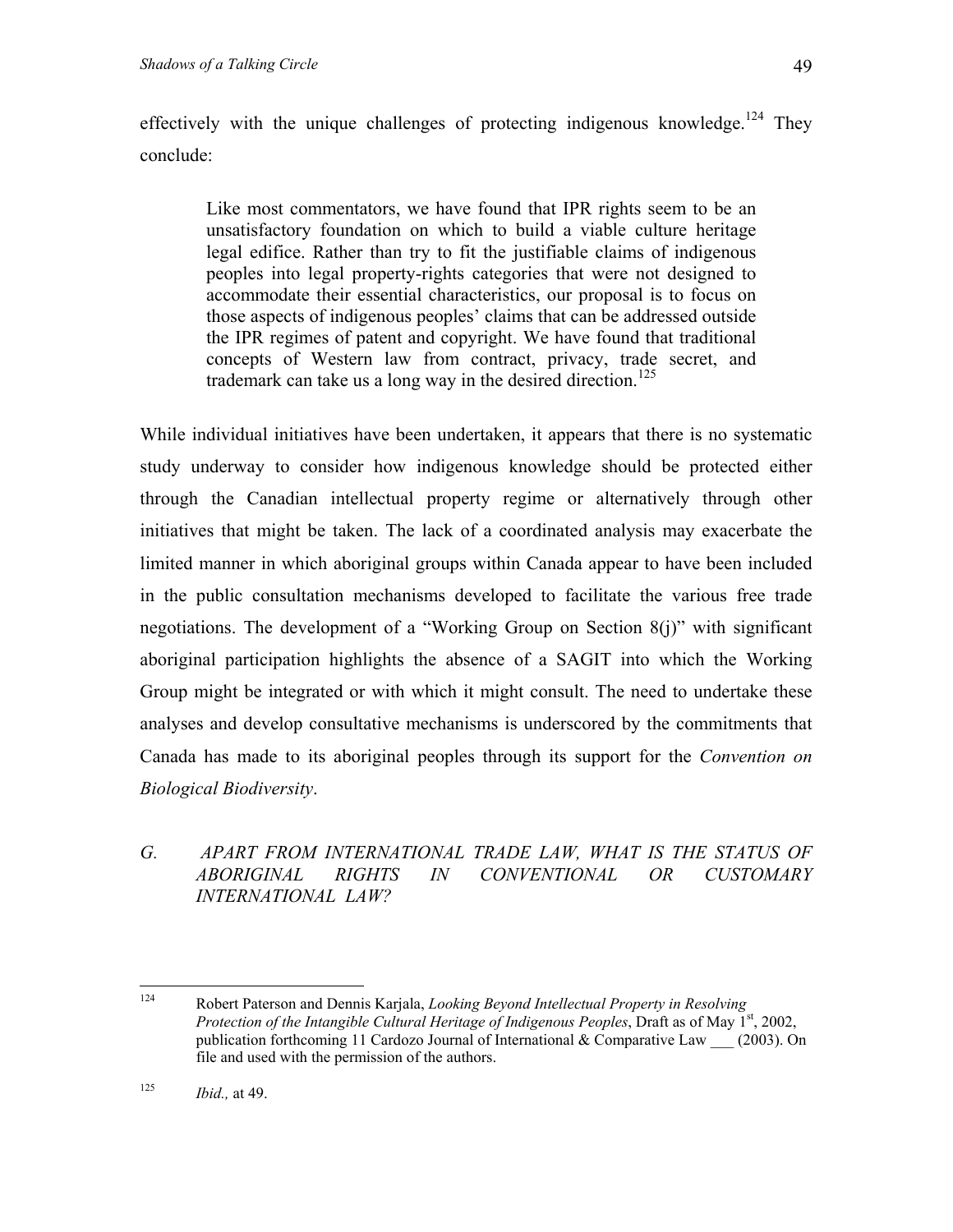Apart from trade agreements, aboriginal issues have been the subjects of study and policy development before international institutions. Most notably, this has been undertaken by the International Labour Organization, which first dealt with the issue in 1957 in its *Convention concerning the Protection and Integration of Indigenous and Other Tribal and Semi-Tribal Populations in Independent Countries ("ILO Convention 107").*[126](#page-49-0) Currently, nineteen countries have ratified the Convention but this list does not include Canada, the United States, or European countries (excluding Belgium).

The Convention provides in Article 7, that "[i]n defining the rights and duties of the populations concerned regard shall be had to their customary laws" and "these populations shall be allowed to retain their own customs and institutions where these are not incompatible with the national legal system or the objectives of integration programmes." With respect to land, Article 11 provides "[t]he right of ownership, collective or individual, of the members of the populations concerned over the lands which these populations traditionally occupy shall be recognised." <sup>127</sup> Employment and social conditions are dealt with in a number of sections, but the only reference that may impact on trade issues is Article 18 that provides:

> 1. Handicrafts and rural industries shall be encouraged as factors in the economic development of the populations concerned in a manner which

(2) When in such cases removal of these populations is necessary as an exceptional measure, they shall be provided with lands of quality at least equal to that of the lands previously occupied by them, suitable to provide for their present needs and future development. In cases where chances of alternative employment exist and where the populations concerned prefer to have compensation in money or in kind, they shall be so compensated under appropriate guarantees.

(3) Persons thus removed shall be fully compensated for any resulting loss or injury.

<span id="page-49-0"></span><sup>126</sup> ILO Convention 107 came into effect on June 2<sup>nd</sup>, 1959. It has been ratified by 27 states, with 8 subsequently denouncing their instruments of ratification. In the Americas, the following countries ratified the convention: Argentina (denounced July  $3<sup>rd</sup>$ , 2000); Bolivia (since denounced); Brazil; Columbia (since denounced); Costa Rica (since denounced); Cuba; Dominican Republic; Ecuador (since denounced); El Salvador; Haiti; Mexico (since denounced); Paraguay; (since denounced); Peru (since denounced).

<span id="page-49-1"></span><sup>127</sup> Land rights are also dealt with in Article 12 (1) The populations concerned shall not be removed without their free consent from their habitual territories except in accordance with national laws and regulations for reasons relating to national security, or in the interest of national economic development or of the health of the said populations.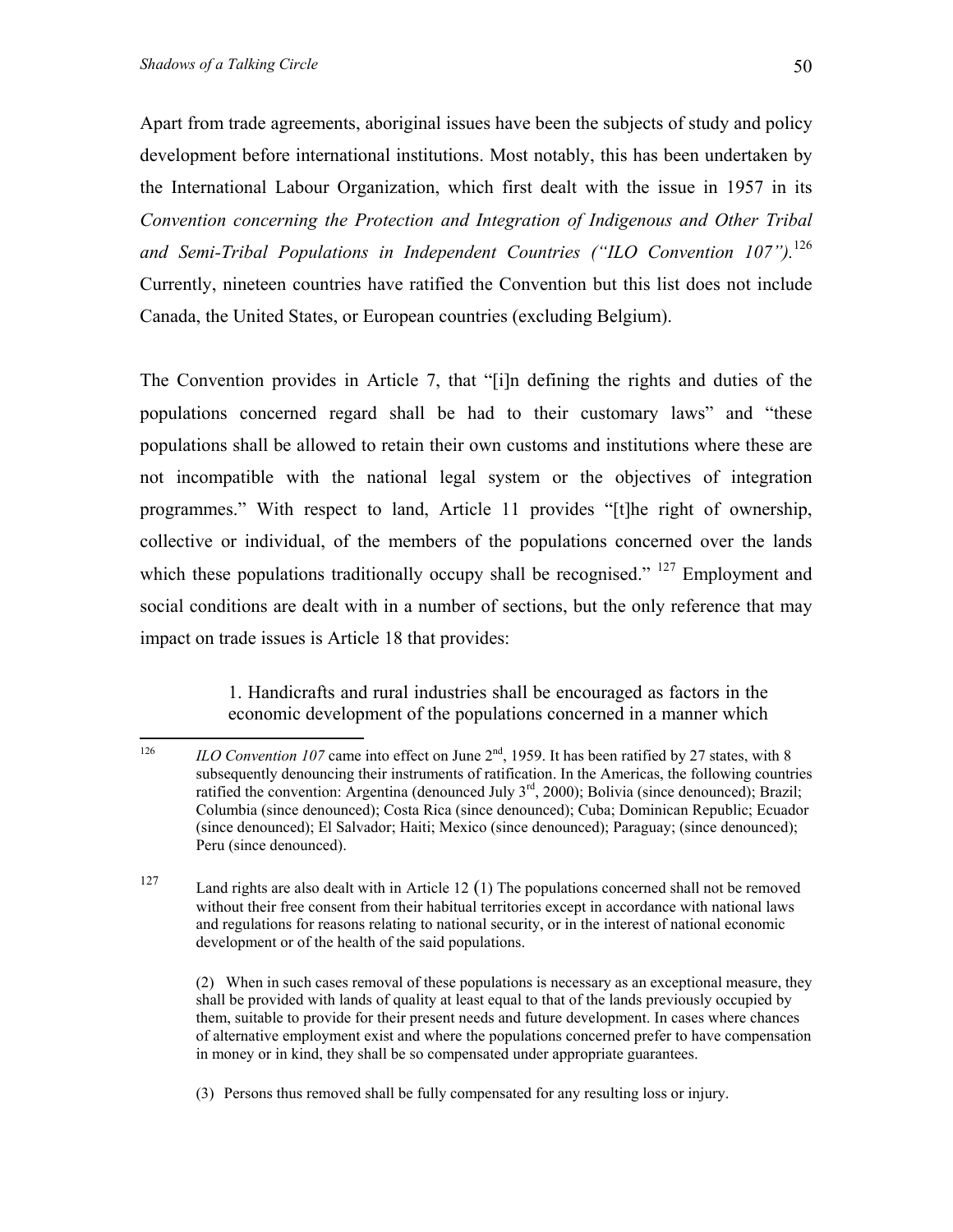will enable these populations to raise their standard of living and adjust themselves to modern methods of production and marketing.

2. Handicrafts and rural industries shall be developed in a manner that preserves the cultural heritage of these populations and improves their artistic values and particular modes of cultural expression.

This provision does not deal with international trade *per se* but the reference to 'handicrafts' and 'rural industries' can easily be interpreted in a manner supporting the position of Canadian aboriginal groups in respect of the MMPA. The provisions respecting land rights suggest support for the position of the Interior Alliance and the Grand Council of the Cree. At the same time, the land rights and 'rural industries' provision suggest support for the position of the MLTC and NorSask.

*ILO Convention 107* has been criticized on the basis that the underlying principle is one of assimilation of indigenous peoples and that it was drafted without input from the aboriginal groups.[128](#page-50-0) The Convention was modified in 1989 by the *Convention concerning Indigenous and Tribal Peoples in Independent Countries (ILO Convention 169*) that came into force on September  $5<sup>th</sup>$ , 1991. It is said to be a "marked departure in world community policy from the philosophy of integration or assimilation underlying the earlier convention.["129](#page-50-1) The *Convention* places "affirmative duties on states to advance indigenous cultural integrity; uphold land and resource rights; and secure nondiscrimination in social welfare spheres; and the convention generally enjoins states to respect indigenous peoples' aspirations in all decisions.["130](#page-50-2) The *Convention* has been criticized for the number of caveats that it includes or its provisions that appear in the

<span id="page-50-0"></span><sup>128</sup> 128 S. James Anaya, Richard Falk and Donat Pharand, *Canada's Fiduciary Obligation to Aboriginal Peoples in Quebec under International Law in General,* Canada's Fiduciary Obligation in the Context of Accession to Sovereignty by Quebec, International Dimensions, Volume I, Royal Commission on Aboriginal Peoples (1995), 9 at 16

<span id="page-50-1"></span><sup>&</sup>lt;sup>129</sup> *Ibid.*, at 20-1. The basic approach of the Convention is set out in its preamble, emphasizing that:

<span id="page-50-2"></span>the aspirations of [Indigenous peoples] to exercise control over their own institutions, ways of life and economic development and to maintain and develop their identities, languages and religions, within the framework of the States in which they live.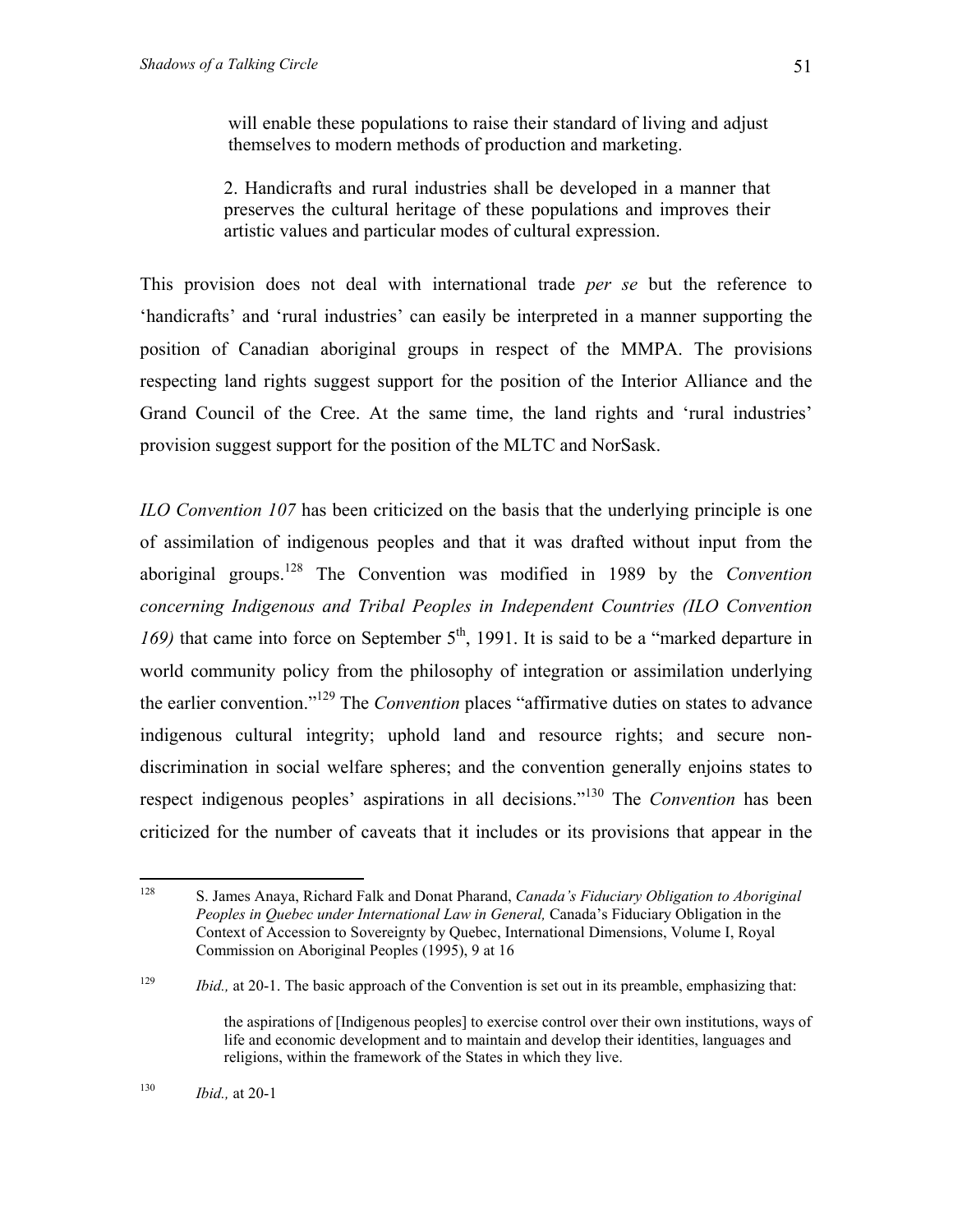nature of recommendations.<sup>131</sup> The *Convention* provides that aboriginal peoples should be able to exercise control over their economic, social and cultural development in a manner that protects and preserves their environment, $132$  with "due regard to their customs or customary laws."[133](#page-51-2) There is no specific reference to international trade but handicrafts are again dealt with, but this time with a more positive obligation on governments to provide "appropriate technical and financial assistance."[134](#page-51-3) Governments are directed to "respect the special importance for the cultures and spiritual values of the peoples concerned of their relationship with the lands or territories, or both as applicable, which they occupy or otherwise use, and in particular the collective aspects of this relationship."<sup>135</sup> Aboriginal peoples are not to be "removed from the lands that they

<span id="page-51-1"></span>132 Article 7 provides:

1. The peoples concerned shall have the right to decide their own priorities for the process of development as it affects their lives, beliefs, institutions and spiritual well-being and the lands they occupy or otherwise use, and to exercise control, to the extent possible, over their own economic, social and cultural development. In addition, they shall participate in the formulation, implementation and evaluation of plans and programmes for national and regional development that may affect them directly.

<span id="page-51-4"></span>2. The improvement of the conditions of life and work and levels of health and education of the peoples concerned, with their participation and co-operation, shall be a matter of priority in plans for the overall economic development of areas they inhabit. Special projects for development of the areas in question shall also be so designed as to promote such improvement …

4. Governments shall take measures, in co-operation with the peoples concerned, to protect and preserve the environment of the territories they inhabit.

- <span id="page-51-2"></span>133 Article 8
- <span id="page-51-3"></span>134 Article 23(2) provides:

Upon the request of the peoples concerned, appropriate technical and financial assistance shall be provided wherever possible, taking into account the traditional technologies and cultural characteristics of these peoples, as well as the importance of sustainable and equitable development.

<span id="page-51-0"></span><sup>131</sup> *Ibid.*, at 21, footnote 36: Article 8.1 In the application of "national laws and regulations to the peoples concerned, *due regard* shall be had to their customs or customary laws." Article 9.1 "*To the extent compatible with the national legal systems and internationally recognized human rights,* the methods customarily practised by the peoples concerned for dealing with offences committed by their members shall be respected."; Article 10.1: "In imposing penalties laid down y general law on members of these peoples account *shall be taken* of their economic, social and cultural characteristics." [Emphasis added]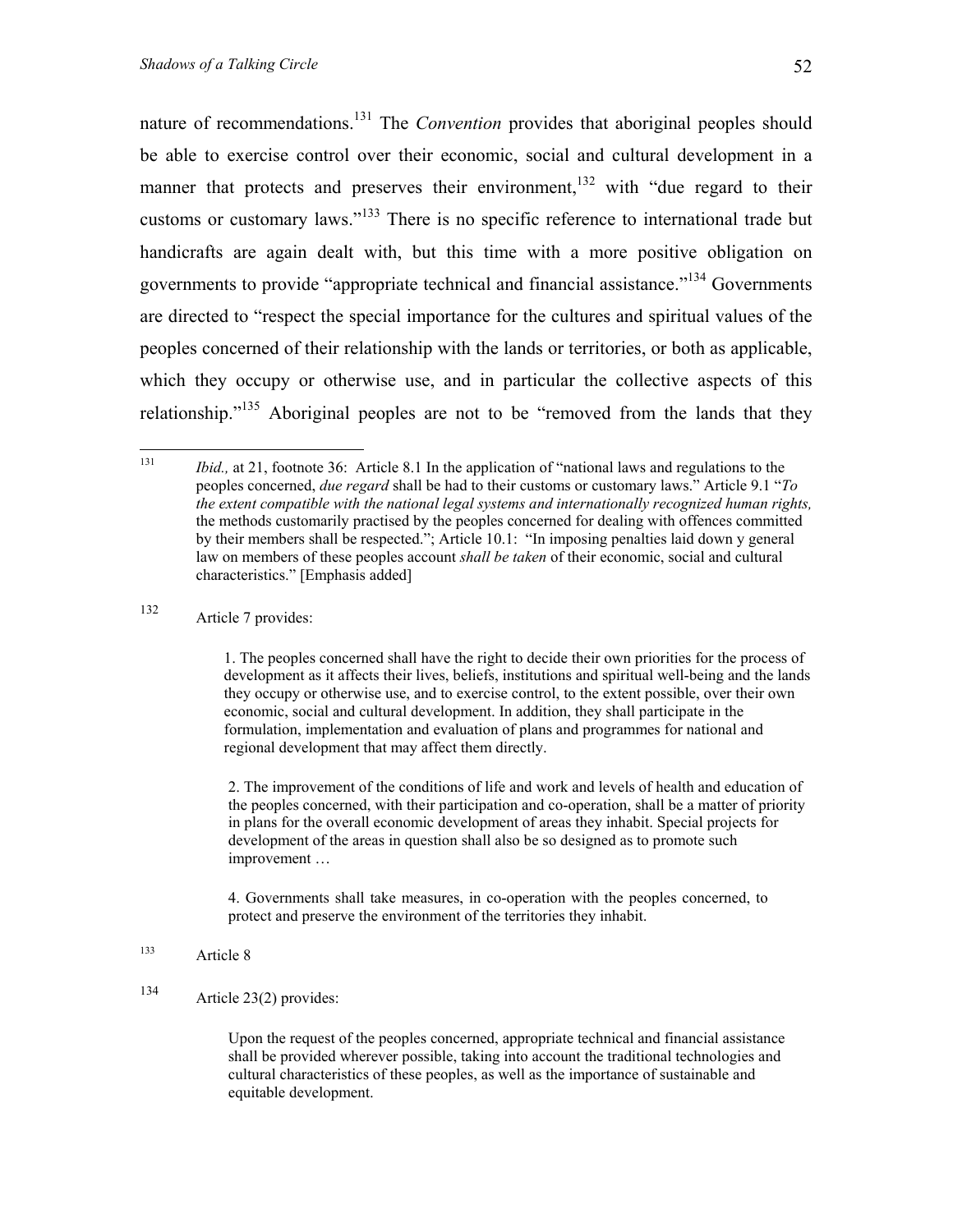<span id="page-52-5"></span>occupy"[136](#page-52-0) and "[w]here the relocation of these peoples is considered necessary as an exceptional measure, such relocation shall take place only with their free and informed consent."<sup>137</sup> Aboriginal rights of ownership and possession are to be recognized, including the right to use lands "to which they have traditionally had access for their subsistence and traditional activities."<sup>138</sup> Governments are to safeguard the "rights of the peoples concerned to the natural resources.["139](#page-52-3) Article 15(2) provides:

In cases in which the State retains the ownership of mineral or sub-surface resources or rights to other resources pertaining to lands, governments shall establish or maintain procedures through which they shall consult these peoples, with a view to ascertaining whether and to what degree their interests would be prejudiced, before undertaking or permitting any programmes for the exploration or exploitation of such resources pertaining to their lands. The peoples concerned shall wherever possible participate in the benefits of such activities, and shall receive fair compensation for any damages which they may sustain as a result of such activities.

Fourteen countries have ratified the Convention but, once again, Canada and the United States are not among them.<sup>140</sup> Canada participated in the negotiation of the Convention and voted in favour of its adoption. It has failed to ratify the Convention due to its concerns regarding: (a), the ownership of lands traditionally occupied; (b), ownership of Indian reserve lands; (c), indigenous customs in penal matters; (d), indigenous educational institutions; and (e), the definition of "lands".<sup>141</sup> It has been argued that

<span id="page-52-2"></span><sup>138</sup> Article 14(1)

The concern arises out of article 14, paragraph 1, which provides that "The rights of ownership and possession of the peoples concerned over lands which they traditionally occupy shall be recognized."

 $135$  Article 13(1)

<span id="page-52-0"></span> $136$  Article 16(1)

<span id="page-52-1"></span><sup>&</sup>lt;sup>137</sup> Article 16(2)

<span id="page-52-3"></span> $139$  Article 15(1)

<span id="page-52-4"></span><sup>140</sup> The Convention has been ratified by: Argentina, Bolivia, Columbia, Costa Rica, Denmark, Ecuador, FIJI, Guatemala, Honduras, Mexico, Netherlands, Norway, Paraguay, Peru.

<sup>141</sup> *Ibid., Annex III,* 132-9. Canada's objection to the treatment of "ownership of lands traditionally occupied is instructive: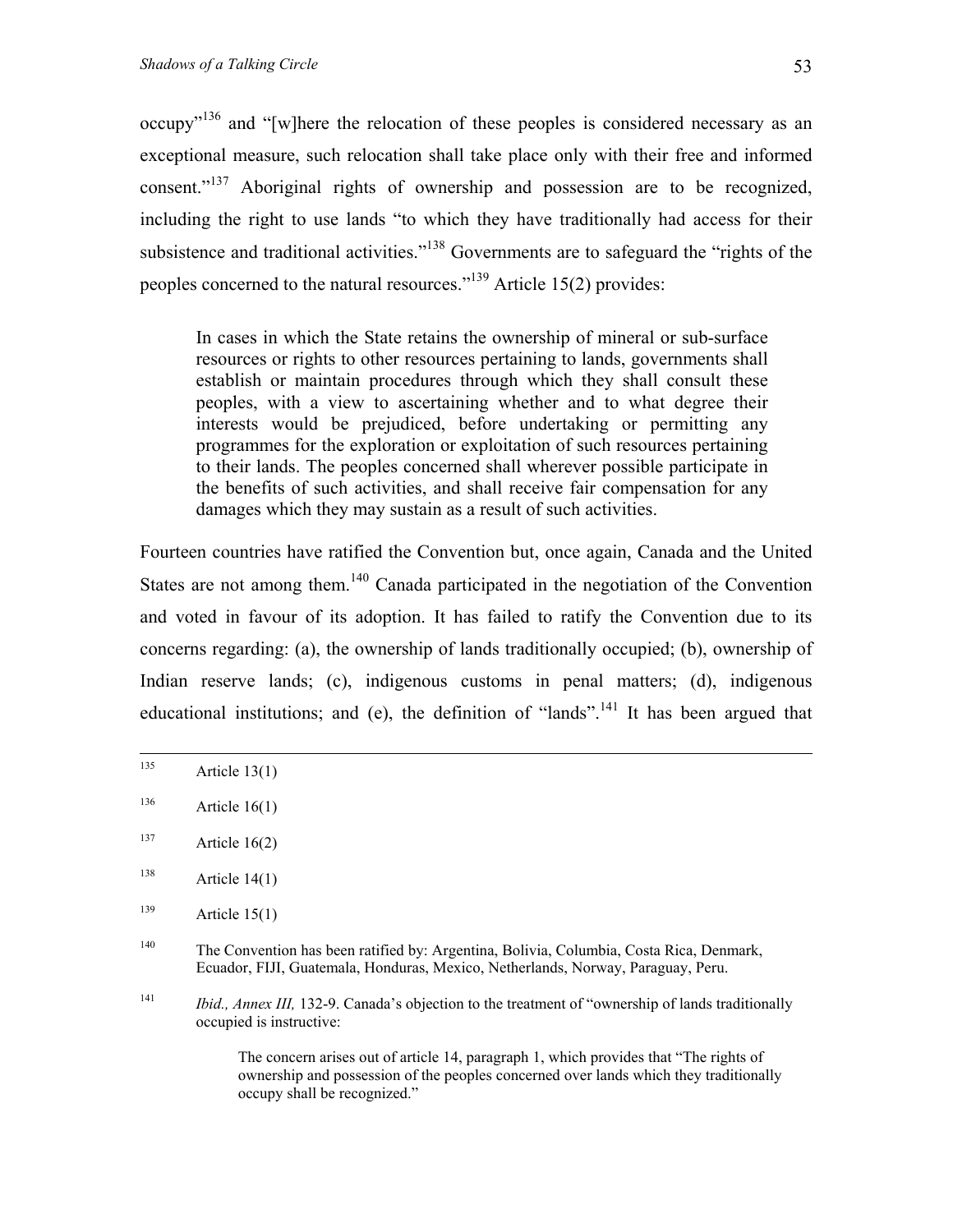Canada could ratify the Convention by relying upon the "general override clause that provides that implementation measures must be determined "in a flexible manner, having regard to the conditions characteristic of each country."<sup>142</sup>

The ILO Conventions 107 and 169 provide relatively comprehensive codes that deal with a variety of important aboriginal rights/issues. The problem is that the codes have not been ratified by enough countries – particularly those with large aboriginal populations – to make them effective, notwithstanding the symbolic and moral importance they might have. Even assuming that a sufficient number of ratifications occurred within the Americas, the importance of the Conventions is undercut by the fact that the ILO does not have an effective dispute settlement mechanism. The ILO does convene "panels of experts" when grievances are filed with the ILO and these panels have reportedly taken a "progressive view of states' obligations in this regard."<sup>143</sup>

While the Conventions have not entered conventional law *per se*, it has been suggested that they, along with a number of other initiatives, contribute to a series of principles that

<span id="page-53-0"></span>142 *Ibid.,* at 139

<span id="page-53-1"></span>143 Russel Lawrence Barsh, *Is the Expropriation of Indigenous Peoples' Land GATT-able*?, May, 2001, unpublished manuscript on file with author, at  $2 - 3$ 

> "The Committee has advised governments that they must act promptly to demarcate indigenous territories, and take effective action to prevent invasions by settlers. It has rejected arguments that indigenous communities lack protected interests in lands they occupy, or lands they have only recently occupied, merely because the state holds title under national laws. It has chastised India for failing to provide suitable lands for the resettlement of communities displaced by construction of a World Bank-financed hydroelectric dam, and Bangladesh for failing to compensate tribal peoples displaced by spontaneous (albeit state-protected) settlers. Indigenous peoples were nonetheless dissatisfied with the national development exception in the convention, and with its overall philosophical orientation towards their gradual socioeconomic integration into national society."

Canada points out that existing Aboriginal rights in land, protected by Canada's constitution," may encompass significant areas of Canada which are also subject to the rights of the Crown and of third parties." The federal government's policy on comprehensive claims permits the exchange of these Aboriginal rights in certain lands for Aboriginal ownership of smaller areas, but this policy is not based on a prior recognition of Aboriginal ownership. Consequently, "a requirement to recognize aboriginal ownership of all lands which are subject to aboriginal rights would … not appear to correspond to Canadian law and practice."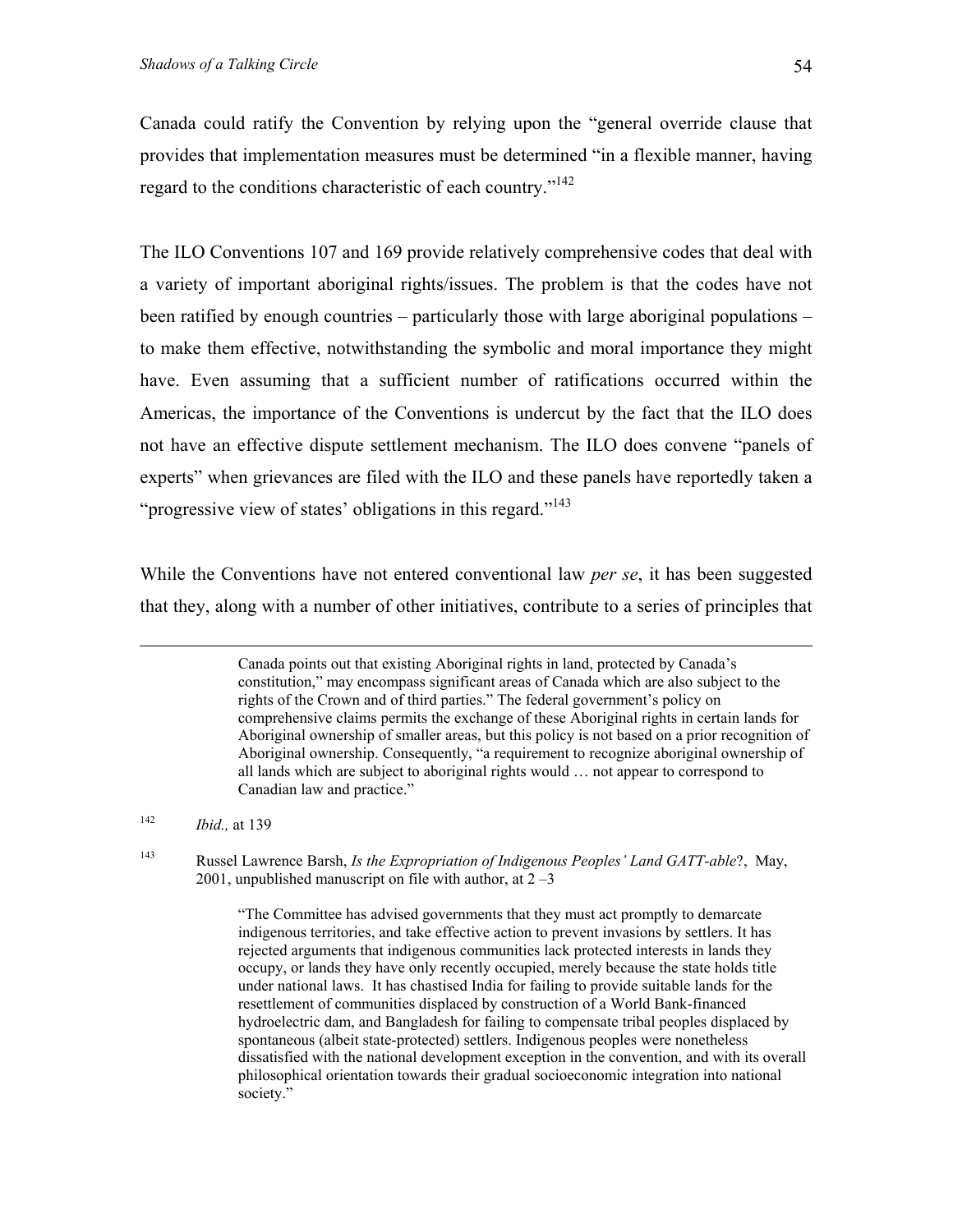now constitute customary international law.<sup>144</sup> These may be summarized as including the principles of self-determination, cultural integrity, control of lands and resources, social welfare and development, and self-government.<sup>145</sup> The 'lands and resources' principle has been described in the following terms:

In general, Indigenous peoples are acknowledged to be entitled to ownership of, or substantial control over and access to, the lands and natural resources that traditionally have supported their respective economies and cultural practices. Where Indigenous peoples have been disposed of their ancestral lands or lost access to natural resources through coercion or fraud, the norm is for governments to have procedures permitting the indigenous groups concerned to recover lands or access to resources needed for their subsistence and cultural practices and, in appropriate circumstances, to receive compensation.<sup>[146](#page-54-2)</sup>

The "social welfare and development" principle suggests that it is generally accepted that special attention is due Indigenous peoples in regard to their health, housing, education and employment."<sup>147</sup> Both principles suggest support for the positions of the Interior Alliance/Northern Cree and the MLTC in the *Softwood Lumber* dispute.

The initiatives that give rise to these principles of customary international law are said to include: the Charter of the United Nations;<sup>148</sup> the International Covenant on Civil and Political Rights and participation in the United Nations Human Rights Committee charged with overseeing this Covenant; the International Covenant on Economic, Social

<span id="page-54-1"></span>145 Anaya, *op cit., supra*, note 128, at 31-33

<span id="page-54-0"></span> $144$ Customary international law has been described in the following manner:

Norms of customary law arise when a preponderance of states and other authoritative actors converges upon a common understanding of the norms' content and generally expecting future behaviour in conformity with the norms…. Compare Article 38(1)(a) of the statute of the International Court of Justice, describing "international custom, as evidence of a general practice accepted as law." Anaya*, op cit., supra*, note 128, footnote 43 at 148

<span id="page-54-2"></span><sup>146</sup> *Ibid*., at 32-3

<span id="page-54-3"></span><sup>147</sup> *Ibid.* 

<span id="page-54-4"></span><sup>&</sup>lt;sup>148</sup> It incorporates the principle of "equal rights and self-determination of peoples" and it generally requires observance of all human rights and fundamental freedoms. *Ibid.,* at 34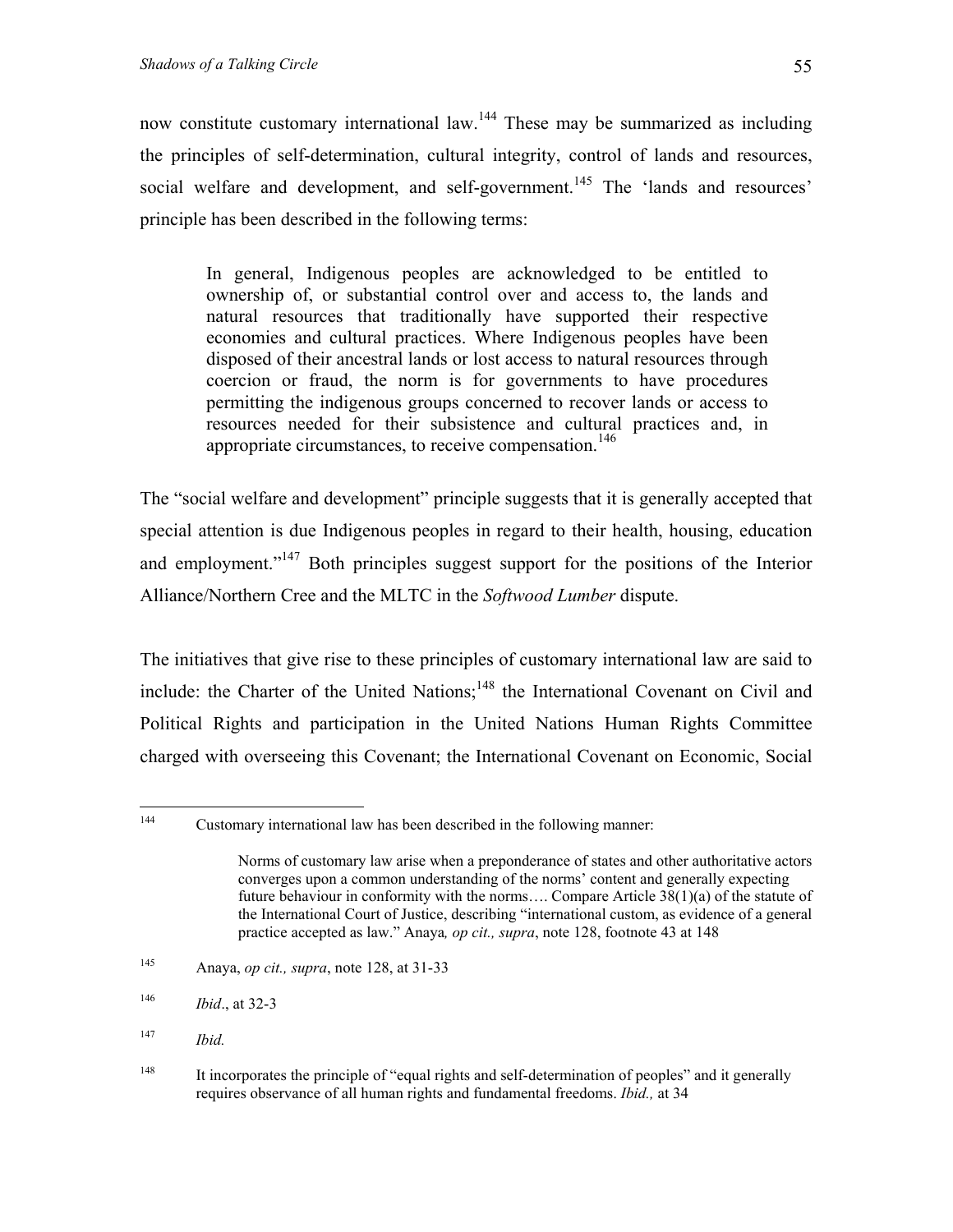and Cultural Rights (confirming in Article 1 that "all peoples have the right of selfdetermination"); and, the International Convention on the Elimination of All Forms of Racial Discrimination.<sup>149</sup> Canada has also participated in the United Nations Working Group on Indigenous Populations, and the Committee on the Elimination of Racial Discrimination.

Apart from these initiatives there are also the United Nations' Declaration on the Rights of Indigenous Peoples, as well as the Organization of American States' *Declaration on the Rights of Indigenous Peoples* "that follows the broad outlines of ILO Convention 169"[.150](#page-55-1) The latter is reported to go somewhat beyond the ILO, in that it includes:

… respect for indigenous peoples' traditional laws and intellectual property rights. "[T]raditional collective systems for control and use" of indigenous peoples' territories must be maintained as "a necessary condition for their survival, social organization, development , and their individual and collective well-being (preamble, paragraph 5). Indigenous legal systems are therefore recognized as part of each state's legal system, both generally, and with specific reference to land ownership and use (articles 16 and 18). Indigenous peoples furthermore have a right to ownership and control of their intellectual property through: "trademarks, patents, copyright and other such procedures as established under domestic law; as well as special measures to ensure them legal status and institutional capacity to develop use, share, market and bequeath that heritage to future generations" (article 20). While acknowledging the crucial linkage between cultural survival, the ways people use their land, and their ecological knowledge, the draft emphasizes conventional timelimited, commoditized mechanisms such as patent law. It does not exclude other approaches however.<sup>[151](#page-55-2)</sup>

A further international initiative occurred in May 2002, under the auspices of the United Nations, which convened the inaugural session of the Permanent Forum on Indigenous Issues.

<span id="page-55-2"></span>151 *Ibid.* 

<span id="page-55-0"></span><sup>149</sup> *Ibid.*, at 34-5

<span id="page-55-1"></span><sup>150</sup> Barsh, *How do you Patent a Landscape? The perils of Dichotomizing Cultural and Intellectual Property, op cit., supra,* note 88, at 36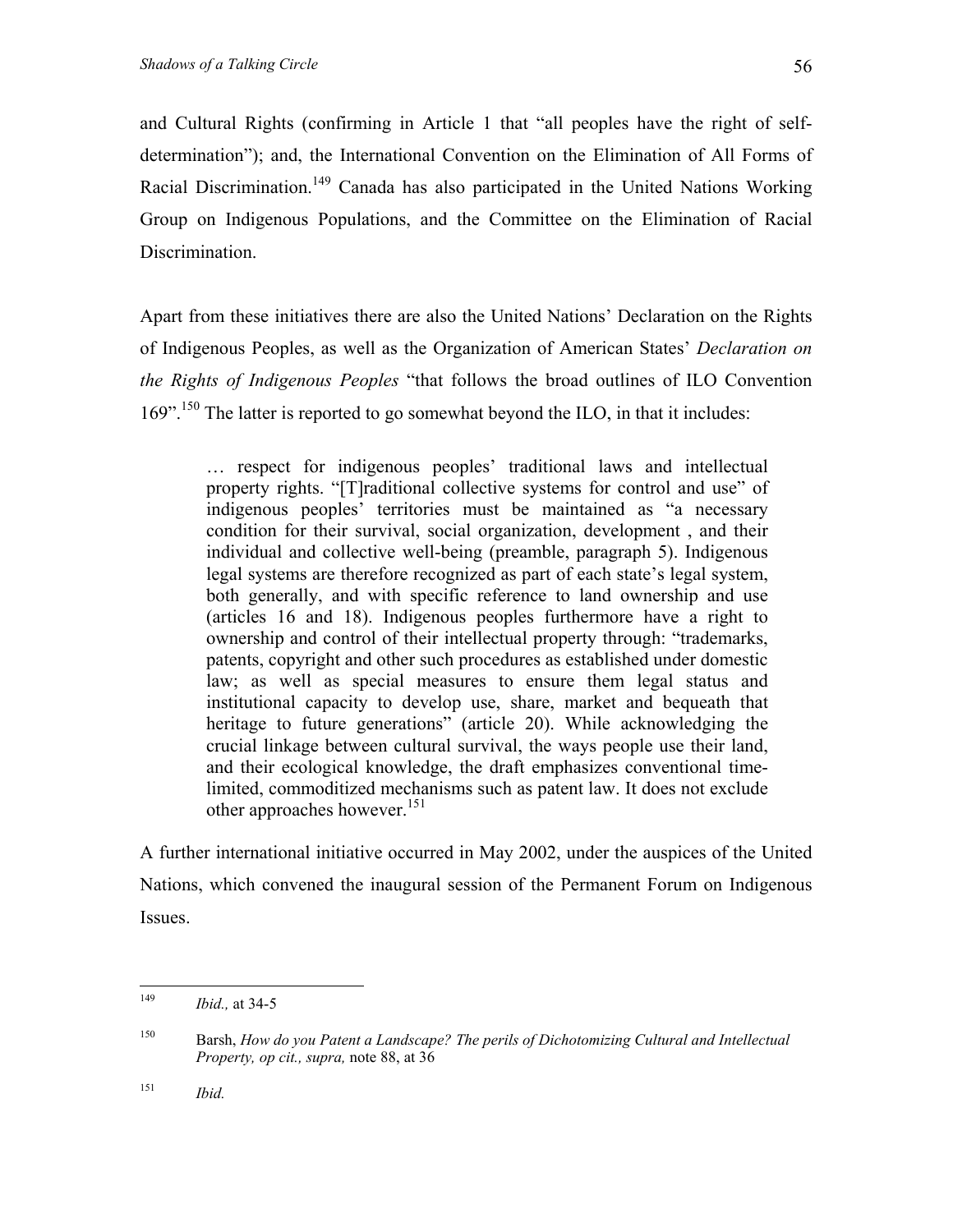<span id="page-56-2"></span>It is notable that the University of Tulsa College of Law is offering an LL.M. in American Indian & International Law. It is unknown whether any Canadian university provides an LL.M in aboriginal international law but there is certainly a need for the development of such a program.<sup>152</sup>

# *H. WHAT IS THE ROLE OF CUSTOMARY INTERNATIONAL LAW NAFTA CHAPTER 11?*

The integration of aboriginal rights/issues into customary international law may be of some importance within NAFTA dispute settlement mechanisms. NAFTA Chapter 11 allows foreign investors to commence arbitration against the Canadian government in circumstances where governmental measures affect existing investments within Canada. "Investment" is broadly defined, including, *inter alia,* equity or debt security or a loan of an enterprise, $153$  or an interest in an enterprise that entitles the investor to share in income or profits of the enterprise.

Part "A" to NAFTA Chapter 11 provides the obligations that each Party to NAFTA owes to foreign investors located within the free trade area. As indicated above, NAFTA Annex II permits Canada to deny an investor from another Party the rights or preferences offered to any aboriginal person in relation to the principles of "national treatment" or "most-favoured-nation" treatment. However, certain obligations are not excluded even with respect to investment involving aboriginal issues. This includes the "minimum standard of treatment" pursuant to NAFTA Article 1105(1), that states:

Each Party shall accord to investments of investors of another Party treatment in accordance with international law, including fair and equitable treatment and full protection and security.<sup>154</sup>

<span id="page-56-0"></span><sup>152</sup> The University of Tulsa College of Law, LL.M. Information related to the program may be found at <http://www.law.utulsa.edu/indianlaw/llm/>

<span id="page-56-1"></span><sup>&</sup>lt;sup>153</sup> Article 1139, the debt security must have an original maturity of at least thee years or whether the enterprise is an affiliate of the investor.

<sup>&</sup>lt;sup>154</sup> There are other NAFTA Chapter 11 provisions that might be raised in claims involving aboriginal issues. There is no exclusion in Annex II from the requirement in NAFTA Article 1109(1) that financial transfers be permitted: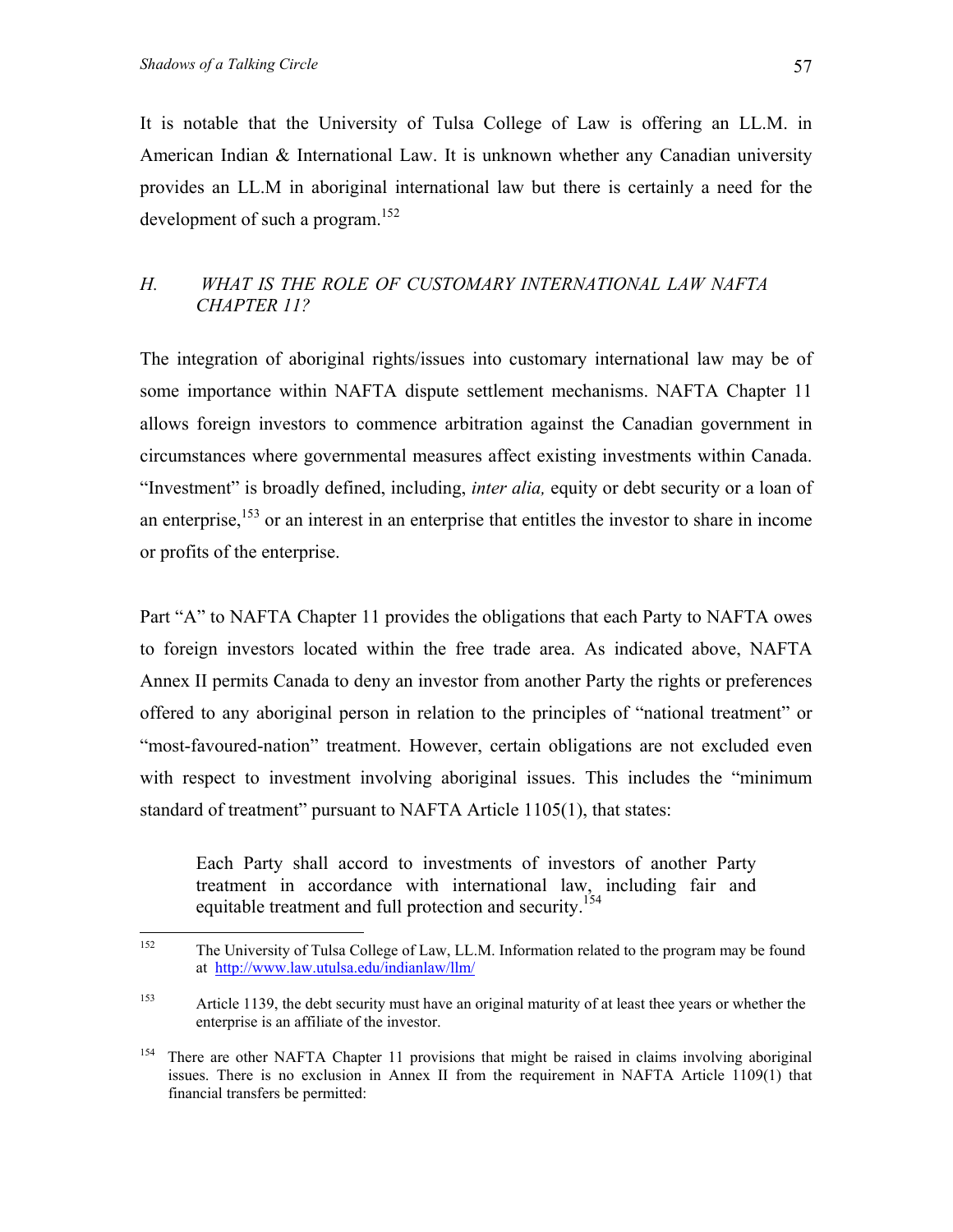Part "B" to NAFTA Chapter 11 establishes the arbitration mechanism for the settlement of investment disputes. It is the first provision in international trade law of its kind, as it requires each Member government to consent to settle disputes with private parties by arbitration.<sup>155</sup>

It has been suggested that the "minimum treatment" standard has been the most difficult NAFTA Article to define and interpret by tribunals constituted under Chapter  $11$ ,  $^{156}$  on the ground that it is an ill-defined standard. Some of the panels that have dealt with this provision have been criticized on the basis that they have added new elements into the standard of fair and equitable treatment. They are alleged to have missed the fundamental

 Each Party shall permit all transfers relating to an investment of an investor of another Party in the territory of the Party to be made freely and without delay. Such transfers include:

- (a) profits, dividends, interest, capital gains, royalty payments, management fees, technical assistance and other fees, returns in kind and other amounts derived from the investment;
- (b) Proceeds from the sale of all or any part of the investment or from the partial or complete liquidation of the investment;
- (c) Payments made under a contract entered into by the investor, or its investment, including payments made pursuant to a loan agreement …

Further, there is no exclusion from the requirements in NAFTA Article 1110(1) relating to the obligation arising to pay compensation arising from conduct amounting to expropriation:

No Party may directly or indirectly nationalize or expropriate an investment of an investor of another Party in its territory or take a measure tantamount to nationalization or expropriation of such an investment ("expropriation"), except … (d) on payment of compensation in accordance with paragraphs 2 through 5.

Subparagraph (2) is the only one of note. It requires that "compensation shall be equivalent to h the fair market value of the expropriated investment … Valuation criteria shall include going concern value …"

- <span id="page-57-0"></span>155 NAFTA Article 1122. Previous investment agreements existed, but these require the consent of the government on a case-by-case basis. Of course, one could argue that the United States-Iran Claims Tribunal would actually be the first such mechanism.
- <span id="page-57-1"></span>156 J. Anthony VanDuzer, *NAFTA Chapter 11 to Date: The Process of a Work in Progress*, March  $31<sup>st</sup>$ , 2002 manuscript.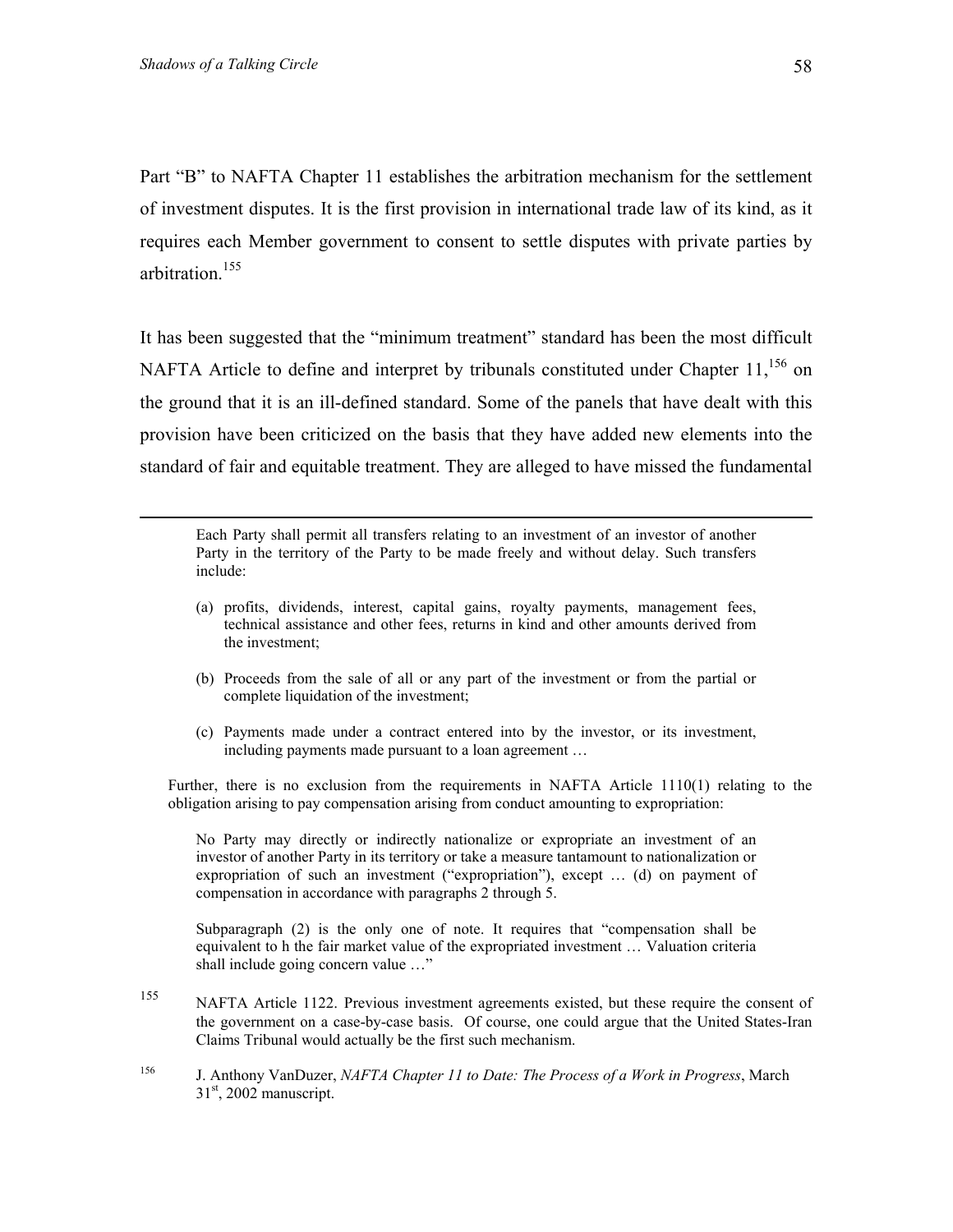point that the Article adds no new principle or rule that requires any treatment mandated beyond the minimum standard required by customary international law.<sup>157</sup>

 Canada's concern with the manner in which the NAFTA Chapter 11 tribunals were dealing with the enlargement of obligations under 'minimum treatment' standard, led to the issuance by the Free Trade Commission of an Interpretative Note that stated:

Article 1105(1) prescribes the customary international law minimum standard of treatment of aliens as the minimum standard of treatment to be afforded to investments of investors of another Party.

The concepts of 'fair and equitable treatment' and 'full protection and security' do not require treatment in addition to or beyond that which is required by the customary international law minimum standard of treatment of aliens.

… in order to qualify as a breach of Article 1105, the treatment in question must fail to accord to international law. Two potential examples are 'fair and equitable treatment' and 'full protection and security', but those phrases do not stand on their own. For instance, treatment may be perceived to be unfair or inequitable but it will not constitute a breach of Article 1105 unless it is treatment which is not in accordance with international law. In using the words 'international law', Article 1105 is referring to customary international law which is developed by common practices of countries. It is to be distinguished from conventional international law which is comprised in treaties entered into by countries (including provisions contained in the NAFTA other than Article 1105 and other provisions of Chapter 11). *Ibid.,* at 15

 His Honour stated that by imposing a new obligation of transparency – which is not part of Chapter 11 - the decision was made on the basis of a matter outside the scope of the submission to arbitration. *Ibid.,* at 15-6

<span id="page-58-0"></span><sup>157</sup> 157 Significant concern regarding this issue was raised by one case in particular, the *Metalclad* decision and it is briefly described below, due to the importance of this dispute in evaluating the Chapter 11 process and its legal standards. This case involved arbitration against Mexico commenced by an American company in respect of the denial of building permits for a hazardous waste disposal facility within the Municipality of Guadalcazar, in the sate of San Luis Potosi, Mexico. The panel issued an award on August  $20<sup>th</sup>$ , 2000, awarding Metalclad damages in the amount of U.S.\$16.3 million on the basis that Mexico did not meet the 1105 standard of treatment to Metalclad because Mexico failed to ensure a transparent and predictable framework for Metalclad's business planning and investment. *The United Mexican States vs. Metalclad Corporation*, (2001) BCSC 664, May 2<sup>nd</sup>, 2001, at 7. The decision of the Tribunal was set aside under Article 1105 on the basis that the Tribunal wrongly imposed a new obligation of transparency as part of the Article 1105(1) standard required to be accorded to international investors. Mr. Justice Tysoe stated: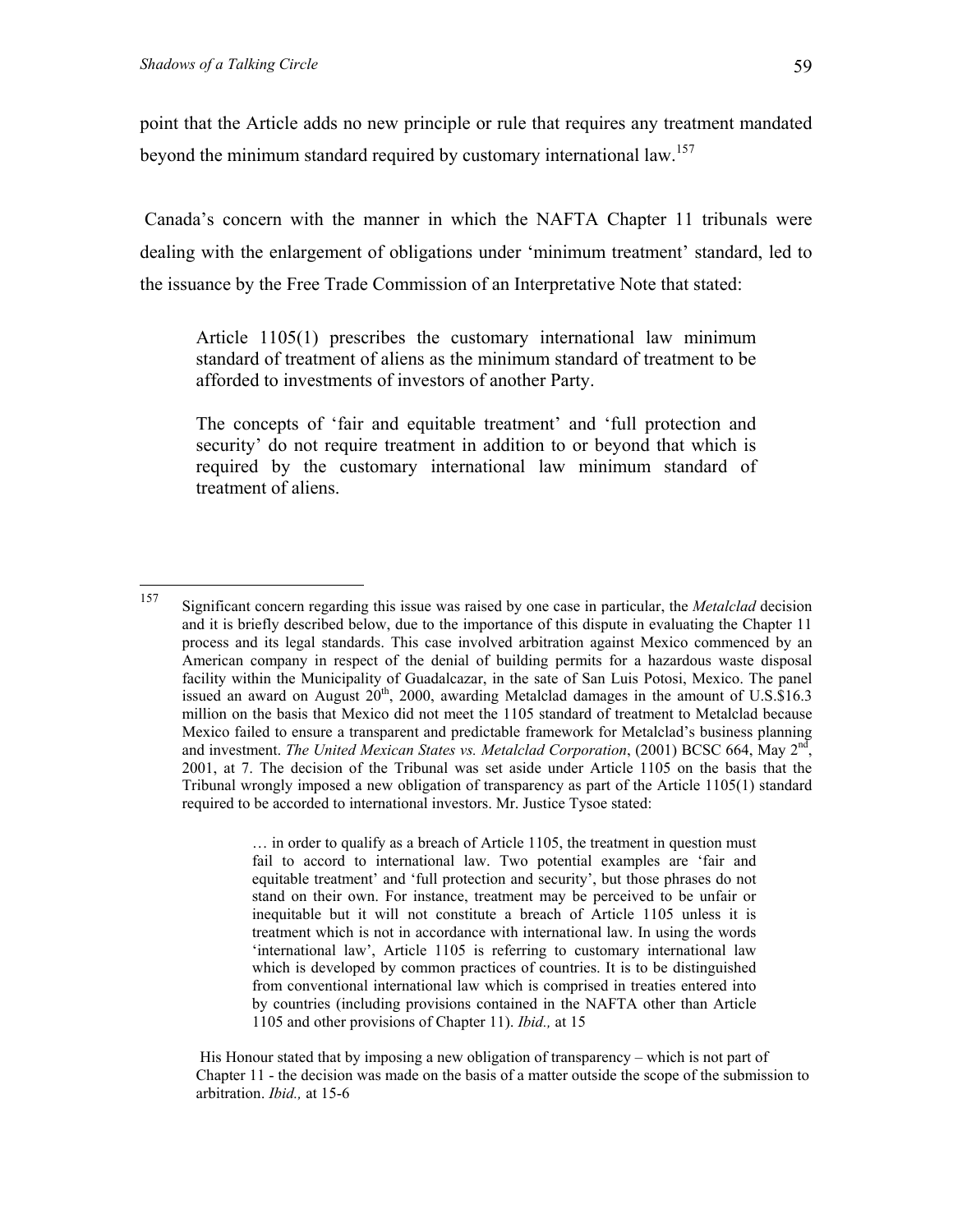there has been a breach of Article  $1105(1)$ .<sup>158</sup>

<span id="page-59-1"></span>Article 1131(2) provides that "an interpretation by the Commission of a provision of this Agreement shall be binding on a Tribunal established under this Article. As a result, the issue is what is the standard of treatment to be accorded by customary international law.

An aboriginal group from one NAFTA country investing in another could advance an argument that aboriginal rights/issues have entered into customary international law and has become part of the minimum international standard of treatment of a foreign investor. Research would be required to determine the possible merit of such an argument.

# *I. CAN INTERNATIONAL TRADE LAW EASILY ADAPT TO ABORIGINAL ISSUES?*

Aboriginal law is unique in its concepts and principles and trade law will not easily accommodate it. These concepts have proved to be a significant challenge for the development of Canadian constitutional law that is in a process of (slow) evolution and (uneven) development. One question that arises is whether international trade law is well suited to dealing with the challenges posed by aboriginal law. Another question is whether aboriginal trade issues can be desegregated from aboriginal rights generally considered. If the objective is to advance aboriginal rights/issues in international law generally and trade law in particular, it is instructive to consider the competence of trade law to deal substantively – versus symbolically – with essential aboriginal concepts.

The inclusion of the spectrum of aboriginal rights within Section 35(1) of the *Constitution Act, 1982*,<sup>159</sup> has resulted in the Supreme Court of Canada recognizing

(2). In this Act, "aboriginal peoples of Canada" includes the Indian, Inuit and Metis peoples of Canada.

<span id="page-59-0"></span><sup>158</sup> 158 VanDuzer, *op cit., supra*, note 156, at 23

<sup>159</sup> Article 35 provides:

<sup>(1).</sup> The existing aboriginal and treaty rights of the aboriginal peoples of Canada are hereby recognized and affirmed.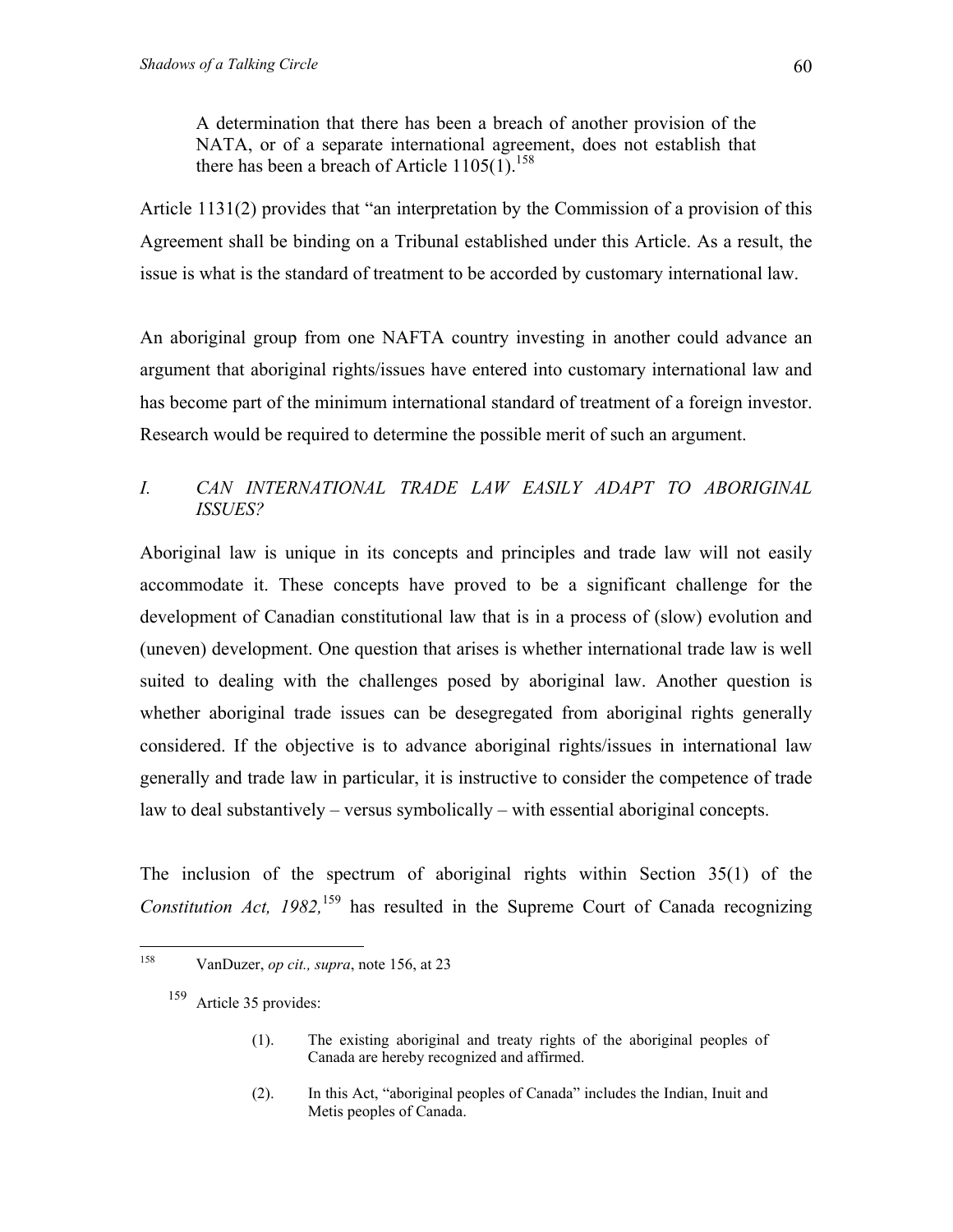aboriginal tenure/rights as a *sui generis* (self-generating) legal system that does not look to the common law for its founding principles. The fiduciary obligation that is owed to Canada's aboriginal peoples is readily confirmed but the limit of the duty has not been established.<sup>160</sup> The existence of a constitutional remedy has not been adequately dealt with in existing case law and must evolve through precedent. The application of legal or equitable remedies to aboriginal tenure/rights is in its infancy and the degree to which aboriginal groups can use the breach of fiduciary duty to establish an action for damages, appears to be virgin territory.<sup>161</sup> A unique argument has been made by Henderson, Benson and Findlay<sup>162</sup> that Canadian courts must accord traditional aboriginal law equal respect to that of English common law. It is a radical argument that has profound implications for the development of a unique property law regime within Canada.

Aboriginal rights and traditional legal principles evidence a unique concern for collective, ecological responsibility. The rights of ownership are not confined within the lifetime of a sovereign individual, but extend on an inter-generational basis requiring the maintenance of the cultural and communal ecological factors of traditional wealth. Common law traditions appear not to adapt easily to the aboriginal concept of the collectivity. An example is provided by the intellectual property regimes reviewed above, which recognize recent patents, industrial designs and copyrights of the author for a relatively short period of time. Traditional knowledge involves collective knowledge that

(4). Notwithstanding any other provision of this Act, the aboriginal and treaty rights referred to in subsection (1) are governed equally to male and female persons. *Constitutional Act, 1982* being Schedule B to the *Canada Act 1982* (U.K.) 1982.c.11,

1

<sup>(3).</sup> For greater certainty, in subsection (1) "treaty rights" includes rights that now exist by way of land claims agreements or may be so acquired.

<span id="page-60-0"></span><sup>&</sup>lt;sup>160</sup> The complexities inherent in defining this fiduciary obligation is discussed in Renee Dupuis and Kent McNeil, *Canada's Fiduciary Obligation to Aboriginal Peoples in the Context of Accession to Sovereignty by Quebec, Volume 2, Domestic Dimensions*, August, 1995, Royal Commission on Aboriginal Peoples.

<span id="page-60-1"></span><sup>161</sup> Henderson, Benson & Findlay, *Aboriginal Tenure in the Constitution of Canada*, Carswell, 2000. A discussion of the constitutional remedy is found at 372-295.

<span id="page-60-2"></span><sup>162</sup> *Ibid.*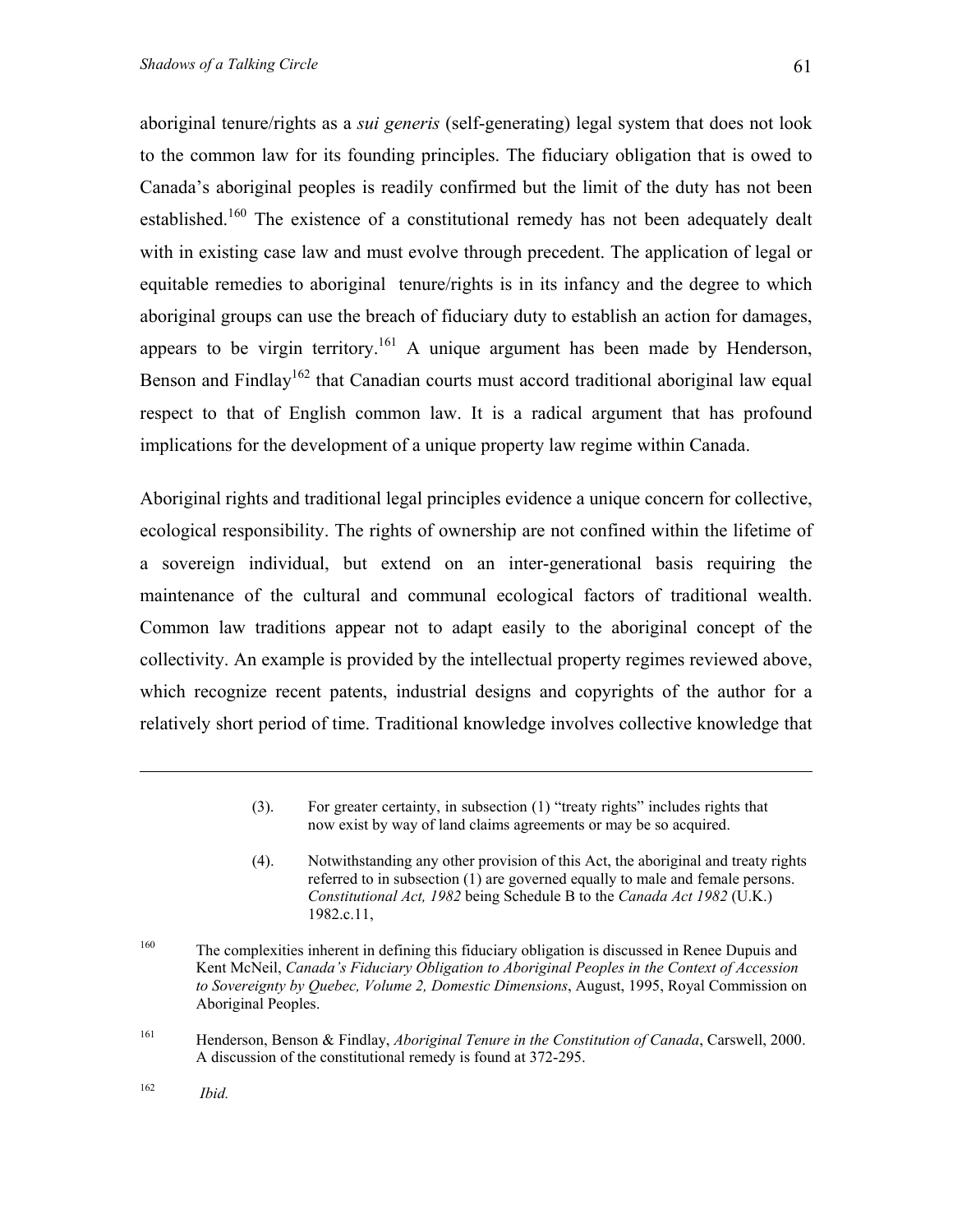has existed for generations, usually cannot be attributed to a particular "owner"<sup>163</sup> and should be unlimited in terms of the duration of period of protection.

Aboriginal legal concepts also emphasize a "holistic" ethos that suggests it is inappropriate to attempt to desegregate the various aspects and interests implicit in a particular aboriginal issue. As an example, Professor Barsh states that aboriginal intellectual property cannot be separated from the landscape from which it emerged and in which the particular song, story or technology is embedded.<sup>164</sup> He perceives that "separating land ownership from knowledge ownership reflects a peculiarly Western reductionism."[165](#page-61-2) Aboriginal groups themselves have advanced the proposition that trade issues cannot be separated from issues related to the broader panoply of their rights.<sup>166</sup> This position is reflective of a broader intellectual trend, challenging the atomism of western thought, in which fields of study are segregated and separated. This reductionism has been criticized on the basis that while the study of the particular area may become more mathematically exact; its "quality" is lost. This trend is generally known as "complexity theory" that attempts to take a more holistic view of a particular phenomenon – scientific, economic or otherwise.<sup>167</sup> Aboriginal law and concepts that take a holistic view, appear to exemplify this intellectual trend.

<span id="page-61-3"></span>166 Aboriginal Summit, April 2001

<span id="page-61-4"></span><sup>167</sup> One of the foremost inter-disciplinary institutions promoting this viewpoint is the Santa Fe Institute founded in New Mexico in 1987. W. Brian Arthur, *Self-Reinforcing Mechanisms in Economics*, in Philip W. Anderson, Kenneth J. Arrow, David Pines (eds), *The Economy as an Evolving Complex System*, 1988, Santa Fe Institute Studies in the Science of Complexity, at 9-10

<span id="page-61-0"></span><sup>163</sup> It has been argued that this problem can and has been overcome by identifying a particular elder as applicant for the aboriginal group in question.

<span id="page-61-1"></span><sup>164</sup> Barsh, *How Do You Patent a Landscape? The Perils of Dichotomizing Cultural and Intellectual Property, op cit., supra*, note 88

<span id="page-61-2"></span><sup>165</sup> *Ibid.,* at 20. He gives three examples, one of which includes:

Among the Mi'kmaw, hunting areas and coastal fisheries were allocated among clans in large tracts or estates known as umitki, which followed the boundaries of bays, river watersheds, lakes and marshes. The clan regarded all of the animals and plants living within its umitki as its kinfolk and its own role as that of a steward or guardian. To assert a claim to hunt or fish within a umitki, it was necessary to show some relationship with the custodial clan and thereby, implicitly, a kinship with the animals and plants found there.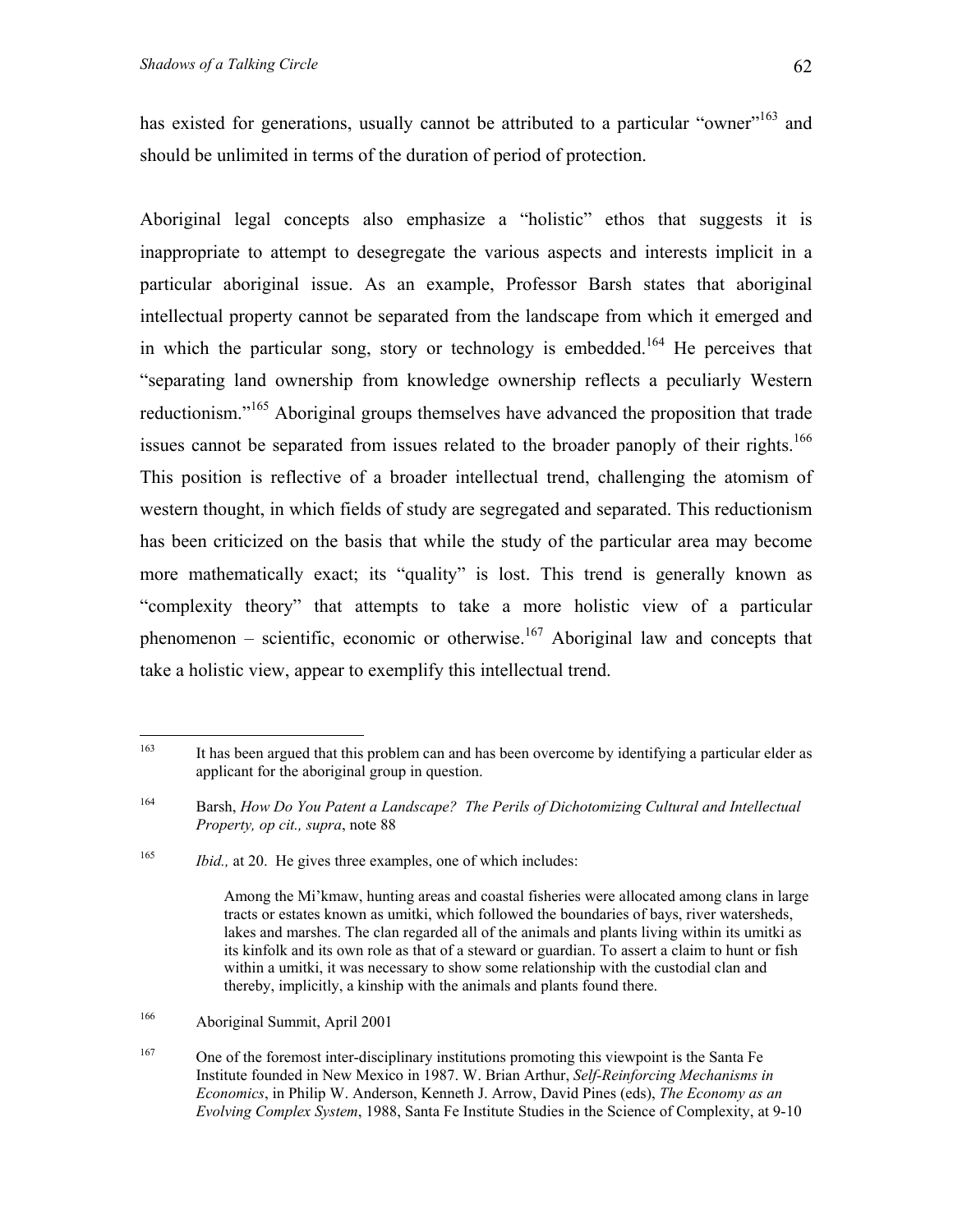International trade law does not appear to be well suited to the unique aspects of aboriginal rights/issues. If domestic legal regimes are having difficulty recognizing aboriginal tenure/rights/traditional law, it is stretching credulity to assume that international trade law will accept the challenge more quickly. International trade law is static and is not subject to the kind of evolution that is possible in domestic legal systems. The rules regarding trade evolve very slowly through multilateral negotiating rounds in which concessions are extremely difficult to extract and sovereignty is jealously guarded. Antidumping "law" provides an example of this rigidity. There is no economic justification for the continuation of these principles and their existence is due to protectionist pressures, primarily within the United States. This is reflected in the grant of "fast track" negotiating authority to President Bush, in which one of the negotiating objectives is to maintain existing antidumping principles.<sup>[168](#page-62-0)</sup>

While aboriginal rights/issues have established a basis in international customary law, they have not achieved much status in conventional law and no significant status in international trade law. It appears that it is inappropriate to consider trade issues from an aboriginal standpoint without considering the other facets of aboriginal rights. Much like the unique nature of aboriginal rights generally, a holistic approach to aboriginal rights/issues within the international sphere appears necessary. This underscores the importance of coordinating the advocacy of aboriginal issues before international institutions and tribunals.

### *J. IS THERE A NEED TO COORDINATE AD HOC ADVOCACY EFFORTS BEFORE INTERNATIONAL TRADE TRIBUNALS?*

The need for the coordination of international advocacy of aboriginal rights is reflected in the *ad hoc* mechanisms that are developing to fill the void left by the absence of an institutional response. On May  $17-19^{th}$ , 2002, a symposium was held at New York University Law School regarding "Indigenous Peoples and Multilateral Trade Regimes:

<span id="page-62-0"></span><sup>168</sup> 168 *Final Fast-Track Deal Weakens Dayton-Craig Trade Remedy Provisions*, Inside U.S. Trade, August 2, 2002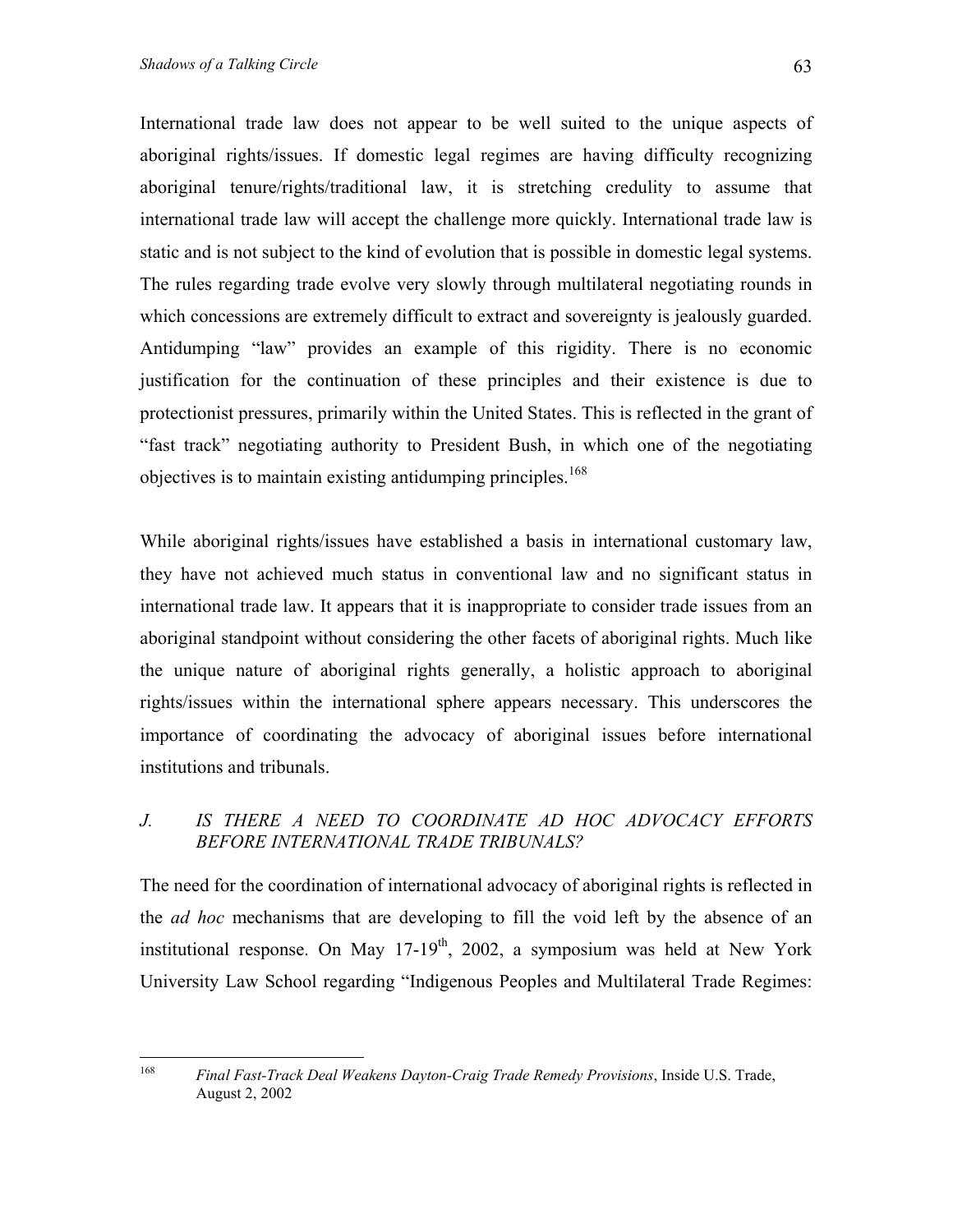Navigating New Opportunities for Advocacy." The conference was organized by Professor Russel Barsh, of the New York University Law School.<sup>[169](#page-63-0)</sup>

The symposium considered that it is important to recognize that there are different aspirations of First Nations groups throughout the western hemisphere. Some, such as the MLTC, want to participate fully in trade. Other aboriginal groups in Mexico and Peru may not wish to participate in trade but to be protected from  $it^{170}$  in order to continue their cultural traditions. Expressed in this manner, the difference in aboriginal viewpoint is expressed as a north-south issue, but there are also differences in viewpoint towards participation in international trade within Canada itself. The difference between the MLTC and the Interior Alliance highlights this difference.

The problem when including aboriginal tenure/rights within free trade agreements is to do so in a manner assuring that aboriginal groups are given the choice about selfdetermination. The trade systems must identify those cultural factors that the trade system must either protect or respect. Non-interference was perceived to be a guiding principle in the design of the free trade agreements, in a manner that provides space for indigenous peoples. Basic conditions must be established so that First Nations can choose to participate or not participate. The need to recognize aboriginal rights within trade treaties

<span id="page-63-0"></span><sup>169</sup> 169 The conference was funded in part by International Institute for Indigenous Resource Management that was represented at the conference by its President, Mervyn Tano. The participants at the conference included, among others, Chief Arthur Manuel and Nicole Schaus (Interior Alliance of British Columbia), Robert Patterson (Associate Dean of UBC), Bill Kerr (Estey Centre, University of Saskatchewan), June McCue, (Assistant Professor and Director of First Nations Legal Studies, UBC), Gavin Clarkson (Harvard Business School), Alfred A. Ilenre, (Secretary General, Ethnic Minority and Indigenous Rights Organization of Africa) as well as student groups from NYU, U of T and UBC law schools.

<span id="page-63-1"></span><sup>&</sup>lt;sup>170</sup> The example of the cultural importance of corn to aboriginal groups in Mexico, that were put at risk due to corn imports, as well as the patenting of certain strains such as "blue" corn, thus potentially denying its availability to the aboriginal groups that developed the strain over the millennia. A further example that was provided involved cooperative ownership structures in Mexico that had lasted for decades prior to the implementation of NAFTA, after which these communal structures were squeezed out, possibly by the Mexican government using the Agreement as a pretext. These anecdotes are included here as recorded without verification through independent research.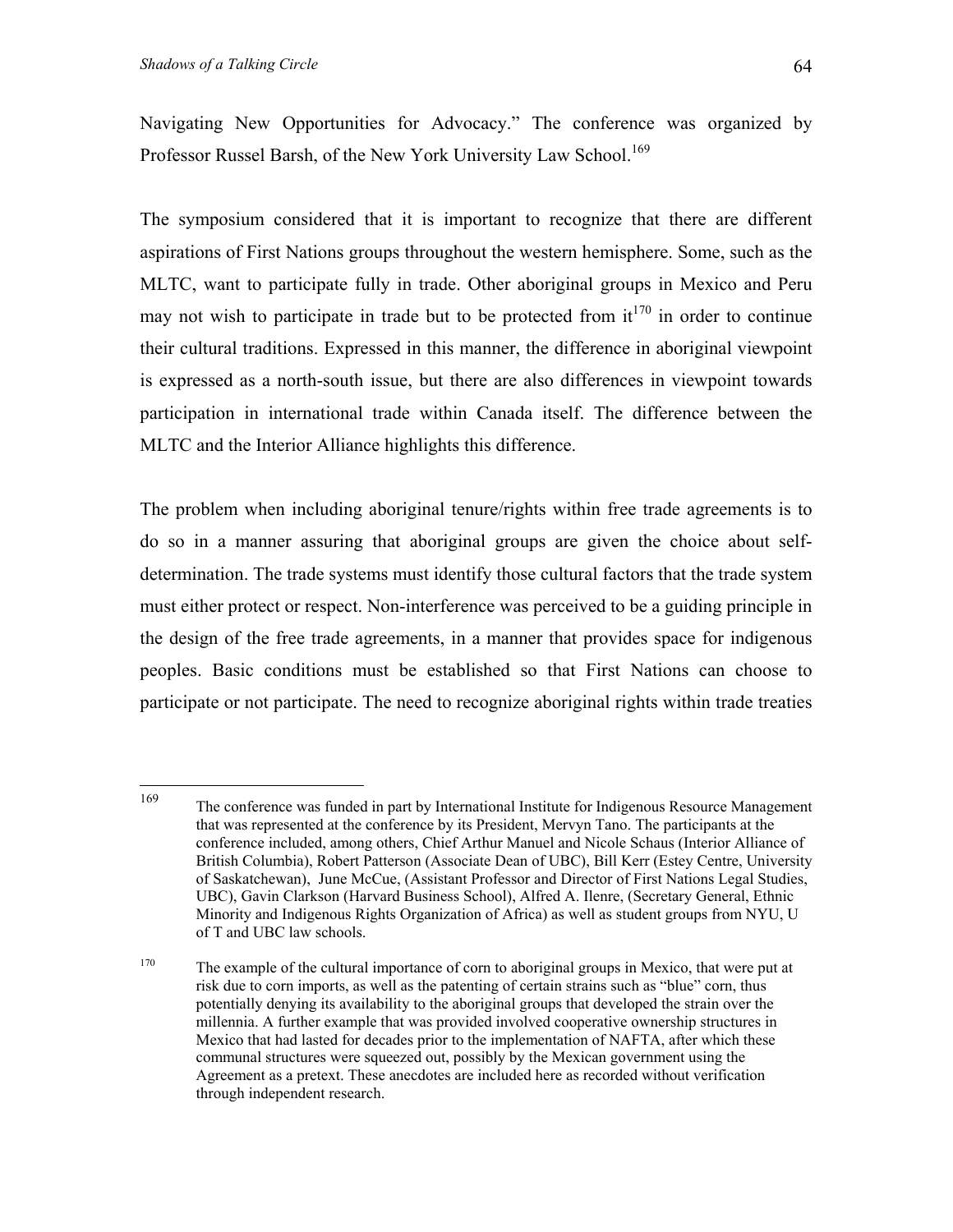challenges them to evolve beyond static trade issues in favour of the social dimensions of trade.

The Symposium considered that one of the basic conditions to be established is to protect and respect the traditional aboriginal names, geographical identifications and the products of aboriginal groups. Pro-active registration and certification of aboriginal marks is one project that should be undertaken. Aboriginal groups should identify what is under their control, to alert to consumers and industries as to what is genuinely an aboriginal good or activity. One example is provided by "sweat lodge" experiences, which are not offered by aboriginal groups but entrepreneurs who offer this "genuine" experience at \$5,000.00.<sup>171</sup>

The WTO regime creates opportunities and they are of two kinds: firstly, it provides an opportunity to become engaged in international trade as an exporter and importer; and secondly, it provides an opportunity to impose financial consequences on domestic regimes that do not respect certain basic aboriginal rights and tenure. The *Softwood Lumber* case and the submission by the Interior Alliance is identified as an example of the way in which the WTO procedure might be used to focus on the alleged failure of the Canadian government to respect aboriginal tenure in the interior of British Columbia.

Private international commercial law may provide an opportunity to advance aboriginal tenure/rights in circumstances in which the consent of aboriginal groups has not been obtained. It may be possible to trace assets and goods that have been improperly removed from their traditional lands. This may involve the application of traditional concepts such as trust or constructive trust doctrines. This must involve the utilization of private international law because the WTO does not permit such actions or remedies, but simply the imposition of duties on goods that have been improperly subsidized or dumped, or the removal of non-tariff barriers to trade. If one intends to control traditional knowledge, one has to use the private international law mechanisms as a result of specific conflicts over lands and resources.

<span id="page-64-0"></span>171

Comment by Gavin Clarkson (Harvard Business School),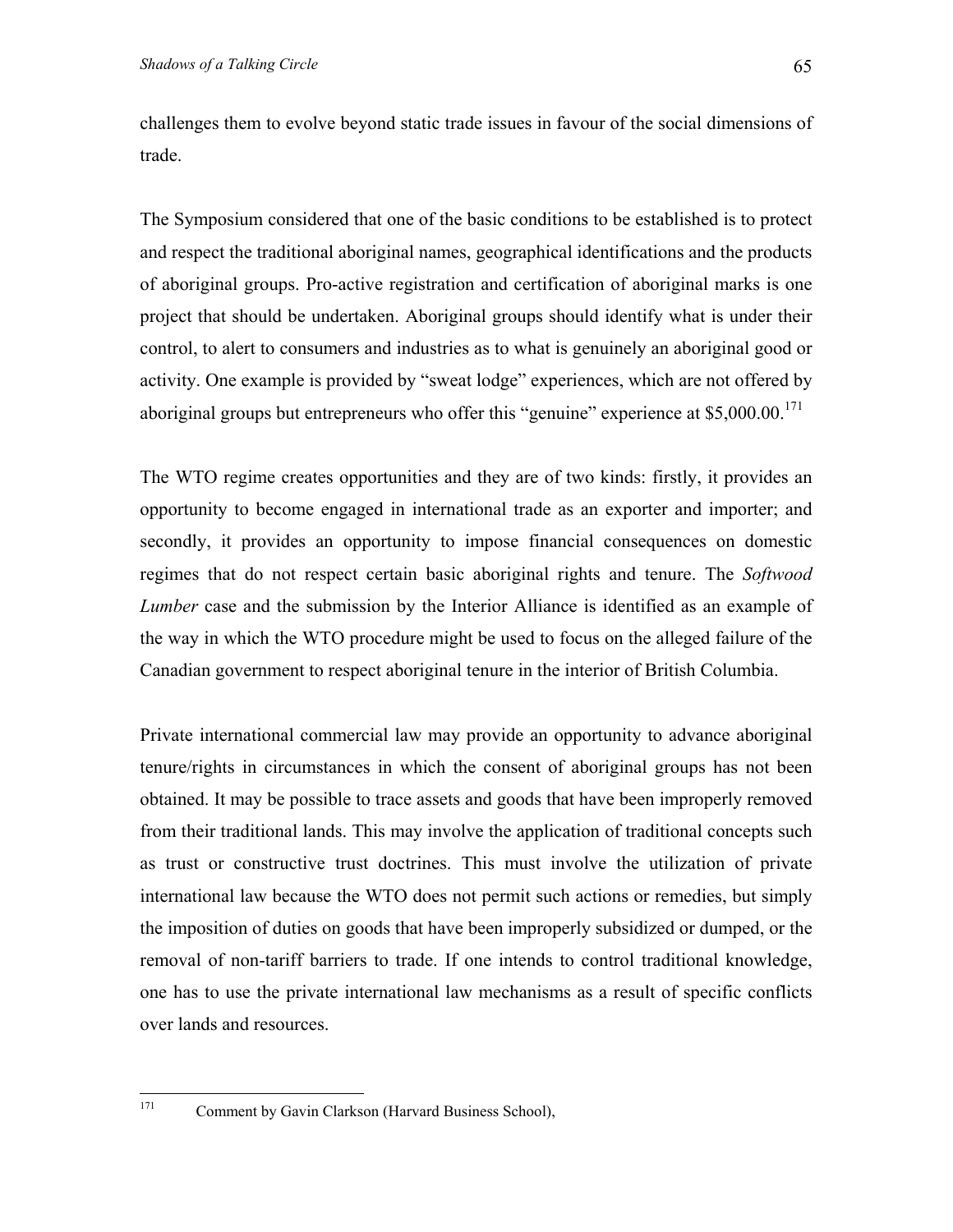Apart from the WTO mechanisms, the Symposium considered that more use must be made of financial market tools to discipline industries, to establish codes of conduct, and to promote socially responsible investment organizations. The development of strategies might be considered to take advantage of corporate governance provisions, allowing questions to be raised at shareholders meetings and the placement of resolutions on the agenda.

The meeting concluded with a list of specific projects that might be taken into consideration. They include firstly, the preparation of a *Draft Agreement on Aboriginal Issues* that could be included as a separate purilateral agreement under the umbrella of the WTO. This would create a list of concepts that hopefully would spark debate on the issues included as well as proposals for new concepts to be added or deleted. It should be noted that it might be an error to describe the draft as a "Side Agreement" similar in nature to the NAFTA Labour and Environmental Side Agreements. It was suggested that the side agreements have not been particularly effective and that they have a weaker enforcement mechanism. The concern was advanced that relegating aboriginal rights issues to side agreement status might be to denigrate them.

A second project identified on the Symposium's action plan was a *Pilot Project on Certification.* Aboriginal intellectual property requires protection from exploitation from groups capitalizing on the cachet of "aboriginal" and "traditional" experiences. The creation of a trademark or certification would facilitate consumer choice in respect of such aboriginal services or goods that are sourced on indigenous people's territory and with their consent. The pilot project might work with a few aboriginal groups in different areas of the world to ensure that their goods and services are distinctive and identifiable. It would also help overcome the problems associated with competing products made without their consent but which masquerade as aboriginal goods/services. Gavin Clarkson of Harvard Business School commented that any such pilot project might have to also include a marketing initiative to build brand awareness of any mark or certification that was created. It is only through a program to build awareness among suppliers and consumers that the objectives of the pilot project would be realized.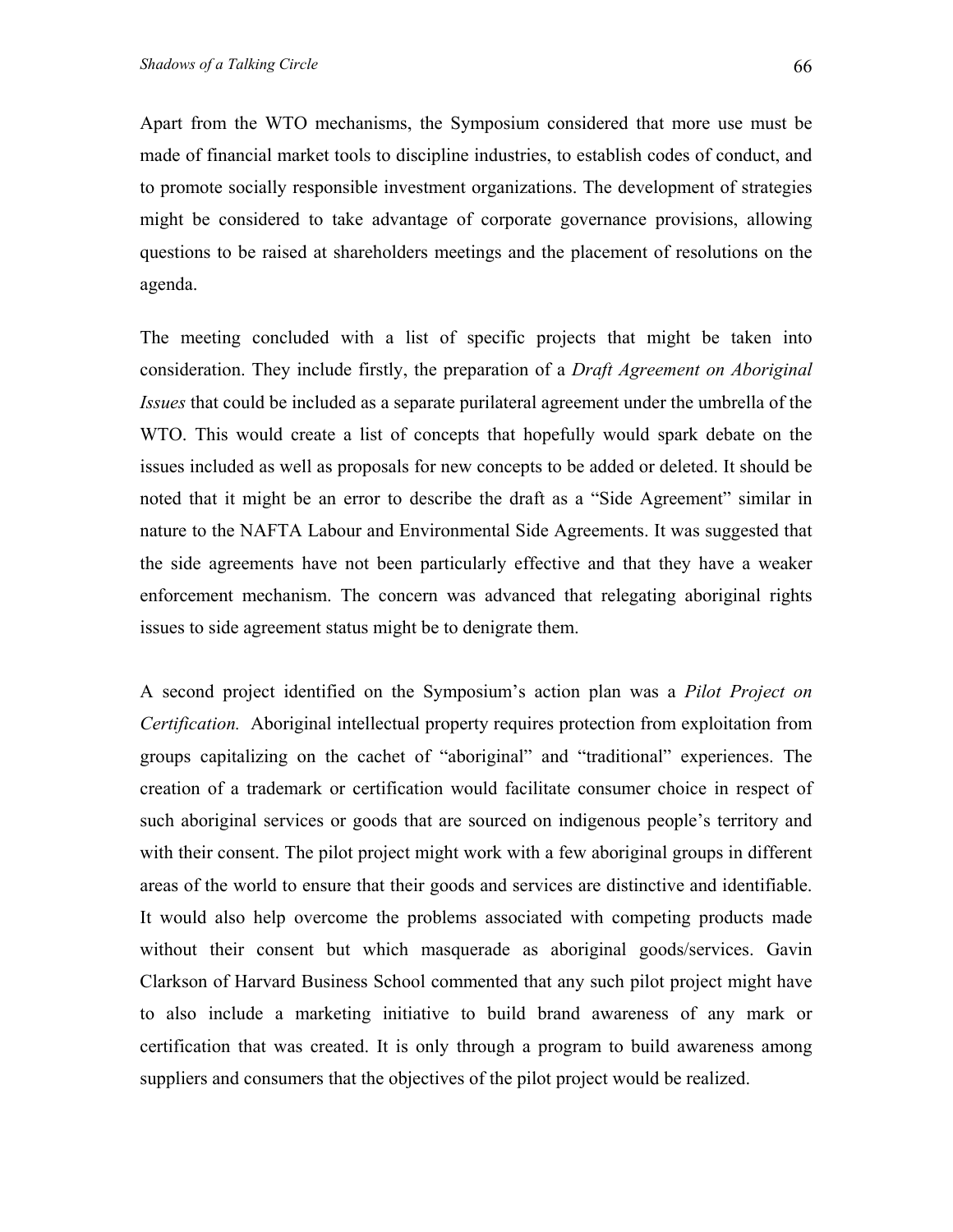A third project involved the *Monitoring of the WTO Dispute Resolution Process*. The experience of the Interior Alliance and NorSask/MLTC is that it was difficult to determine what the rules are regarding the submission of *amicus curiae* briefs to the *Softwood Lumber* WTO panel. The need to publish guidelines for the filing of such briefs was discussed. In addition, the list of disputes before the WTO should be monitored to identify those disputes that might provide an opportunity for aboriginal rights issues to be advanced. Disputes filed before regional bodies such as NAFTA should also be monitored and an *amicus curiae* process in NAFTA Chapter 19 (antidumping/ countervailing duty mechanism) and NAFTA Chapter 20 (general dispute settlement mechanism), should be pursued.

A fourth project involved the development of a United States' *Department of Commerce Aboriginal Protocol*. Mervyn Tano (President, International Institute for Indigenous Resource Management) made the point that the United States Department of Commerce does not have an aboriginal policy. Mr. Tano indicated that the Departments of Defense and the Environment do have such policies that apparently recognize the fiduciary obligation that is owed to the Indian tribes within the United States and defines the way in which these departments intend to work with Indian tribes in this regard. These policies can be important as the EPA aboriginal policy was fundamental in preventing a project proceeding in Washington State that would have impacted on aboriginal lands. The *Softwood Lumber* dispute indicates that a significant proportion of the trade between the United States and Canada may impact on aboriginal rights. Any policy that is negotiated with the Department of Commerce may allow indigenous peoples to become directly engaged in the trade discussions between the United States and Canada.

A fifth project involved steps that might be taken to *Facilitate Aboriginal Participation*  in various trade conferences and meetings. For instance, British Columbia has indicated that it wants to hold a softwood summit and First Nations' representatives should be given the opportunity to participate.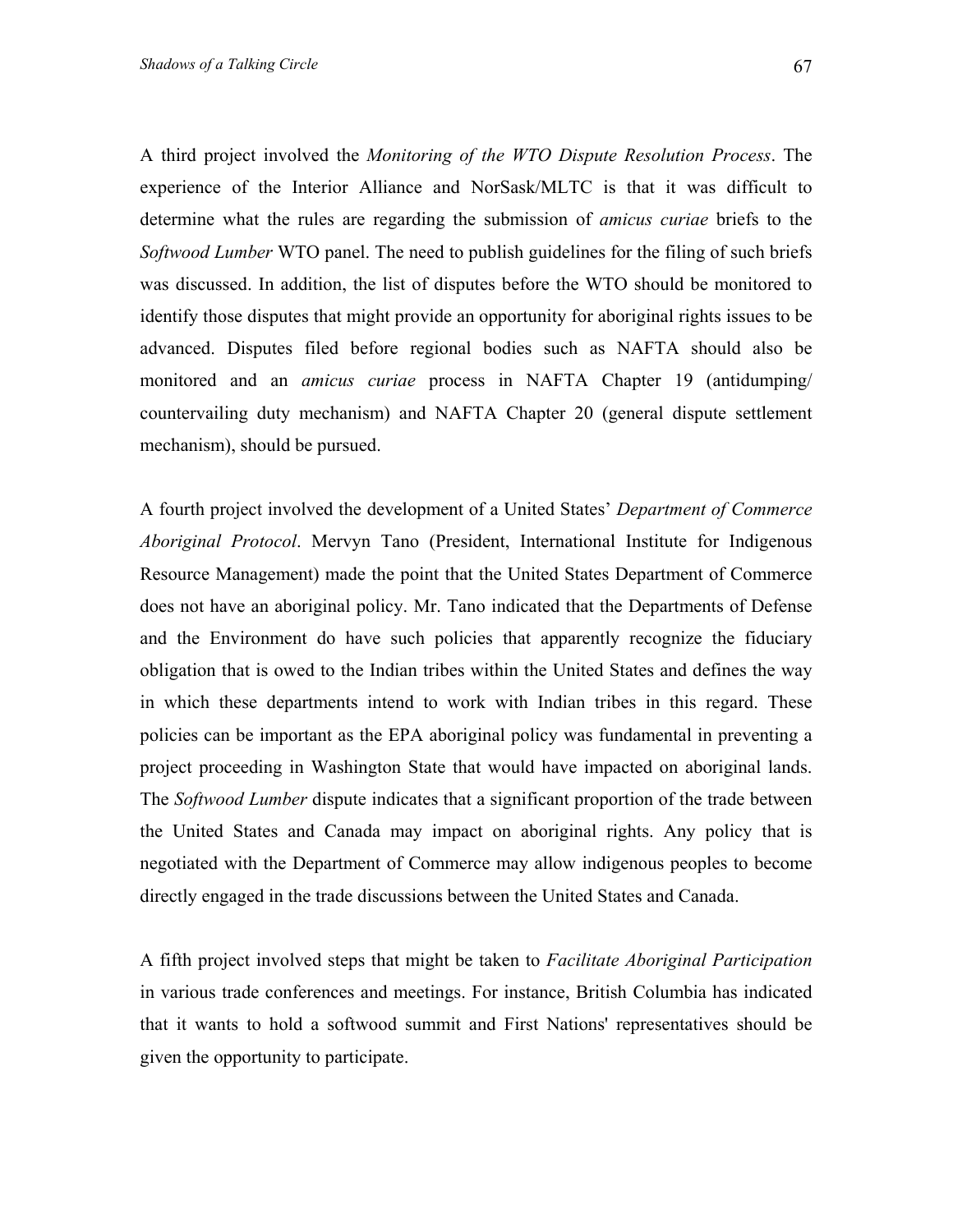A sixth project related to the identification of *Private International Law Initiatives* that might be undertaken. It is necessary to develop the expertise to identify and prosecute test cases that will advance aboriginal law. The Symposium discussed the possibility of establishing a network of lawyers to bring actions across borders to "surgically punish bad behaviour". The cases will have to be carefully selected to ensure a good chance of success.

Finally, *WTO/DFAIT/DOC Internships* were discussed as a way for advocates of aboriginal rights/issues to gain experience in trade issues. If possible, an internship position for aboriginal law students should be created at the World Trade Organization or the Department of Foreign Affairs and International Trade. These internships might also have an equally important benefit of sensitizing trade officials within these institutions to aboriginal issues.

#### *K. APART FROM TRADE TRIBUNALS, IS THERE A BROADER NEED TO COORDINATE THE ADVOCACY BEFORE INTERNATIONAL INSTITUTIONS AND TRIBUNALS?*

The *Softwood Lumber* dispute provides an example of the newfound activism of Canadian aboriginal groups before international trade tribunals. The fact of a relatively effective (although not binding) dispute settlement mechanism makes the World Trade Organization a focal point for social activists, even though the *World Trade Organization Agreements* do not deal directly with the aboriginal rights. It appears that the issues raised by the Interior Alliance should be brought under the auspices of the International Labour Organization, but the fact that they have been unable to do so underscores the fact that the ILO Conventions 107 and 169 have not been ratified by Canada and it does not have an effective dispute settlement mechanism. In this sense, the issues raised in the Interior Alliance/Cree brief before the DOC and WTO have been diverted from a more appropriate forum.

The diversion of aboriginal issues to the WTO is emblematic of a more widespread phenomenon, which is the diversion of many issues to the WTO that might be more appropriately dealt with by another international institution. The "Battle in Seattle" at the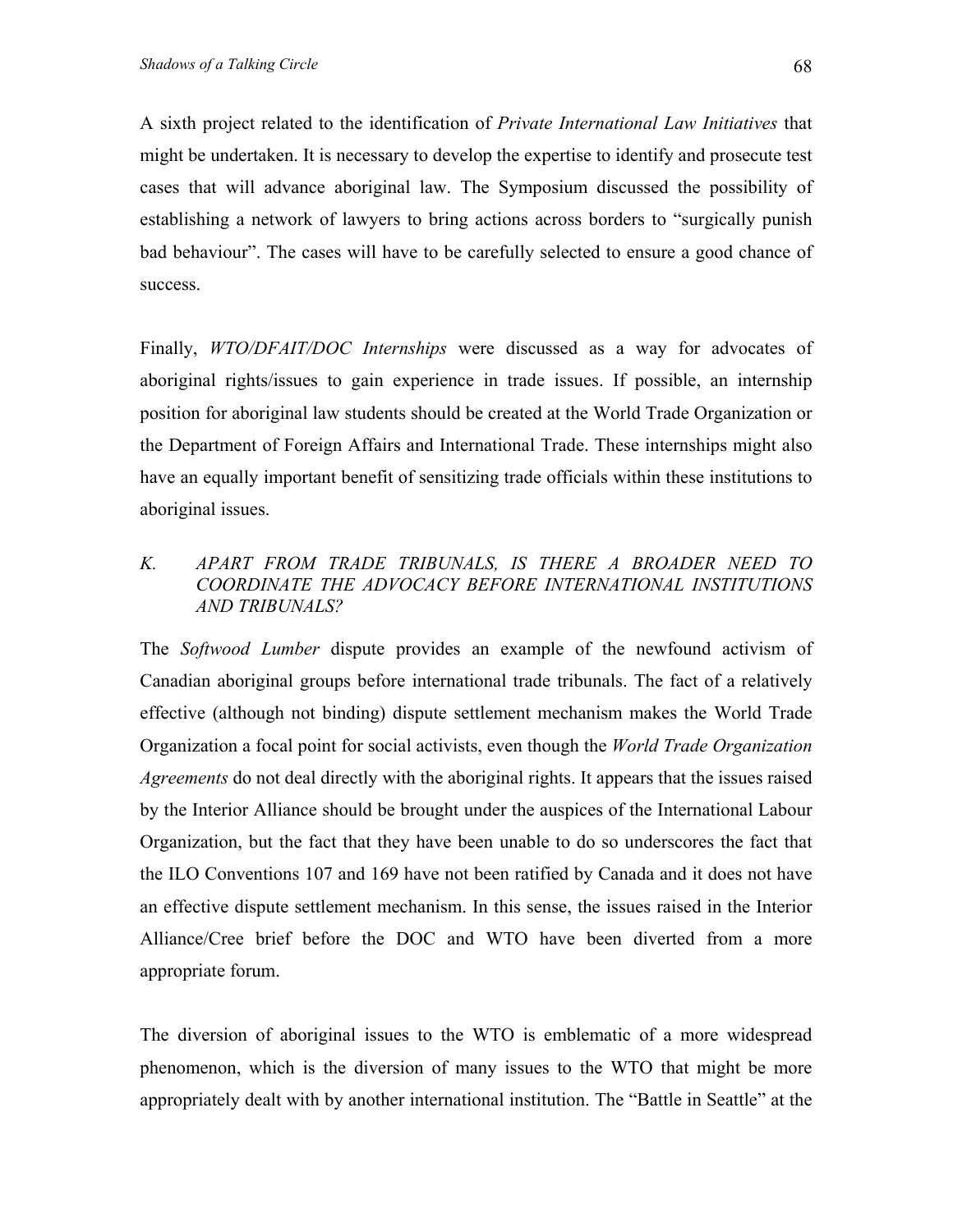WTO meeting held in November 1999, represented an inflection point in antiglobalization sentiment, such that any meeting of a multilateral institution is anticipated to become a lightening rod for dissent. Much of the criticism surrounding the WTO results from the perception that the institution is little more than the pawn of socially irresponsible multinational corporations with sub par labour and environmental standards. The IMF and World Bank are increasingly perceived as captives of the United States Administration and Treasury Department in the imposition of market liberalization programs as part of austerity measures that are insensitive to the resulting hardships.

Fifty years after the 1944 Bretton Woods Conference that established the economic institutional structure to guide post-war reconstruction, it may be time for another conference or "summit" to focus attention on policy coordination between these institutions as well as the collection of institutions established under the auspices of the United Nations. The objective of such a conference would be to identify which institutions should be responsible for advancing certain objectives and establishing the manner in which those institutions that share responsibility will cooperate.

The need for policy coordination arises in part because the WTO is under pressure to transform itself from a trade body to one that attempts to promote social policy or, at least "fair trade". The engrafting of social policies onto trade issues may result in making progress on trade liberalization in the next round of WTO trade negotiations much more difficult. The developing world views the development of a "social conscience" to be veiled protectionism and a new way in which the developed world will exclude their products. The result is that the benefits of free trade will be lost. In the absence of market failure, a policy of free trade should increase economic efficiency and raise living standards through the utilization of comparative advantage.<sup>172</sup>

Policy coordination will be instrumental in any attempt by the IMF and the World Bank to regain the credibility that each lost as a result of their handling of the Asian financial

<span id="page-68-0"></span><sup>172</sup> 172 The case for free trade is eloquently put by Jagdish Bhagwati, *Free Trade Today,* Princeton University Press, 2002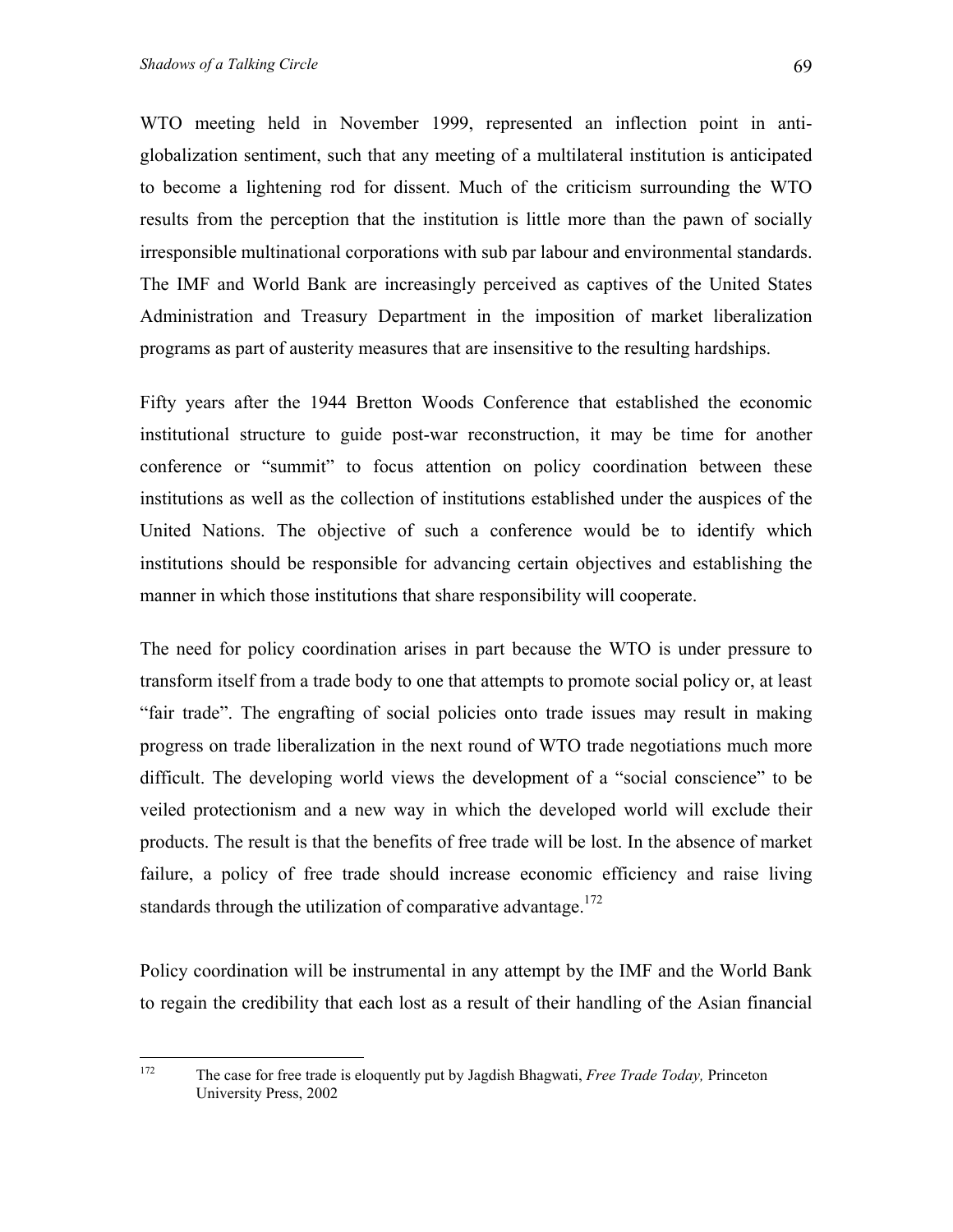crisis of 1997. Nobel Laureate Joseph Stiglitz<sup>173</sup> has strongly criticized the IMF for its "shock therapy," that requires rapid market liberalization and other market concessions including institutional reform, in return for temporary financial relief. Such reforms are alleged to have prolonged pressures of rescission and contributed to a deepening of the adjustment problems resulting from the failure of traditional enterprises and institutions such as domestic banks that lend to small and medium-sized enterprises. Stiglitz's analysis points to the importance of institutional maintenance and development within market liberalization programs that are staged and paced. Although the Laureate's analysis has been the subject of withering criticism, there is a general consensus on the need to pace market liberalization. The criticism of the IMF suggests that there needs to be greater coordination between it and the WTO. Assuming any credible austerity programs need to include market liberalization conditions, it would follow that the WTO's institutional expertise on trade matters be brought to bear on the design of such conditions.

In the second half of the twentieth century, the IMF, the World Bank and the WTO performed relatively well under their respective mandates. However, as globalization proceeds relentlessly and continues to chip away at national sovereignty, consideration must be given to the structure of the institutions that are needed to facilitate market liberalization in the first half of the twenty-first century. The various economic and social objectives should be allocated amongst the key institutions because, in default thereof, the WTO will be pressured to pursue various objectives that are not dealt with effectively by the institutions created to address them. It is unlikely that the WTO can be all things to all people and its main objective – promoting trade liberalization – will be frustrated.

The WTO might respond in part to the public criticism by introducing transparency into the dispute settlement process by developing rules for the submission of *amicus curiae* briefs and permitting non-governmental organizations to appear before dispute settlement

<span id="page-69-0"></span>173

<sup>173</sup> Joseph E. Stiglitz, *Globalization and Its Discontents*, W.W. Norton & Company, 2002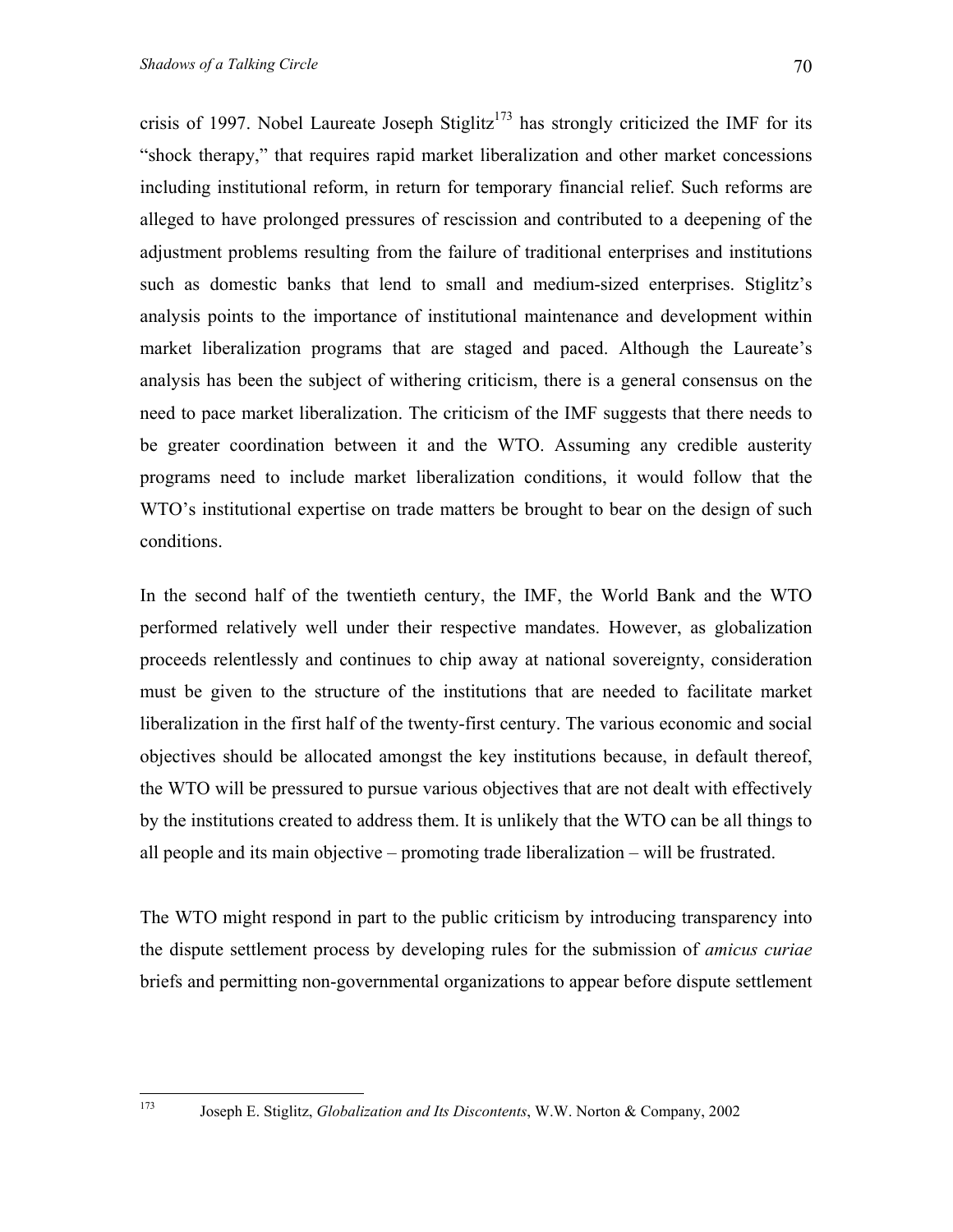panels.[174](#page-70-0) In addition, the ILO might be given status to intervene at the request of aboriginal groups, in WTO dispute settlement proceedings, and if not in all disputes, at least those involving parties that have ratified the ILO Conventions 107 or 169. The IMF or World Bank might also be required to consult with the ILO when developing programs in the developing world.

### *CONCLUSION: THE NEED FOR CONSTANT ILLUMINATION OF ISSUES OF FUNDAMENTAL IMPORTANCE*

Aboriginal groups are among the most marginalized in Canadian society. Notwithstanding the inflexible nature of international trade law, they must attempt to assert a presence in multilateral and regional trade negotiations. The examples of the *MMPA* and *Softwood Lumber* confirm that aboriginal groups are particularly vulnerable to trade issues as they are engaged in traditional and primary industries that are often targeted by trade prohibitions or trade actions. Trade agreements also have the potential to interfere with support programs intended to promote participation in the primary industries, on the basis that they constitute actionable subsidies. Participation in trade negotiations should be entered into with limited expectations. The inflexible nature of trade law is such that objectives must be kept modest and must augment initiatives in other international forums such as the United Nations collection of institutions.

The model that this involvement could take is beyond the scope of this paper. However, it might include the development of an aboriginal SAGIT. One model that has been suggested is the participation of aboriginal representatives in the revision to the *Migratory Birds Act*. They had a seat at the negotiating table with direct access to the American representatives.

There is also a role for *ad hoc* advocacy before international tribunals. The growing activism of aboriginal groups in asserting their rights before international tribunals provides a new forum for their rights to be pursued. Aboriginal groups should insist that

<span id="page-70-0"></span><sup>174</sup> The confidentiality of proprietary information might be protected by having NGOs that have filed *amicus curiae* briefs attend a separate hearing immediately after the traditional hearing attended by the parties.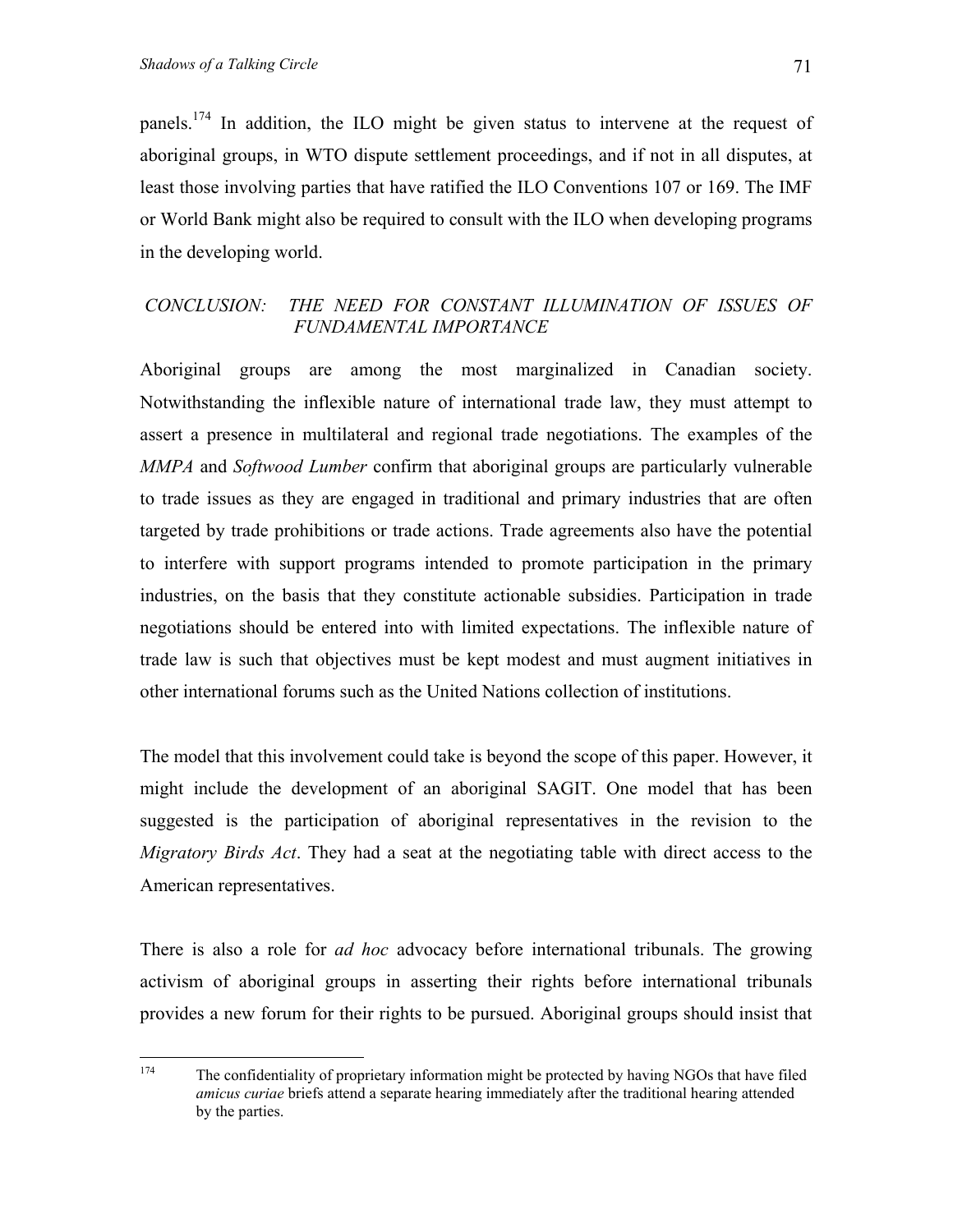Canada's objectives in the WTO, NAFTA and FTAA negotiations should include a transparent process for the filing of *amicus curiae* briefs as well as the status to appear before tribunals convened in trade disputes. Canada should also be pressured to support institutional changes to facilitate the advocacy of aboriginal issues before the international institutions and tribunals. There appears to be an inherent conflict of interest in the position of the Canadian and provincial governments in trade disputes in which aboriginal rights are asserted. It has been suggested that the Canadian government opposed the position of the Interior Alliance before the international tribunal. It would appear that a better institutional response would be to grant standing to the International Labour Organization, or some other institution such as a United Nations Committee or Working Group. This would provide an independent voice and a forum to advance aboriginal issues on the basis of the customary law that is suggested to be developing.

It is also apparent that capacity building is necessary to permit aboriginal groups to advocate their interests on this relatively new frontier. Internships are but one way in which this can occur. This capacity building also involves the training of aboriginal groups with respect to border and customs procedures as well as ways in which they might avail themselves of opportunities provided by the existing intellectual property regime.

More importantly, thought should be given to the manner in which aboriginal rights/issues might be coordinated on a broader basis if aboriginal groups are to take advantage of the opportunities provided by their newfound activism before international tribunals.

In conclusion, this paper is intended to be a broad survey of the aboriginal issues that arise in the context of international trade. It is intended to provide a research agenda to illuminate the issues in a manner permitting policy options to be developed. The agenda is provided in the schedule to this paper.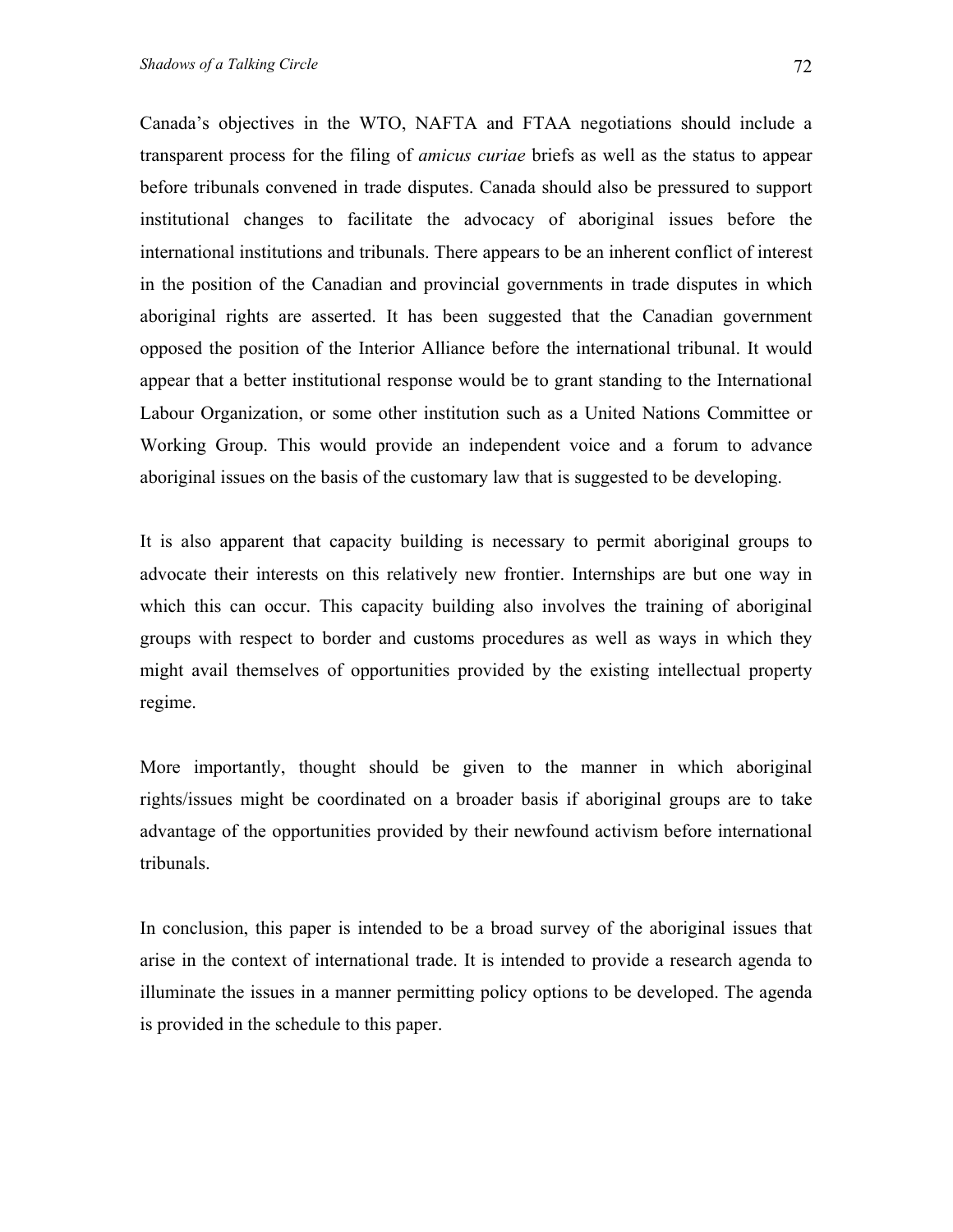## **SCHEDULE: ABORIGINAL TRADE ISSUES**

Provided below is a list of issues that were identified during the research of this paper. They are in no particular order and they have not been ranked in terms of their importance. They may also be somewhat repetitive, as this list is intended to act as an index of issues discussed in the various subsection of the paper.

*INTRODUCTION:* 

- 1. Central themes that form the core of a research agenda:
	- (i). *The status of Canadian aboriginal peoples within the context of aboriginal law and the implications thereof*: These issues include: the status of international trade agreements and treaties generally, if they are found to be inconsistent with aboriginal and treaty rights that are constitutionally protected pursuant to Section 35(1) of the *Canada Constitution Act*. Further, what obligation is there, if any, arising from the fiduciary obligations owed to Canadian aboriginal peoples to consider from their standpoint the manner in which a particular trade agreement might negatively affect aboriginal or treaty rights. The question arises in such circumstances whether the federal government is under an obligation to consult with them in a meaningful way during the process of negotiations.
	- (ii) *The institutional competence of trade institutions and tribunals to deal with aboriginal rights/interests:* To what extent can aboriginal issues be included within trade agreements? A strategy intending to introduce the full panoply of aboriginal rights/issues into trade agreements is almost certain to fail. It is necessary to identify those issues that may be addressed in trade agreements.
	- *(iv) The identification of other international institutions and tribunals and the ways in which aboriginal rights might be advanced before them in a coordinated fashion: S*trategies might be developed to pursue those rights/issues that may not be ready for inclusion in trade agreements, before other international institutions or tribunals.
	- (iv) *The investigation of the degree to which aboriginal rights/issues have been integrated into customary international law*: This would be important not only to Canadian aboriginal peoples, but also aboriginal peoples in other countries. It would provide a benchmark for nations to determine whether they have accorded their aboriginal groups even the minimum standard of treatment required by international law. It would also explain the manner by which NAFTA Chapter 11 might be utilized by aboriginal groups whose investments are seriously impacted by other NAFTA parties.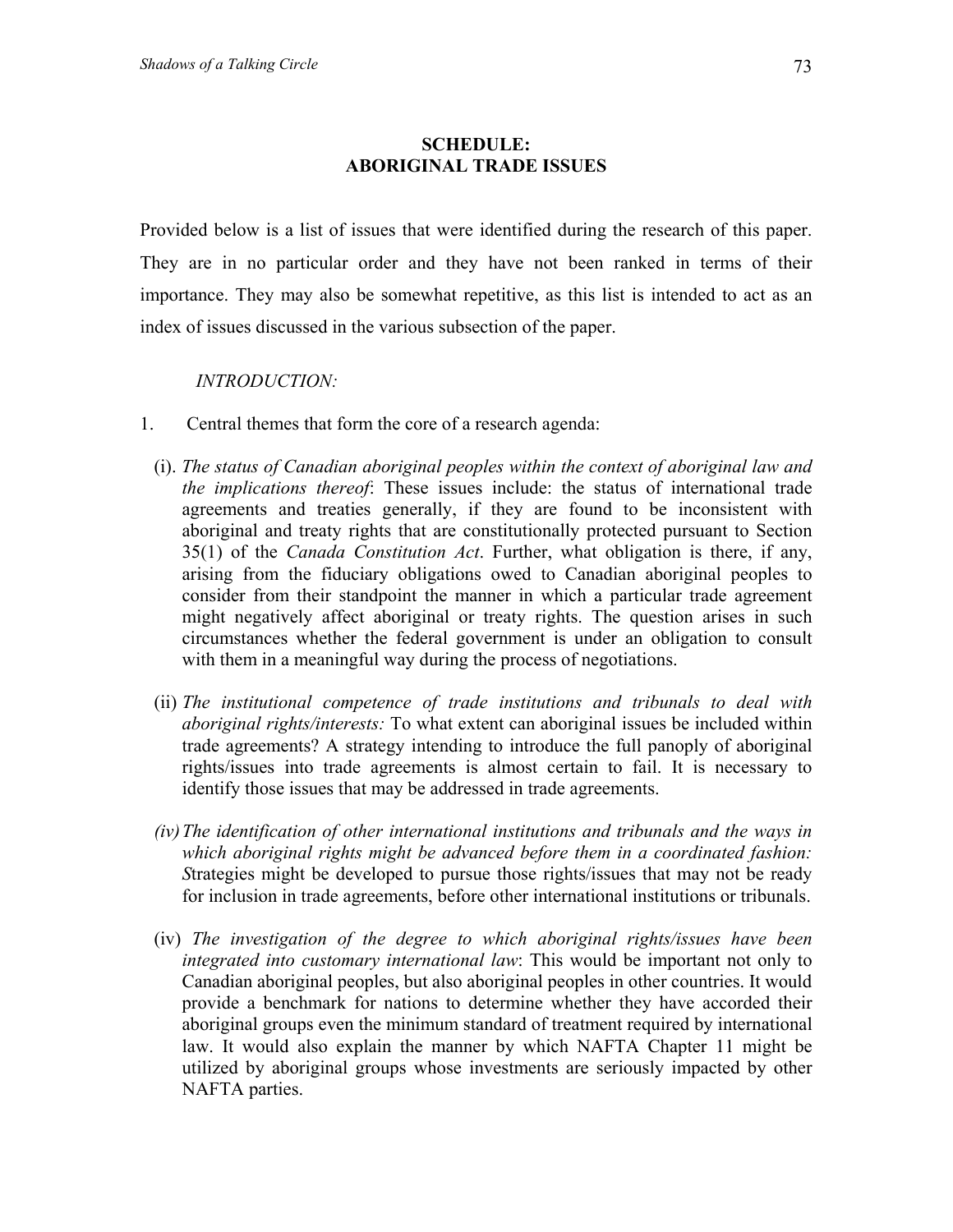- (v) *Does a conflict of interest arise when the Federal and Provincial governments deal with aboriginal rights/issues before international institutions and tribunals?* A conflict arises between the fiduciary obligations owed to aboriginal peoples and the responsibility that DFAIT has to advance entrenched trade and other economic interests that may be hostile to the aboriginal position. This is especially the case when dealing with trade disputes dealing with primary industries.
- (vi) *The identification of model by which aboriginal peoples might participate directly in trade negotiations and be represented before international tribunals.* This may include institutional changes such as identifying other international institutions – such as the International Labour Organization - to intervene on behalf of aboriginal groups in more transparent dispute settlement mechanisms.
- (vii) *An analysis of particular trade issues confronting Canadian aboriginal peoples.* One such issue is the lack of national treatment accorded Canadian aboriginal peoples in the export of traditional goods to the United States.
	- *A. The Special Status of Canadian Aboriginal Groups Within North America*
- 2. Can Canadian aboriginal groups through their special status within North America, participate in minority supplier diversity programs within the United States?
- 3. From a historical standpoint, the issue arises whether the *Jay Treaty* was intended to apply to Inuit and Metis people. In all likelihood the Treaty was intended to apply to both. It has been suggested that the *Jay Treaty* dealt with those "Indian" groups that straddle the border. The inference has been suggested that the *Jay Treaty* was only intended to apply only to aboriginal peoples living along the border.
	- *B. A Special Status But Trade Issues Persist*
- 4. There is a problem with United States Fish and Wildlife license fees on traditional crafts exported to the United States by Canadian Aboriginal groups. These fees (\$50 to \$75.00 per shipment) have the effect of eliminating any profit on small shipments. Two trade issues arise:
	- (a), do these license fees constitute a denial of national treatment on the basis that American Indian groups do not pay the fees; and
	- (b), due to the fact that these fees were introduced in 1997, is it possible to launch a NAFTA Chapter 11 challenge against the fees? Even if such a cause of action arises, has the three-year limitation period expired?
- 5. Canadian aboriginal peoples periodically have problems traveling into the United States with eagle feathers. While not a trade issue *per se*, it is a cross-border problem that must be dealt with. The question is whether a system of permits should be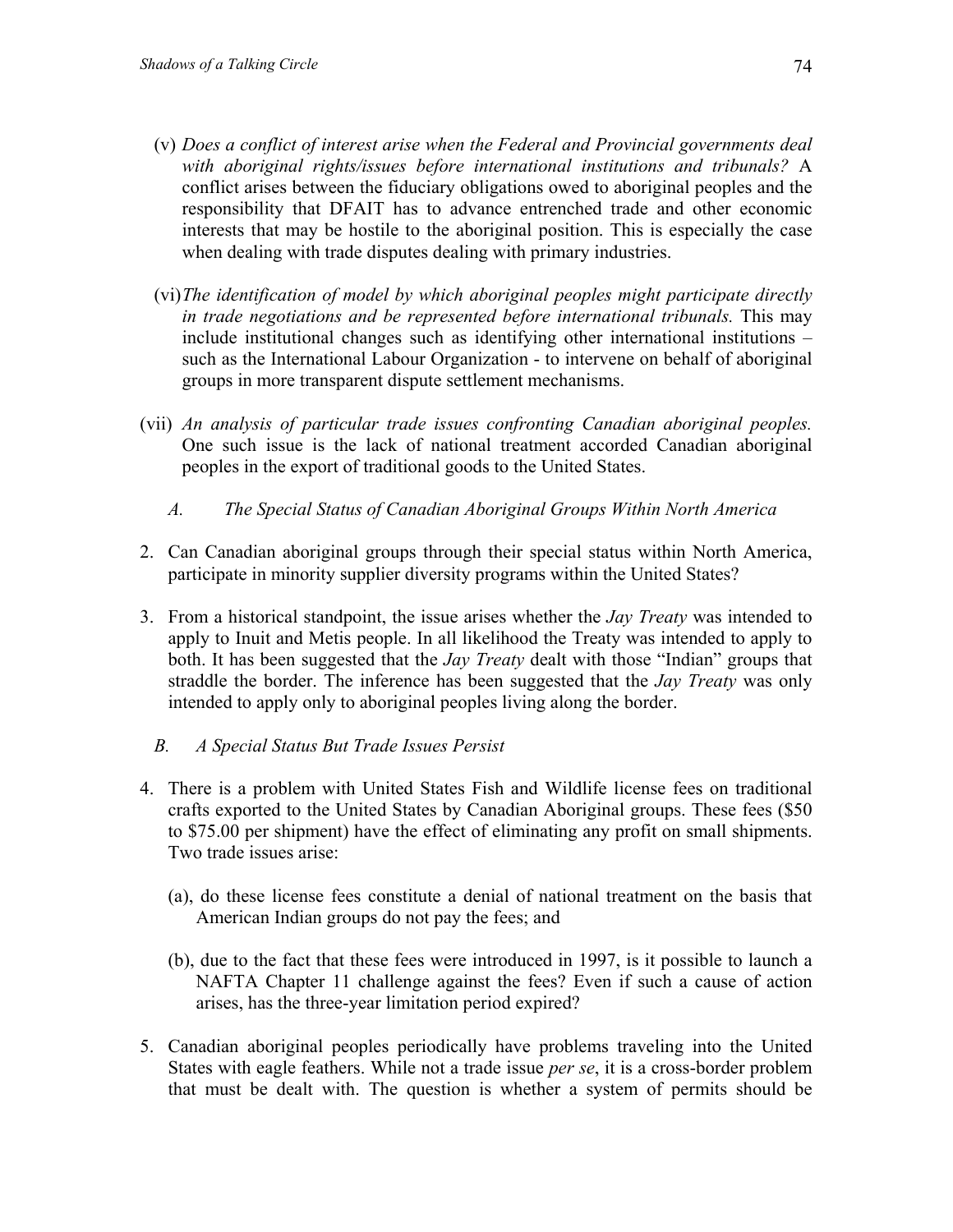established, taking into account the difference by which Canada and the United States recognizes their aboriginal peoples (Canada recognizes the individual and the United States recognizes separate tribes).

- 6. There are special challenges posed by the *Marine Mammal Protection Act*. It is unjustified in its scope, unjustifiably harmful to aboriginal interests and their traditional way of life. It also gives rise to inconsistencies in the manner it treats Canadian and American aboriginal peoples. Canadian aboriginal peoples are unable to export traditional products into the United States, while American aboriginal peoples can sell traditional handicrafts incorporating some of the prohibited materials (e.g. seal skin). Once again, the question arises whether 'national treatment' issues arise.
	- *C. Aboriginal Issues In NAFTA, FTAA, WTO & Newfound Activism In The Softwood Lumber Dispute*
- 7.There has been an absence of aboriginal involvement in the negotiation in trade agreements, including the lack of an aboriginal *Special Advisory Group on International Trade*. The manner in which aboriginal issues appear to be discussed as part of the FTAA initiative suggests a possible model and should be investigated further to determine ways in which it might be augmented. The question arises how this precedent might be extended to the Doha WTO Round of multilateral negotiations.
- 8. The need for Canada to support the introduction of an aboriginal "green light" subsidy in the Doha Round of multilateral trade negotiations and also in the FTAA negotiations.
- 9. There is an opportunity to advance aboriginal issues within the context of trade disputes involving primary industries for activism by aboriginal peoples before international trade tribunals, including the Department of Commerce, NAFTA Binational Panels and the World Trade Organization.
- 10. There is a lack of established guidelines for the filing of *amicus curiae* briefs before the World Trade Organization dispute settlement mechanism. The inability of nongovernmental organizations to appear before the WTO panels.
	- *D. The International Aspects Of The Protection Of Indigenous Knowledge*
- 11. Although a domestic issue, there is a need to consider changes to Canada's intellectual property regime to allow the registration of collective, inter-generational property rights in a manner consistent with the unique nature of aboriginal ownership practices. The possibility of addressing aboriginal rights/issues through mechanisms other than Canada's intellectual property regimes also arises.
- 12. There are projects that might be undertaken to build the capacity of aboriginal groups to take advantage of the existing intellectual property regime.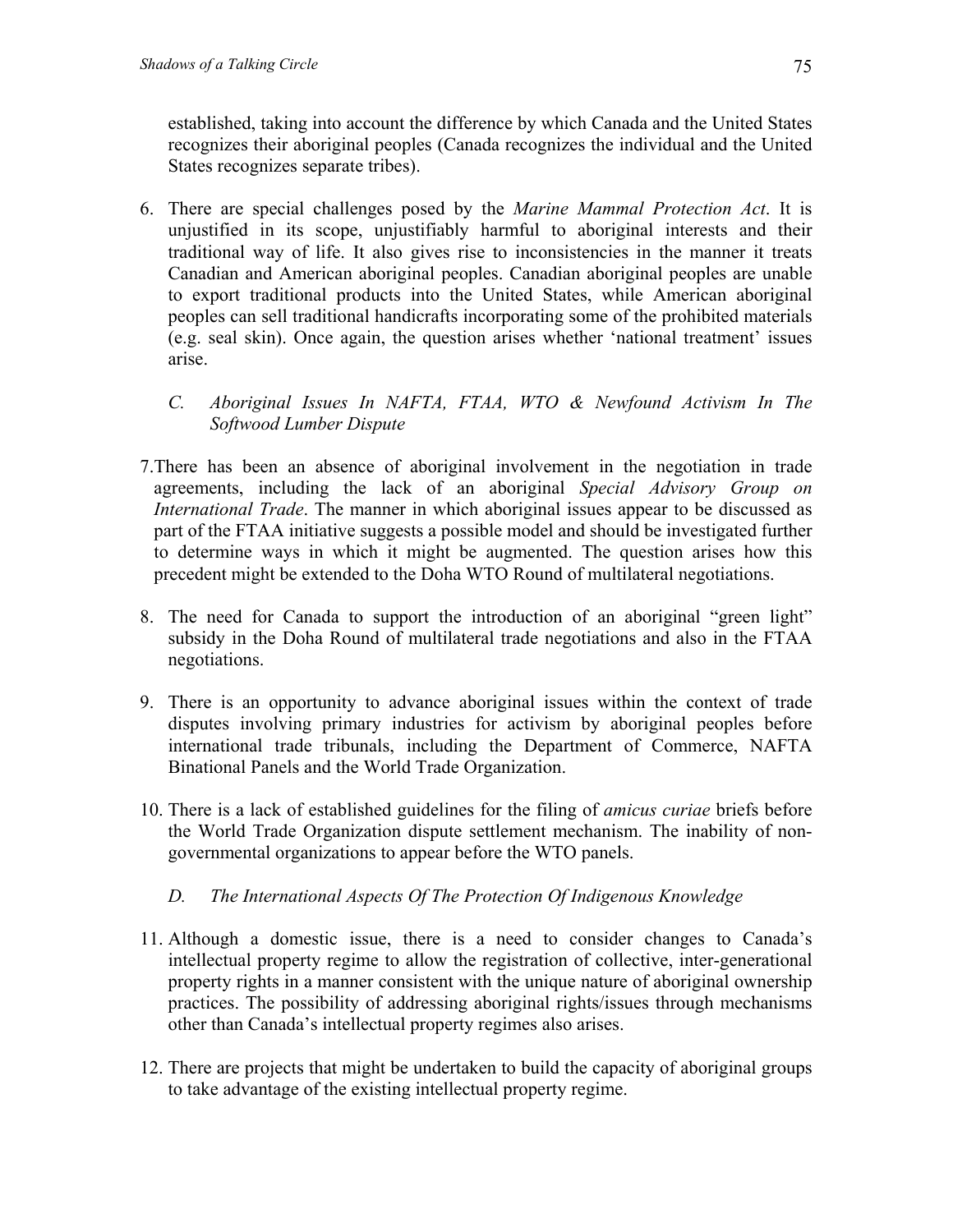13. There is a need to promote the significant involvement of First Nations peoples in the negotiation of matters pertaining to intellectual property issues, pursuant to the *Convention on Biological Diversity,* the Doha negotiations relating to any proposed amendment to the *TRIPs Agreement* as well as any proceedings before WIPO. It is to Canada's credit that the *Working Group on Section 8(j)* has included such direct involvement.

# *E. Aboriginal Rights In The International Arena Generally*

- 14. There is a need to consider independent advocates for aboriginal rights within the context of international trade disputes before the WTO and NAFTA. One alternative would be to empower the ILO to act as an advocate of aboriginal rights issues due in part to the importance of ILO Conventions 107 and 169 as sources of international customary law
	- *F. Can International Trade Law Easily Adapt To Aboriginal Issues?*
- 15. The question arises whether aboriginal trade issues can be desegregated from the broader concept of aboriginal rights.
	- *G. The Need To Coordinate Ad Hoc And Opportunistic Advocacy Efforts Before International Tribunals*
- 16. The issues that arise from the May 2002 symposium held at New York University Law School regarding "Indigenous Peoples and Multilateral Trade Regimes: Navigating New Opportunities for Advocacy," included:
	- i. The recognition that trade is multi-faceted and that some aboriginal groups may want to participate in international trade, while others do not. Expressed in this manner, the difference in the aboriginal viewpoint is expressed as a north-south issue.
	- ii. Pro-active registration and certification of aboriginal marks is one project that should be undertaken. Aboriginal groups should identify what is under their control, to alert consumers and industries as to what is genuinely an aboriginal good or activity.
	- iii. Private international commercial law may provide an opportunity to advance aboriginal tenure/rights in circumstances in which the consent of aboriginal groups has not been obtained. It may be possible to trace assets and goods that have been improperly removed from traditional lands. This may involve the application of traditional concepts such as trust or constructive trust doctrines.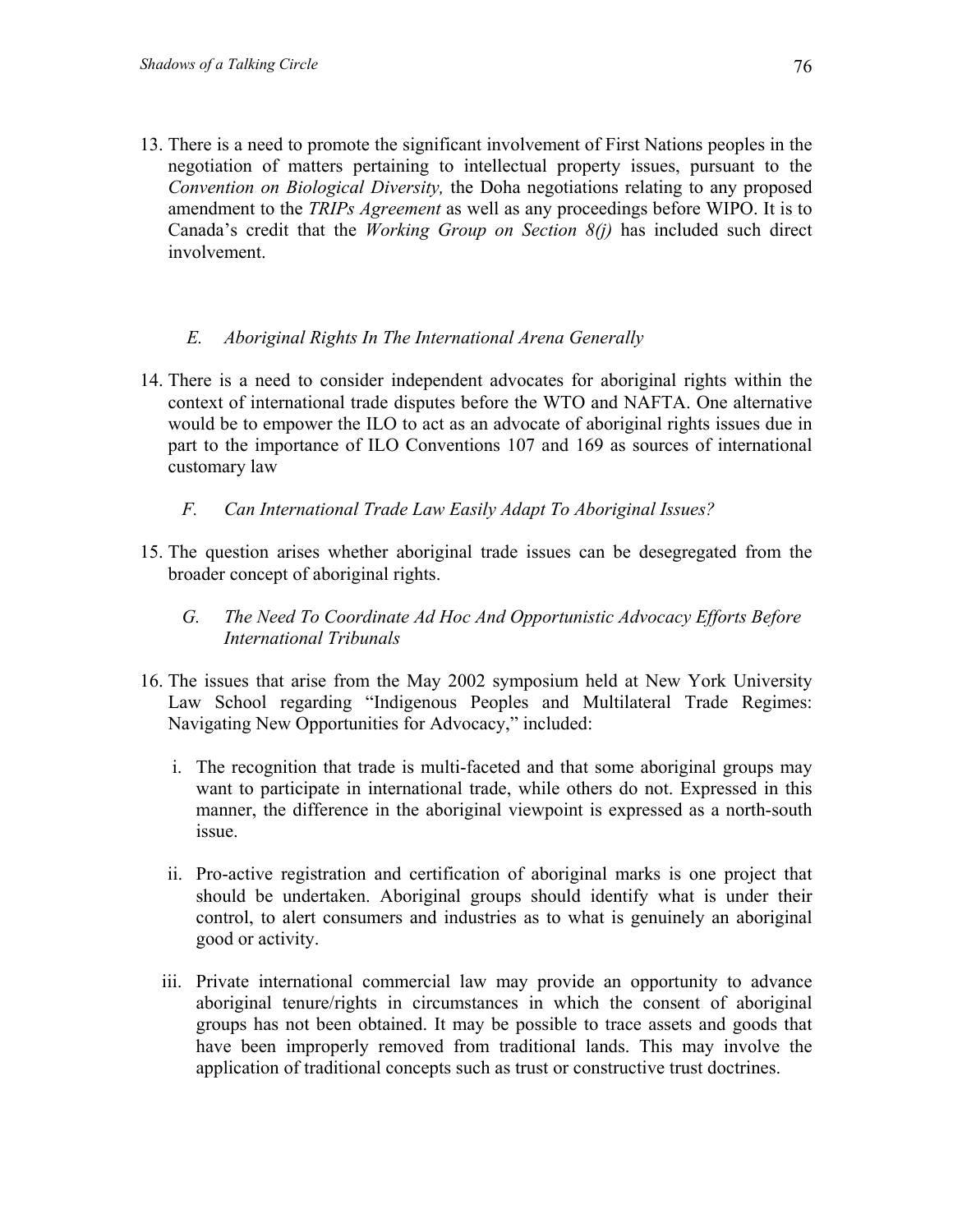- iv. Use must be made of financial market tools to discipline industries, to establish codes of conduct, and to promote socially responsible investment organizations. The development of strategies might be considered to take advantage of corporate governance provisions, allowing questions to be raised at shareholders meetings and the advancement of corporate resolutions that are sensitive to aboriginal issues.
- v. The preparation of a *Draft Agreement on Aboriginal Issues* that could be included as a separate purilateral agreement in the WTO list of agreements. This would create a list of concepts that hopefully would spark debate on the issues included as well as proposals for new concepts to be added or deleted.
- vi. The development of a United States' *Department of Commerce Aboriginal Protocol*. The Department of Defence and the Department of the Environment do have such protocols that apparently recognize the fiduciary obligation that is owed to the Indian tribes within the United States and defines the way in which the departments intend to work with Indian tribes in this regard.
- vii. *WTO/DFAIT/DOC Internships* were discussed as a way for advocates of aboriginal rights/issues to gain experience in trade issues. If possible, an internship position for aboriginal law students might be created at the World Trade Organization and/or the Department of Foreign Affairs and International Trade.
- *H. Coordination Of Aboriginal Advocacy Part Of A Broader Need To Coordinate International Institutions Generally*
- 17. The diversion of aboriginal issues from the ILO to the WTO is emblematic of a more widespread phenomenon, which is the diversion of many issues to the WTO that might be more appropriately dealt with by another international institution.
- 18. There is a need to coordinate policy issues among the WTO, IMF and World Bank and consideration should be given as to the manner by which aboriginal groups might be considered as part of the coordination.
- 19. A question also arises whether there is sufficient coordination between INAC, Industry Canada, DFAIT and the CCRA, among others, with respect to aboriginal rights/trade issues.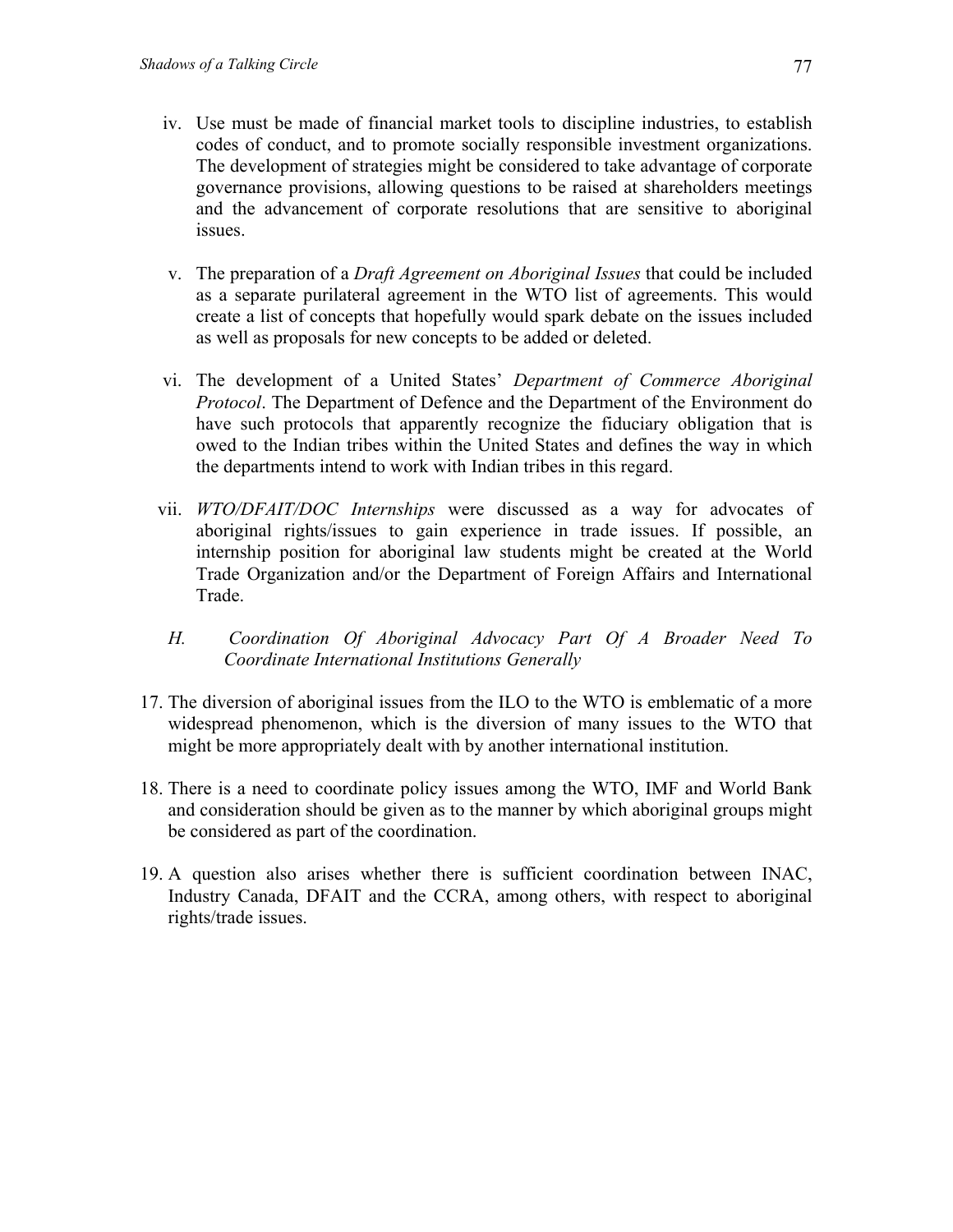#### **LIST OF AUTHORITIES**

### *CASE LAW*

*Atkins v. Saxbe*, 380 F. Supp. 1210, at 1219 (D. Maine, 1974)

*Diablo v. McCandless*, 18 F.2d 282 (E.D. Penn., 1927)

*Francis v. The Queen*, [1956] S.C.R. 617

*Goodwin v. Karnuth*, 74 F.Supp, 660 (W.D.N.Y.1947)

*Karnuth v. United States ex rel Albro* 279 U.S. 231, 237 (1929),

*Matter of Yellowquill*, 16 I. & N. Dec. at 577

*R. v. Sioui*, [1990] 1 S.C.R.1025,1043.

*Saen v. Department of Interior*, No  $00-2166$  ( $10<sup>th</sup>$  Cir. August  $8/01$ ),

*Simon v. The Queen,* [1985] 2 S.C.R. 387 ,404

*The United Mexican States vs. Metalclad Corporation*, (2001) BCSC 664, May 2<sup>nd</sup>, 2001, at 7 *The United Mexican States vs. Metalclad Corporation*, (2001) BCSC 664, May 2nd, 2001, at 7

*U.S. v. Hardman* no 99-4210 (10<sup>th</sup> Cir. August 8, 2001).

*United States vs. Mrs. P.L. Garrow*. [1937]

*United States Preliminary Determinations with Respect to Certain Softwood Lumber From Canada,* Report of the Panel, WT/DS236/R, September 27<sup>th</sup>, 2002,

*U.S. v. Wilgus,* No 00-4015 ( $10^{th}$  Cir. August 8, 2001),

*Watt v. Liebelt,* 65 C.R.R.2d 191 (Fed. Ct.App.1998)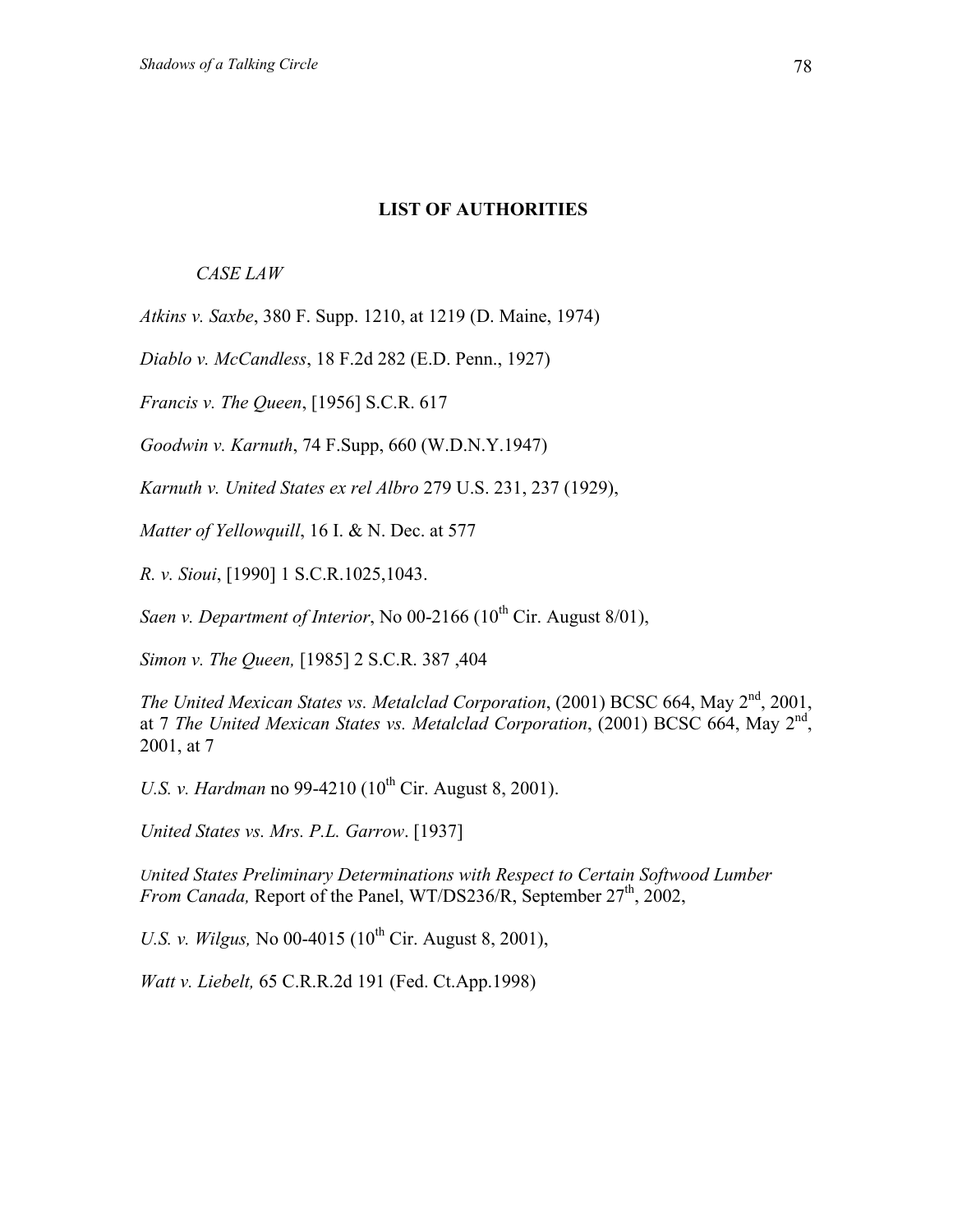*STATUTES, TREATIES, FREE TRADE AGREEMENTS* 

*Constitution Act 1982*,

*Canada-United States Free Trade Agreement* (1987)

*Canada-Chile Free Trade Agreement* (CCFTA),

*Canada-Costa Rica Free Trade Agreement* (CCRFTA).

*Canadian Biodiversity Strategy, Canada's Response to the Convention on Biological Diversity*, 1995, Ministry of Supply and Services Canada,

*Convention on Biological Diversity*, 1992, 31 International Legal Materials 822 (1992).

*Convention on International Trade in Endangered Species of Wild Fauna and Flora* ("CITES"),

*Indian Act,* R.S.C. 1985, c.I-5, as am, s.88

*Endangered Species Act*, (U.S.)

*International Labour Organization Conventions 107, 169*

*General Agreement on Trade and Tariffs,1947,*

*Marine Mammal Protection Act ("MMPA") (U.S.)* 

*Marine Mammal Protection Amendments Act, 2002, 107*<sup>th</sup> Congress, 2<sup>nd</sup> Session, H.R., 4781, May  $21<sup>st</sup>$ , 2002.

*Migratory Birds Treaty Act*, (U.S.)

*North American Free Trade Agreement* (1993)

*Small Business Act*. 13 CFR Ch. 1 § 124.2 (United States)

*Tariff Act,* 19 U.S.C. § 1677

*Treaty of Peace and Amnity,* Dec 24, 1814, U.S.-U.K., T.S., No 109 *("Jay Treaty")* 

*World Trade Organization Agreements; Agreement on Subsidies and Countervailing Measures;*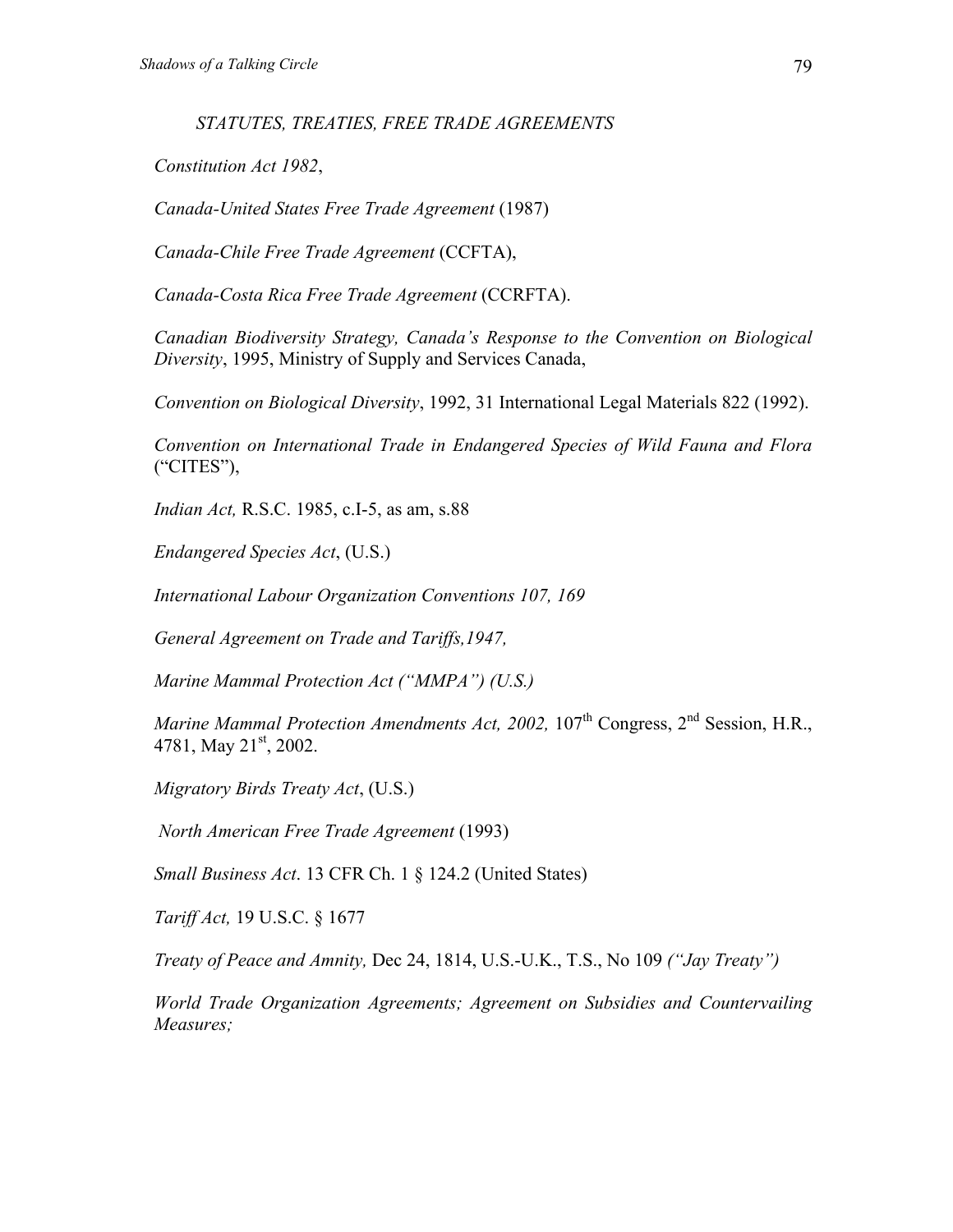### *ARTICLES*

S. James Anaya, *Indigenous Peoples in International Law*, New York: Oxford, University Press 1996

S. James Anaya, Richard Falk and Donat Pharand, *Canada's Fiduciary Obligation to Aboriginal Peoples in Quebec under International Law in General,* Canada's Fiduciary Obligation in the Context of Accession to Sovereignty by Quebec, International Dimensions, Volume I, Royal Commission on Aboriginal Peoples (1995), 9

W. Brian Arthur, *Self-Reinforcing Mechanisms in Economics*, in Philip W. Anderson, Kenneth J. Arrow, David Pines (eds), *The Economy as an Evolving Complex System*, 1988, Santa Fe Institute Studies in the Science of Complexity, at 9-10

Megan S. Austin, *A Culture Divided by the United States-Mexico Border: The Tohono O'Odham Claim for Border Crossing Rights*, 8 Ariz. J. of Int'l & Comp L. 97, 103 (1991)

Philip Awashish, *Amending the 1916 Migratory Birds Convention*, October 1, 2000, Unpublished Manuscript,

Jagdish Bhagwati, *Free Trade Today,* Princeton University Press, 2002

Simon Brascoupe and Karin Endemann, *Intellectual Property and Aboriginal People: A Working Paper, Fall 1999, Research and Analysis Directorate,* Department of Indian Affairs and Northern Development, at 2.

Russel Lawrence Barsh*, How do you Patent a Landscape? The Perils of Dichotomizing Cultural and Intellectual Property*, 8 International Journal of Cultural Property (1999) 14

Russel Lawrence Barsh, *Is the Expropriation of Indigenous Peoples' Land GATT-able*?, May, 2001, unpublished manuscript on file with author, at 2

*Caring for Canada's Biodiversity, Annex to Canada's First National Report to the Conference of the Parties to the Convention on Biological Diversity, Inventory of Initiatives,* 1998, Public Works and Government Services, Canada.,

Jonathan I. Charney, *Third Party Dispute Settlement and International Law*, 36 Columbia Journal of Transational Law, 1997, 65

Erica-Irene Daes, *Protection of the Heritage of Indigenous People: Supplemental Report*, U.N. Doc. E/CN.4/Sub.2/1996/22 (1996),

Renee Dupuis and Kent McNeil, *Canada's Fiduciary Obligation to Aboriginal Peoples in the Context of Accession to Sovereignty by Quebec, Volume 2, Domestic Dimensions*, August, 1995, Royal Commission on Aboriginal Peoples.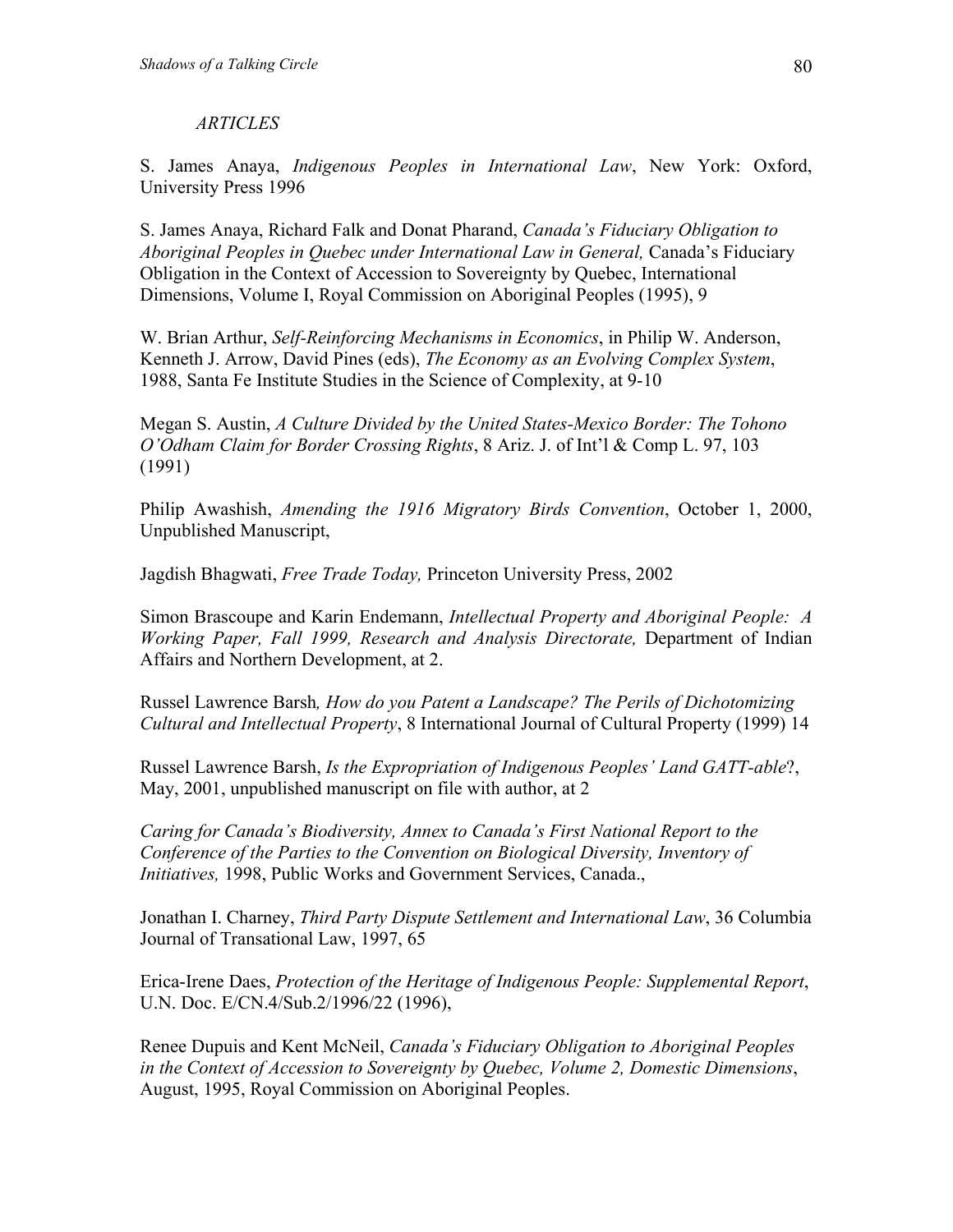Government of Canada, *Aboriginal Entrepreneurs in Canada, Progress and Prospects:* Micro-Economic Policy Analysis Branch and Aboriginal Business Canada [http://strategis.ic.gc.ca/pics/ab/440\\_ref\\_rep001\\_e.pdf.](http://strategis.ic.gc.ca/pics/ab/440_ref_rep001_e.pdf)

Government of Canada, "Treaty of Amity, Commerce and Navigation", John Leslie, *The Jay Treaty,* December 1979, Treaties and Historical Research Centre, Research Branch, Corporate Policy, Department of Indian and Northern Affairs Canada.

Henderson, Benson & Findlay, *Aboriginal Tenure in the Constitution of Canada*, Carswell, 2000.

Shin Imai, *Aboriginal Law Handbook*, 2<sup>nd</sup> Edition, Carswell, 1999

Yianna Lambrou, *Benefit Sharing of Indigenous Knowledge*, unpublished on file with Author, September 28, 1996;

Yianna Lambrou, *Control and Access to Indigenous Knowledge and Biological Resources*, Submitted to the Biodiversity Convention Office Environment Canada, October 31, 1997;

Howard Mann, *Indigenous Peoples and the Use of Intellectual Property rights in Canada: Case Studies elating to Intellectual Property Rights and the Protection of Biodiversity*, submitted to Intellectual Property Policy Directorate, Corporate Governance Branch, Industry Canada, 1997;

Bryan Nickels, *Native American Free Passage Rights under the 1794 Jay Treaty: Survival under United States Statutory Law and Canadian Common Law*, Boston College International and Comparative Law Review, Vol 24, 313-40, [http://www.bc.edu/bc\\_org/avp/law/lwsch/journals/bciclr/24\\_2/04\\_FMS.htm](http://www.bc.edu/bc_org/avp/law/lwsch/journals/bciclr/24_2/04_FMS.htm)

Robert Paterson and Dennis Karjala, *Looking Beyond Intellectual Property in Resolving*  Protection of the Intangible Cultural Heritage of Indigenous Peoples, Draft as of May 1<sup>st</sup>, 2002, publication forthcoming 11 Cardozo Journal of International & Comparative Law  $(2003)$ .

Joseph E. Stiglitz, *Globalization and Its Discontents*, W.W. Norton & Company, 2002

*Subsidies Enforcement, Annual Report to Congress,* Joint Report of the Office of the United States Trade Representative and the U.S. Department of Commerce. February 2000. Found online at [www.ia.ita.doc.gov/esel/reports/seo2000/report2k.html](http://www.ia.ita.doc.gov/esel/reports/seo2000/report2k.html) 

U.S. Consulate, *Native Indians Born in Canada,* Consulate General of the United States of America

Final Fast-Track Deal Weakens Dayton-Craig Trade Remedy Provisions, Inside U.S. Trade, August 2, 2002